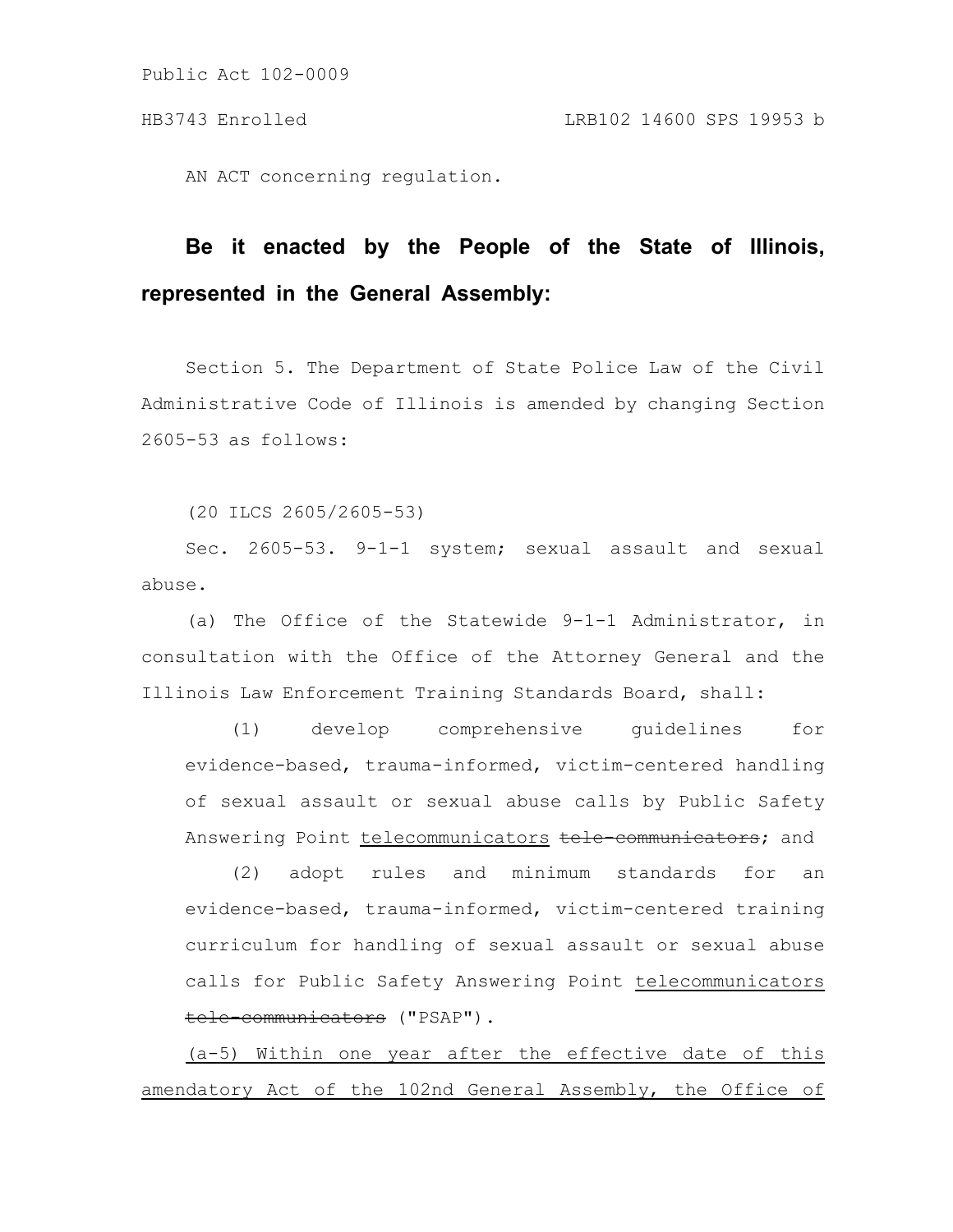the Statewide 9-1-1 Administrator, in consultation with the Statewide 9-1-1 Advisory Board, shall:

(1) develop comprehensive guidelines for training on emergency dispatch procedures, including but not limited to emergency medical dispatch, and the delivery of 9-1-1 services and professionalism for public safety telecommunicators and public safety telecommunicator supervisors; and

(2) adopt rules and minimum standards for continuing education on emergency dispatch procedures, including but not limited to emergency medical dispatch, and the delivery of 9-1-1 services and professionalism for public safety telecommunicators and public safety telecommunicator Supervisors; and

(a-10) The Office of the Statewide 9-1-1 Administrator may as necessary establish by rule appropriate testing and certification processes consistent with the training required by this Section.

(b) Training requirements:

(1) Newly hired PSAP telecommunicators tele-communicators must complete the sexual assault and sexual abuse training curriculum established in subsection (a) of this Section prior to handling emergency calls.

(2) All existing PSAP telecommunicators tele-communicators shall complete the sexual assault and sexual abuse training curriculum established in subsection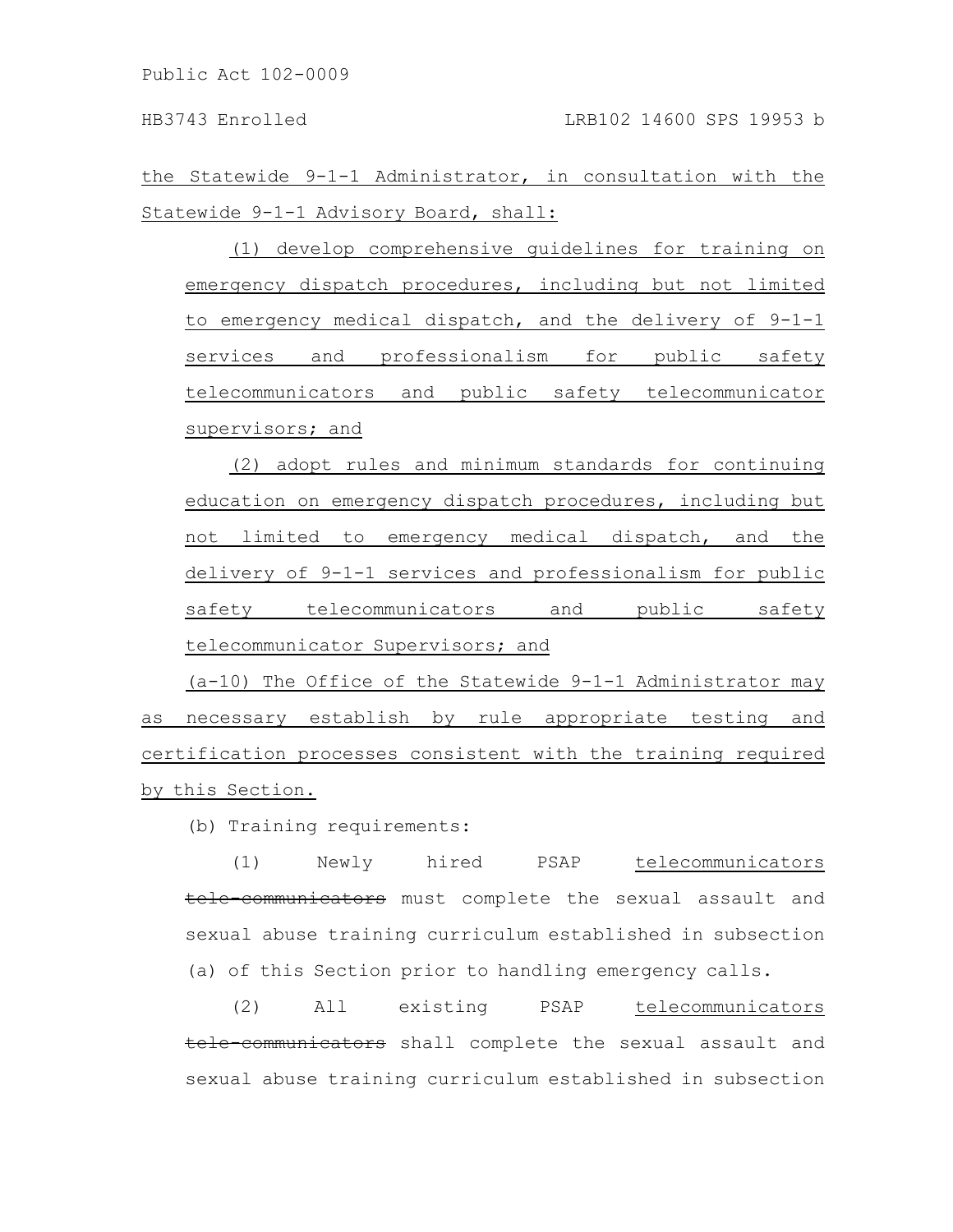(a) of this Section within 2 years of the effective date of this amendatory Act of the 99th General Assembly.

(3) Newly hired public safety telecommunicators shall complete the emergency dispatch procedures training curriculum established in subsection (a-5) of this Section prior to independently handling emergency calls within one year of the Statewide 9-1-1 Administrator establishing the required guidelines, rules, and standards.

(4) All public safety telecommunicators and public safety telecommunicator supervisors who were not required to complete new hire training prior to handling emergency calls, must either demonstrate proficiency or complete the training established in subsection (a-5) of this Section within one year of the Statewide 9-1-1 Administrator establishing the required guidelines, rules, and standards.

(5) Upon completion of the training required in either paragraph (3) or (4) of subsection (b) whichever is applicable, all public safety telecommunicators and public safety telecommunicator supervisors shall complete the continuing education training regarding the delivery of 9-1-1 services and professionalism biennially.

(c) The Illinois State Police may adopt rules for the administration of this Section.

(Source: P.A. 99-801, eff. 1-1-17.)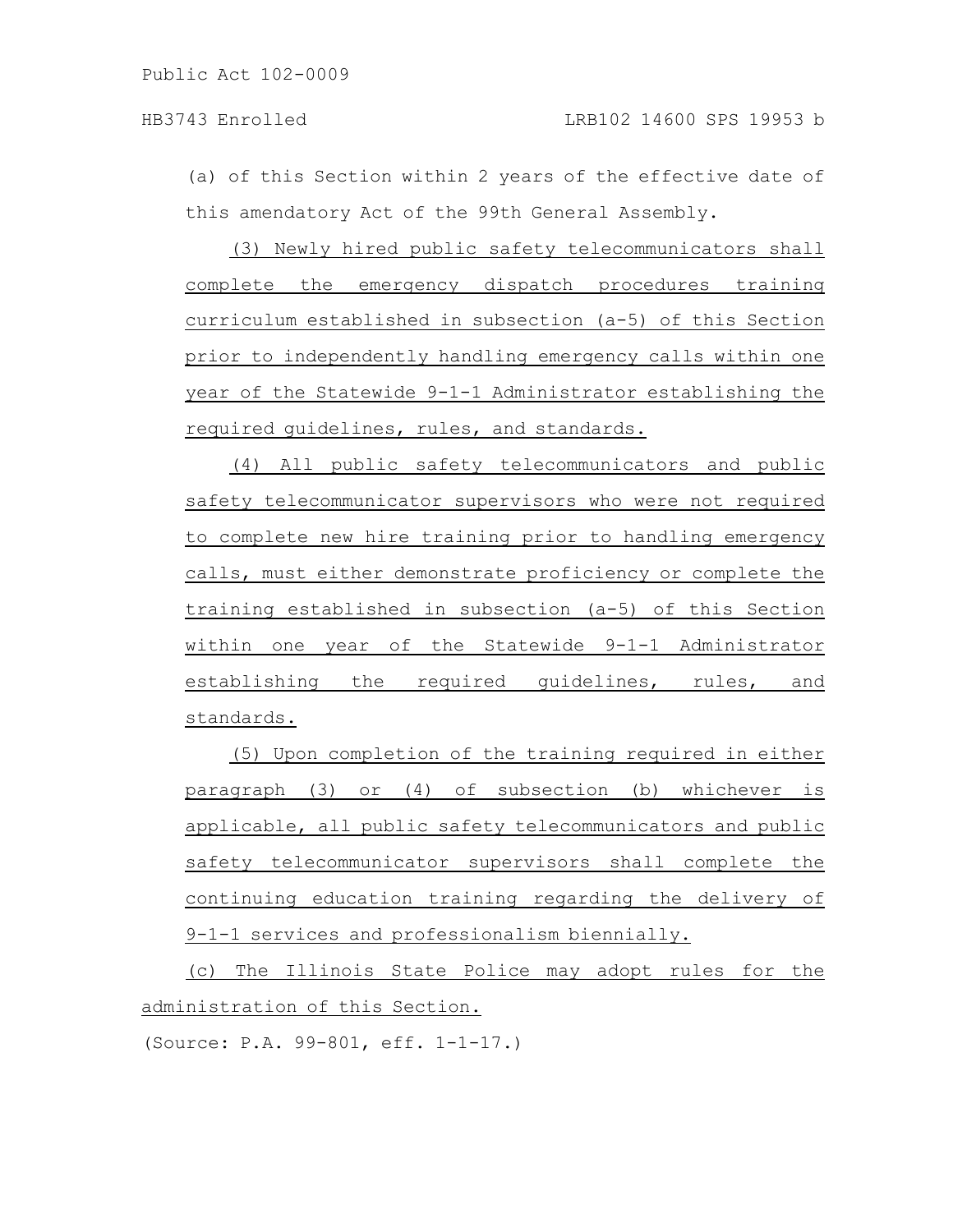## HB3743 Enrolled LRB102 14600 SPS 19953 b

Section 10. The Emergency Telephone System Act is amended by changing Sections 2, 3, 5, 6, 7, 8, 10, 10.3, 14, 15.2, 15.2a, 15.3, 15.3a, 15.4, 15.4a, 15.6, 15.6a, 15.6b, 17.5, 19, 20, 30, 40, and 99 and by adding Sections 6.2, 7.1, 11.5, and 45 as follows:

(50 ILCS 750/2) (from Ch. 134, par. 32)

(Section scheduled to be repealed on December 31, 2021)

Sec. 2. Definitions. As used in this Act, unless the context otherwise requires:

"9-1-1 network" means the network used for the delivery of 9-1-1 calls and messages over dedicated and redundant facilities to a primary or backup 9-1-1 PSAP that meets the appropriate grade of service P.01 grade of service standards for basic 9-1-1 and enhanced 9-1-1 services or meets national I3 industry call delivery standards for Next Generation services.

"9-1-1 system" means the geographic area that has been granted an order of authority by the Commission or the Statewide 9-1-1 Administrator to use "9-1-1" as the primary emergency telephone number, including but not limited to the network, software applications, databases, CPE components and operational and management procedures required to provide 9-1-1 service.

"9-1-1 Authority" means includes an Emergency Telephone System Board, Joint Emergency Telephone System Board that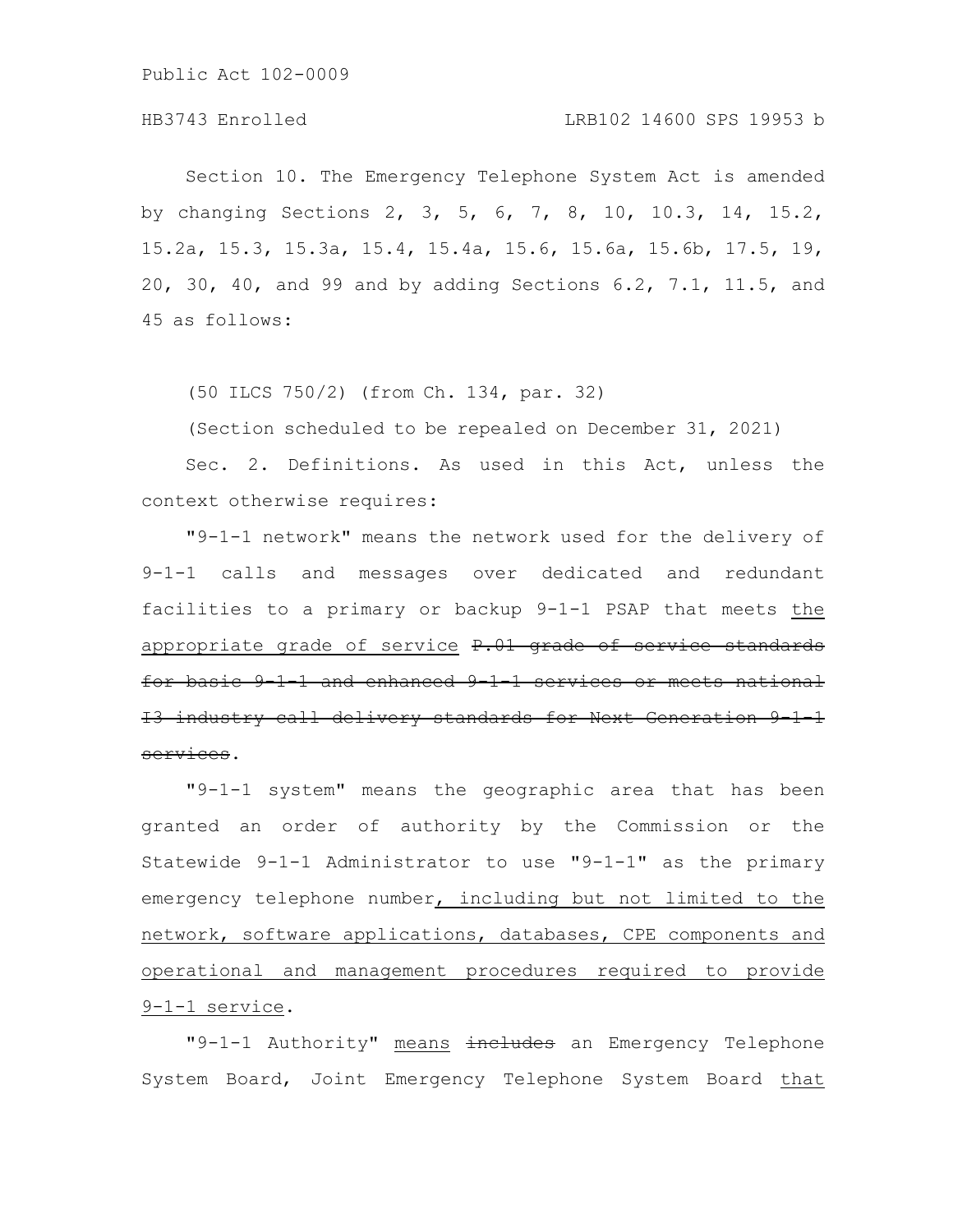provides for the management and operation of a  $9-1-1$  system, and a qualified governmental entity. "9-1-1 Authority" includes the Department of State Police only to the extent it provides 9-1-1 services under this Act.

"9-1-1 System Manager" means the manager, director, administrator, or coordinator who at the direction of his or her Emergency Telephone System Board is responsible for the implementation and execution of the order of authority issued by the Commission or the Statewide 9-1-1 Administrator through the programs, policies, procedures, and daily operations of the 9-1-1 system consistent with the provisions of this Act.

"Administrator" means the Statewide 9-1-1 Administrator.

"Advanced service" means any telecommunications service with or without dynamic bandwidth allocation, including, but not limited to, ISDN Primary Rate Interface (PRI), that, through the use of a DS-1, T-1, or other un-channelized or multi-channel transmission facility, is capable of transporting either the subscriber's inter-premises voice telecommunications services to the public switched network or the subscriber's 9-1-1 calls to the public agency.

"Aggregator" means an entity that ingresses 9-1-1 calls of multiple traffic types or 9-1-1 calls from multiple originating service providers and combines them on a trunk group or groups (or equivalent egress connection arrangement to a 9-1-1 system provider's E9-1-1/NG9-1-1 network or system), and that uses the routing information provided in the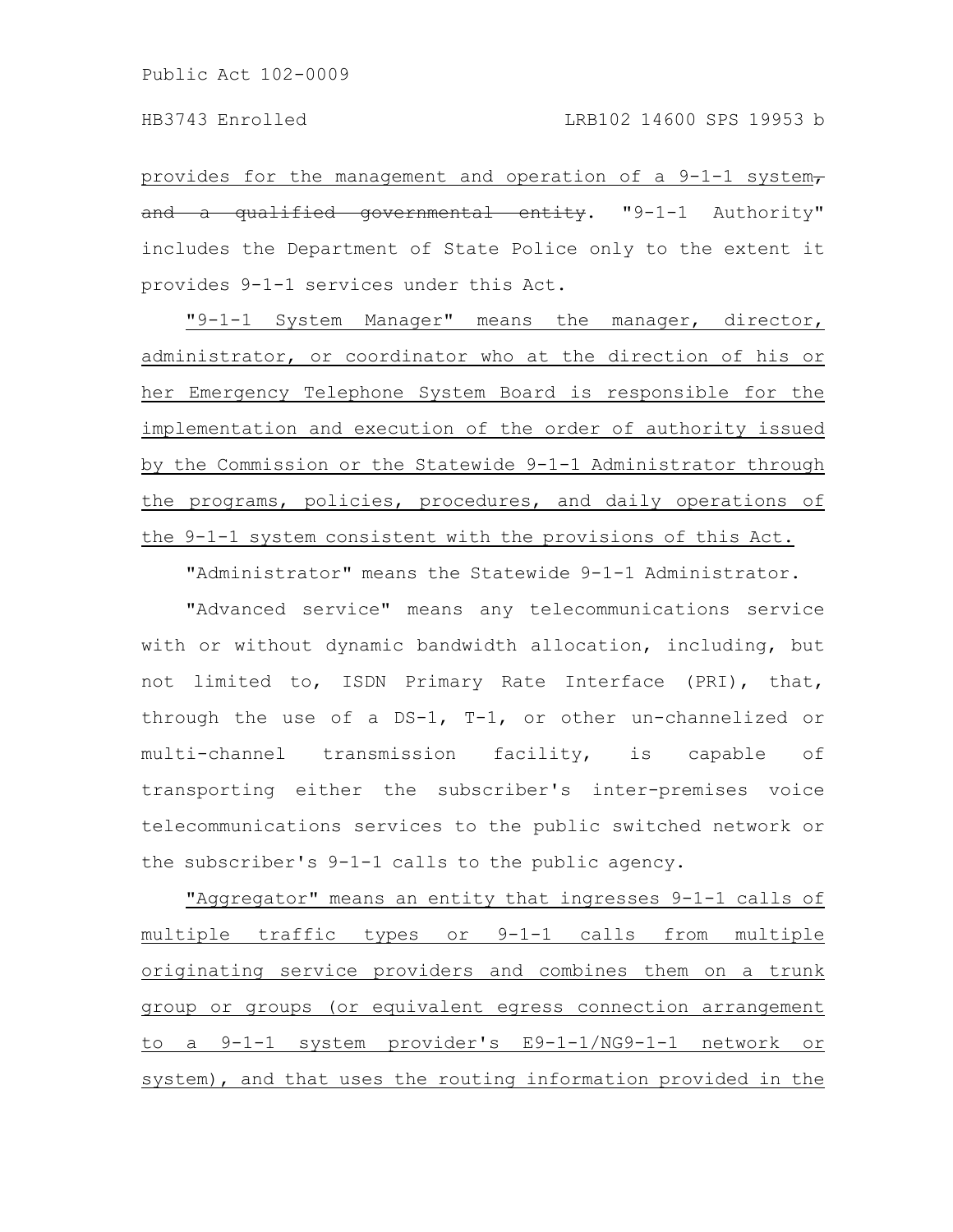received call setup signaling to select the appropriate trunk group and proceeds to signal call setup toward the 9-1-1 system provider. "Aggregator" includes an originating service provider that provides aggregation functions for its own 9-1-1 calls. "Aggregator" also includes an aggregation network or an aggregation entity that provides aggregator services for other types of system providers, such as cloud-based services or enterprise networks as its client.

"ALI" or "automatic location identification" means, in an E9 1 1 system, the automatic display at the public safety answering point of the ealler's telephone number, the address or location of the caller's telephone $_{\tau}$  and supplementary emergency services information of the location from which a call originates.

"ANI" or "automatic number identification" means the automatic display of the 10 digit telephone number associated with the caller's telephone number  $9\text{--}1\text{--}1$  calling party's number on the PSAP monitor.

"Automatic alarm" and "automatic alerting device" mean any device that will access the 9-1-1 system for emergency services upon activation and does not provide for two-way communication.

"Answering point" means a PSAP, SAP, Backup PSAP, Unmanned Backup Answering Point, or VAP.

"Authorized entity" means an answering point or participating agency other than a decommissioned PSAP.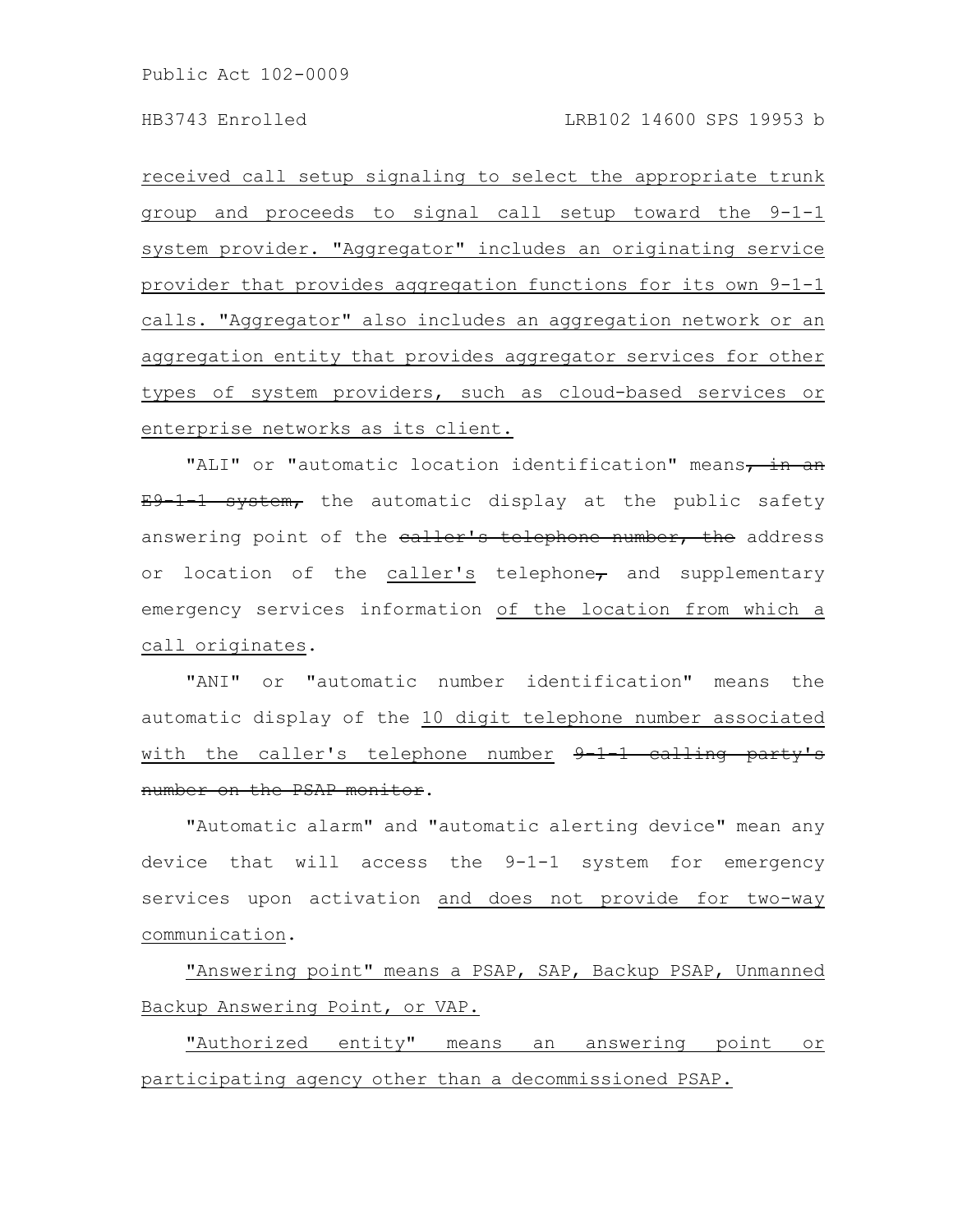"Backup PSAP" means an a public safety answering point that meets the appropriate standards of service and serves as an alternate to the PSAP operating independently from the PSAP for enhanced systems and is at a different location, that has the capability to direct dispatch for the PSAP or otherwise transfer emergency calls directly to an authorized entity. and operates independently from the PSAP. A backup PSAP may accept overflow calls from the PSAP or be activated if the primary PSAP is disabled.

"Board" means an Emergency Telephone System Board or a Joint Emergency Telephone System Board created pursuant to Section 15.4.

"Carrier" includes a telecommunications carrier and a wireless carrier.

"Commission" means the Illinois Commerce Commission.

"Computer aided dispatch" or "CAD" means a computer-based system that aids public safety telecommunicators PSAP telecommunicators by automating selected dispatching and recordkeeping activities.

"Direct dispatch dispatch method" means a 9-1-1 service wherein upon receipt of an emergency call, that provides for the direct dispatch by a public safety telecommunicator transmits - without delay, transfer, relay, or referral - all relevant available information to PSAP telecommunicator of the appropriate public safety personnel or emergency responders unit upon receipt of an emergency call and the decision as to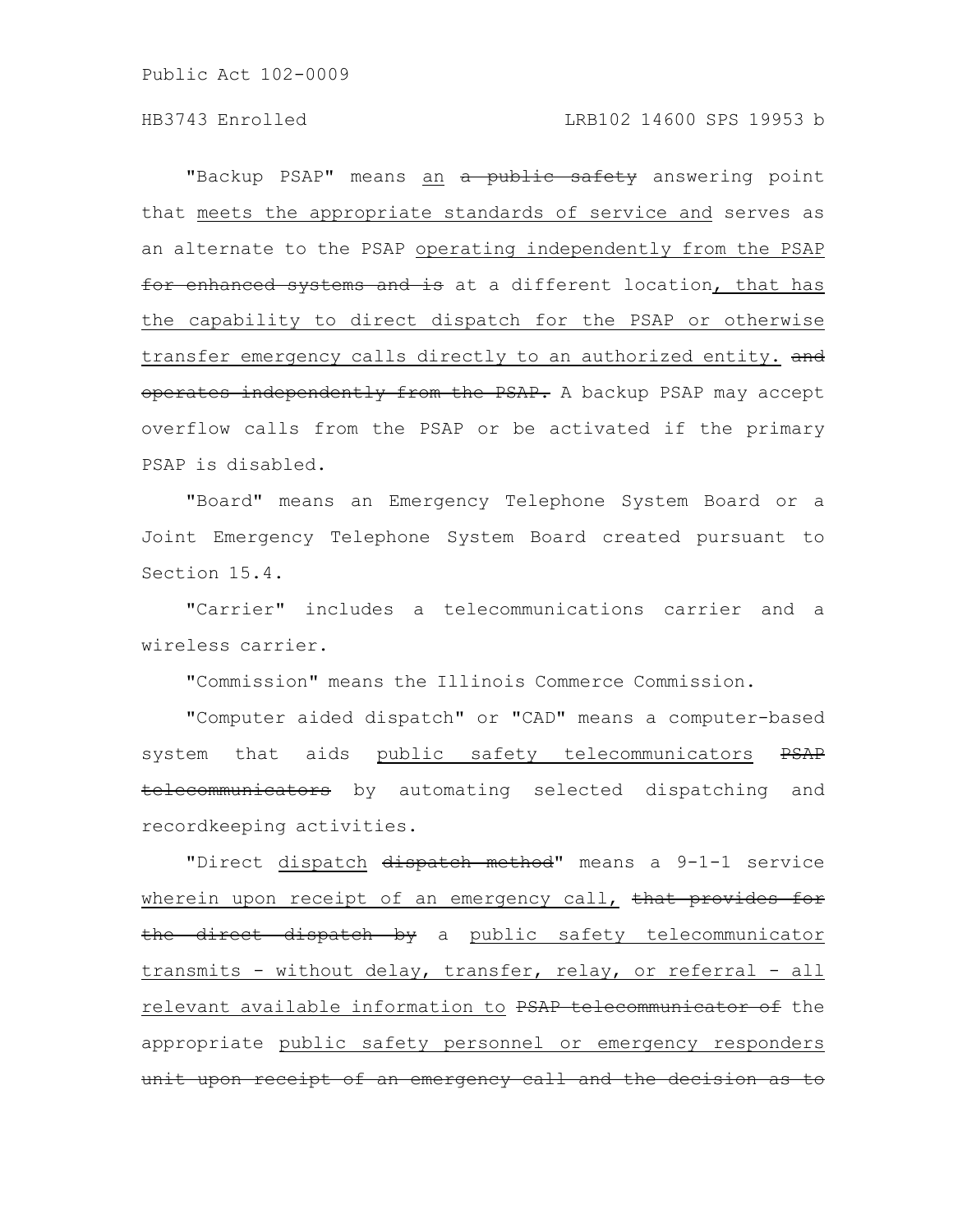#### the proper action to be taken.

"Decommissioned" means the revocation of a PSAPs authority to handle 9-1-1 calls as an answering point within the 9-1-1 network.

"Department" means the Department of State Police.

"DS-1, T-1, or similar un-channelized or multi-channel transmission facility" means a facility that can transmit and receive a bit rate of at least 1.544 megabits per second (Mbps).

"Dynamic bandwidth allocation" means the ability of the facility or customer to drop and add channels, or adjust bandwidth, when needed in real time for voice or data purposes.

"Emergency call" means any type of request for emergency assistance through a 9-1-1 network either to the digits 9-1-1 or the emergency 24/7 10-digit telephone number for all answering points. An emergency call is not limited to a voice telephone call. It could be a two-way video call, an interactive text, Teletypewriter (TTY), an SMS, an Instant Message, or any new mechanism for communications available in the future. An emergency call occurs when the request for emergency assistance is received by a public safety telecommunicator.

"Enhanced 9-1-1" or "E9-1-1" means a telephone system that includes network switching, database and PSAP premise elements capable of providing automatic location identification data,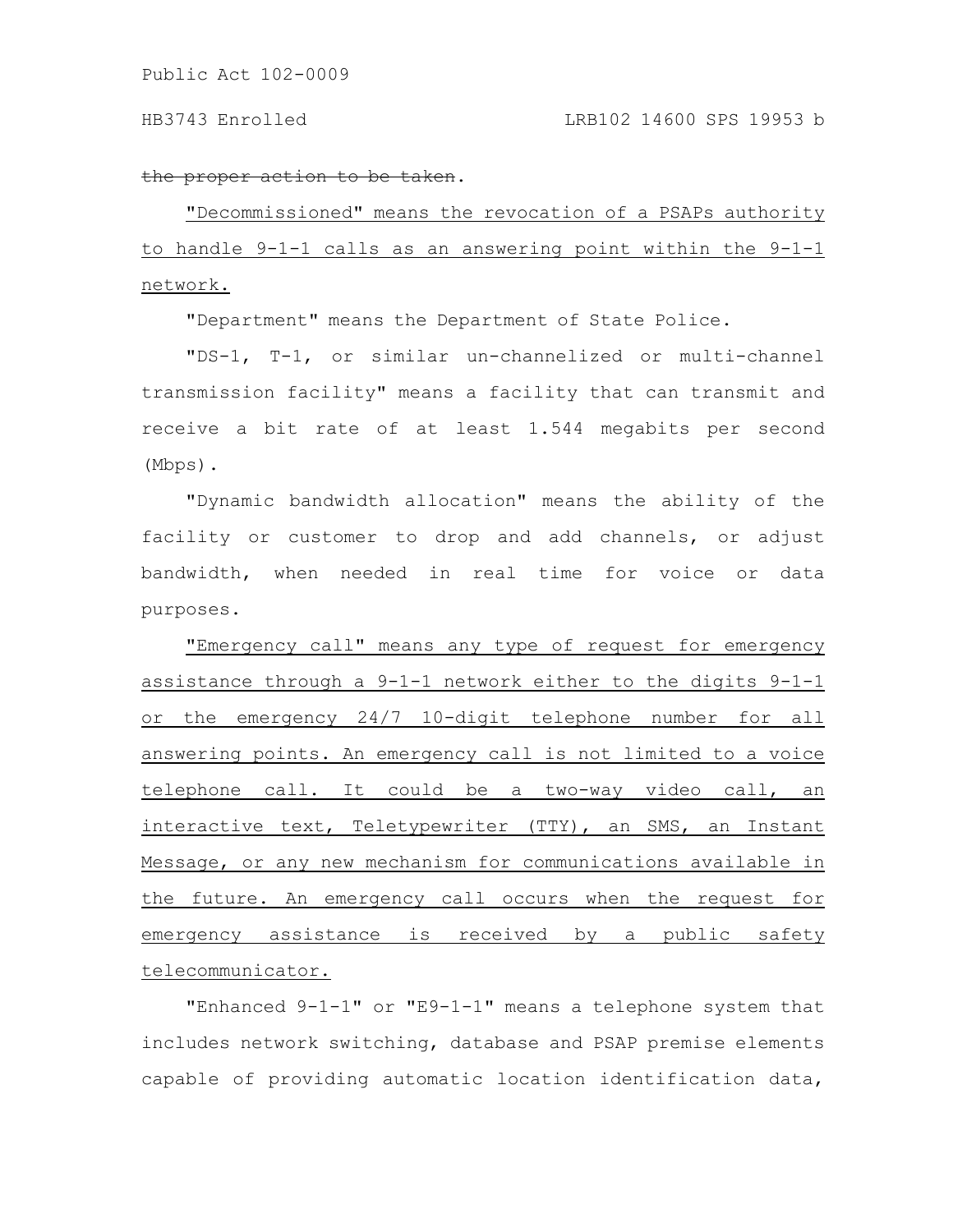selective routing, selective transfer, fixed transfer, and a call back number, including any enhanced 9-1-1 service so designated by the Federal Communications Commission in its report and order in WC Dockets Nos. 04-36 and 05-196, or any successor proceeding.

"ETSB" means an emergency telephone system board appointed by the corporate authorities of any county or municipality that provides for the management and operation of a 9-1-1 system.

"Grade of service" means P.01 for enhanced 9-1-1 services or the NENA i3 Solution adopted standard for NG9-1-1.

"Hearing-impaired individual" means a person with a permanent hearing loss who can regularly and routinely communicate by telephone only through the aid of devices which can send and receive written messages over the telephone network.

"Hosted supplemental 9-1-1 service" means a database service that:

(1) electronically provides information to 9-1-1 call takers when a call is placed to 9-1-1;

(2) allows telephone subscribers to provide information to 9-1-1 to be used in emergency scenarios;

(3) collects a variety of formatted data relevant to 9-1-1 and first responder needs, which may include, but is not limited to, photographs of the telephone subscribers, physical descriptions, medical information, household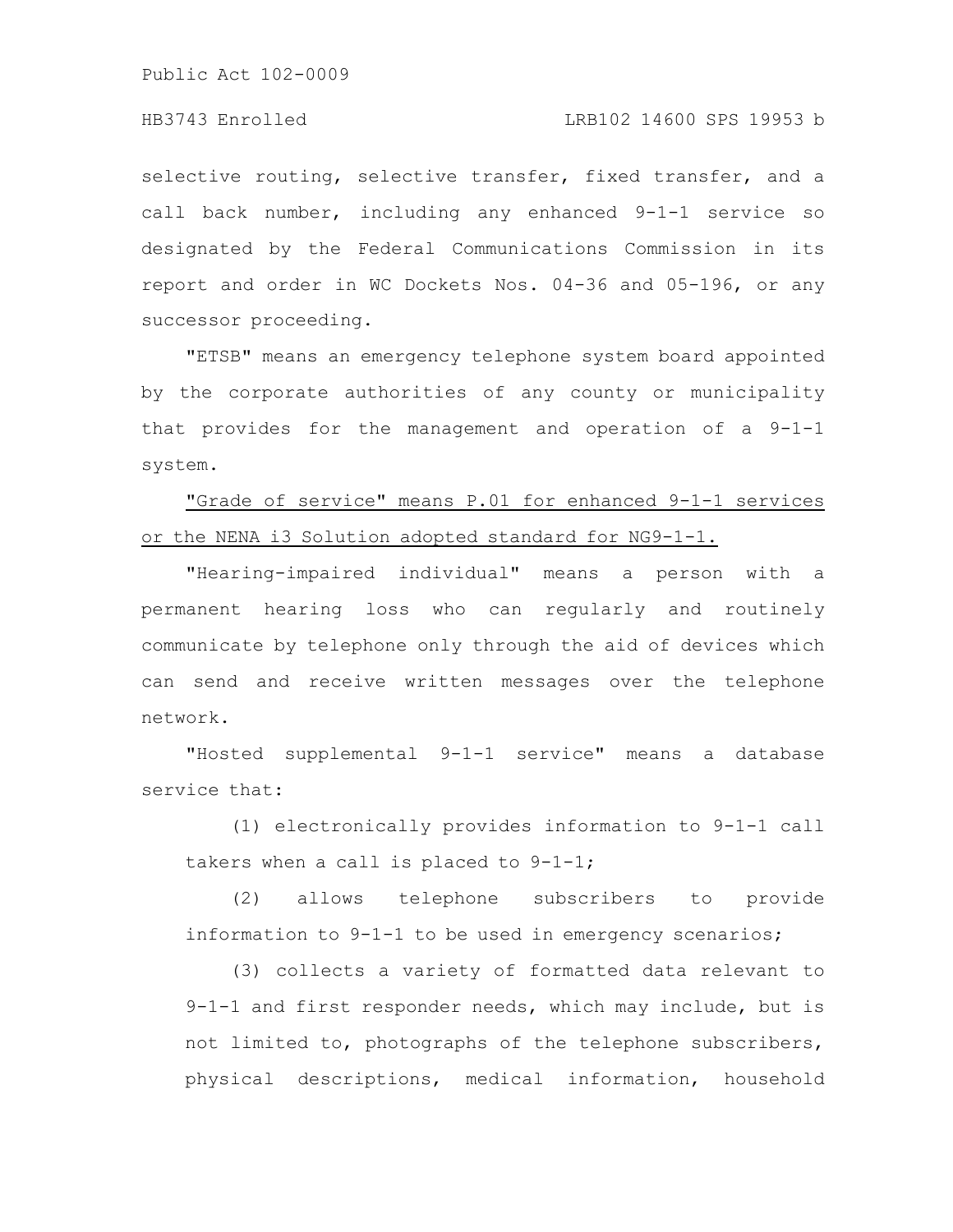#### HB3743 Enrolled LRB102 14600 SPS 19953 b

data, and emergency contacts;

(4) allows for information to be entered by telephone subscribers through a secure website where they can elect to provide as little or as much information as they choose;

(5) automatically displays data provided by telephone subscribers to 9-1-1 call takers for all types of telephones when a call is placed to 9-1-1 from a registered and confirmed phone number;

(6) supports the delivery of telephone subscriber information through a secure internet connection to all emergency telephone system boards;

(7) works across all 9-1-1 call taking equipment and allows for the easy transfer of information into a computer aided dispatch system; and

(8) may be used to collect information pursuant to an Illinois Premise Alert Program as defined in the Illinois Premise Alert Program (PAP) Act.

"Interconnected voice over Internet protocol provider" or "Interconnected VoIP provider" has the meaning given to that term under Section 13-235 of the Public Utilities Act.

"Joint ETSB" means a Joint Emergency Telephone System Board established by intergovernmental agreement of two or more municipalities or counties, or a combination thereof, to provide for the management and operation of a 9-1-1 system.

"Local public agency" means any unit of local government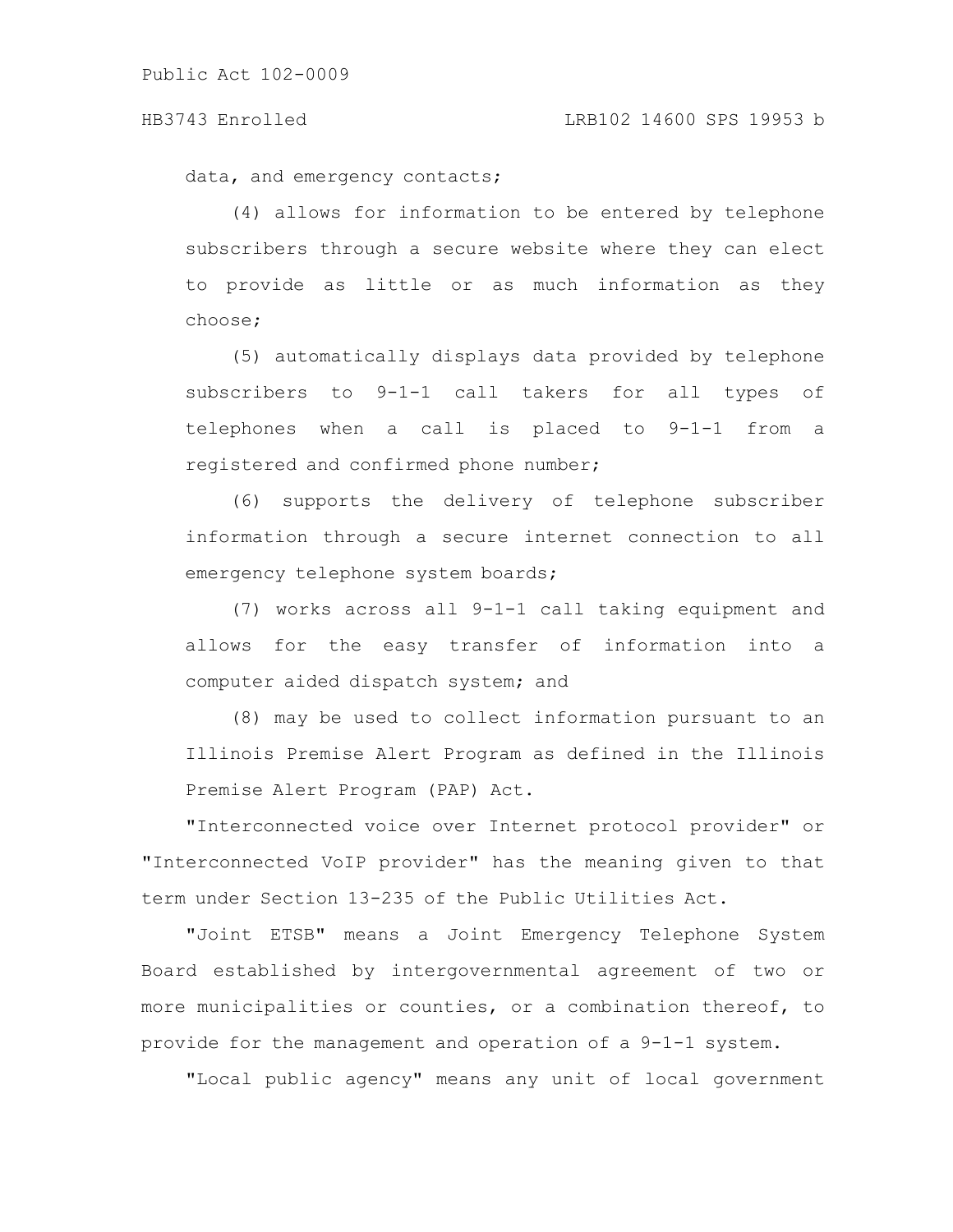## HB3743 Enrolled LRB102 14600 SPS 19953 b

or special purpose district located in whole or in part within this State that provides or has authority to provide firefighting, police, ambulance, medical, or other emergency services.

"Mechanical dialer" means any device that accesses either manually or remotely triggers a dialing device to access the 9-1-1 system without human intervention and does not provide for two-way communication.

"Master Street Address Guide" or "MSAG" is a database of street names and house ranges within their associated communities defining emergency service zones (ESZs) and their associated emergency service numbers (ESNs) to enable proper routing of 9-1-1 calls.

"Mobile telephone number" or "MTN" means the telephone number assigned to a wireless telephone at the time of initial activation.

"Network connections" means the number of voice grade communications channels directly between a subscriber and a telecommunications carrier's public switched network, without the intervention of any other telecommunications carrier's switched network, which would be required to carry the subscriber's inter-premises traffic and which connection either (1) is capable of providing access through the public switched network to a 9-1-1 Emergency Telephone System, if one exists, or (2) if no system exists at the time a surcharge is imposed under Section 15.3, that would be capable of providing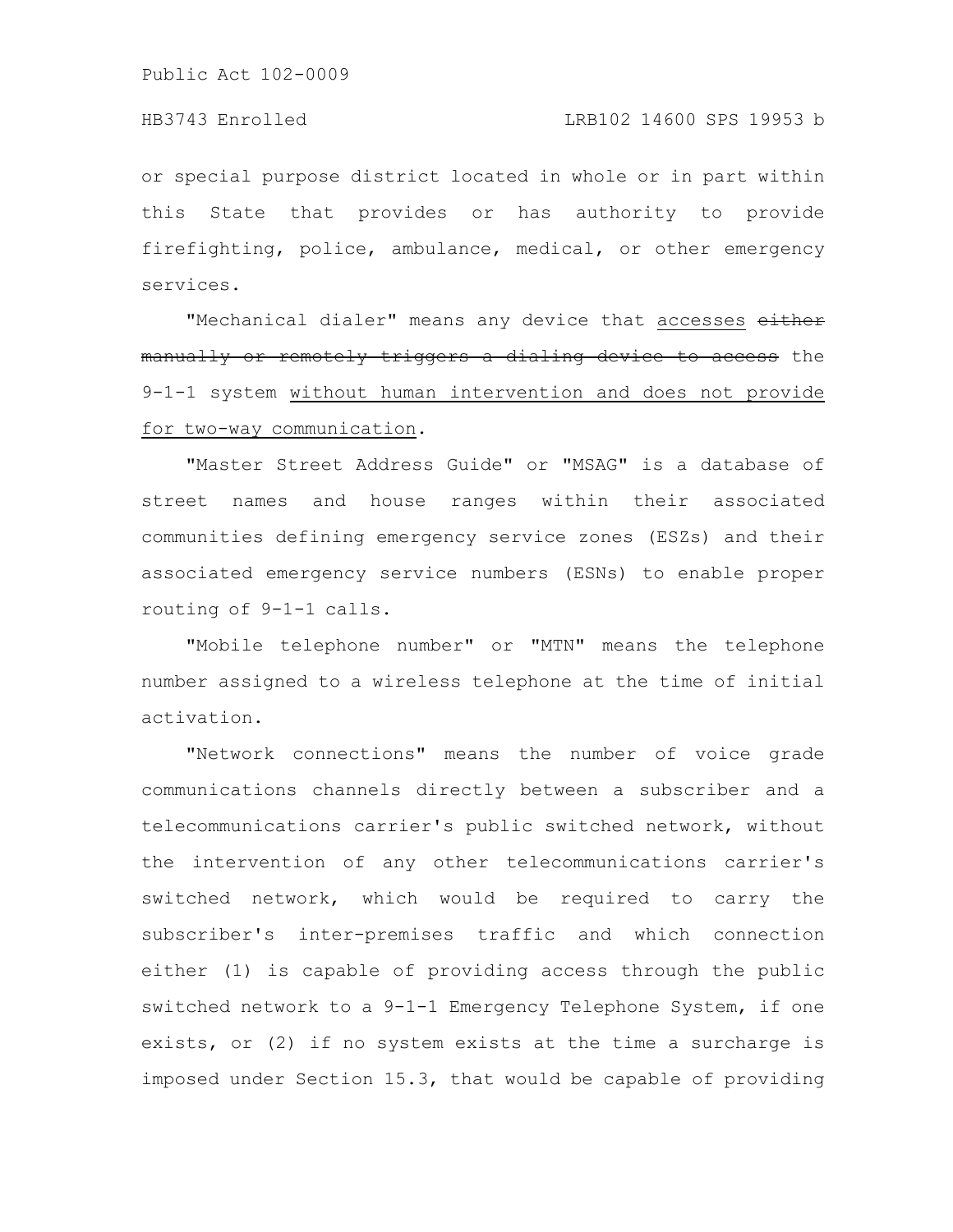access through the public switched network to the local 9-1-1 Emergency Telephone System if one existed. Where multiple voice grade communications channels are connected to a telecommunications carrier's public switched network through a private branch exchange (PBX) service, there shall be determined to be one network connection for each trunk line capable of transporting either the subscriber's inter-premises traffic to the public switched network or the subscriber's 9-1-1 calls to the public agency. Where multiple voice grade communications channels are connected to a telecommunications carrier's public switched network through Centrex centrex type service, the number of network connections shall be equal to the number of PBX trunk equivalents for the subscriber's service or other multiple voice grade communication channels facility, as determined by reference to any generally applicable exchange access service tariff filed by the subscriber's telecommunications carrier with the Commission.

"Network costs" means those recurring costs that directly relate to the operation of the 9-1-1 network as determined by the Statewide 9-1-1 Administrator with the advice of the Statewide 9-1-1 Advisory Board, which may include, but need not be limited to, some or all of the following: costs for interoffice trunks, selective routing charges, transfer lines and toll charges for 9-1-1 services, Automatic Location Information (ALI) database charges, independent local exchange carrier charges and non-system provider charges, carrier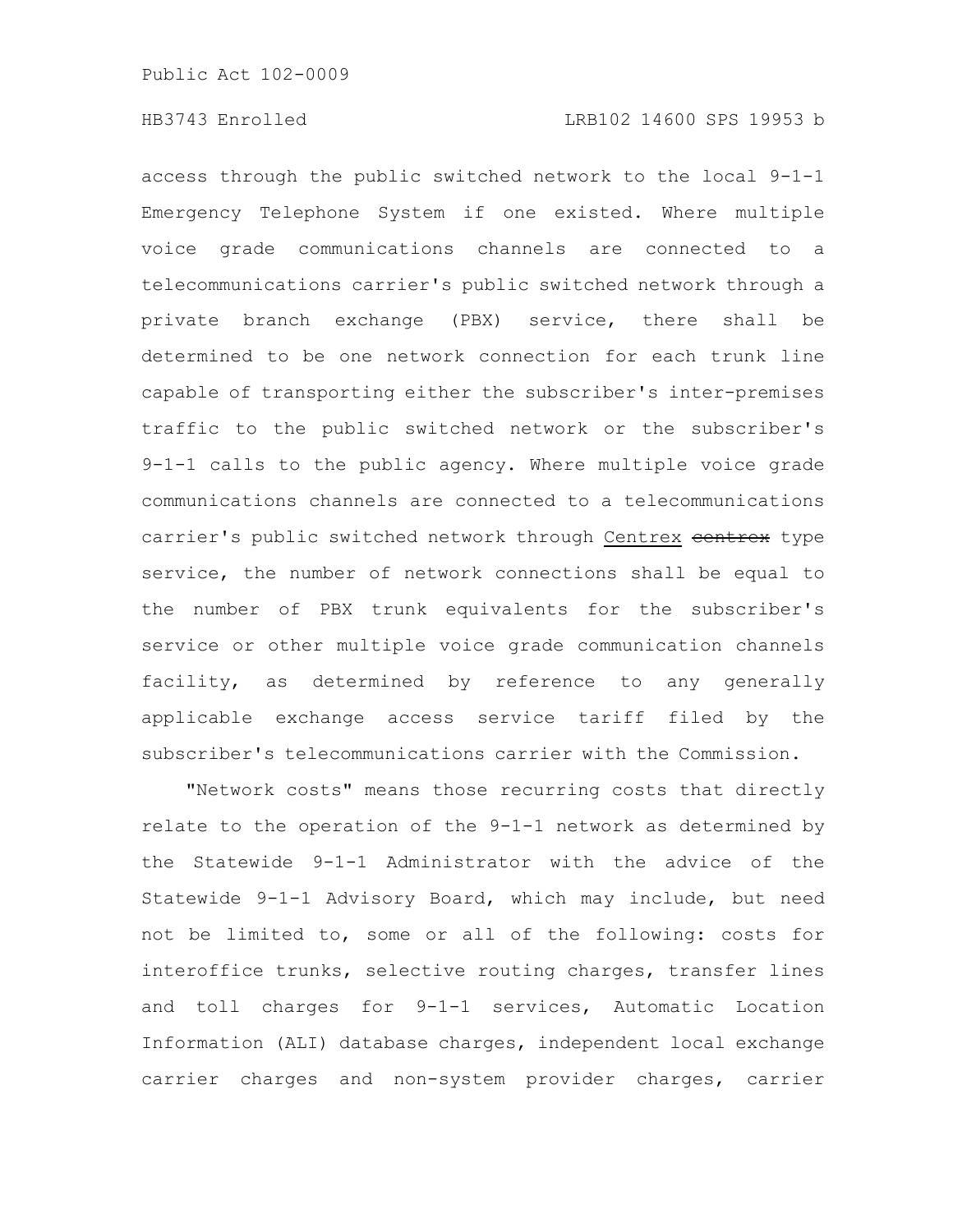### HB3743 Enrolled LRB102 14600 SPS 19953 b

charges for third party database for on-site customer premises equipment, back-up PSAP trunks for non-system providers, periodic database updates as provided by carrier (also known as "ALI data dump"), regional ALI storage charges, circuits for call delivery (fiber or circuit connection), NG9-1-1 costs, and all associated fees, taxes, and surcharges on each invoice. "Network costs" shall not include radio circuits or toll charges that are other than for 9-1-1 services.

"Next generation 9-1-1" or "NG9-1-1" means a secure an Internet Protocol-based (IP-based) open-standards system comprised of hardware, software, data, and operational policies and procedures that: managed ESInets, functional elements and applications, and databases that replicate traditional E9-1-1 features and functions and provide additional capabilities. "NG9-1-1" systems are designed to provide access to emergency services from all communications sources, and provide multimedia data for PSAPs and other organizations.

> (A) provides standardized interfaces from emergency call and message services to support emergency communications;

> (B) processes all types of emergency calls, including voice, text, data, and multimedia information;

(C) acquires and integrates additional emergency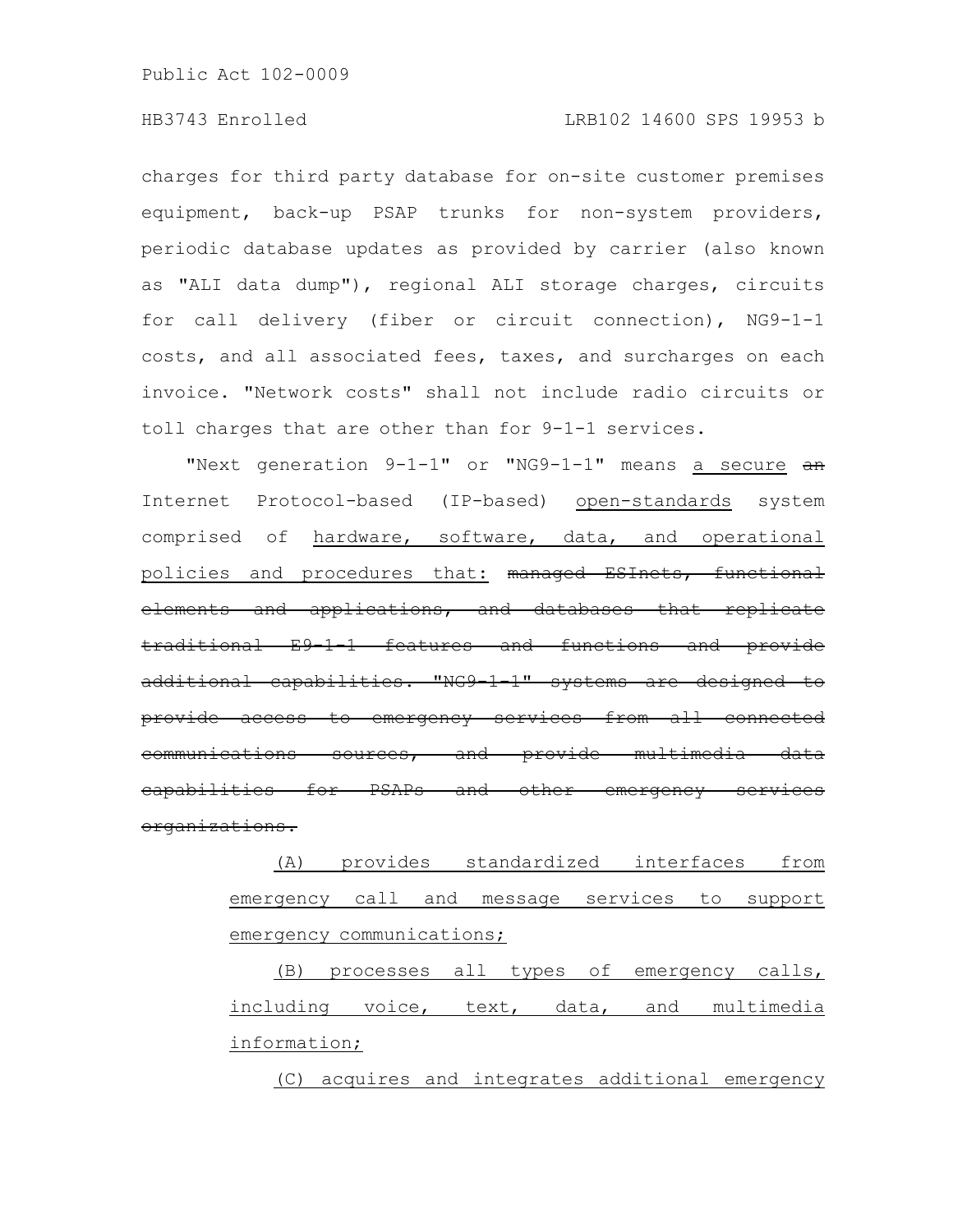call data useful to call routing and handling;

(D) delivers the emergency calls, messages, and data to the appropriate public safety answering point and other appropriate emergency entities based on the location of the caller;

(E) supports data, video, and other communications needs for coordinated incident response and management; and

(F) interoperates with services and networks used by first responders to facilitate emergency response.

"NG9-1-1 costs" means those recurring costs that directly relate to the Next Generation 9-1-1 service as determined by the Statewide 9-1-1 Administrator with the advice of the Statewide 9-1-1 Advisory Board, which may include including, but need not be limited to, costs for NENA i3 Core Components (Border Control Function (BCF), Emergency Call Routing Function (ECRF), Location Validation Function (LVF), Emergency Services Routing Proxy (ESRP), Policy Store/Policy Routing Functions (PSPRF) and Location Information Servers (LIS)), Statewide ESInet, software external to the PSAP (data collection, identity management, aggregation and GIS functionality), and gateways (legacy 9-1-1 tandems or gateways or both). Emergency System Routing Proxy (ESRP), Emergency Call Routing Function/Location Validation Function (ECRF/LVF), Spatial Information Function (SIF), the Border Function (BCF), and the Emergency Services Internet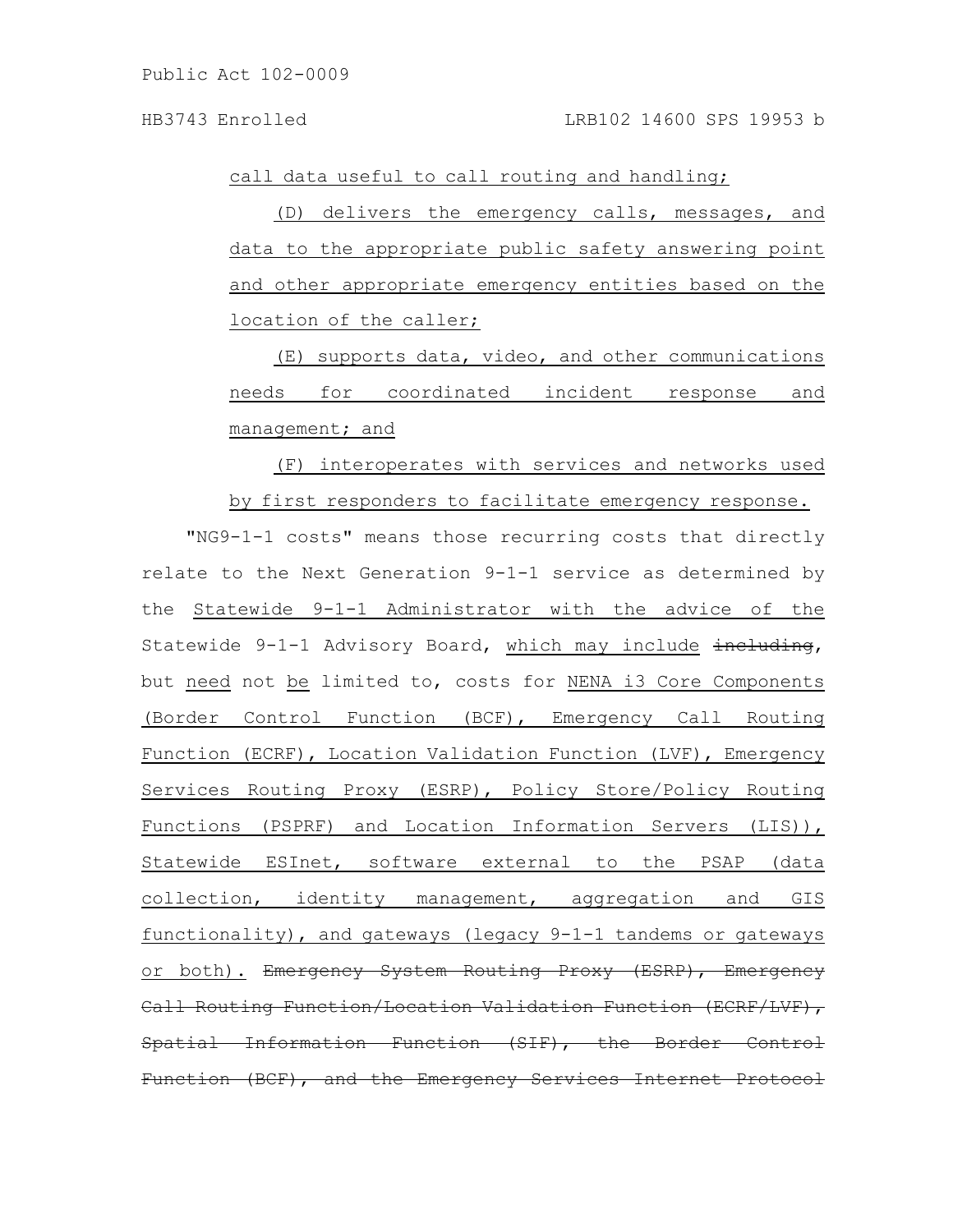networks (ESInets), legacy network gateways, and all associated fees, taxes, and surcharges on each invoice.

"Originating service provider" or "OSP" means the entity that provides services to end users that may be used to originate voice or nonvoice 9-1-1 requests for assistance and who would interconnect, in any of various fashions, to the 9-1-1 system provider for purposes of delivering 9-1-1 traffic to the public safety answering points.

"Private branch exchange" or "PBX" means a private telephone system and associated equipment located on the user's property that provides communications between internal stations and external networks.

"Private business switch service" means network and premises based systems including a VoIP, Centrex type service, or PBX service, even though key telephone systems or equivalent telephone systems registered with the Federal Communications Commission under 47 CFR C.F.R. Part 68 are directly connected to Centrex type and PBX systems. "Private business switch service" does not include key telephone systems or equivalent telephone systems registered with the Federal Communications Commission under 47 CFR C.F.R. Part 68 when not used in conjunction with a VoIP, Centrex type, or PBX systems. "Private business switch service" typically includes, but is not limited to, private businesses, corporations, and industries where the telecommunications service is primarily for conducting business.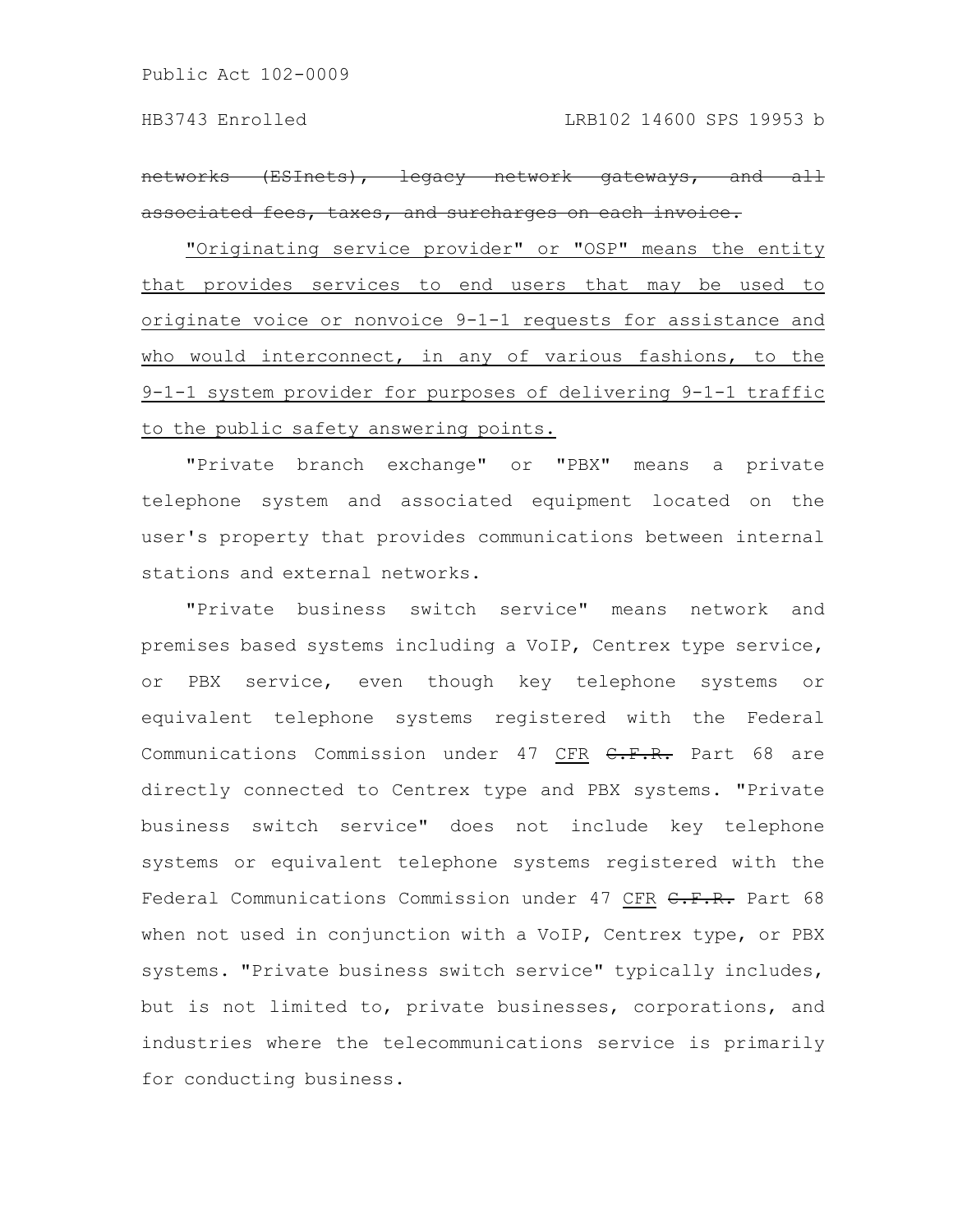#### HB3743 Enrolled LRB102 14600 SPS 19953 b

"Private residential switch service" means network and premise based systems including a VoIP, Centrex type service, or PBX service or key telephone systems or equivalent telephone systems registered with the Federal Communications Commission under 47 C.F.R. Part 68 that are directly connected to a VoIP, Centrex type service, or PBX systems equipped for switched local network connections or 9-1-1 system access to residential end users through a private telephone switch. "Private residential switch service" does not include key telephone systems or equivalent telephone systems registered with the Federal Communications Commission under 47 C.F.R. Part 68 when not used in conjunction with a VoIP, Centrex type, or PBX systems. "Private residential switch service" typically includes, but is not limited to, apartment complexes, condominiums, and campus or university environments where shared tenant service is provided and where the usage of the telecommunications service is primarily residential.

"Public agency" means the State, and any unit of local government or special purpose district located in whole or in part within this State, that provides or has authority to provide firefighting, police, ambulance, medical, or other emergency services.

"Public safety agency" means a functional division of a public agency that provides firefighting, police, medical, or other emergency services to respond to and manage emergency incidents. For the purpose of providing wireless service to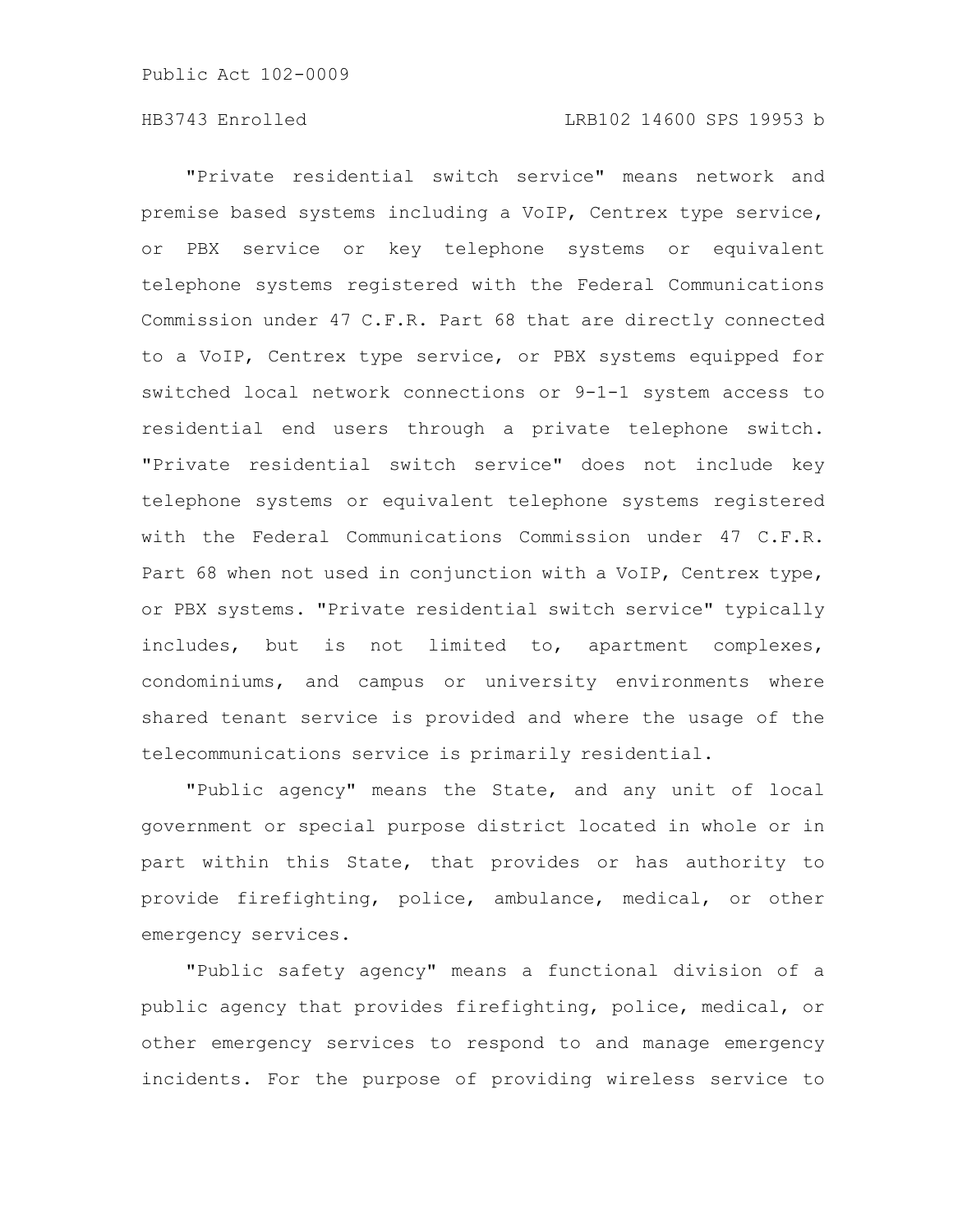users of 9-1-1 emergency services, as expressly provided for in this Act, the Department of State Police may be considered a public safety agency.

"Public safety answering point" or "PSAP" means the primary answering location of an emergency call that meets the appropriate standards of service and is responsible for receiving and processing is a set of call takers authorized by a governing body and operating under common management receive 9-1-1-calls and asynchronous event notifications for a defined geographic area and processes those calls and events according to a specified operational policy.

"PSAP representative" means the manager or supervisor of a Public Safety Answering Point (PSAP) who oversees the daily operational functions and is responsible for the overall management and administration of the PSAP.

"Public safety telecommunicator" means any person employed in a full-time or part-time capacity at an answering point whose duties or responsibilities include answering, receiving, or transferring an emergency call for dispatch to the appropriate emergency responder.

"Public safety telecommunicator supervisor" means any person employed in a full-time or part-time capacity at an answering point or by a 9-1-1 Authority, whose primary duties or responsibilities are to direct, administer, or manage any public safety telecommunicator and whose responsibilities include answering, receiving, or transferring an emergency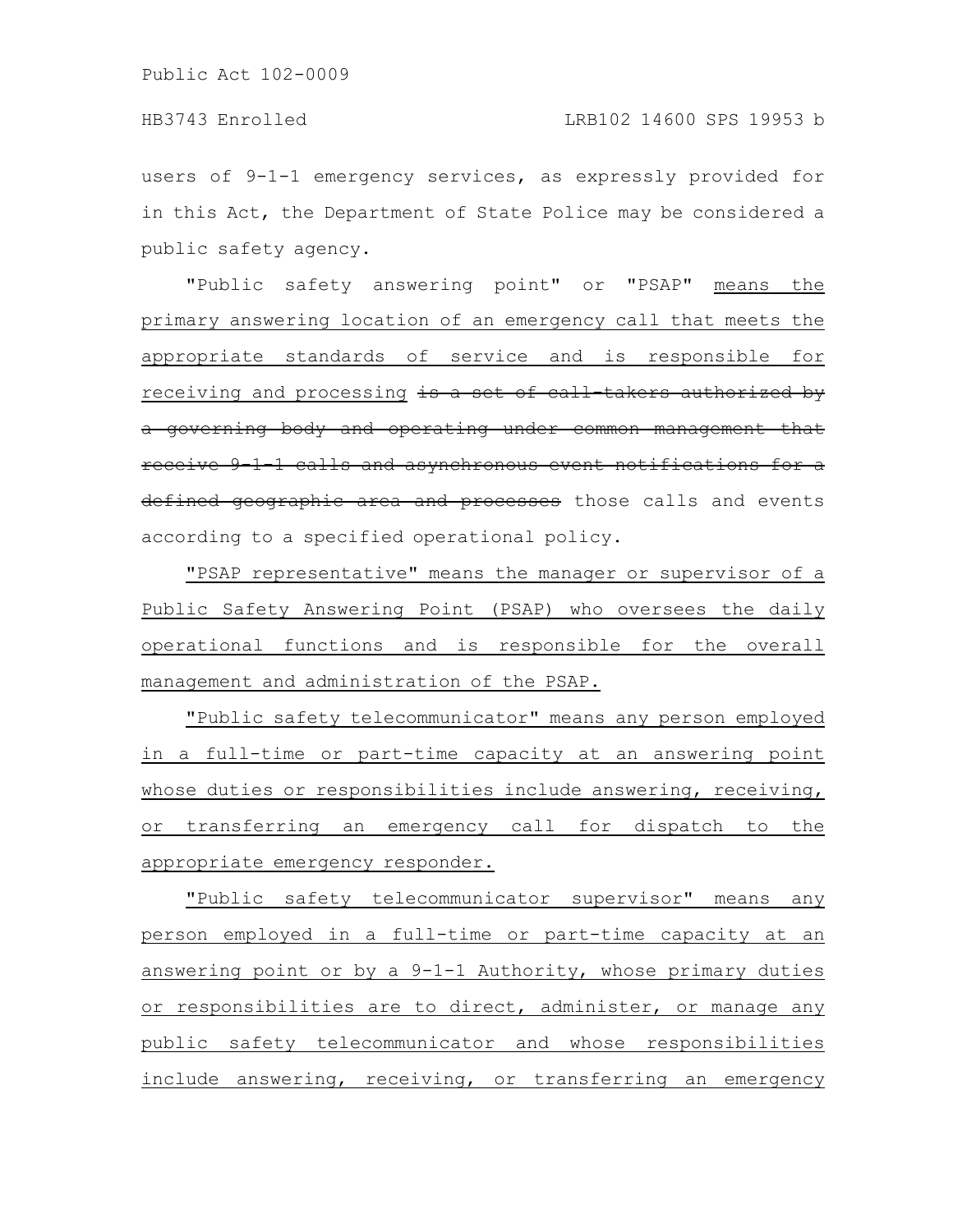call for dispatch to the appropriate responders.

"Qualified governmental entity" means a unit of local government authorized to provide 9-1-1 services pursuant to this Act where no emergency telephone system board

"Referral method" means a 9-1-1 service in which the public safety telecommunicator PSAP telecommunicator provides the calling party with the telephone number of the appropriate public safety agency or other provider of emergency services.

"Regular service" means any telecommunications service, other than advanced service, that is capable of transporting either the subscriber's inter-premises voice telecommunications services to the public switched network or the subscriber's 9-1-1 calls to the public agency.

"Relay method" means a 9-1-1 service in which the public safety telecommunicator PSAP telecommunicator takes the pertinent information from a caller and relays that information to the appropriate public safety agency or other provider of emergency services.

"Remit period" means the billing period, one month in duration, for which a wireless carrier remits a surcharge and provides subscriber information by zip code to the Department, in accordance with Section 20 of this Act.

"Secondary Answering Point" or "SAP" means a location, other than a PSAP, that is able to receive the voice, data, and call back number of E9-1-1 or NG9-1-1 emergency calls transferred from a PSAP and completes the call taking process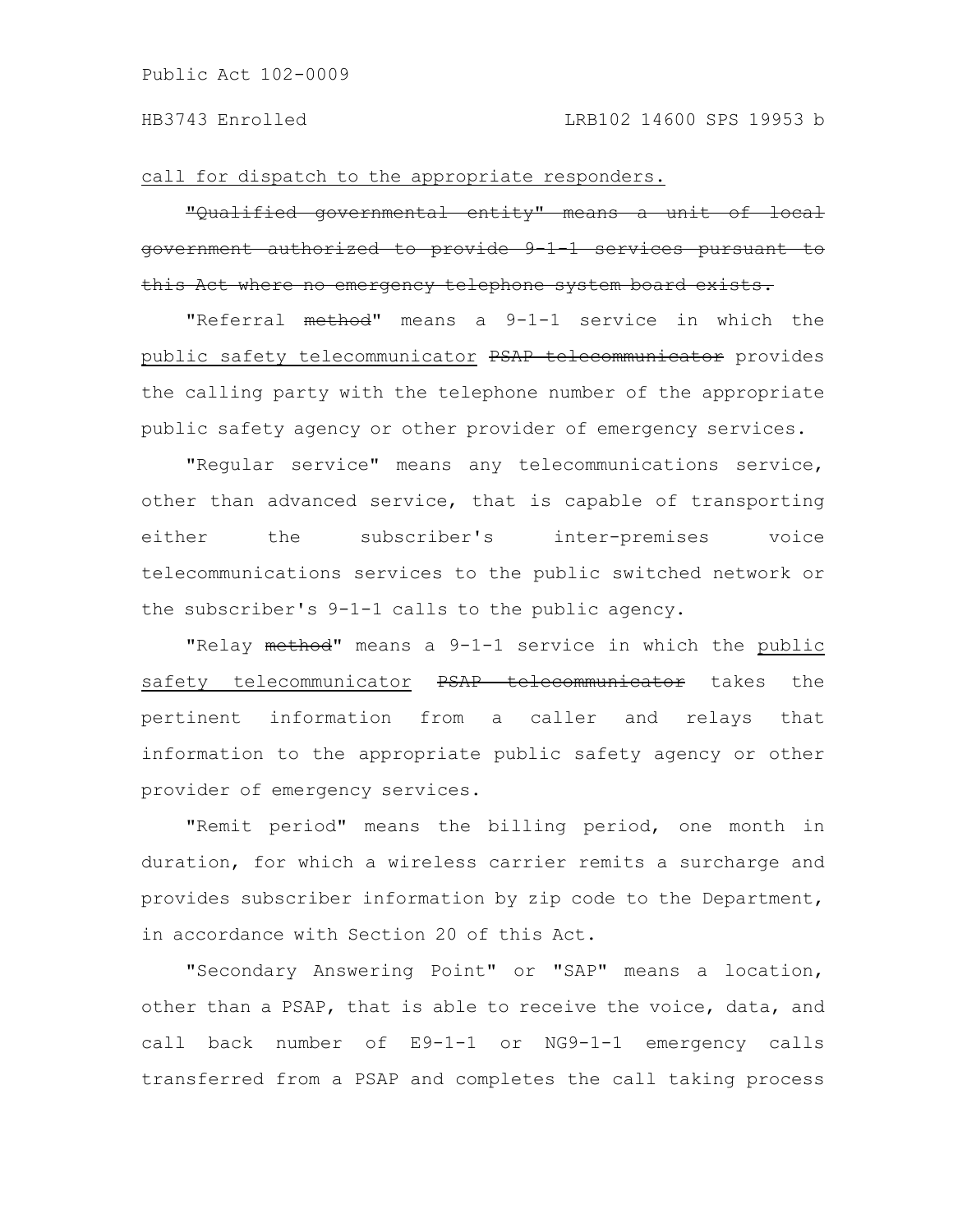by dispatching police, medical, fire, or other emergency responders.

"Statewide wireless emergency 9-1-1 system" means all areas of the State where an emergency telephone system board or, in the absence of an emergency telephone system board, a qualified governmental entity, has not declared its intention for one or more of its public safety answering points to serve as a primary wireless 9-1-1 public safety answering point for its jurisdiction. The operator of the statewide wireless emergency 9-1-1 system shall be the Department of State Police.

"System" means the communications equipment and related software applications required to produce a response by the appropriate emergency public safety agency or other provider of emergency services as a result of an emergency call being placed to 9-1-1.

"System provider" means the contracted entity providing 9-1-1 network and database services.

"Telecommunications carrier" means those entities included within the definition specified in Section 13-202 of the Public Utilities Act, and includes those carriers acting as resellers of telecommunications services. "Telecommunications carrier" includes telephone systems operating as mutual concerns. "Telecommunications carrier" does not include a wireless carrier.

"Telecommunications technology" means equipment that can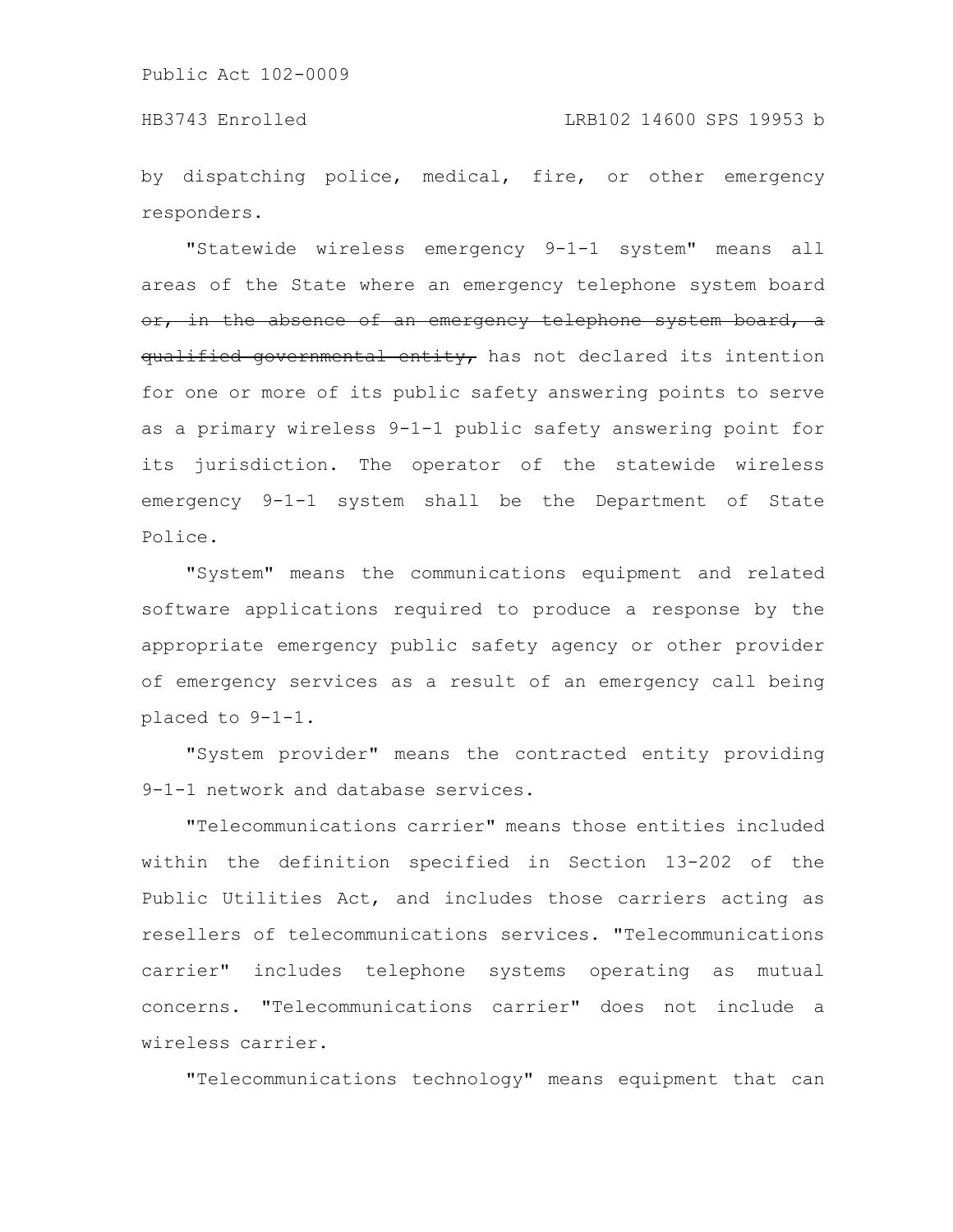send and receive written messages over the telephone network.

"Transfer method" means a 9-1-1 service in which the public safety telecommunicator, who receives an emergency PSAP telecommunicator receiving a call, transmits, redirects, or conferences transfers that call to the appropriate public safety agency or other provider of emergency services. Transfer shall not include a relay or referral of the information without transferring the caller.

"Transmitting messages" shall have the meaning given to that term under Section 8-11-2 of the Illinois Municipal Code.

"Trunk line" means a transmission path, or group of transmission paths, connecting a subscriber's PBX to a telecommunications carrier's public switched network. In the case of regular service, each voice grade communications channel or equivalent amount of bandwidth capable of transporting either the subscriber's inter-premises voice telecommunications services to the public switched network or the subscriber's 9-1-1 calls to the public agency shall be considered a trunk line, even if it is bundled with other channels or additional bandwidth. In the case of advanced service, each DS-1, T-1, or other un-channelized or multi-channel transmission facility that is capable of transporting either the subscriber's inter-premises voice telecommunications services to the public switched network or the subscriber's 9-1-1 calls to the public agency shall be considered a single trunk line, even if it contains multiple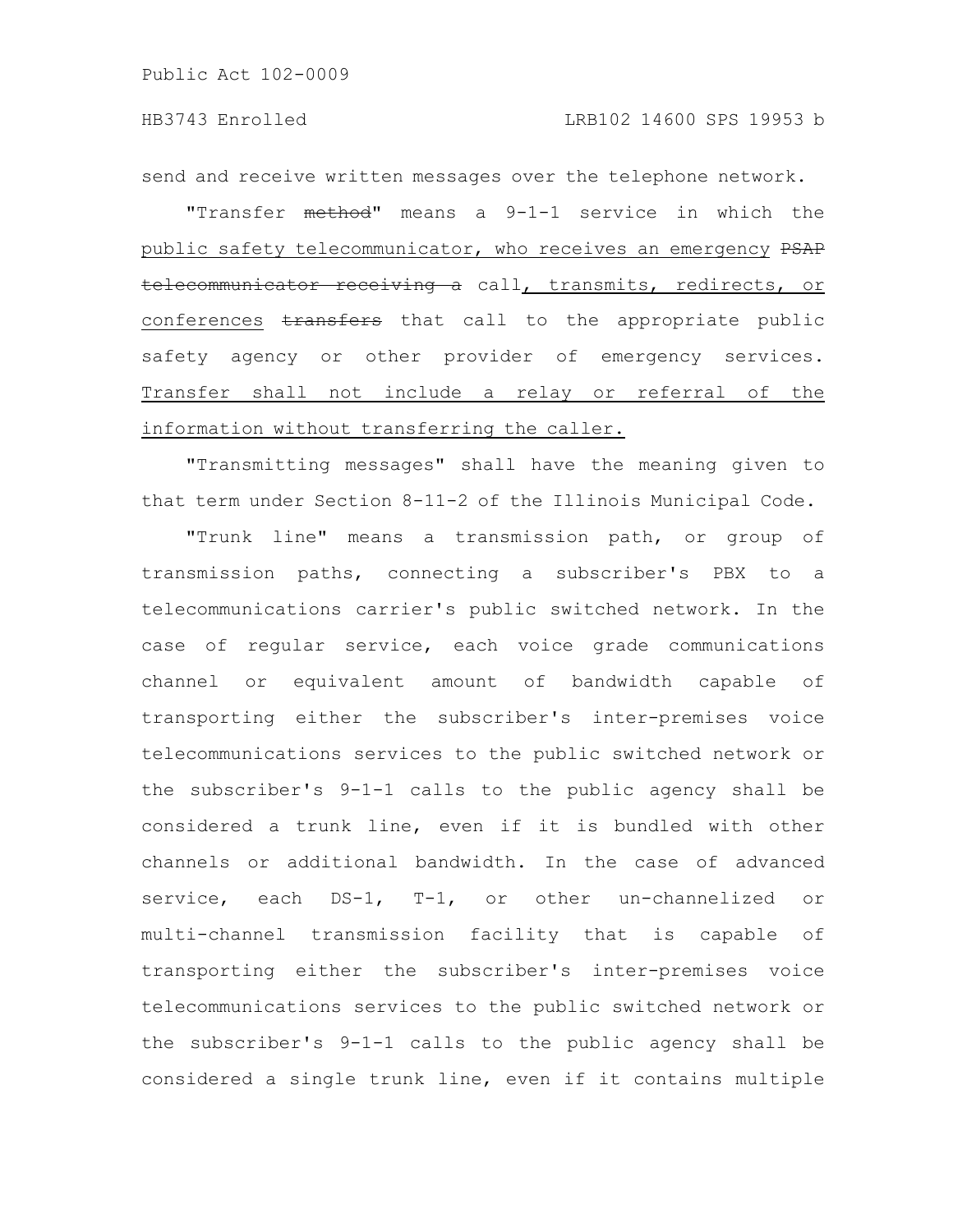## HB3743 Enrolled LRB102 14600 SPS 19953 b

voice grade communications channels or otherwise supports 2 or more voice grade calls at a time; provided, however, that each additional increment of up to 24 voice grade channels of transmission capacity that is capable of transporting either the subscriber's inter-premises voice telecommunications services to the public switched network or the subscriber's 9-1-1 calls to the public agency shall be considered an additional trunk line.

"Unmanned backup answering point PSAP" means an a public safety answering point that serves as an alternate to the PSAP at an alternate location and is typically unmanned but can be activated if the primary PSAP is disabled.

"Virtual answering point" or "VAP" means a temporary or nonpermanent location that is capable of receiving an emergency call, contains a fully functional worksite that is not bound to a specific location, but rather is portable and scalable, connecting public safety telecommunicators emergency eall takers or dispatchers to the work process, and is capable of completing the call dispatching process.

"Voice-impaired individual" means a person with a permanent speech disability which precludes oral communication, who can regularly and routinely communicate by telephone only through the aid of devices which can send and receive written messages over the telephone network.

"Wireless carrier" means a provider of two-way cellular, broadband PCS, geographic area 800 MHZ and 900 MHZ Commercial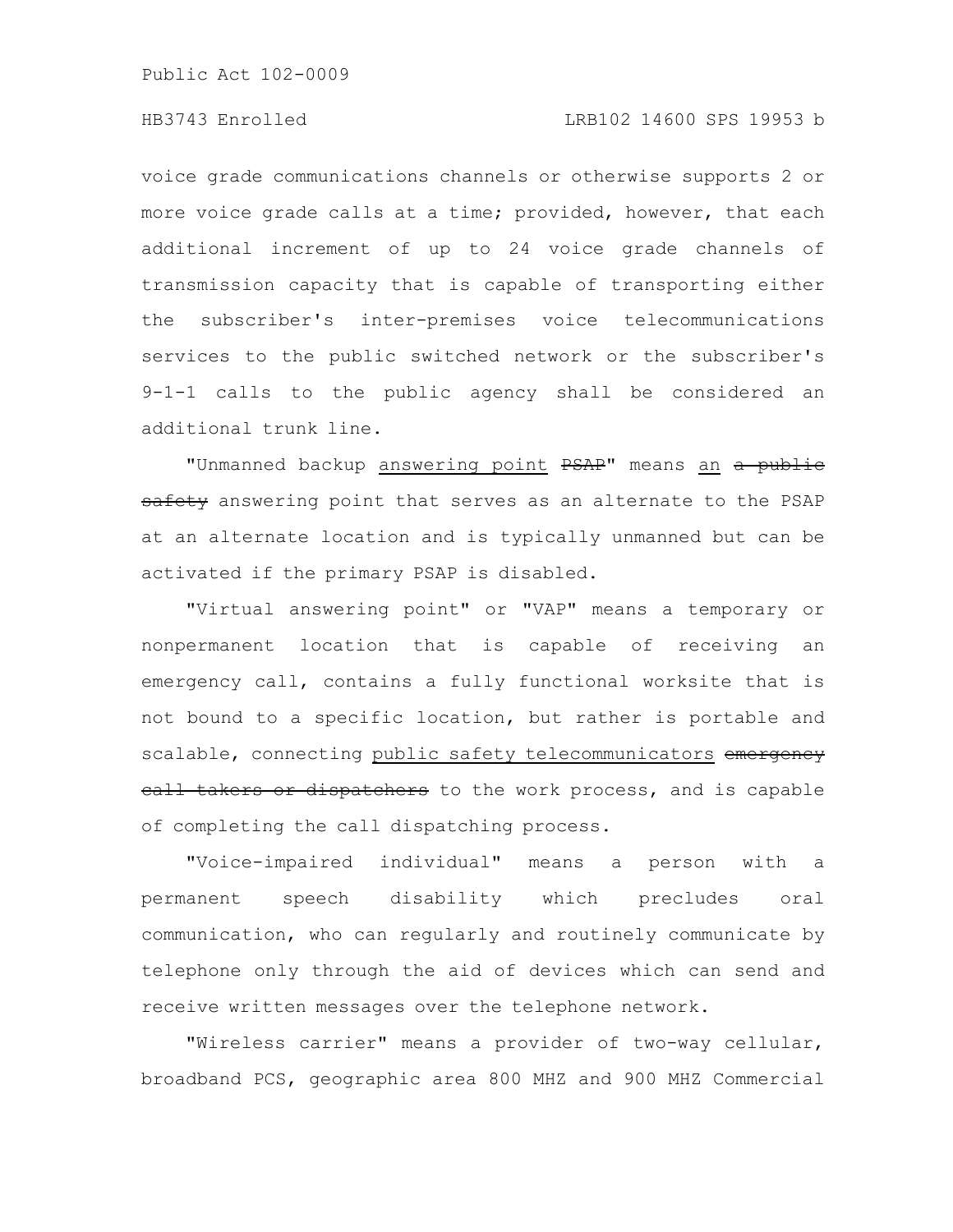### HB3743 Enrolled LRB102 14600 SPS 19953 b

Mobile Radio Service (CMRS), Wireless Communications Service (WCS), or other Commercial Mobile Radio Service (CMRS), as defined by the Federal Communications Commission, offering radio communications that may provide fixed, mobile, radio location, or satellite communication services to individuals or businesses within its assigned spectrum block and geographical area or that offers real-time, two-way voice service that is interconnected with the public switched network, including a reseller of such service.

"Wireless enhanced 9-1-1" means the ability to relay the telephone number of the originator of a 9-1-1 call and location information from any mobile handset or text telephone device accessing the wireless system to the designated wireless public safety answering point as set forth in the order of the Federal Communications Commission, FCC Docket No. 94-102, adopted June 12, 1996, with an effective date of October 1, 1996, and any subsequent amendment thereto.

"Wireless public safety answering point" means the functional division of a 9-1-1 authority accepting wireless 9-1-1 calls.

"Wireless subscriber" means an individual or entity to whom a wireless service account or number has been assigned by a wireless carrier, other than an account or number associated with prepaid wireless telecommunication service.

(Source: P.A. 99-6, eff. 1-1-16; 100-20, eff. 7-1-17.)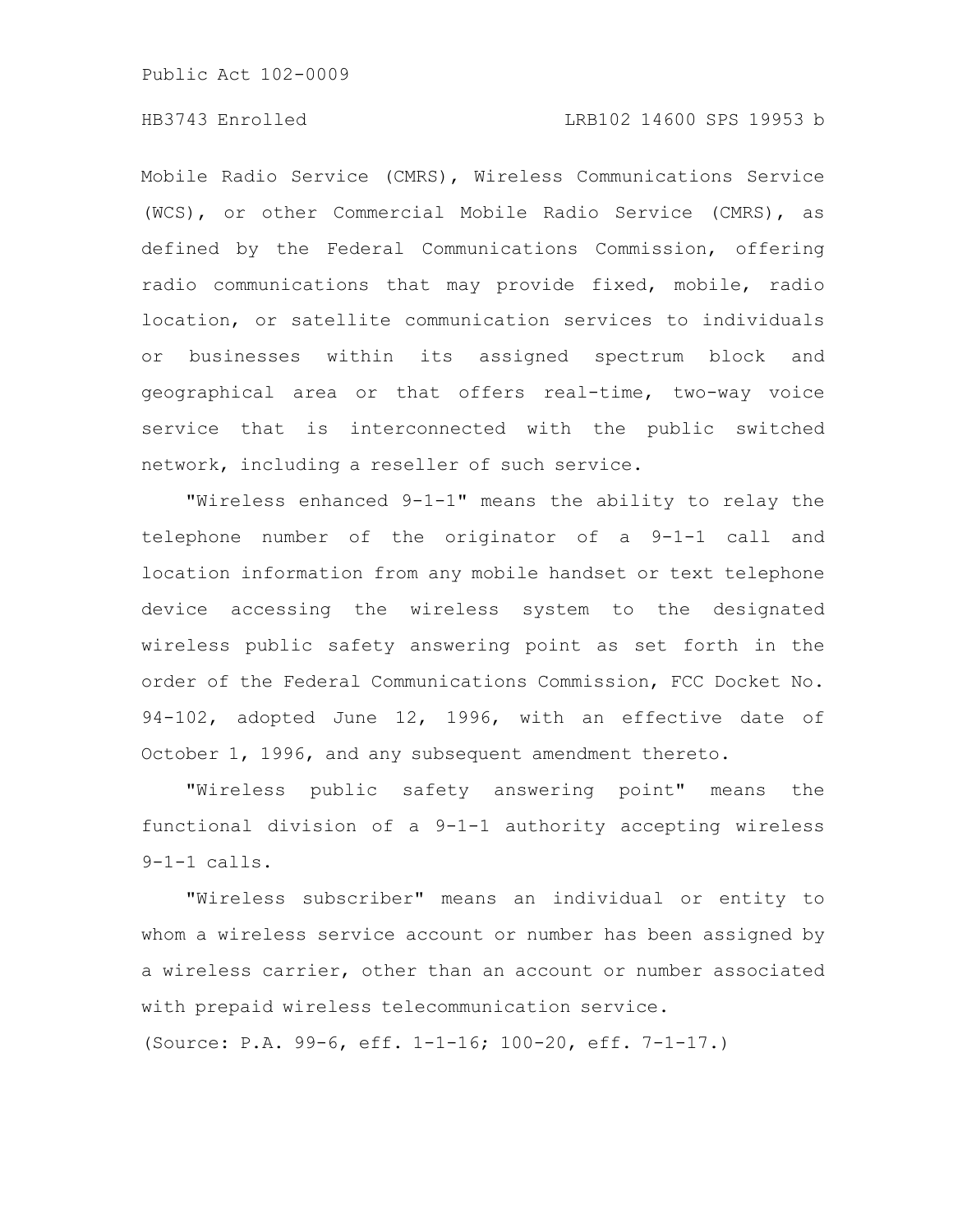#### HB3743 Enrolled LRB102 14600 SPS 19953 b

(50 ILCS 750/3) (from Ch. 134, par. 33)

(Section scheduled to be repealed on December 31, 2021)

Sec. 3. (a) By July 1, 2017, every local public agency shall be within the jurisdiction of a 9-1-1 system.

(b) Within 18 months of the awarding of a contract to a vendor certified under Section 13-900 of the Public Utilities Act to provide Next Generation 9-1-1 service By December 31, 2021, every 9-1-1 system in Illinois, except in a municipality with a population over 500,000, shall provide Next Generation 9-1-1 service. A municipality with a population over 500,000 shall provide Next Generation 9-1-1 service by December 31, 2023.

(c) Nothing in this Act shall be construed to prohibit or discourage in any way the formation of multijurisdictional or regional systems, and any system established pursuant to this Act may include the territory of more than one public agency or may include a segment of the territory of a public agency. (Source: P.A. 100-20, eff. 7-1-17; 101-639, eff. 6-12-20.)

(50 ILCS 750/5) (from Ch. 134, par. 35)

(Section scheduled to be repealed on December 31, 2021)

Sec. 5. The digits "9-1-1" shall be the primary emergency telephone number within the system, but a public agency or public safety agency shall maintain a separate secondary 10-digit seven digit emergency backup number for at least 6 six months after the "9-1-1" system is established and in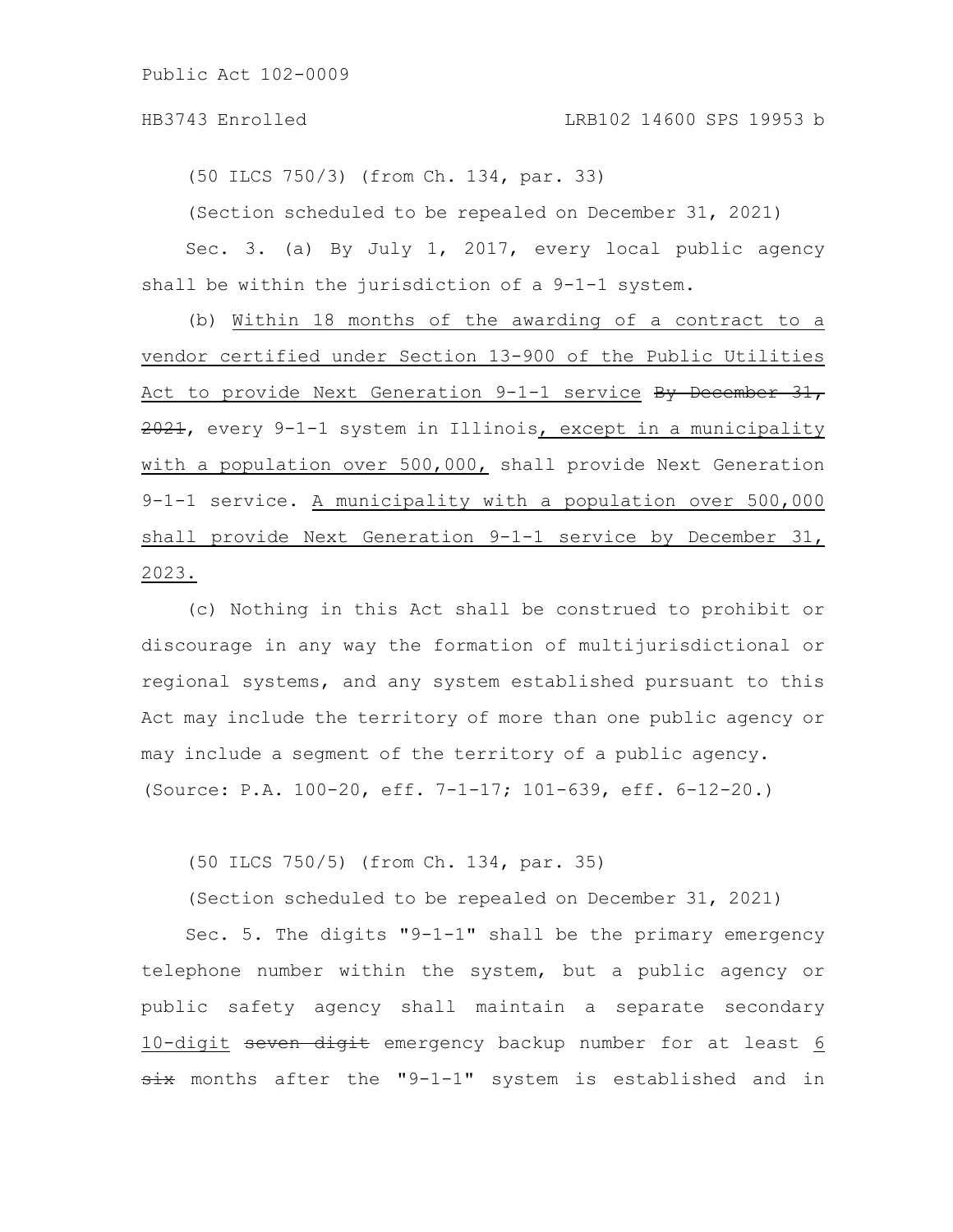operation, and shall maintain a separate number for nonemergency telephone calls.

(Source: P.A. 100-20, eff. 7-1-17.)

(50 ILCS 750/6) (from Ch. 134, par. 36)

(Section scheduled to be repealed on December 31, 2021)

Sec. 6. Capabilities of system; pay telephones. All systems shall be designed to meet the specific requirements of each community and public agency served by the system. Every system shall be designed to have the capability to  $\Theta$ utilizing the direct dispatch or to method, relay method, transfer method, or referral method in response to emergency calls. The General Assembly finds and declares that the most critical aspect of the design of any system is the procedure established for handling a telephone request for emergency services.

In addition, to maximize efficiency and utilization of the system, all pay telephones within each system shall enable a caller to dial "9-1-1" for emergency services without the necessity of inserting a coin. This paragraph does not apply to pay telephones located in penal institutions, as defined in Section 2-14 of the Criminal Code of 2012, that have been designated for the exclusive use of committed persons. (Source: P.A. 99-6, eff. 1-1-16; 100-20, eff. 7-1-17.)

(50 ILCS 750/6.2 new)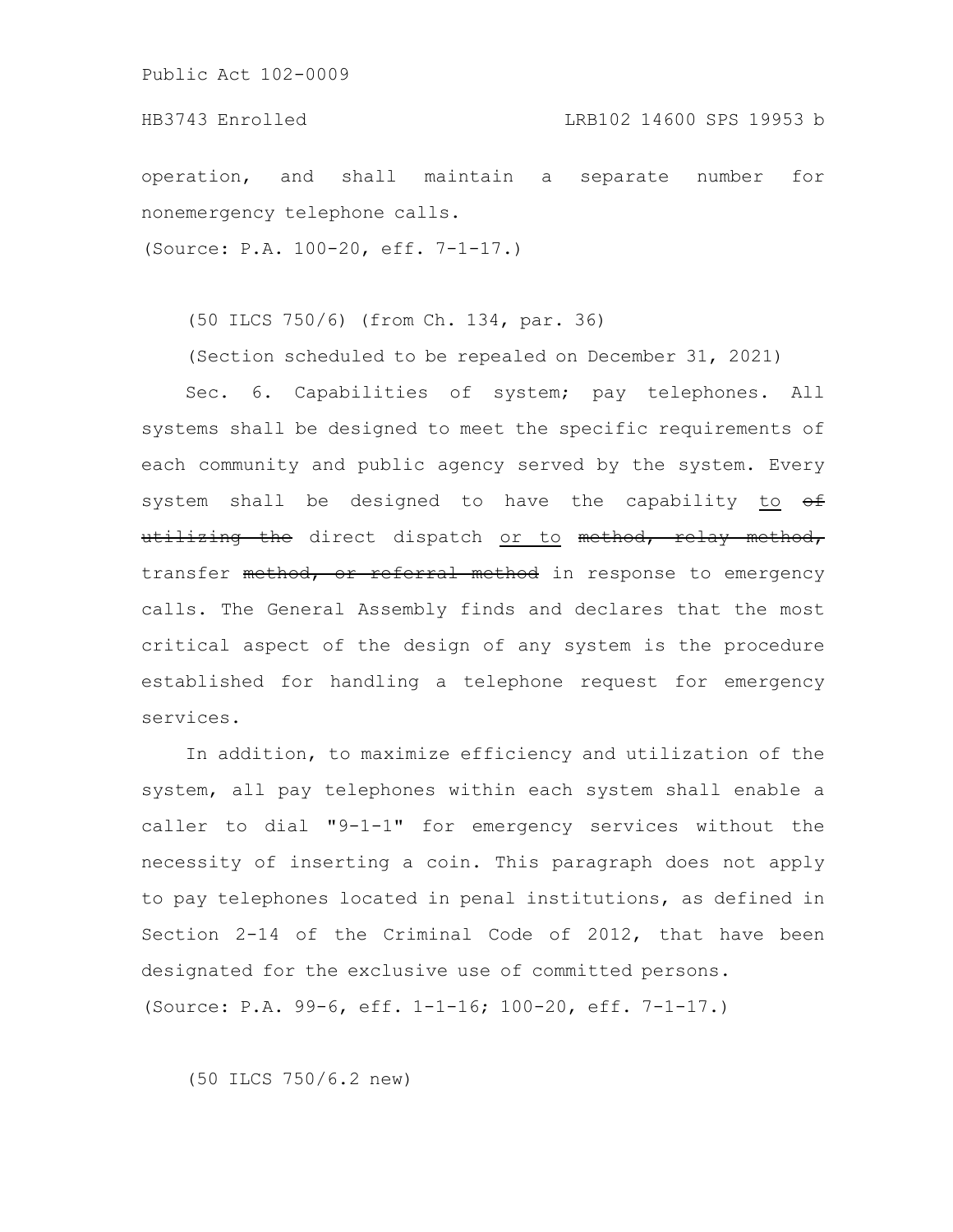Sec. 6.2. Every 9-1-1 system shall be able to accept text to 9-1-1 no later than January 1, 2023. The Illinois State Police shall adopt rules for the implementation of this Section.

(50 ILCS 750/7) (from Ch. 134, par. 37)

(Section scheduled to be repealed on December 31, 2021)

Sec. 7. The General Assembly finds that, because of overlapping jurisdiction of public agencies, public safety agencies and telephone service areas, the Administrator, with the advice and recommendation of the Statewide 9-1-1 Advisory Board, shall establish a general overview or plan to effectuate the purposes of this Act within the time frame provided in this Act. The General Assembly further finds and declares that direct dispatch should be used if possible to shorten the time required for the public to request and receive emergency aid. The Administrator shall minimize the use of transfer, relay, and referral of an emergency call if possible and encourage Backup PSAPs to be able to direct dispatch. Transfer, relay, and referral of an emergency call to an entity other than an answering point or the Illinois State Police shall not be used in response to emergency calls unless exigent circumstances exist. In order to insure that proper preparation and implementation of emergency telephone systems are accomplished by all public agencies as required under this Act, the Department, with the advice and assistance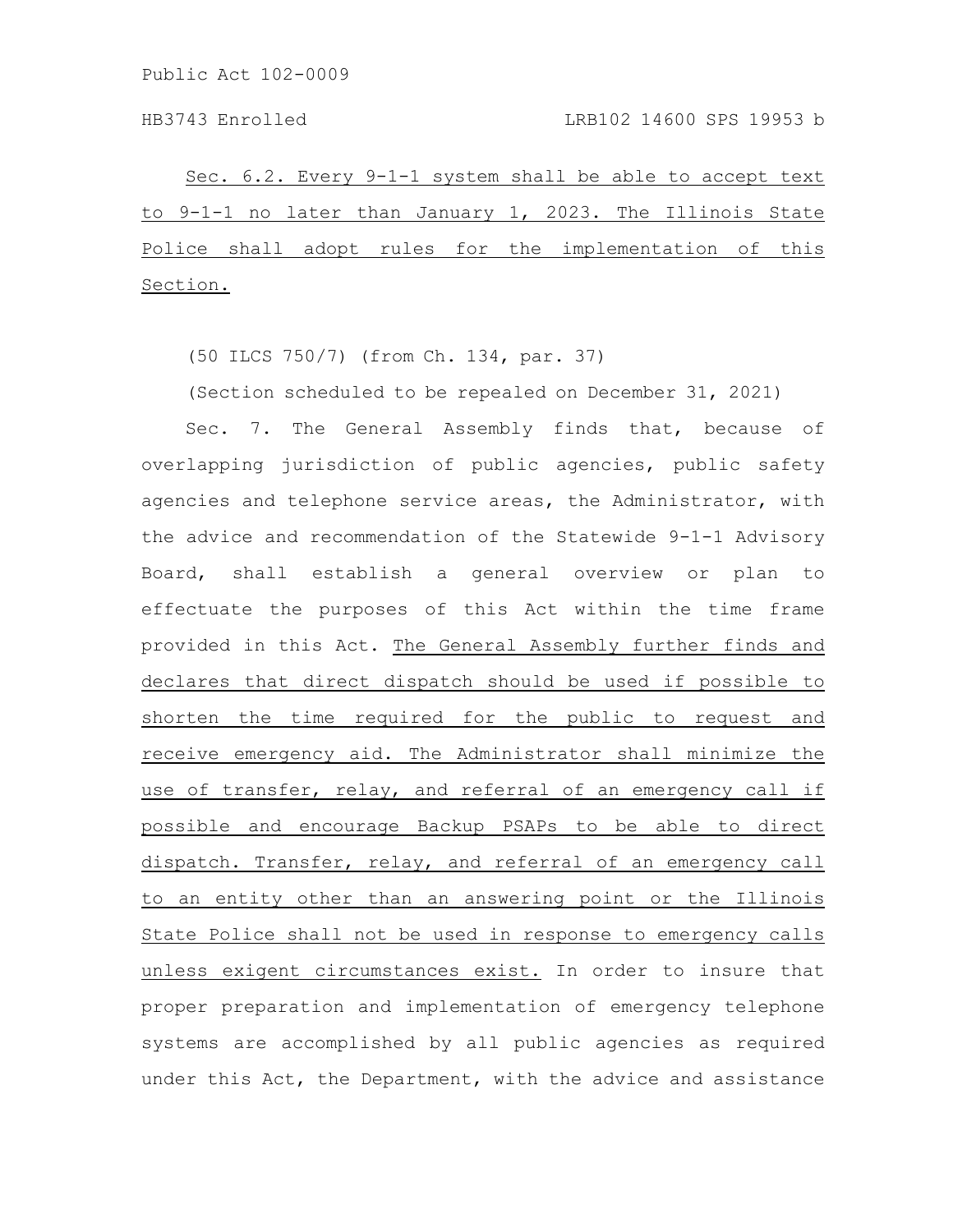of the Attorney General, shall secure compliance by public agencies as provided in this Act.

(Source: P.A. 99-6, eff. 1-1-16; 100-20, eff. 7-1-17.)

(50 ILCS 750/7.1 new)

Sec. 7.1. Training.

(a) Each 9-1-1 Authority, as well as its answering points, shall ensure its public safety telecommunicators and public safety telecommunicator Supervisors comply with the training, testing, and certification requirements established pursuant to Section 2605-53 of the Department of State Police Law.

(b) Each 9-1-1 Authority, as well as its answering points, shall maintain a record regarding its public safety telecommunicators and public safety telecommunicator Supervisors compliance with this Section for at least 7 years and shall make the training records available for inspection by the Administrator upon request.

(c) Costs incurred for the development of standards, training, testing and certification shall be expenses paid by the Department from the funds available to the Administrator and the Statewide 9-1-1 Advisory Board under Section 30 of this Act. Nothing in this subsection shall prohibit the use of grants or other nonsurcharge funding sources available for this purpose.

(50 ILCS 750/8) (from Ch. 134, par. 38)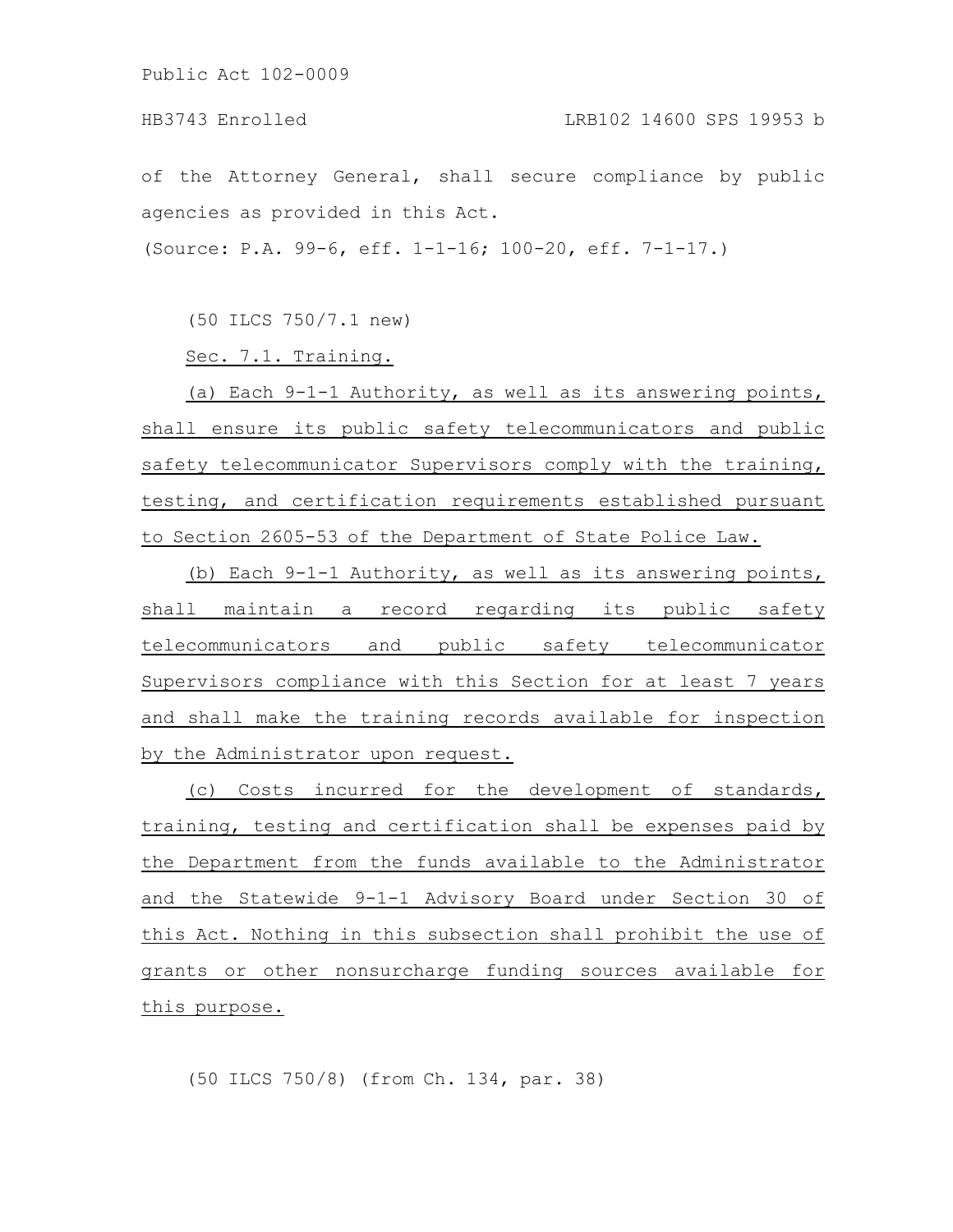(Section scheduled to be repealed on December 31, 2021)

Sec. 8. The Administrator, with the advice and recommendation of the Statewide 9-1-1 Advisory Board, shall coordinate the implementation of systems established under this Act. To assist with this coordination, all systems authorized to operate under this Act shall register with the Administrator information regarding its composition and organization, including, but not limited to, identification of the 9-1-1 System Manager and all answering points. Decommissioned PSAPs shall not be registered and are not part of the 9-1-1 system in Illinois PSAPs, SAPs, VAPs, Backup PSAPs, and Unmanned Backup PSAPs. The Department may adopt rules for the administration of this Section.

(Source: P.A. 99-6, eff. 1-1-16; 100-20, eff. 7-1-17.)

(50 ILCS 750/10) (from Ch. 134, par. 40)

(Section scheduled to be repealed on December 31, 2021)

Sec. 10. (a) The Administrator, with the advice and recommendation of the Statewide 9-1-1 Advisory Board, shall establish uniform technical and operational standards for all 9-1-1 systems in Illinois. All findings, orders, decisions, rules, and regulations issued or promulgated by the Commission under this Act or any other Act establishing or conferring power on the Commission with respect to emergency telecommunications services, shall continue in force. Notwithstanding the provisions of this Section, where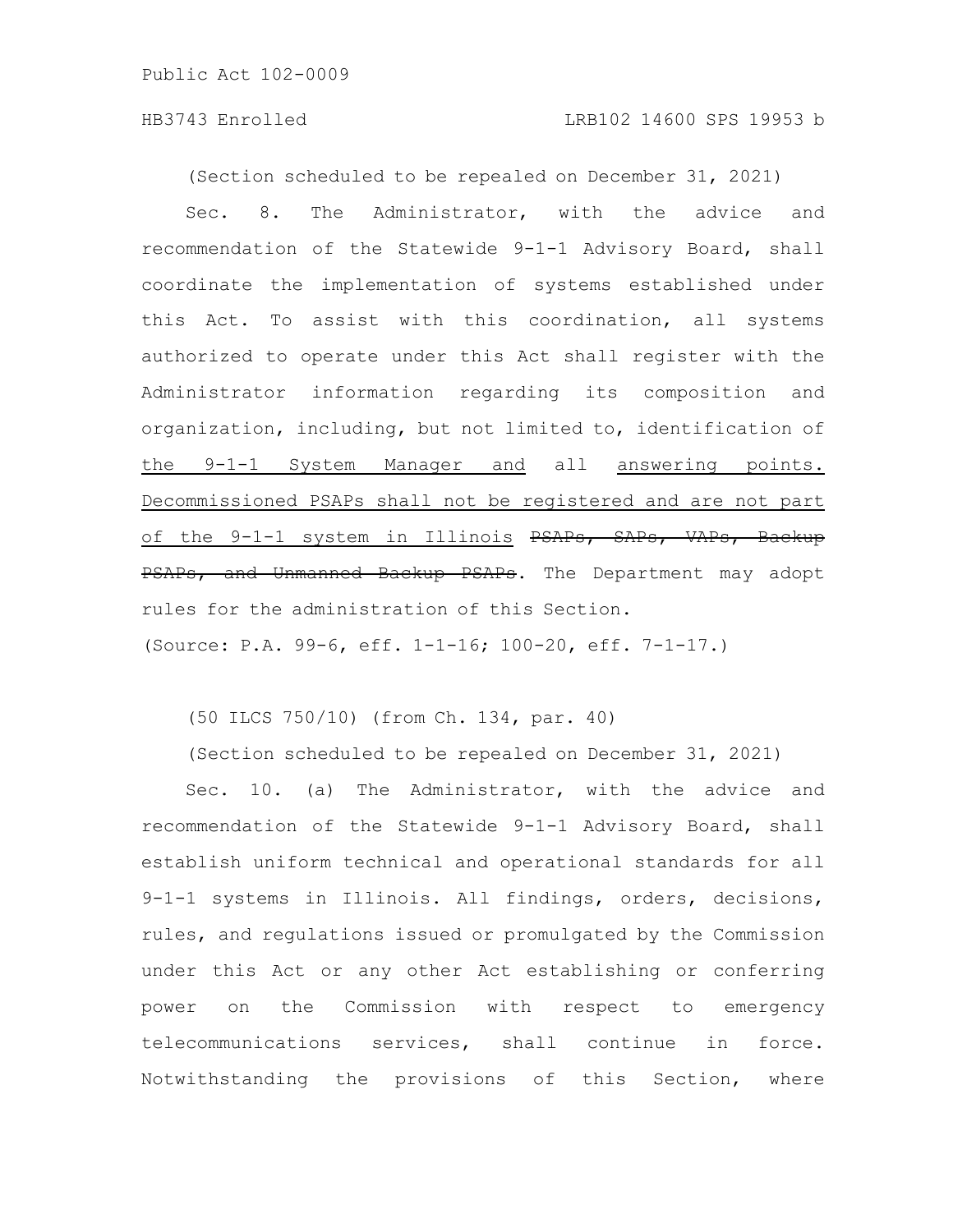applicable, the Administrator shall, with the advice and recommendation of the Statewide 9-1-1 Advisory Board, amend the Commission's findings, orders, decisions, rules, and regulations to conform to the specific provisions of this Act as soon as practicable after the effective date of this amendatory Act of the 99th General Assembly.

(a-5) All 9-1-1 systems are responsible for complying with the uniform technical and operational standards adopted by the Administrator and the Illinois State Police with the advice and recommendation of the Statewide 9-1-1 Advisory Board.

(b) The Department may adopt emergency rules necessary to implement the provisions of this amendatory Act of the 99th General Assembly under subsection (t) of Section 5-45 of the Illinois Administrative Procedure Act.

(c) Nothing in this Act shall deprive the Commission of any authority to regulate the provision by telecommunication carriers or 9-1-1 system service providers of telecommunication or other services under the Public Utilities Act.

(d) For rules that implicate both the regulation of 9-1-1 authorities under this Act and the regulation of telecommunication carriers and 9-1-1 system service providers under the Public Utilities Act, the Department and the Commission may adopt joint rules necessary for implementation.

(e) Any findings, orders, or decisions of the Administrator under this Section shall be deemed a final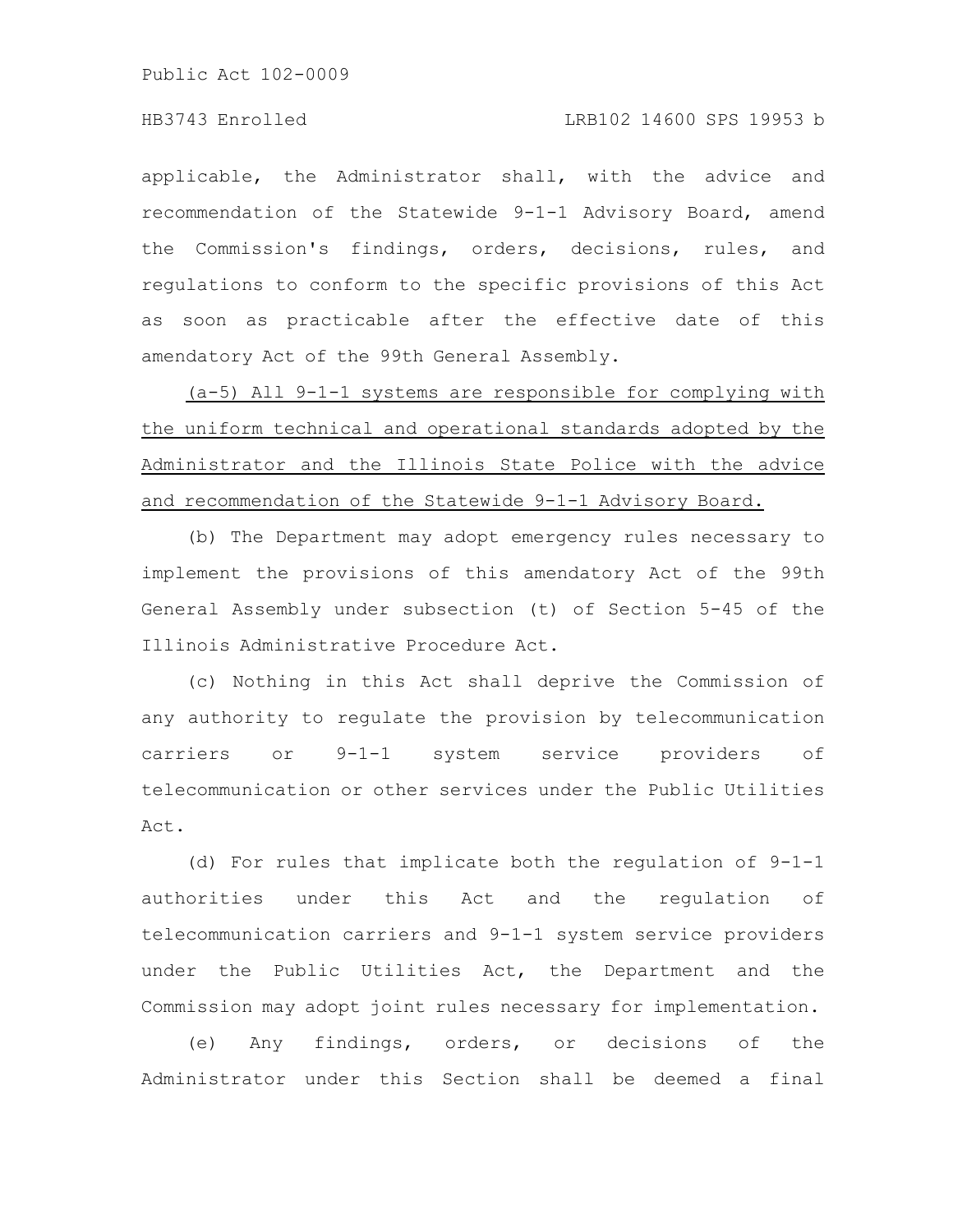administrative decision and shall be subject to judicial review under the Administrative Review Law.

(Source: P.A. 99-6, eff. 1-1-16; 100-20, eff. 7-1-17.)

(50 ILCS 750/10.3)

(Section scheduled to be repealed on December 31, 2021)

Sec. 10.3. Notice of address change. The Emergency Telephone System Board or qualified governmental entity in any county implementing a 9-1-1 system that changes any person's address (when the person whose address has changed has not moved to a new residence) shall notify the person (i) of the person's new address and (ii) that the person should contact the local election authority to determine if the person should re-register to vote.

(Source: P.A. 100-20, eff. 7-1-17.)

(50 ILCS 750/11.5 new)

Sec. 11.5. Aggregator and originating service provider responsibilities.

(a) Each aggregator, and the originating service providers whose 9-1-1 calls are being aggregated by the aggregator, shall comply with their respective requirements in 83 Ill. Adm. Code Part 725.410.

(b) Beginning July 1, 2021, each aggregator that is operating within the State must email the Office of the Statewide 9-1-1 Administrator to provide the following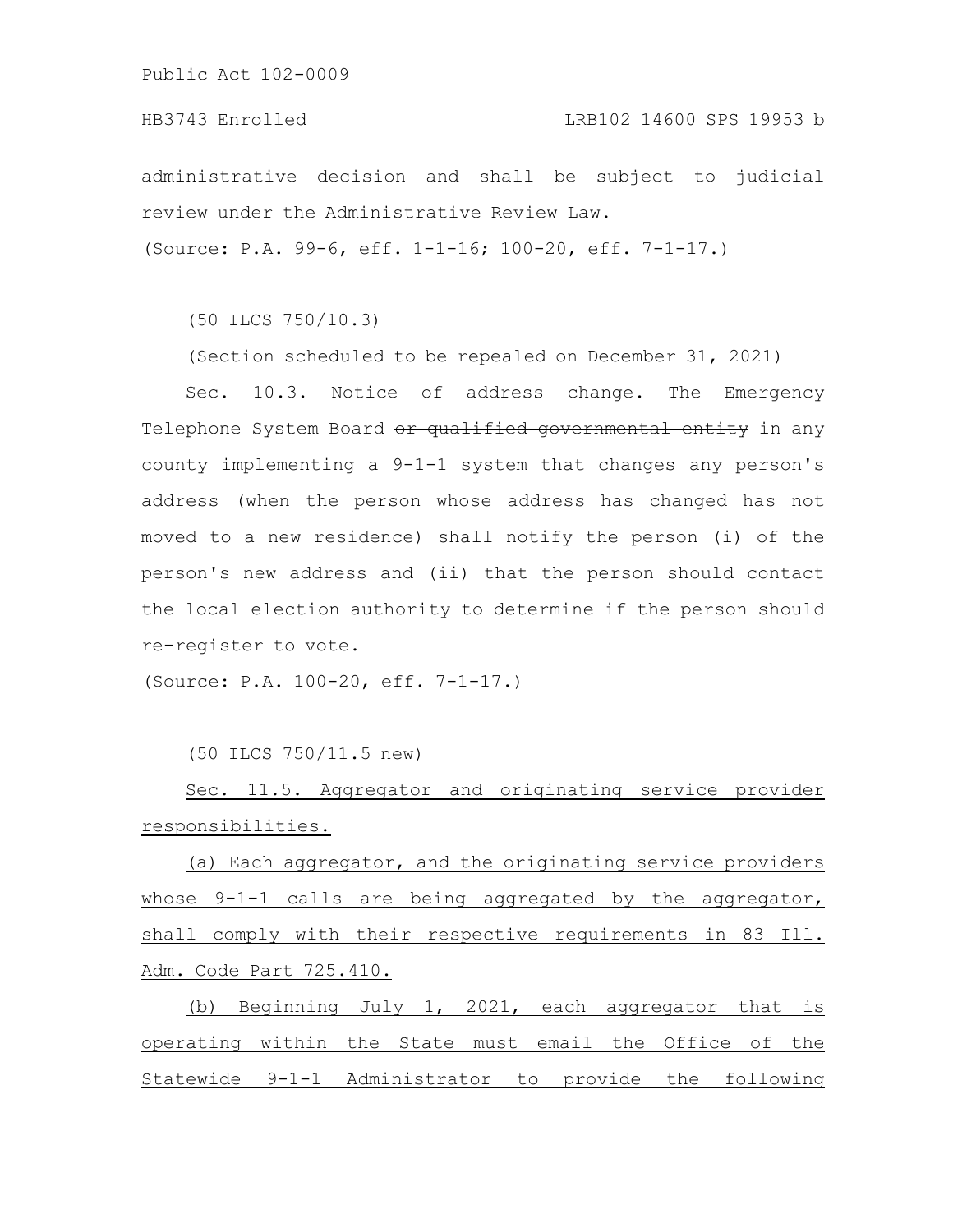information that supports the implementation of and the migration to the Statewide NG9-1-1 system:

(1) A company 9-1-1 contact, address, email, and phone number.

(2) A list of originating service providers that the aggregator transports 9-1-1 calls for and then to the appropriate 9-1-1 system provider. New or current aggregators must update the required information within 30 days of implementing any changes in information required by this subsection.

(c) Each aggregator shall establish procedures for receiving No Record Found errors from the 9-1-1 System Provider, identifying the originating service provider who delivered the call to the aggregator, and referring the No Record Found errors to that originating service provider.

(d) Each originating service provider shall establish procedures with the 9-1-1 system provider for preventing and resolving No Record Found errors in the 9-1-1 database and make every effort to ensure 9-1-1 calls are sent to the appropriate public safety answering point.

(e) If a 9-1-1 system is being transitioned to NG9-1-1 service or to a new provider, each aggregator shall be responsible for coordinating any modifications that are needed to ensure that the originating service provider provides the required level of service to its customers. Each aggregator shall coordinate those network changes or additions for those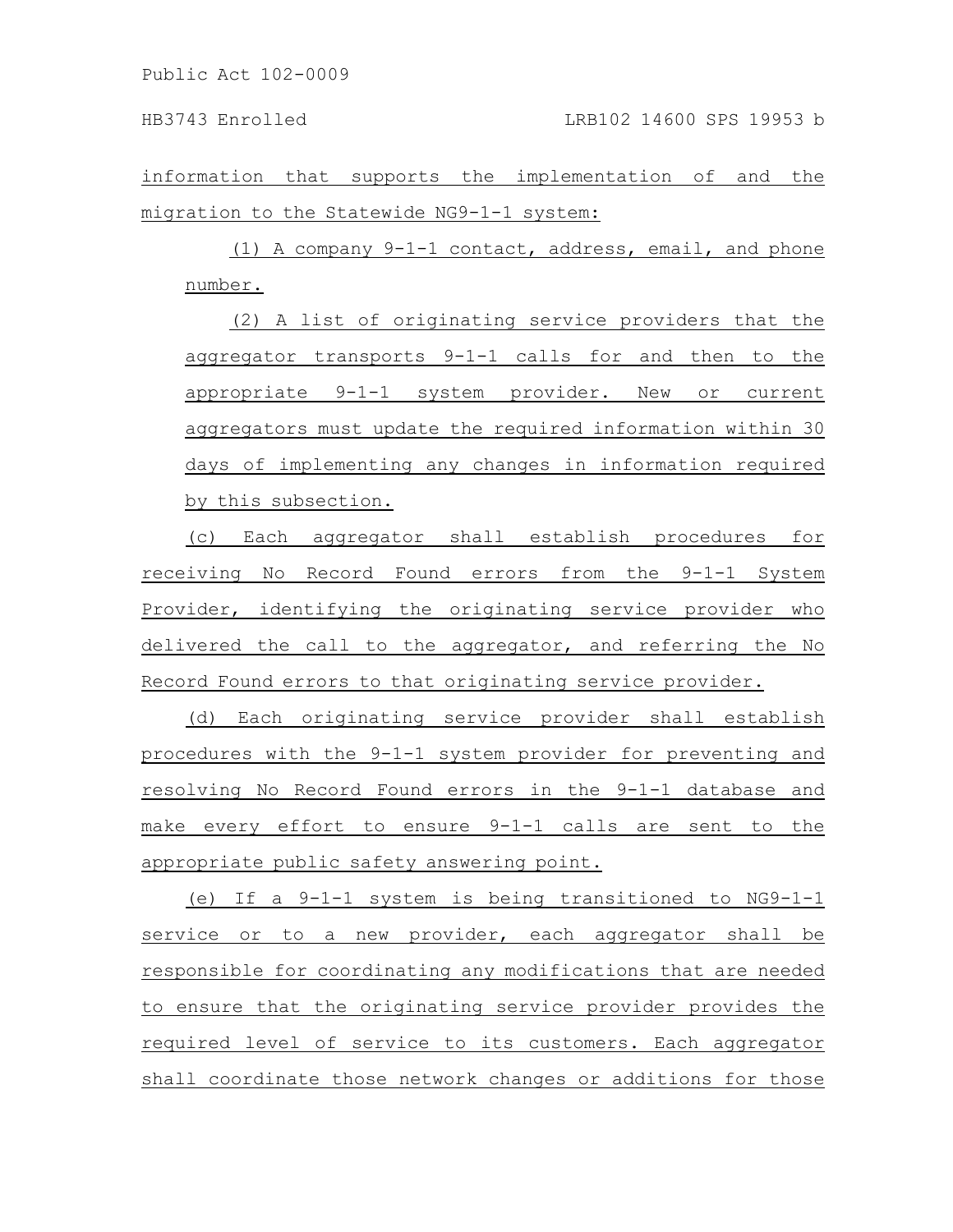migrations in a timely manner with the appropriate 9-1-1 system provider who shall be managing its respective implementation schedule and cut over. Each aggregator shall send notice to its originating service provider customers of the aggregator's successful turn up of the network changes or additions supporting the migration and include the necessary information for the originating service provider's migration (such as public safety answering point name, Federal Communications Commission Identification, and Emergency Services Routing Number). The notice shall be provided to the originating service providers within 2 weeks of acceptance testing and conversion activities between the aggregator and the 9-1-1 system provider.

(f) The 9-1-1 system provider shall coordinate directly with the originating service providers (unless the aggregator separately agrees to coordinate with the originating service providers) for migration, but in no case shall that migration exceed 30 days after receipt of notice from the aggregator, unless agreed to by the originating service provider and 9-1-1 system provider.

(g) Each aggregator shall coordinate test calls with the 9-1-1 system provider and the 9-1-1 Authority when turning up new circuits or making network changes. Each originating service provider shall perform testing of its network and provisioning upon notification from the aggregator that the network has been tested and accepted with the 9-1-1 system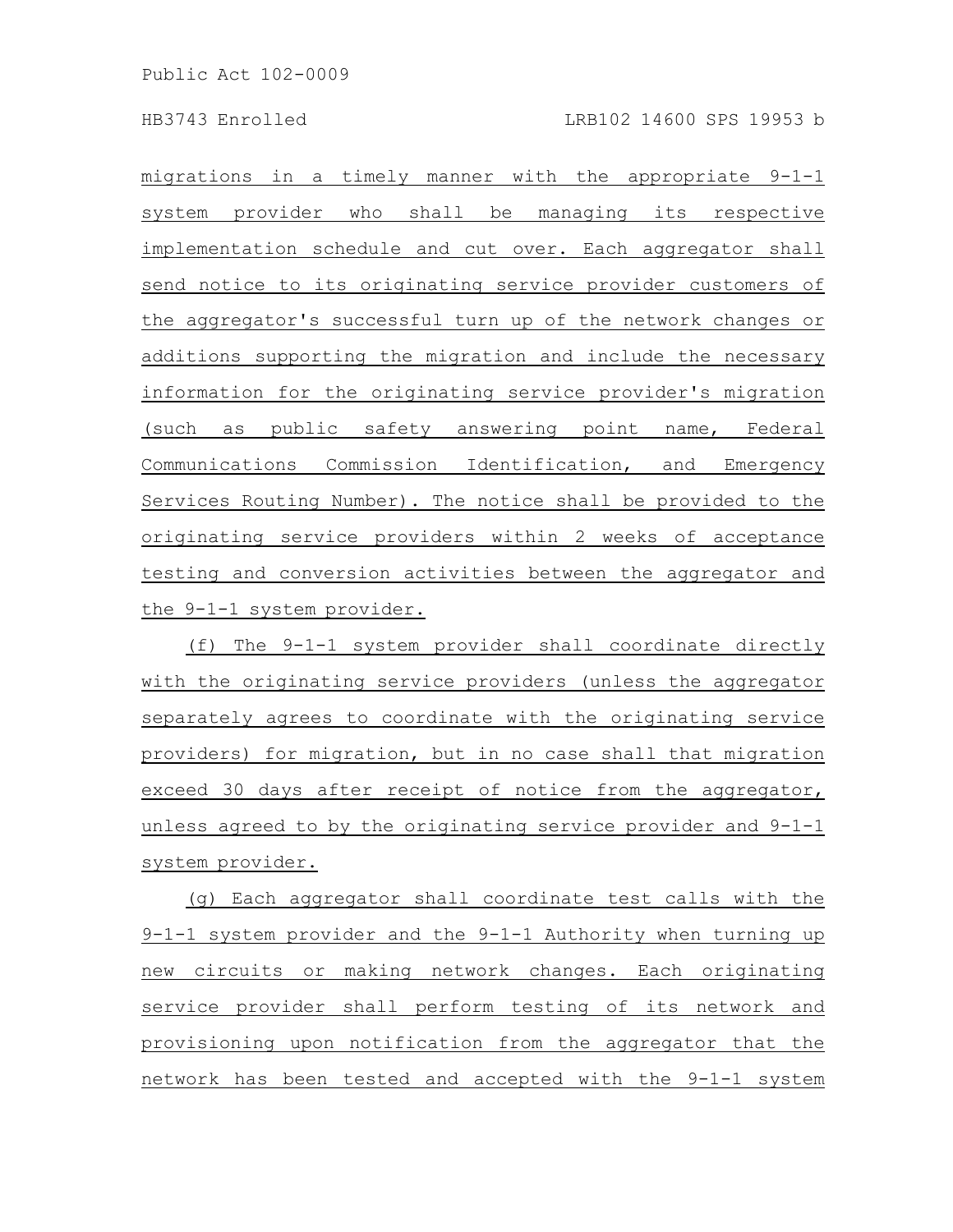#### provider.

(h) Each aggregator and originating service provider customer shall deliver all 9-1-1 calls, audio, data, and location to the 9-1-1 system at a location determined by the State.

(50 ILCS 750/14) (from Ch. 134, par. 44)

(Section scheduled to be repealed on December 31, 2021)

Sec. 14. The General Assembly declares that a major purpose of this Act is to ensure that 9-1-1 systems have redundant methods of dispatch for: (1) each public safety agency within its jurisdiction, herein known as participating agencies; and (2) 9-1-1 systems whose jurisdictional boundaries are contiguous, herein known as adjacent 9-1-1 systems, when an emergency request for service is received for a public safety agency that needs to be dispatched by the adjacent 9-1-1 system. Another primary purpose of this Section is to eliminate instances in which a public safety agency refuses, once dispatched, to render aid outside of the jurisdictional boundaries of the public safety agency. Therefore, in implementing a 9-1-1 system under this Act, all 9-1-1 authorities shall enter into call handling and aid outside jurisdictional boundaries agreements with each participating agency and adjacent 9-1-1 system. The agreements shall provide a primary and secondary means of dispatch. It must also provide that, once an emergency unit is dispatched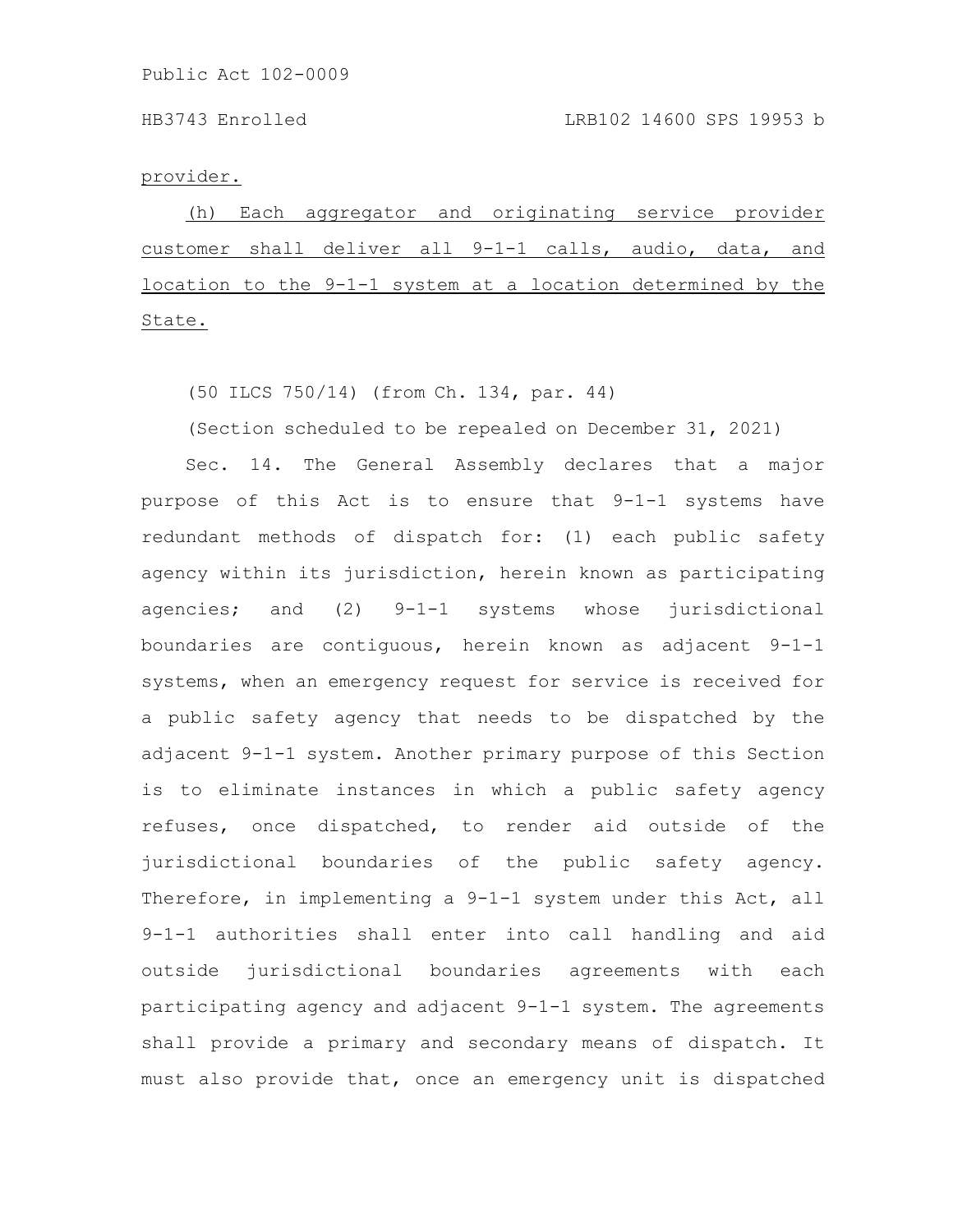### HB3743 Enrolled LRB102 14600 SPS 19953 b

in response to a request through the system, such unit shall render its services to the requesting party without regard to whether the unit is operating outside its normal jurisdictional boundaries. Certified notification of the continuation of call handling and aid outside jurisdictional boundaries agreements shall be made among the involved parties on an annual basis. The Illinois State Police may adopt rules for the administration of this Section.

(Source: P.A. 100-20, eff. 7-1-17.)

(50 ILCS 750/15.2) (from Ch. 134, par. 45.2)

(Section scheduled to be repealed on December 31, 2021)

Sec. 15.2. Any person placing an "emergency call" to ealling the number "911" for the purpose of making an a false alarm or complaint and reporting false information when, at the time the call or transmission is made, the person knows there is no reasonable ground for making the call or transmission and further knows that the call or transmission could result in the emergency response of any public safety agency, is subject to the provisions of Section 26-1 of the Criminal Code of 2012.

(Source: P.A. 100-20, eff. 7-1-17.)

(50 ILCS 750/15.2a) (from Ch. 134, par. 45.2a) (Section scheduled to be repealed on December 31, 2021) Sec. 15.2a. The installation of or connection to a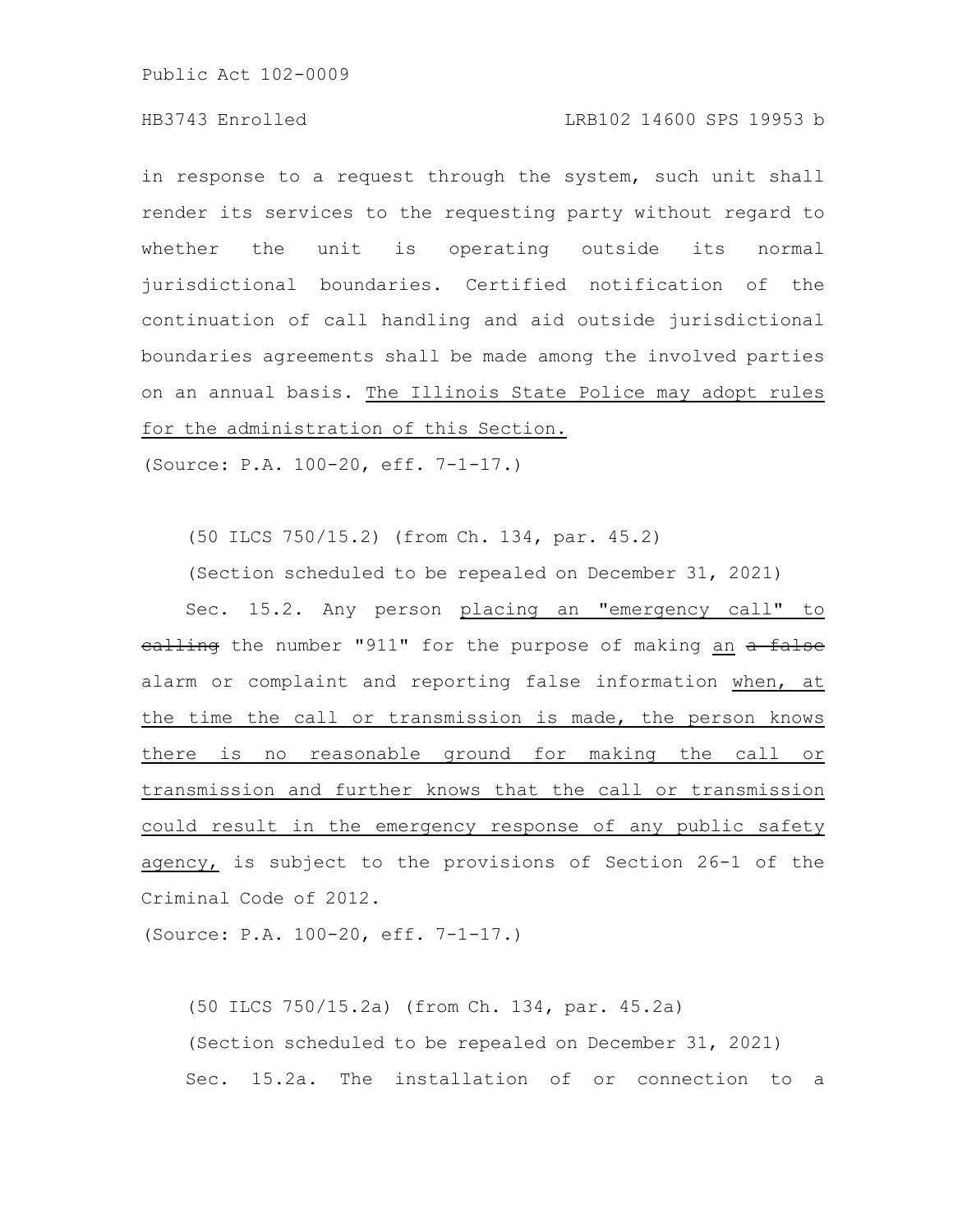telephone company's network of any automatic alarm, automatic alerting device, or mechanical dialer that causes the number 9-1-1 to be dialed in order to directly access emergency services and does not provide for 2-way communication is prohibited in a 9-1-1 system.

This Section does not apply to a person who connects to a 9-1-1 network using automatic crash notification technology subject to an established protocol.

This Section does not apply to devices used to enable access to the 9-1-1 system for cognitively-impaired or special needs persons or for persons with disabilities in an emergency situation reported by a caregiver after initiating a missing person's report. The device must have the capability to be activated and controlled remotely by trained personnel at a service center to prevent falsely activated or repeated calls to the 9-1-1 system in a single incident. The device must have the technical capability to generate location information to the 9-1-1 system. Under no circumstances shall a device be sold for use in a geographical jurisdiction where the 9-1-1 system has not deployed wireless phase II location technology. The alerting device shall also provide for either 2-way communication or send a pre-recorded message to a 9-1-1 provider explaining the nature of the emergency so that the 9-1-1 provider will be able to dispatch the appropriate emergency responder.

Violation of this Section is a Class A misdemeanor. A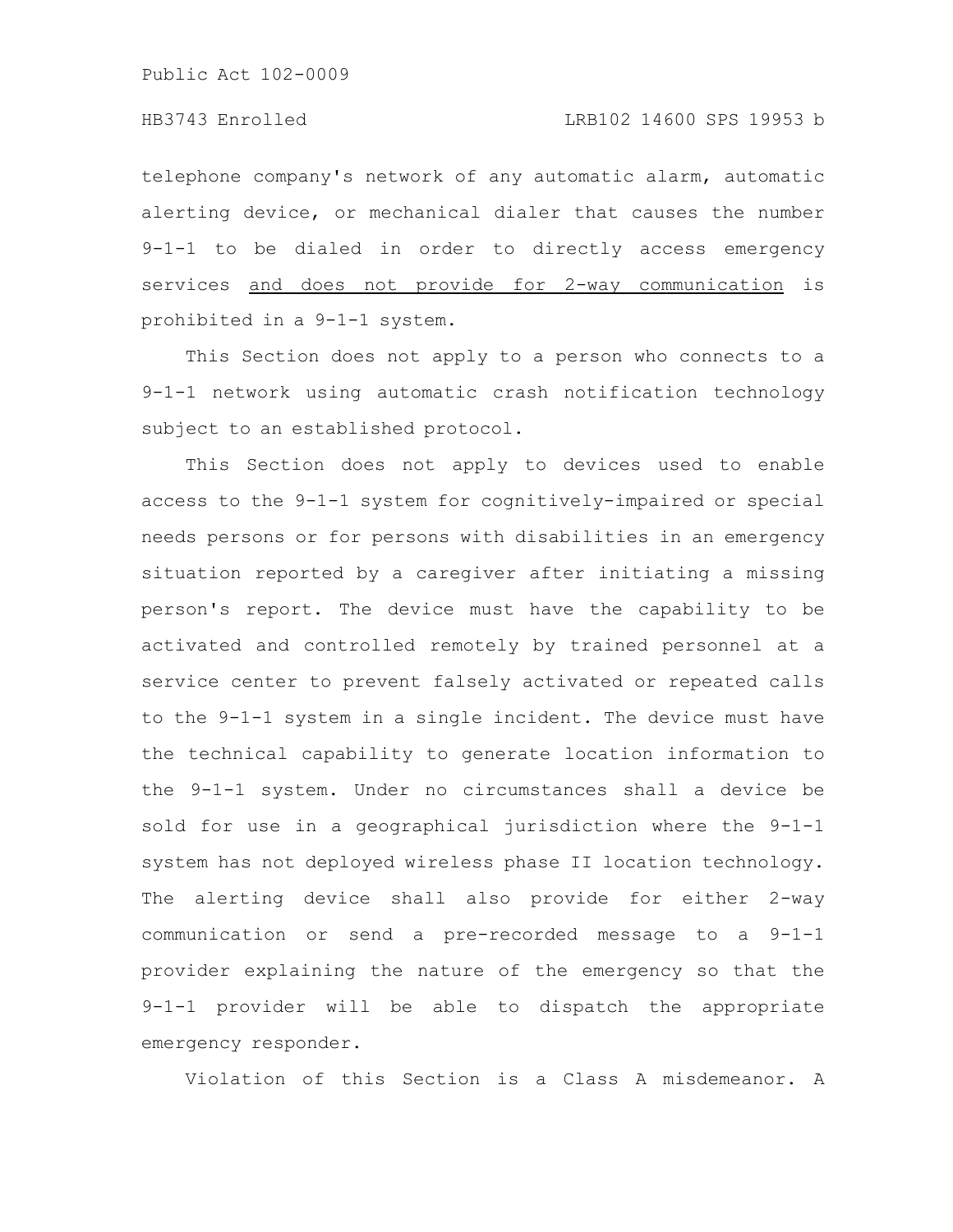HB3743 Enrolled LRB102 14600 SPS 19953 b

second or subsequent violation of this Section is a Class 4 felony.

(Source: P.A. 99-143, eff. 7-27-15; 100-20, eff. 7-1-17.)

(50 ILCS 750/15.3) (from Ch. 134, par. 45.3)

(Section scheduled to be repealed on December 31, 2021) Sec. 15.3. Local non-wireless surcharge.

(a) Except as provided in subsection (l) of this Section, the corporate authorities of any municipality or any county may, subject to the limitations of subsections (c), (d), and (h), and in addition to any tax levied pursuant to the Simplified Municipal Telecommunications Tax Act, impose a monthly surcharge on billed subscribers of network connection provided by telecommunication carriers engaged in the business of transmitting messages by means of electricity originating within the corporate limits of the municipality or county imposing the surcharge at a rate per network connection determined in accordance with subsection (c), however the monthly surcharge shall not apply to a network connection provided for use with pay telephone services. Provided, however, that where multiple voice grade communications channels are connected between the subscriber's premises and a public switched network through private branch exchange (PBX) or centrex type service, a municipality imposing a surcharge at a rate per network connection, as determined in accordance with this Act, shall impose: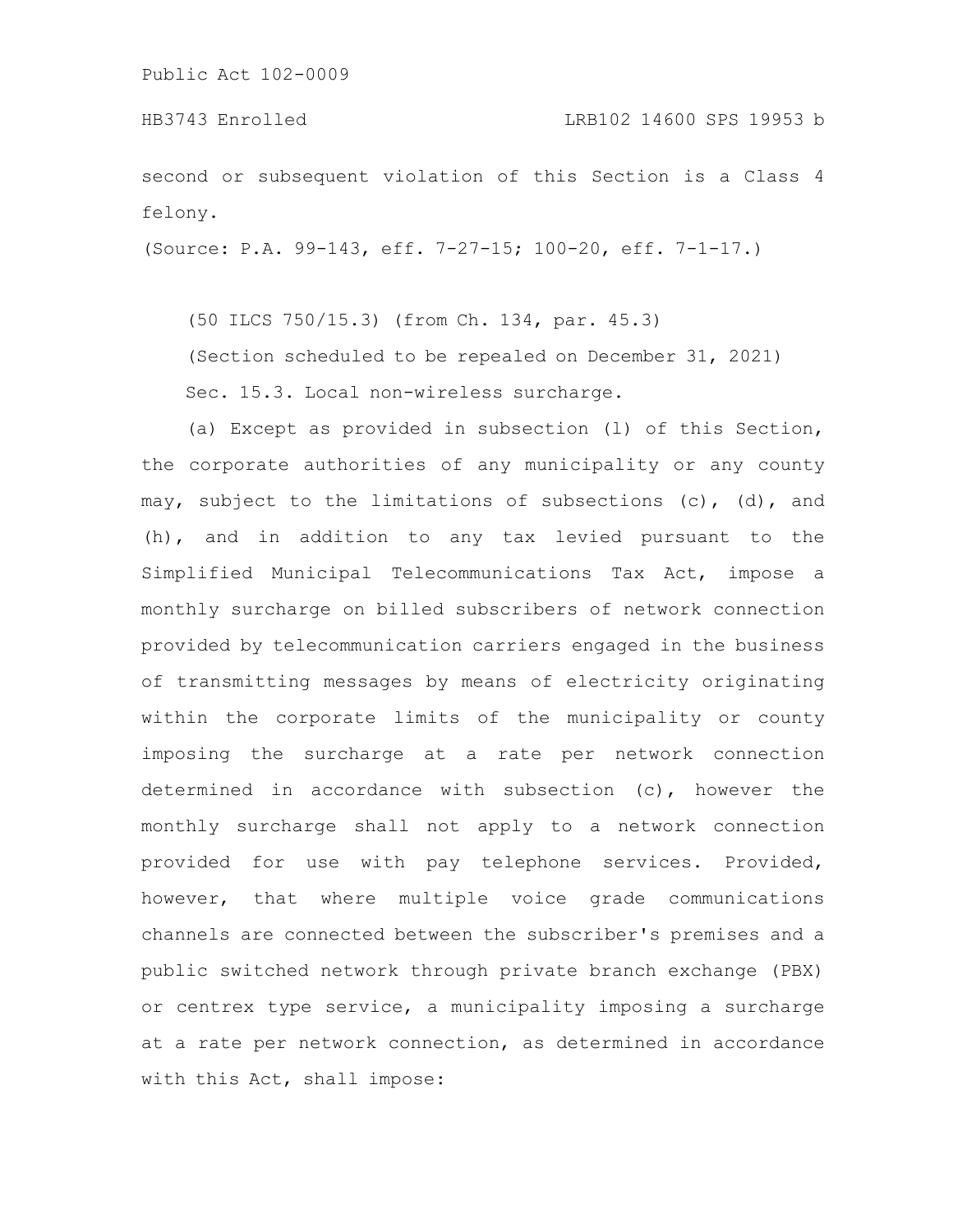(i) in a municipality with a population of 500,000 or less or in any county, 5 such surcharges per network connection, as defined under Section 2 of this Act, for both regular service and advanced service provisioned trunk lines;

(ii) in a municipality with a population, prior to March 1, 2010, of 500,000 or more, 5 surcharges per network connection, as defined under Section 2 of this Act, for both regular service and advanced service provisioned trunk lines;

(iii) in a municipality with a population, as of March 1, 2010, of 500,000 or more, 5 surcharges per network connection, as defined under Section 2 of this Act, for regular service provisioned trunk lines, and 12 surcharges per network connection, as defined under Section 2 of this Act, for advanced service provisioned trunk lines, except where an advanced service provisioned trunk line supports at least 2 but fewer than 23 simultaneous voice grade calls ("VGC's"), a telecommunication carrier may elect to impose fewer than 12 surcharges per trunk line as provided in subsection (iv) of this Section; or

(iv) for an advanced service provisioned trunk line connected between the subscriber's premises and the public switched network through a P.B.X., where the advanced service provisioned trunk line is capable of transporting at least 2 but fewer than 23 simultaneous VGC's per trunk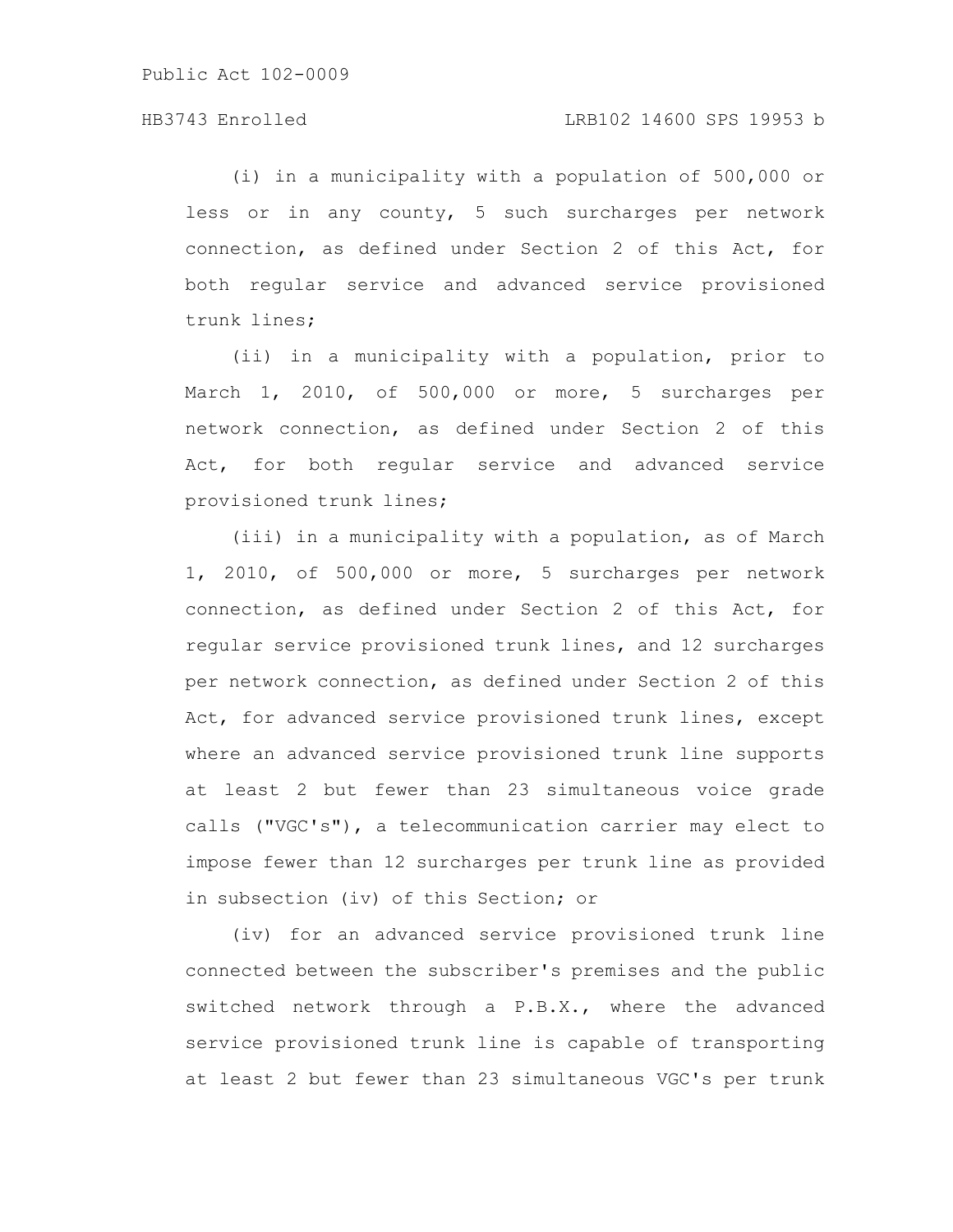# HB3743 Enrolled LRB102 14600 SPS 19953 b

line, the telecommunications carrier collecting the surcharge may elect to impose surcharges in accordance with the table provided in this Section, without limiting any telecommunications carrier's obligations to otherwise keep and maintain records. Any telecommunications carrier electing to impose fewer than 12 surcharges per an advanced service provisioned trunk line shall keep and maintain records adequately to demonstrate the VGC capability of each advanced service provisioned trunk line with fewer than 12 surcharges imposed, provided that 12 surcharges shall be imposed on an advanced service provisioned trunk line regardless of the VGC capability where a telecommunications carrier cannot demonstrate the VGC capability of the advanced service provisioned trunk line.

Facility **VGC's** 911 Surcharges Advanced service provisioned trunk line 18-23 12 Advanced service provisioned trunk line 12-17 10 Advanced service provisioned trunk line 2-11 8

Subsections (i), (ii), (iii), and (iv) are not intended to make any change in the meaning of this Section, but are intended to remove possible ambiguity, thereby confirming the intent of paragraph (a) as it existed prior to and following the effective date of this amendatory Act of the 97th General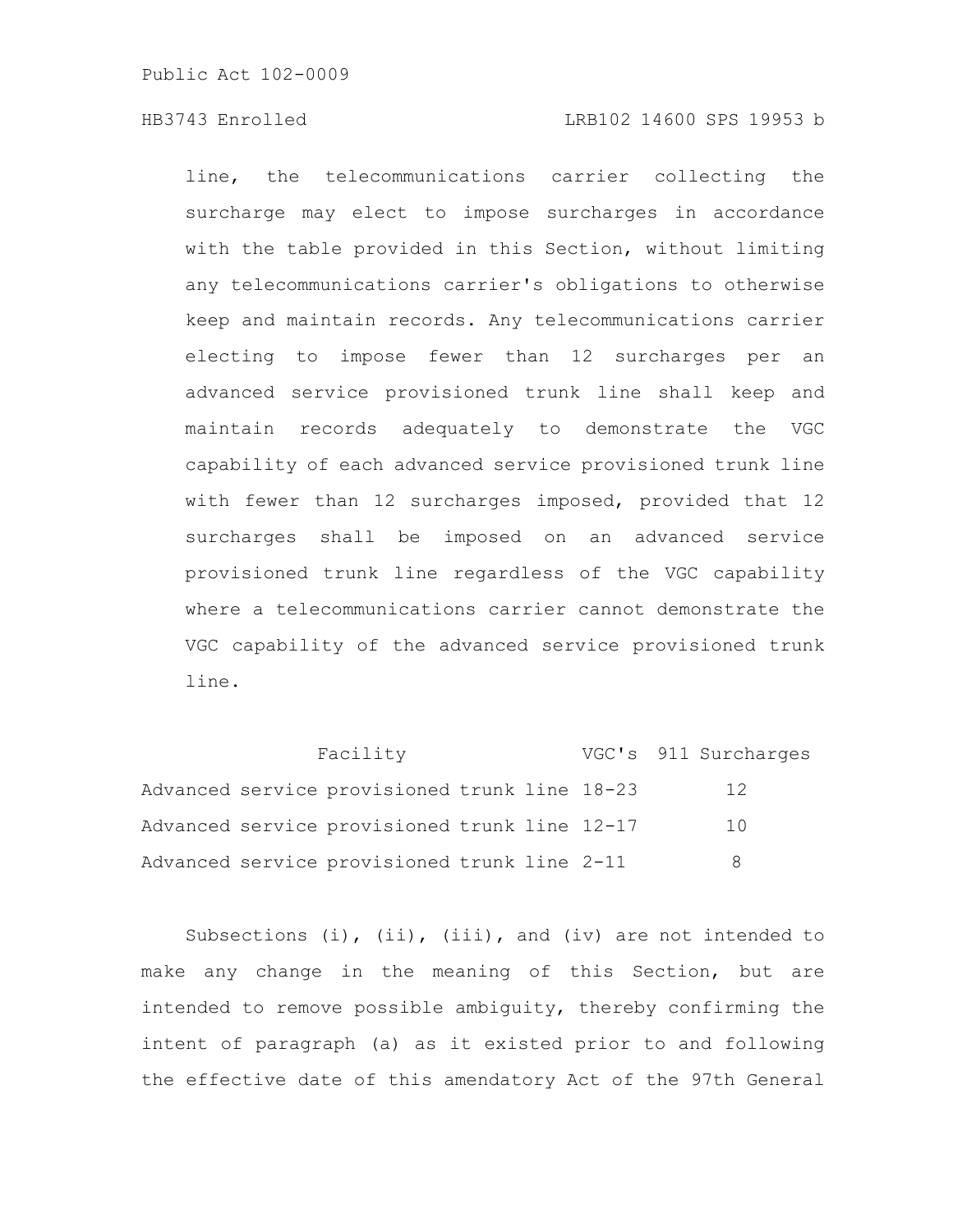Assembly.

For mobile telecommunications services, if a surcharge is imposed it shall be imposed based upon the municipality or county that encompasses the customer's place of primary use as defined in the Mobile Telecommunications Sourcing Conformity Act. A municipality may enter into an intergovernmental agreement with any county in which it is partially located, when the county has adopted an ordinance to impose a surcharge as provided in subsection (c), to include that portion of the municipality lying outside the county in that county's surcharge referendum. If the county's surcharge referendum is approved, the portion of the municipality identified in the intergovernmental agreement shall automatically be disconnected from the county in which it lies and connected to the county which approved the referendum for purposes of a surcharge on telecommunications carriers.

(b) For purposes of computing the surcharge imposed by subsection (a), the network connections to which the surcharge shall apply shall be those in-service network connections, other than those network connections assigned to the municipality or county, where the service address for each such network connection or connections is located within the corporate limits of the municipality or county levying the surcharge. Except for mobile telecommunication services, the "service address" shall mean the location of the primary use of the network connection or connections. For mobile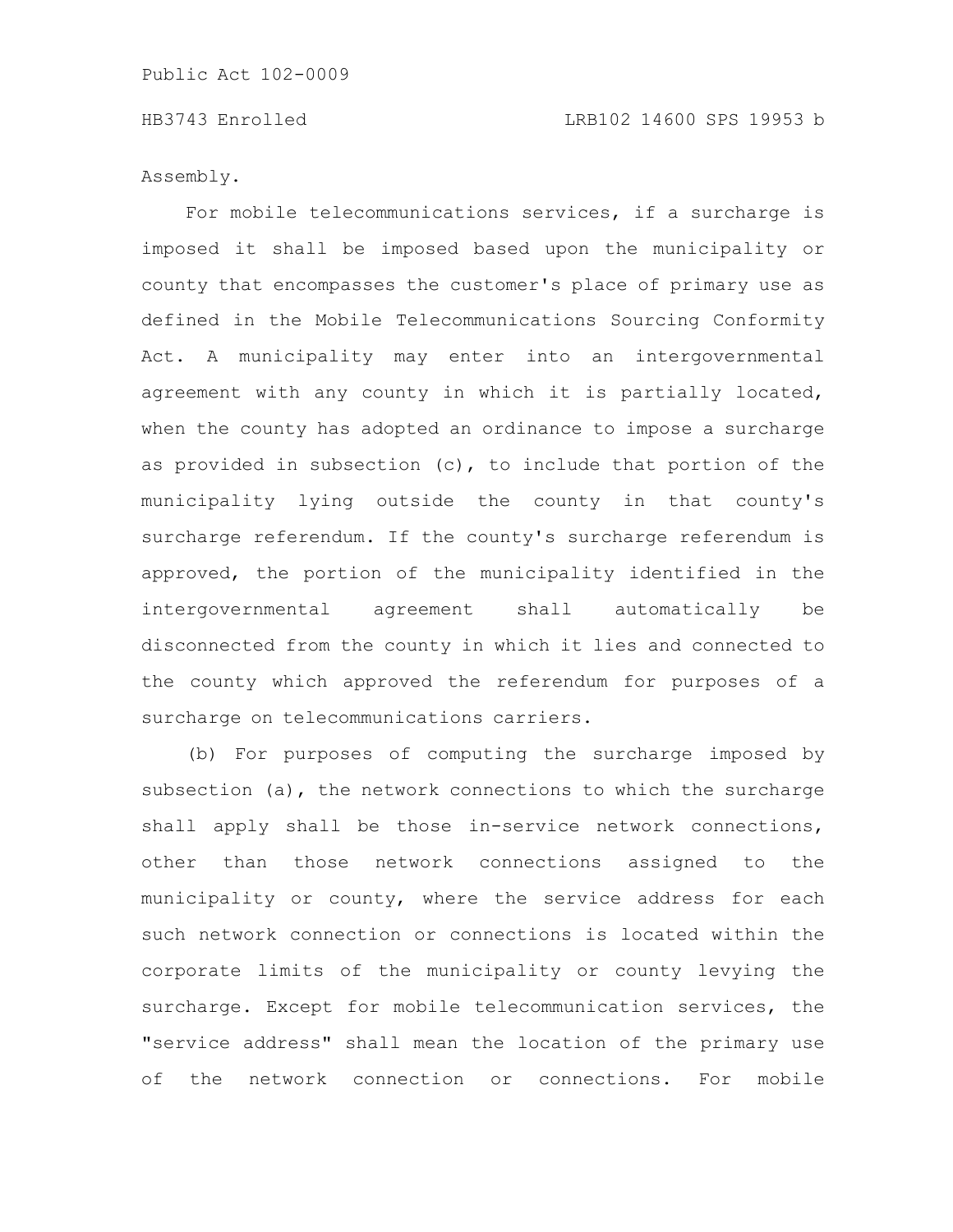telecommunication services, "service address" means the customer's place of primary use as defined in the Mobile Telecommunications Sourcing Conformity Act.

(c) Upon the passage of an ordinance to impose a surcharge under this Section the clerk of the municipality or county shall certify the question of whether the surcharge may be imposed to the proper election authority who shall submit the public question to the electors of the municipality or county in accordance with the general election law; provided that such question shall not be submitted at a consolidated primary election. The public question shall be in substantially the following form:

------------------------------------------------------------

Shall the county (or city, village or incorporated town) of ..... impose YES a surcharge of up to ...¢ per month per network connection, which surcharge will be added to the monthly bill you receive --------------for telephone or telecommunications charges, for the purpose of installing (or improving) a 9-1-1 Emergency NO Telephone System?

------------------------------------------------------------

If a majority of the votes cast upon the public question are in favor thereof, the surcharge shall be imposed.

However, if a Joint Emergency Telephone System Board is to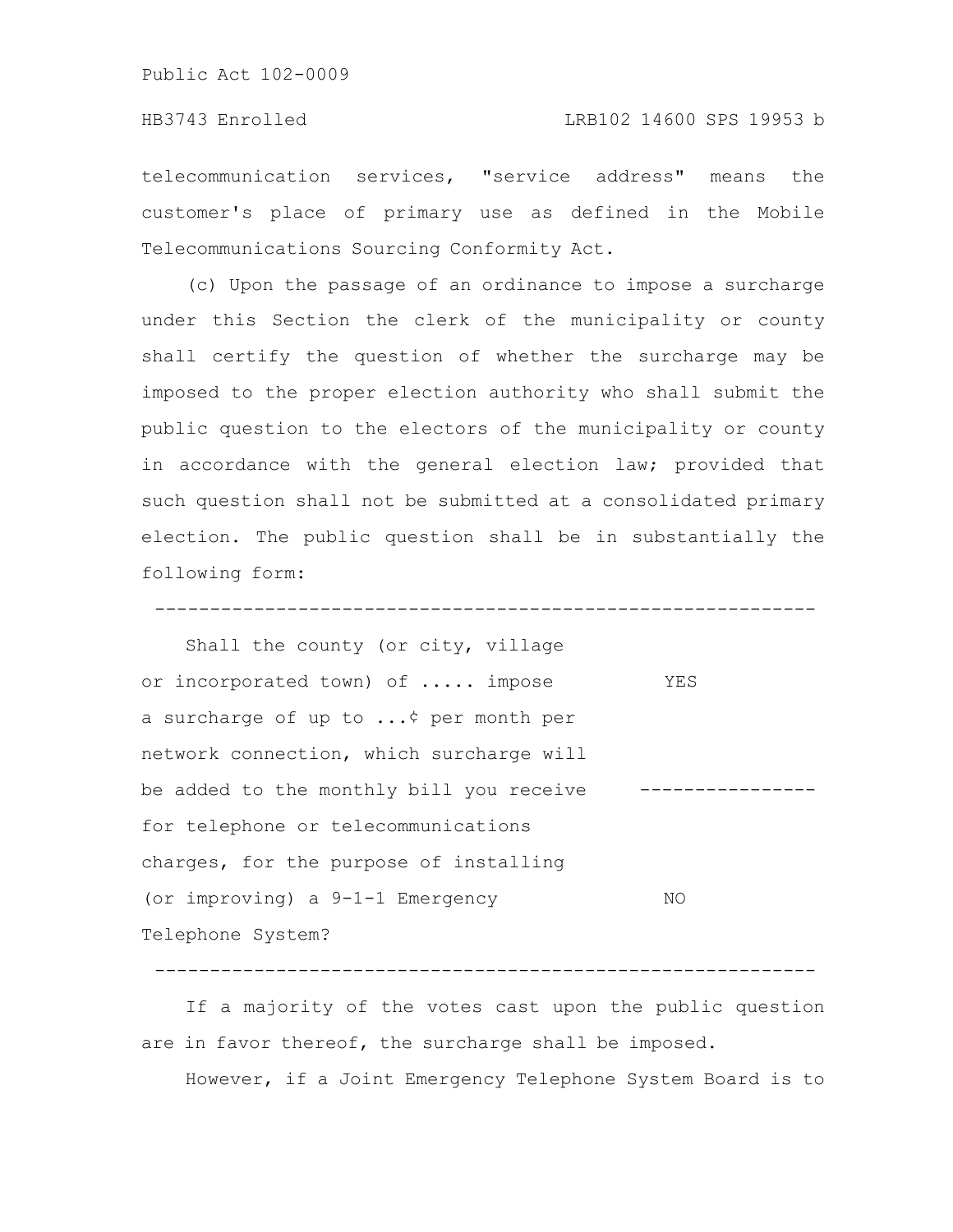be created pursuant to an intergovernmental agreement under Section 15.4, the ordinance to impose the surcharge shall be subject to the approval of a majority of the total number of votes cast upon the public question by the electors of all of the municipalities or counties, or combination thereof, that are parties to the intergovernmental agreement.

The referendum requirement of this subsection (c) shall not apply to any municipality with a population over 500,000 or to any county in which a proposition as to whether a sophisticated 9-1-1 Emergency Telephone System should be installed in the county, at a cost not to exceed a specified monthly amount per network connection, has previously been approved by a majority of the electors of the county voting on the proposition at an election conducted before the effective date of this amendatory Act of 1987.

(d) A county may not impose a surcharge, unless requested by a municipality, in any incorporated area which has previously approved a surcharge as provided in subsection (c) or in any incorporated area where the corporate authorities of the municipality have previously entered into a binding contract or letter of intent with a telecommunications carrier to provide sophisticated 9-1-1 service through municipal funds.

(e) A municipality or county may at any time by ordinance change the rate of the surcharge imposed under this Section if the new rate does not exceed the rate specified in the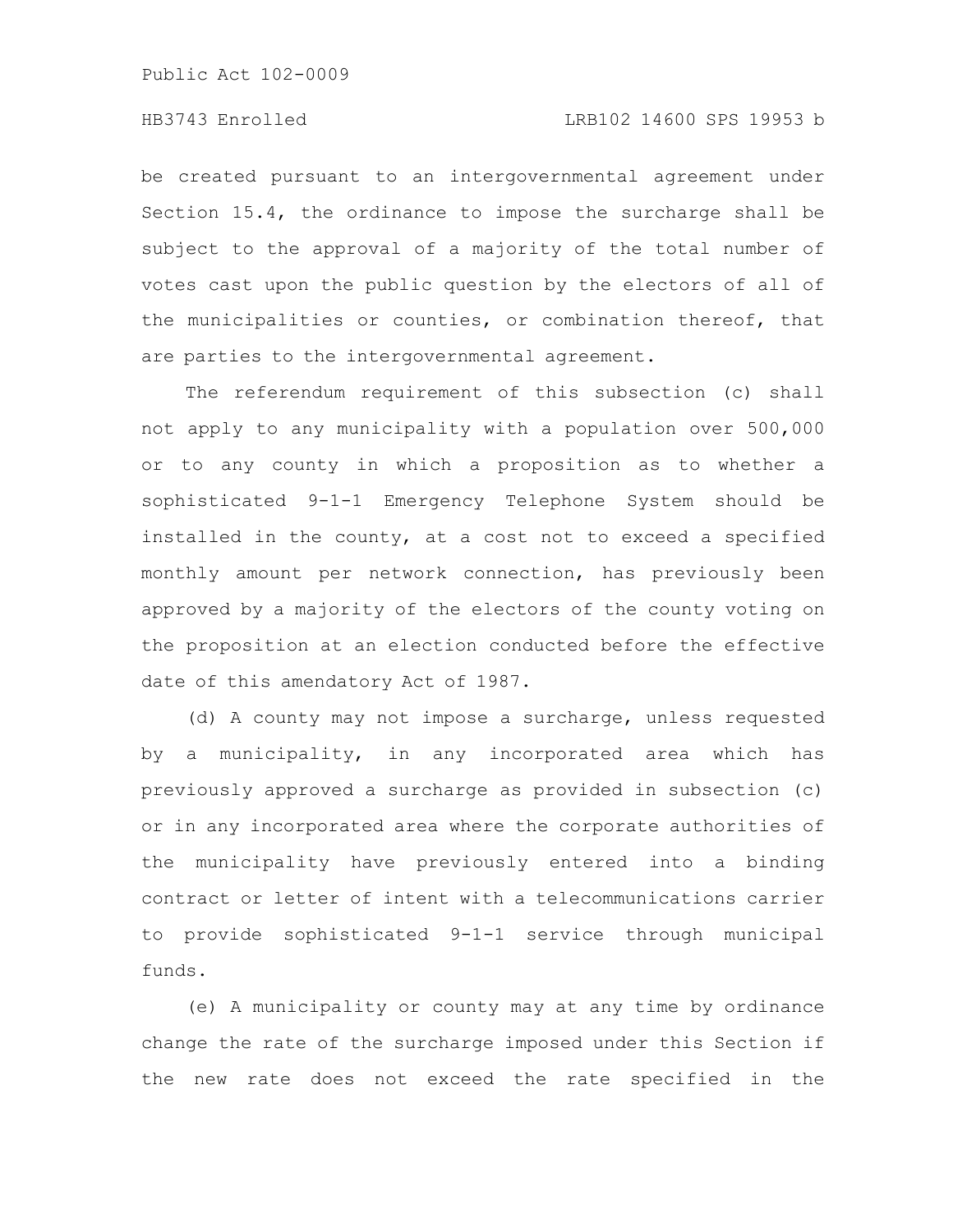referendum held pursuant to subsection (c).

(f) The surcharge authorized by this Section shall be collected from the subscriber by the telecommunications carrier providing the subscriber the network connection as a separately stated item on the subscriber's bill.

(g) The amount of surcharge collected by the telecommunications carrier shall be paid to the particular municipality or county or Joint Emergency Telephone System Board not later than 30 days after the surcharge is collected, net of any network or other 9-1-1 or sophisticated 9-1-1 system charges then due the particular telecommunications carrier, as shown on an itemized bill. The telecommunications carrier collecting the surcharge shall also be entitled to deduct 3% of the gross amount of surcharge collected to reimburse the telecommunications carrier for the expense of accounting and collecting the surcharge.

(h) Except as expressly provided in subsection (a) of this Section, on or after the effective date of this amendatory Act of the 98th General Assembly and until December 31, 2017, a municipality with a population of 500,000 or more shall not impose a monthly surcharge per network connection in excess of the highest monthly surcharge imposed as of January 1, 2014 by any county or municipality under subsection (c) of this Section. Beginning January 1, 2018 and until December 31, 2023  $2021$ , a municipality with a population over 500,000 may not impose a monthly surcharge in excess of \$5.00 per network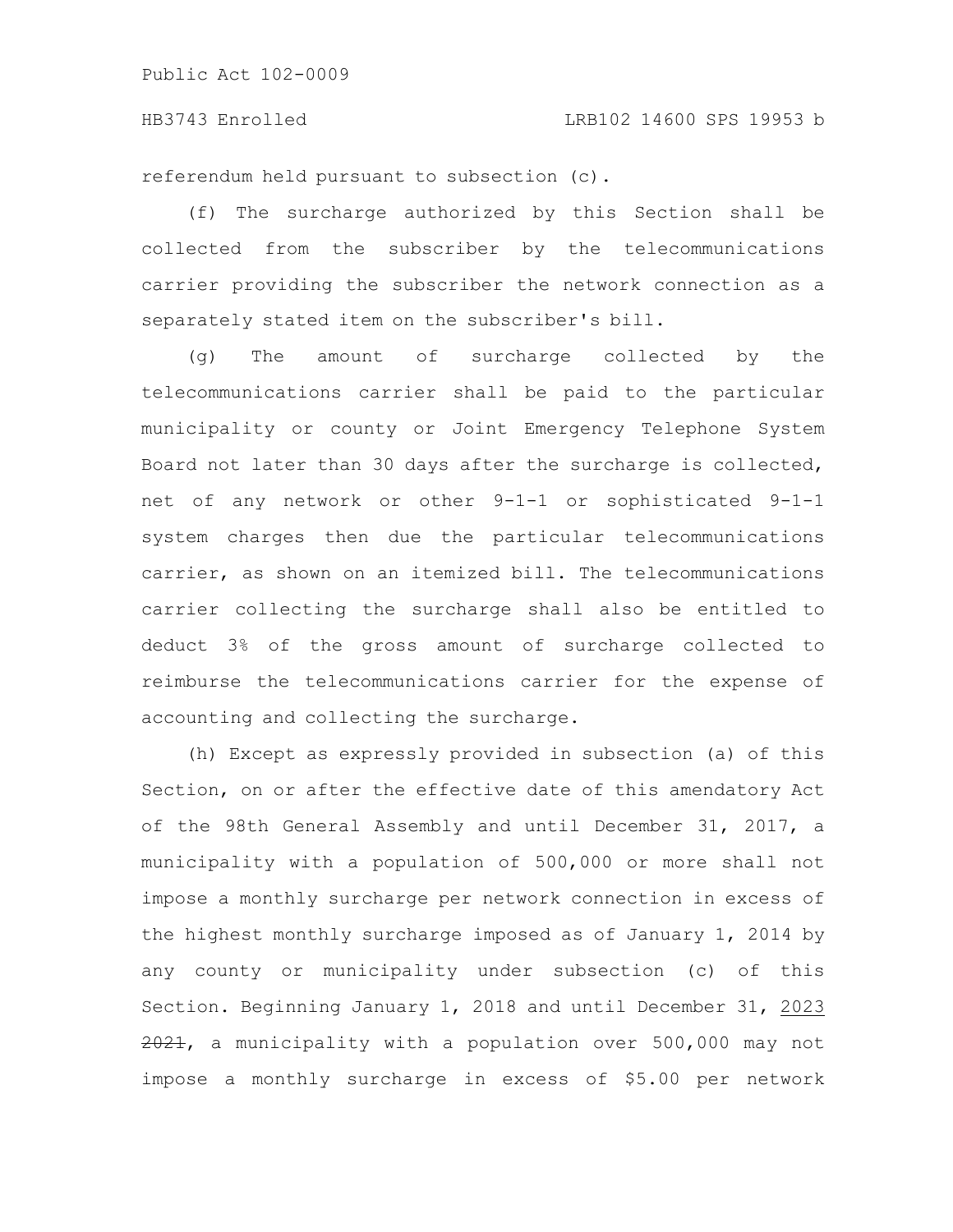# HB3743 Enrolled LRB102 14600 SPS 19953 b

connection. On or after January 1, 2024 2022, a municipality with a population over 500,000 may not impose a monthly surcharge in excess of \$2.50 per network connection.

(i) Any municipality or county or joint emergency telephone system board that has imposed a surcharge pursuant to this Section prior to the effective date of this amendatory Act of 1990 shall hereafter impose the surcharge in accordance with subsection (b) of this Section.

(j) The corporate authorities of any municipality or county may issue, in accordance with Illinois law, bonds, notes or other obligations secured in whole or in part by the proceeds of the surcharge described in this Section. The State of Illinois pledges and agrees that it will not limit or alter the rights and powers vested in municipalities and counties by this Section to impose the surcharge so as to impair the terms of or affect the security for bonds, notes or other obligations secured in whole or in part with the proceeds of the surcharge described in this Section. The pledge and agreement set forth in this Section survive the termination of the surcharge under subsection (l) by virtue of the replacement of the surcharge monies guaranteed under Section 20; the State of Illinois pledges and agrees that it will not limit or alter the rights vested in municipalities and counties to the surcharge replacement funds guaranteed under Section 20 so as to impair the terms of or affect the security for bonds, notes or other obligations secured in whole or in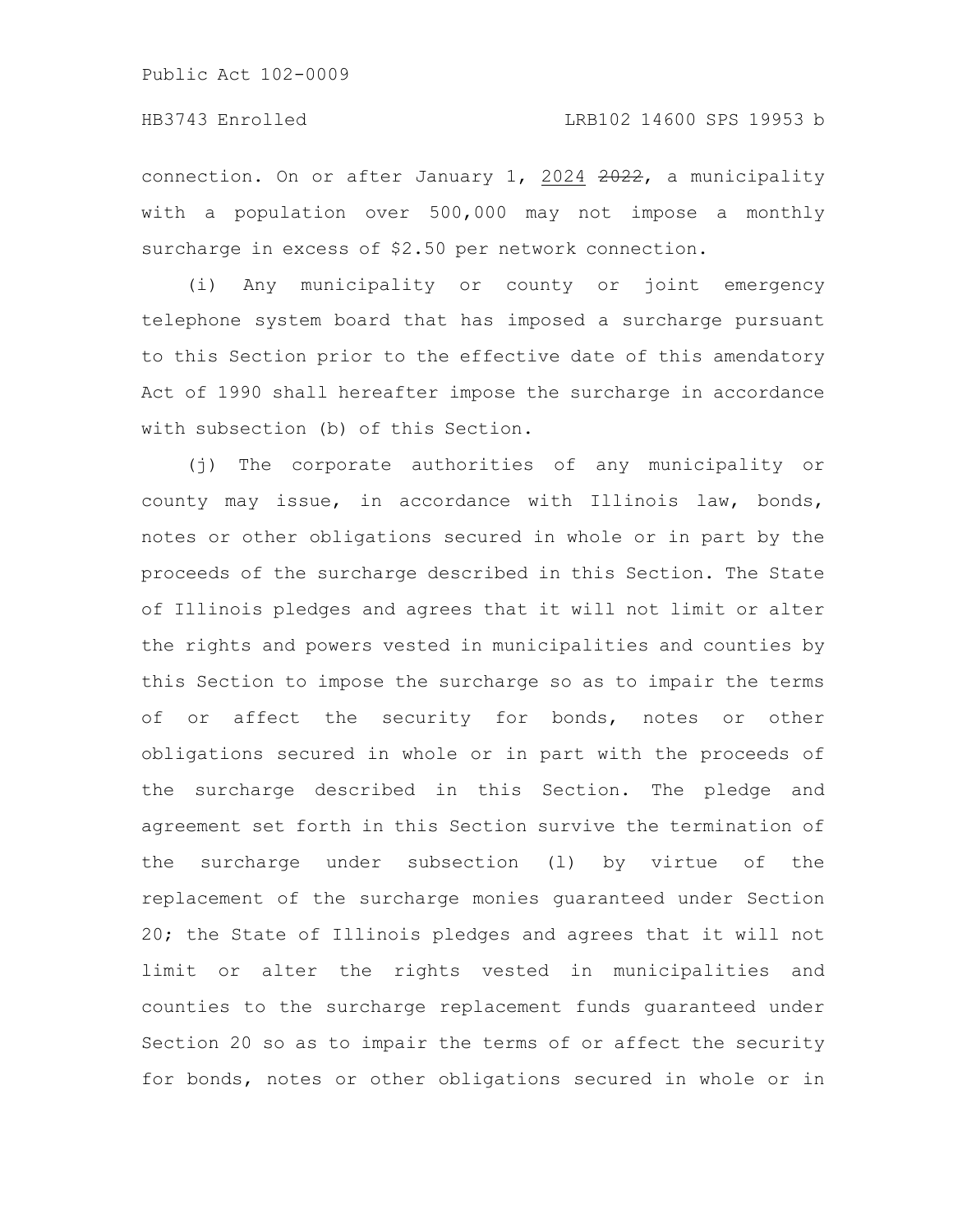part with the proceeds of the surcharge described in this Section.

(k) Any surcharge collected by or imposed on a telecommunications carrier pursuant to this Section shall be held to be a special fund in trust for the municipality, county or Joint Emergency Telephone Board imposing the surcharge. Except for the 3% deduction provided in subsection (g) above, the special fund shall not be subject to the claims of creditors of the telecommunication carrier.

(l) Any surcharge imposed pursuant to this Section by a county or municipality, other than a municipality with a population in excess of 500,000, shall cease to be imposed on January 1, 2016.

(Source: P.A. 100-20, eff. 7-1-17; 101-639, eff. 6-12-20.)

(50 ILCS 750/15.3a)

(Section scheduled to be repealed on December 31, 2021) Sec. 15.3a. Local wireless surcharge.

(a) Notwithstanding any other provision of this Act, a unit of local government or emergency telephone system board providing wireless 9-1-1 service and imposing and collecting a wireless carrier surcharge prior to July 1, 1998 may continue its practices of imposing and collecting its wireless carrier surcharge, but, except as provided in subsection (b) of this Section, in no event shall that monthly surcharge exceed \$2.50 per commercial mobile radio service (CMRS) connection or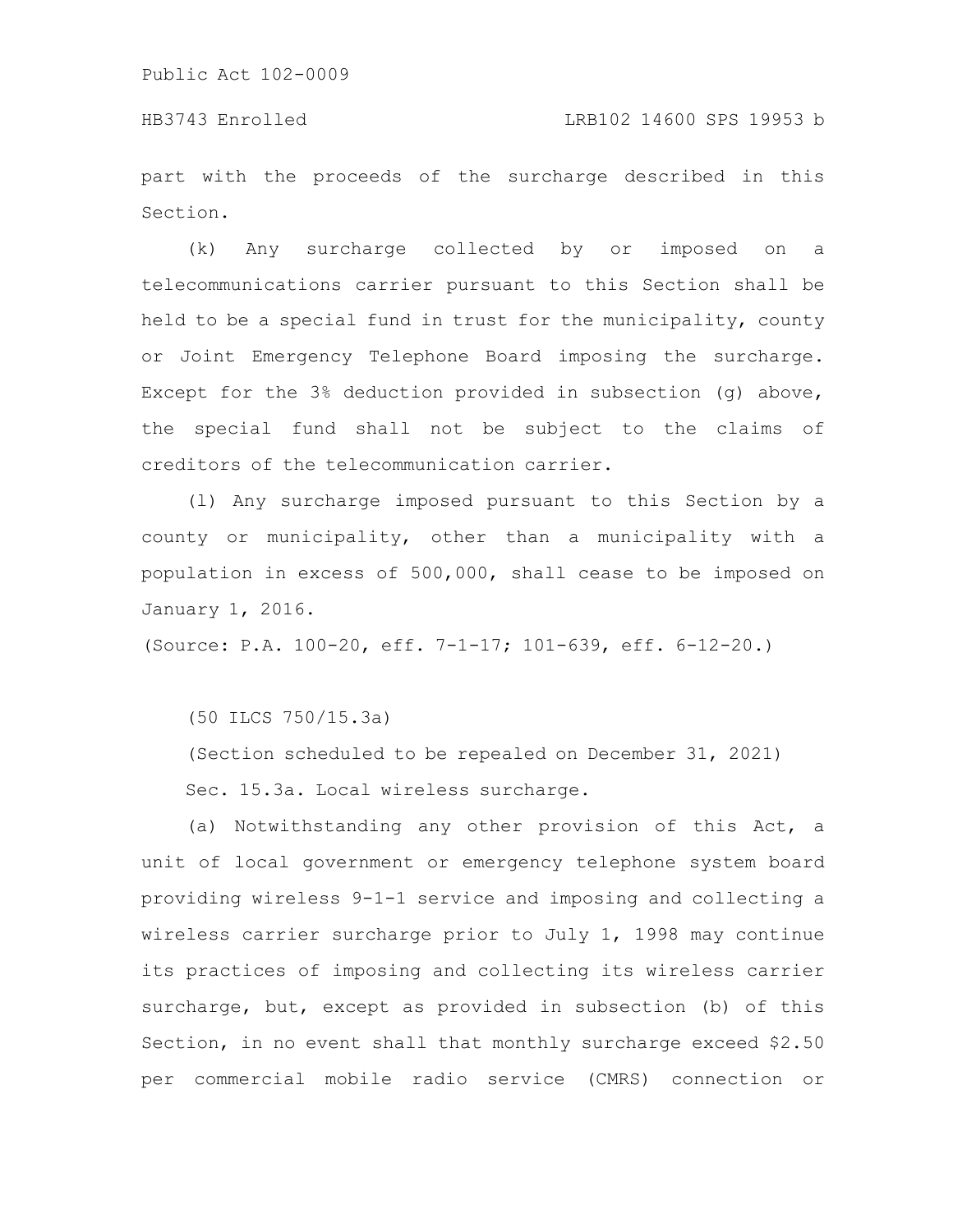# HB3743 Enrolled LRB102 14600 SPS 19953 b

in-service telephone number billed on a monthly basis. For mobile telecommunications services provided on and after August 1, 2002, any surcharge imposed shall be imposed based upon the municipality or county that encompasses the customer's place of primary use as defined in the Mobile Telecommunications Sourcing Conformity Act.

(b) Until December 31, 2017, the corporate authorities of a municipality with a population in excess of 500,000 on the effective date of this amendatory Act of the 99th General Assembly may by ordinance continue to impose and collect a monthly surcharge per commercial mobile radio service (CMRS) connection or in-service telephone number billed on a monthly basis that does not exceed the highest monthly surcharge imposed as of January 1, 2014 by any county or municipality under subsection (c) of Section 15.3 of this Act. Beginning January 1, 2018, and until December 31, 2023 2021, a municipality with a population in excess of 500,000 may by ordinance continue to impose and collect a monthly surcharge per commercial mobile radio service (CMRS) connection or in-service telephone number billed on a monthly basis that does not exceed \$5.00. On or after January 1, 2024 2022, the municipality may continue imposing and collecting its wireless carrier surcharge as provided in and subject to the limitations of subsection (a) of this Section.

(c) In addition to any other lawful purpose, a municipality with a population over 500,000 may use the moneys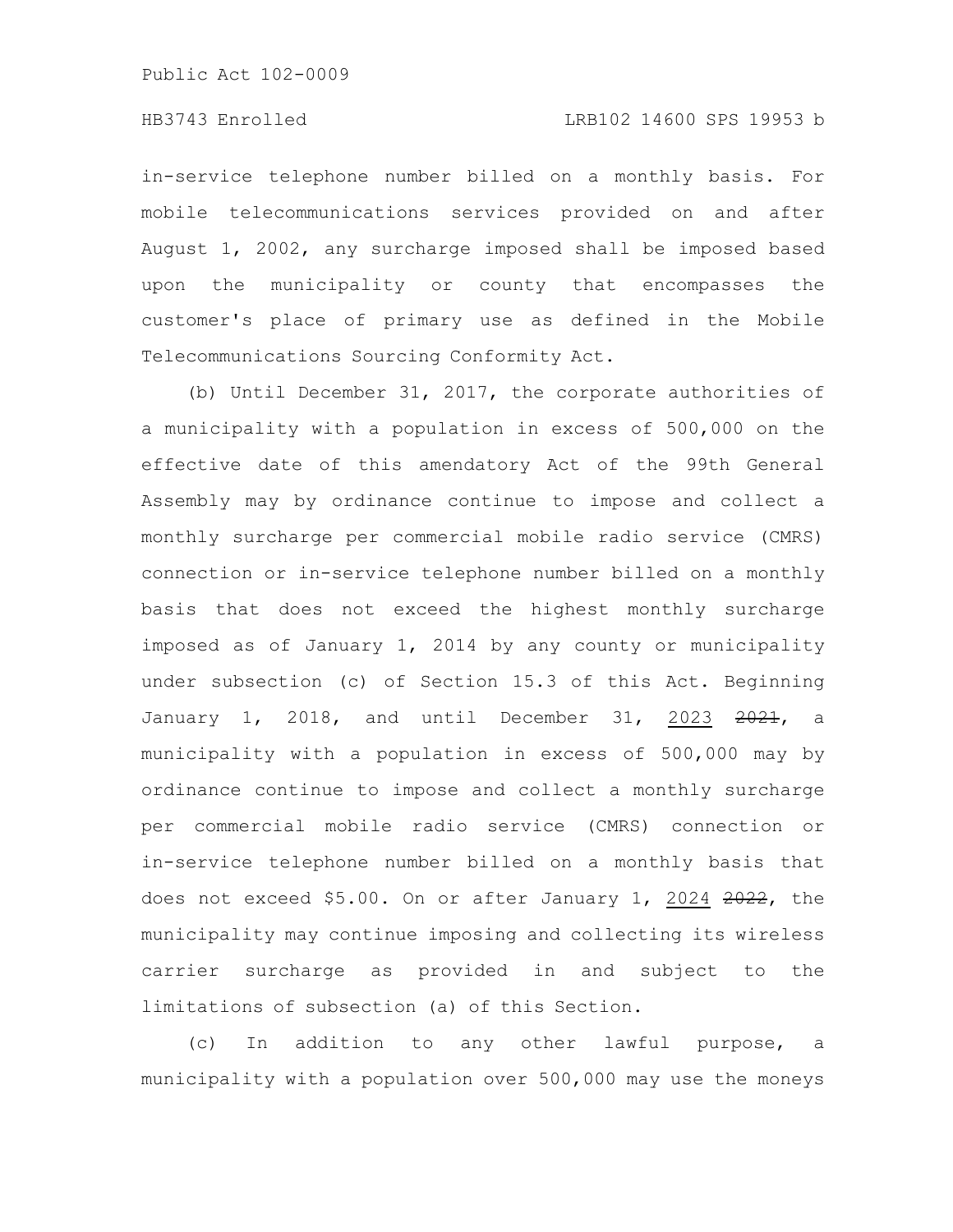# HB3743 Enrolled LRB102 14600 SPS 19953 b

collected under this Section for any anti-terrorism or emergency preparedness measures, including, but not limited to, preparedness planning, providing local matching funds for federal or State grants, personnel training, and specialized equipment, including surveillance cameras, as needed to deal with natural and terrorist-inspired emergency situations or events.

(Source: P.A. 100-20, eff. 7-1-17; 101-639, eff. 6-12-20.)

(50 ILCS 750/15.4) (from Ch. 134, par. 45.4)

(Section scheduled to be repealed on December 31, 2021) Sec. 15.4. Emergency Telephone System Board; powers.

(a) Except as provided in subsection (e) of this Section, the corporate authorities of any county or municipality may establish an Emergency Telephone System Board.

The corporate authorities shall provide for the manner of appointment and the number of members of the Board, provided that the board shall consist of not fewer than 5 members, one of whom must be a public member who is a resident of the local exchange service territory included in the 9-1-1 coverage area, one of whom (in counties with a population less than 100,000) may be a member of the county board, and at least 3 of whom shall be representative of the 9-1-1 public safety agencies, including but not limited to police departments, fire departments, emergency medical services providers, and emergency services and disaster agencies, and appointed on the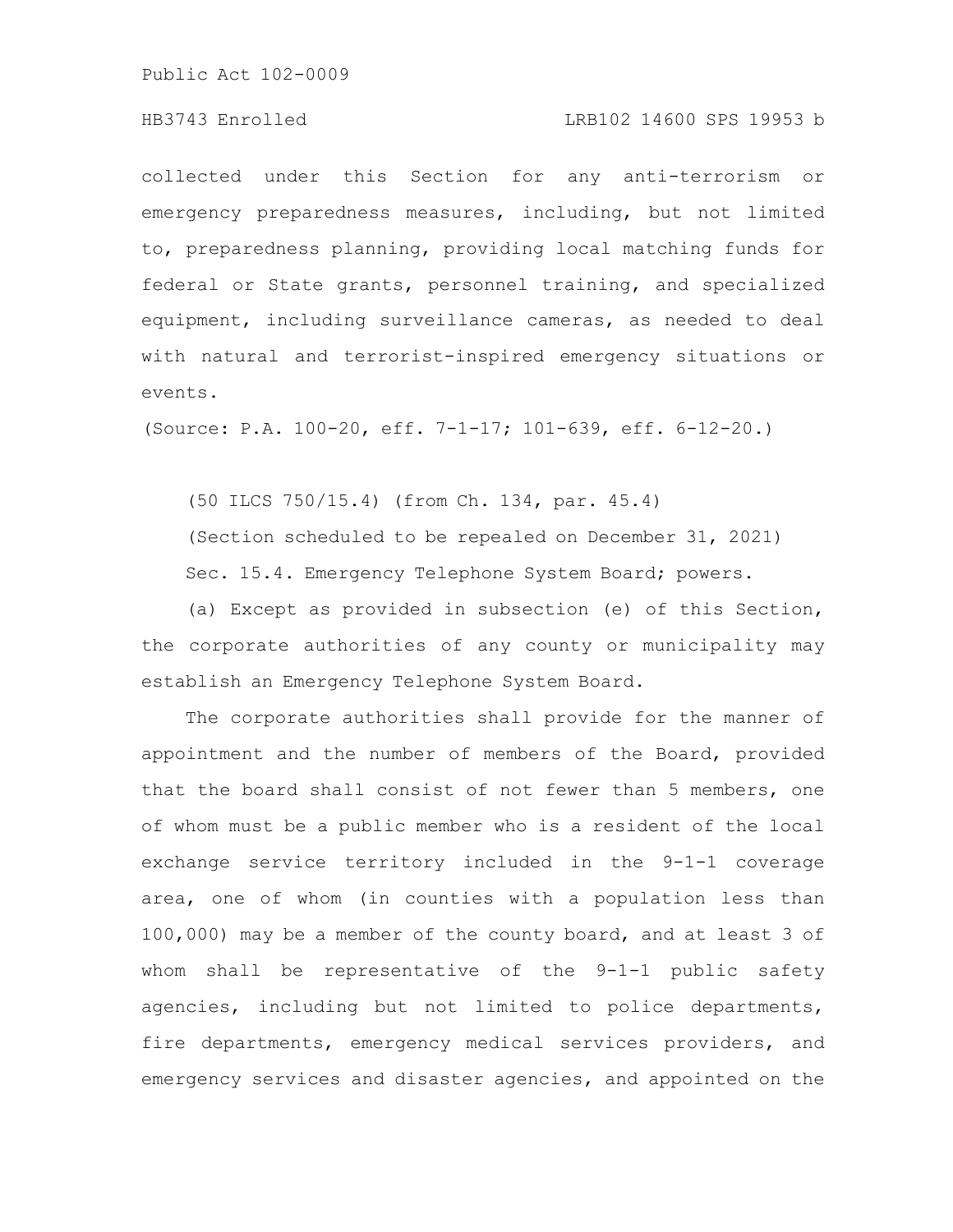basis of their ability or experience. In counties with a population of more than 100,000 but less than 2,000,000, a member of the county board may serve on the Emergency Telephone System Board. Elected officials, including members of a county board, are also eligible to serve on the board. Members of the board shall serve without compensation but shall be reimbursed for their actual and necessary expenses. Any 2 or more municipalities, counties, or combination thereof, may, instead of establishing individual boards, establish by intergovernmental agreement a Joint Emergency Telephone System Board pursuant to this Section. The manner of appointment of such a joint board shall be prescribed in the agreement. On or after the effective date of this amendatory Act of the 100th General Assembly, any new intergovernmental agreement entered into to establish or join a Joint Emergency Telephone System Board shall provide for the appointment of a PSAP representative to the board.

Upon the effective date of this amendatory Act of the 98th General Assembly, appointed members of the Emergency Telephone System Board shall serve staggered 3-year terms if: (1) the Board serves a county with a population of 100,000 or less; and (2) appointments, on the effective date of this amendatory Act of the 98th General Assembly, are not for a stated term. The corporate authorities of the county or municipality shall assign terms to the board members serving on the effective date of this amendatory Act of the 98th General Assembly in the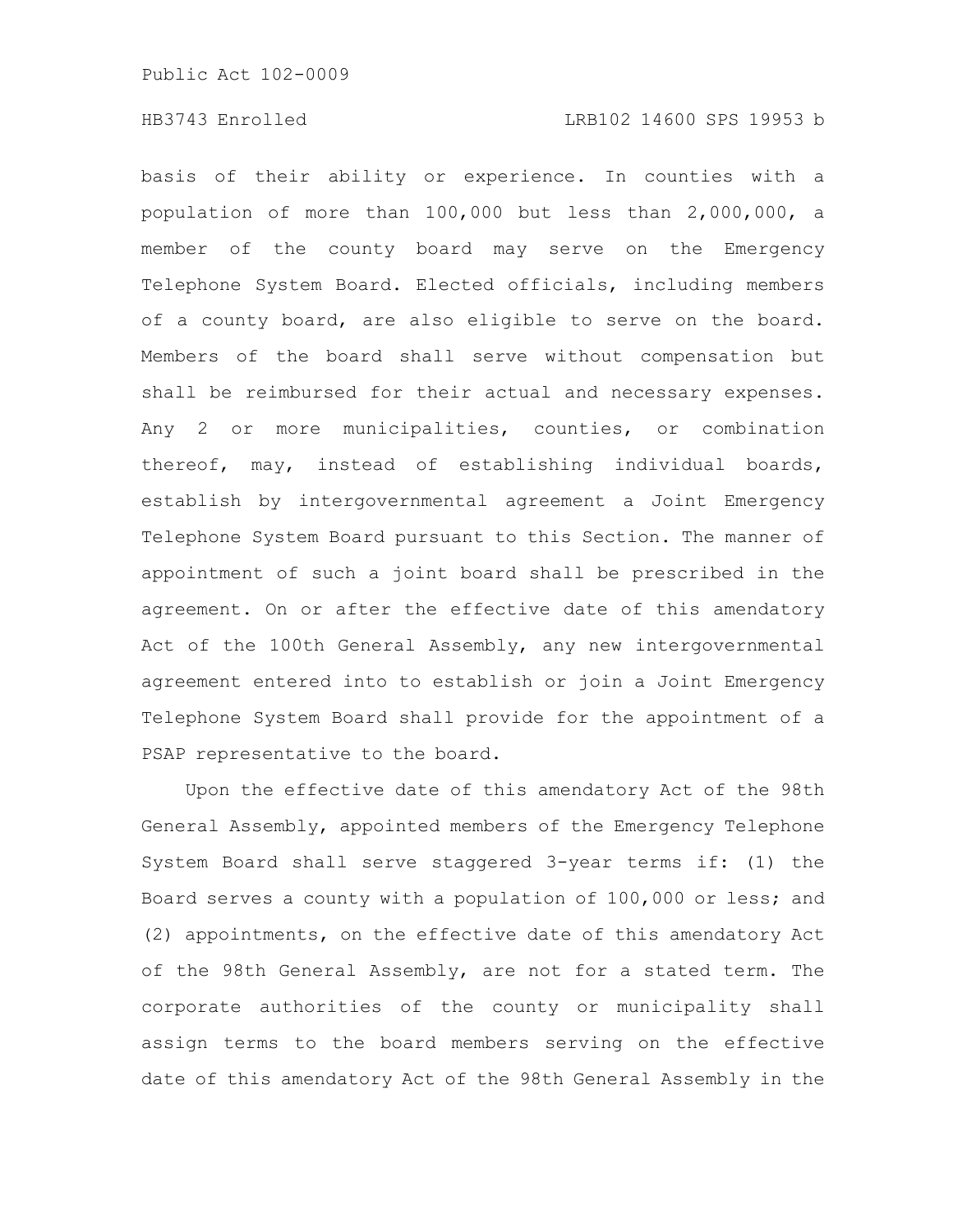# HB3743 Enrolled LRB102 14600 SPS 19953 b

following manner: (1) one-third of board members' terms shall expire on January 1, 2015; (2) one-third of board members' terms shall expire on January 1, 2016; and (3) remaining board members' terms shall expire on January 1, 2017. Board members may be re-appointed upon the expiration of their terms by the corporate authorities of the county or municipality.

The corporate authorities of a county or municipality may, by a vote of the majority of the members elected, remove an Emergency Telephone System Board member for misconduct, official misconduct, or neglect of office.

(b) The powers and duties of the board shall be defined by ordinance of the municipality or county, or by intergovernmental agreement in the case of a joint board. The powers and duties shall include, but need not be limited to the following:

(1) Planning a 9-1-1 system.

(2) Coordinating and supervising the implementation, upgrading, or maintenance of the system, including the establishment of equipment specifications and coding systems.

(3) Receiving moneys from the surcharge imposed under Section 15.3, or disbursed to it under Section 30, and from any other source, for deposit into the Emergency Telephone System Fund.

(4) Authorizing all disbursements from the fund.

(5) Hiring any staff necessary for the implementation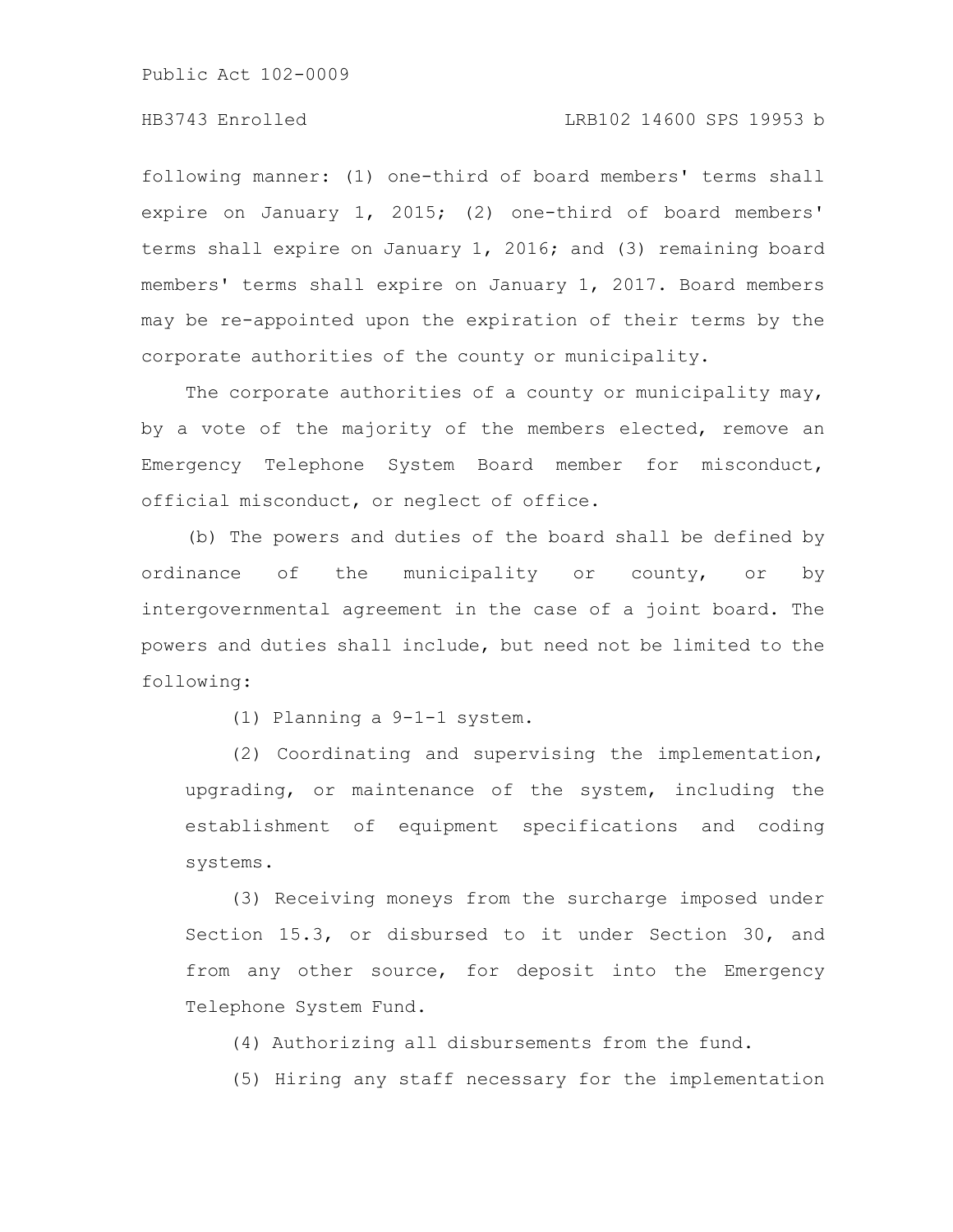### HB3743 Enrolled LRB102 14600 SPS 19953 b

or upgrade of the system.

(6) (Blank).

# (7) Designating a 9-1-1 System Manager, whose duties and responsibilities shall be set forth by the Emergency Telephone System Board in writing.

(c) All moneys received by a board pursuant to a surcharge imposed under Section 15.3, or disbursed to it under Section 30, shall be deposited into a separate interest-bearing Emergency Telephone System Fund account. The treasurer of the municipality or county that has established the board or, in the case of a joint board, any municipal or county treasurer designated in the intergovernmental agreement, shall be custodian of the fund. All interest accruing on the fund shall remain in the fund. No expenditures may be made from such fund except upon the direction of the board by resolution passed by a majority of all members of the board.

(d) The board shall complete a Master Street Address Guide database before implementation of the 9-1-1 system. The error ratio of the database shall not at any time exceed 1% of the total database.

(e) On and after January 1, 2016, no municipality or county may create an Emergency Telephone System Board unless the board is a Joint Emergency Telephone System Board. The corporate authorities of any county or municipality entering into an intergovernmental agreement to create or join a Joint Emergency Telephone System Board shall rescind an ordinance or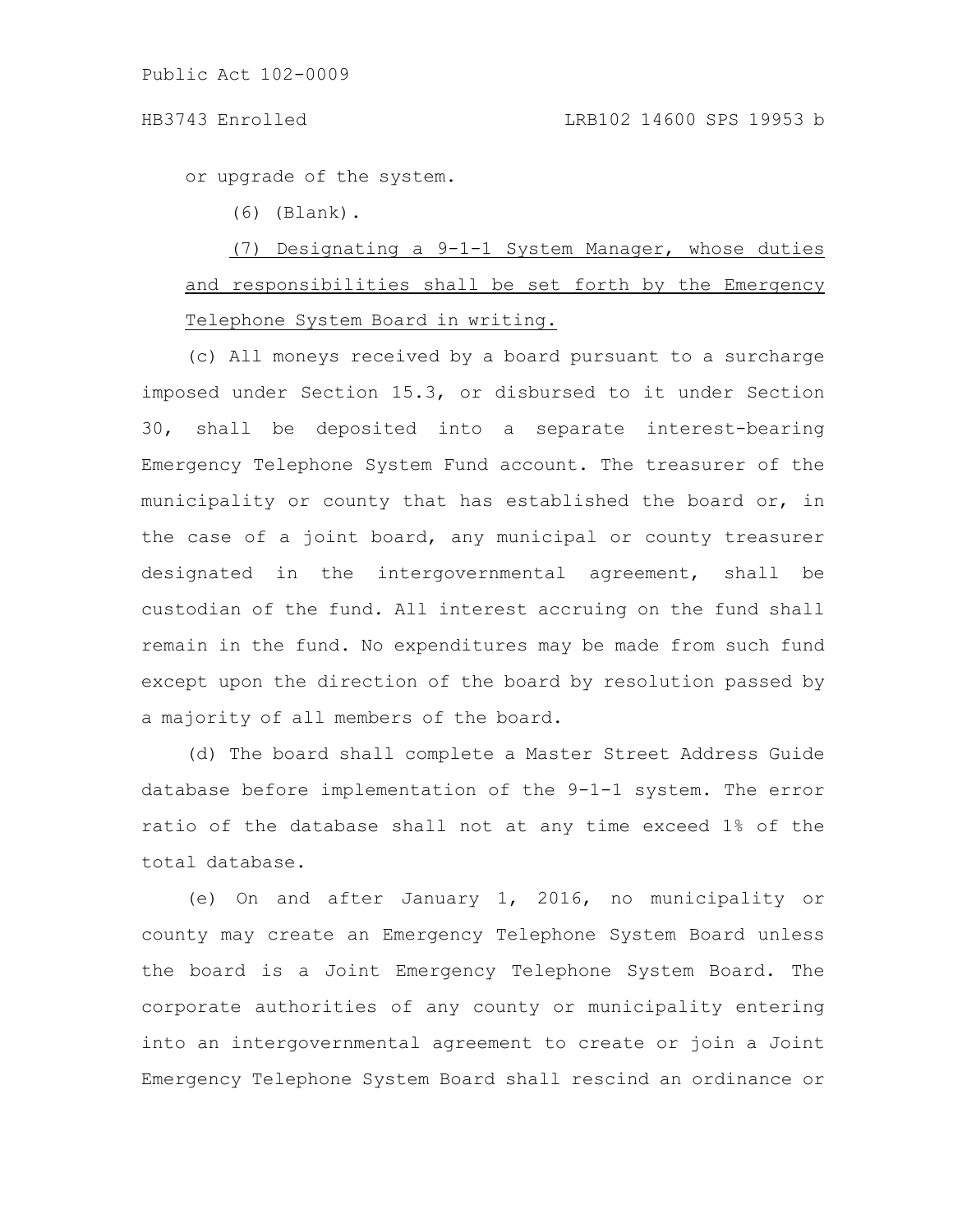# HB3743 Enrolled LRB102 14600 SPS 19953 b

ordinances creating a single Emergency Telephone System Board and shall eliminate the single Emergency Telephone System Board, effective upon the creation of the Joint Emergency Telephone System Board, with regulatory approval by the Administrator, or joining of the Joint Emergency Telephone System Board. Nothing in this Section shall be construed to require the dissolution of an Emergency Telephone System Board that is not succeeded by a Joint Emergency Telephone System Board or is not required to consolidate under Section 15.4a of this Act.

(f) Within one year after the effective date of this amendatory Act of the 100th General Assembly, any corporate authorities of a county or municipality, other than a municipality with a population of more than 500,000, operating a 9-1-1 system without an Emergency Telephone System Board or Joint Emergency Telephone System Board shall create or join a Joint Emergency Telephone System Board.

(Source: P.A. 99-6, eff. 1-1-16; 100-20, eff. 7-1-17.)

(50 ILCS 750/15.4a)

(Section scheduled to be repealed on December 31, 2021) Sec. 15.4a. Consolidation.

(a) By July 1, 2017, and except as otherwise provided in this Section, Emergency Telephone System Boards, Joint Emergency Telephone System Boards, qualified governmental entities, and PSAPs shall be consolidated as follows, subject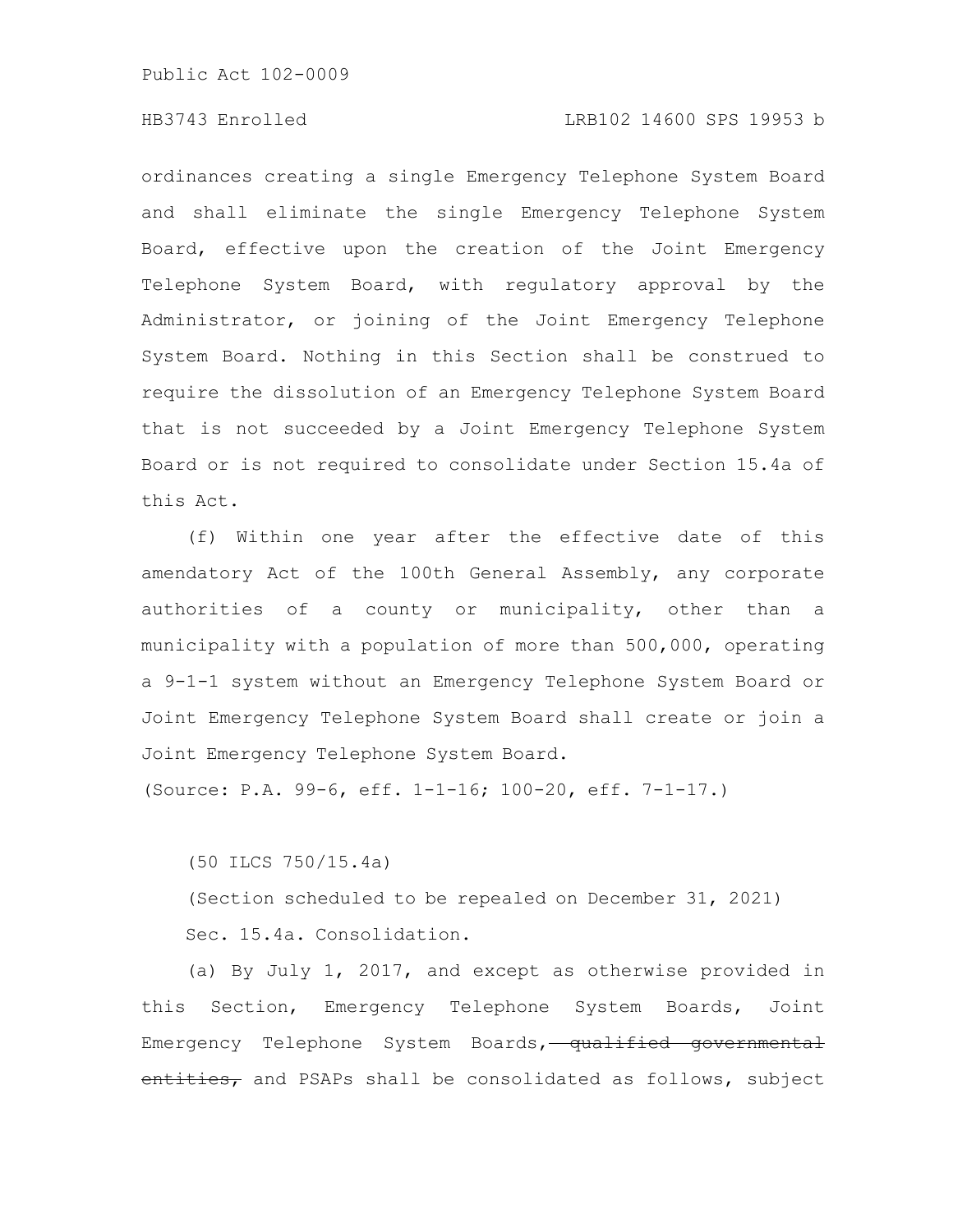to subsections (b) and (c) of this Section:

(1) In any county with a population of at least 250,000 that has a single Emergency Telephone System Board, or qualified governmental entity and more than 2 PSAPs, shall reduce the number of PSAPs by at least 50% or to 2 PSAPs, whichever is greater. Nothing in this paragraph shall preclude consolidation resulting in one PSAP in the county.

(2) In any county with a population of at least 250,000 that has more than one Emergency Telephone System Board, Joint Emergency Telephone System Board,  $\Theta$ r qualified governmental entity, any 9-1-1 Authority serving a population of less than 25,000 shall be consolidated such that no 9-1-1 Authority in the county serves a population of less than 25,000.

(3) In any county with a population of at least 250,000 but less than 1,000,000 that has more than one Emergency Telephone System Board, Joint Emergency Telephone System Board, or qualified governmental entity, each 9-1-1 Authority shall reduce the number of PSAPs by at least 50% or to 2 PSAPs, whichever is greater. Nothing in this paragraph shall preclude consolidation of a 9-1-1 Authority into a Joint Emergency Telephone System Board, and nothing in this paragraph shall preclude consolidation resulting in one PSAP in the county.

(4) In any county with a population of less than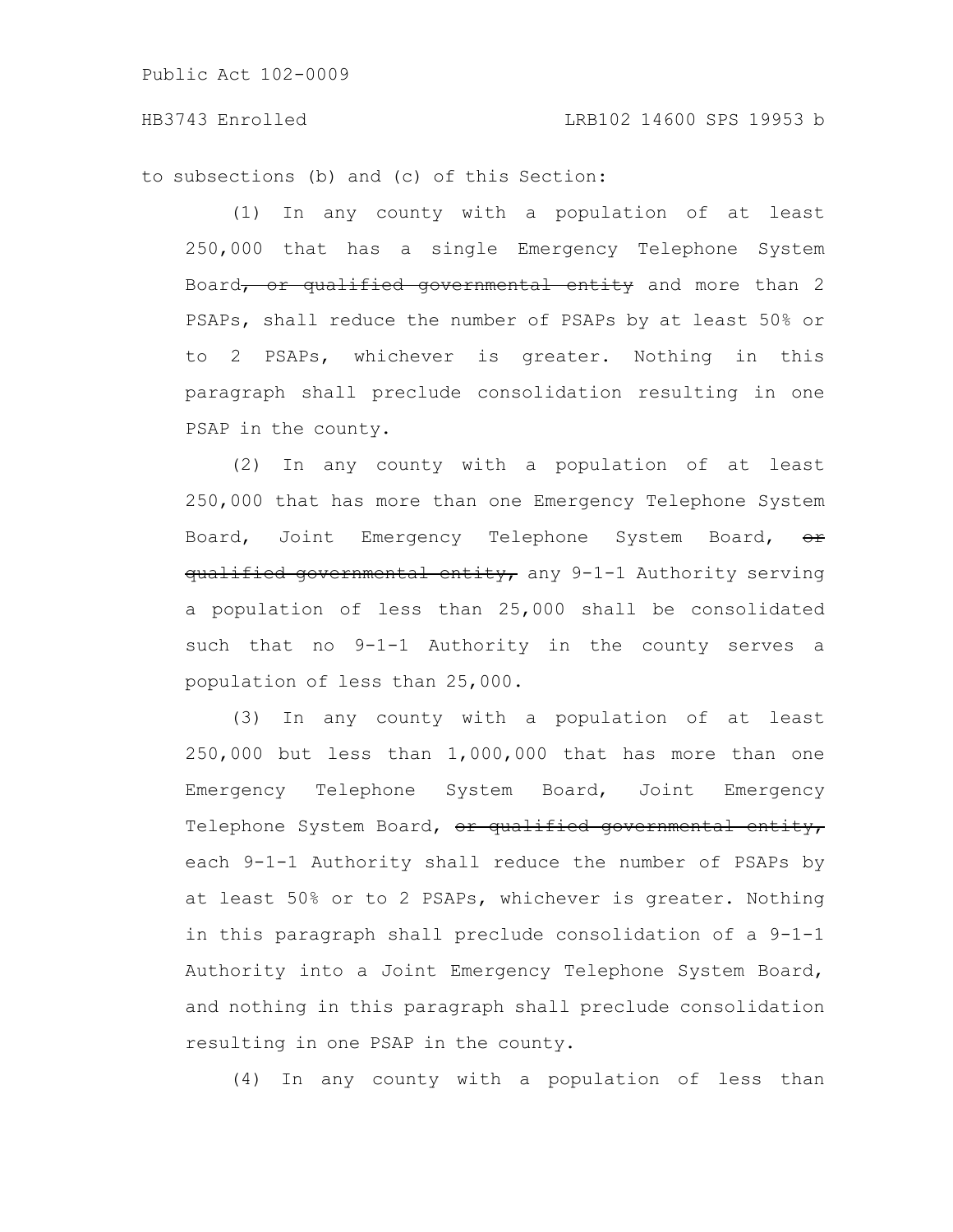# HB3743 Enrolled LRB102 14600 SPS 19953 b

250,000 that has a single Emergency Telephone System Board or qualified governmental entity and more than 2 PSAPs, the 9-1-1 Authority shall reduce the number of PSAPs by at least 50% or to 2 PSAPs, whichever is greater. Nothing in this paragraph shall preclude consolidation resulting in one PSAP in the county.

(5) In any county with a population of less than 250,000 that has more than one Emergency Telephone System Board or  $\tau$  Joint Emergency Telephone System Board, or qualified governmental entity and more than 2 PSAPS, the 9-1-1 Authorities shall be consolidated into a single joint board, and the number of PSAPs shall be reduced by at least 50% or to 2 PSAPs, whichever is greater. Nothing in this paragraph shall preclude consolidation resulting in one PSAP in the county.

(6) Any 9-1-1 Authority that does not have a PSAP within its jurisdiction shall be consolidated through an intergovernmental agreement with an existing 9-1-1 Authority that has a PSAP to create a Joint Emergency Telephone Board.

(7) The corporate authorities of each county that has no 9-1-1 service as of January 1, 2016 shall provide enhanced 9-1-1 wireline and wireless enhanced 9-1-1 service for that county by either (i) entering into an intergovernmental agreement with an existing Emergency Telephone System Board to create a new Joint Emergency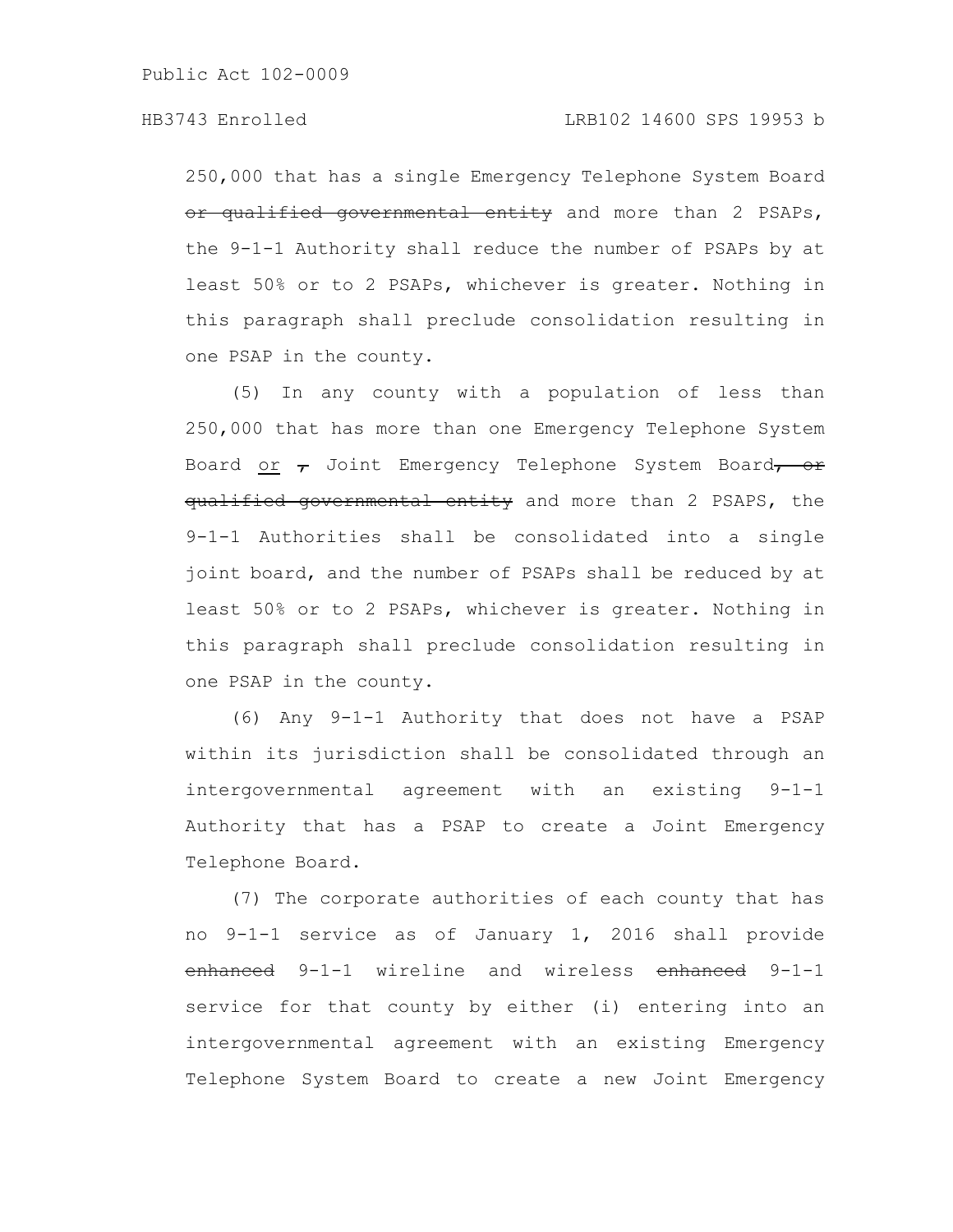# HB3743 Enrolled LRB102 14600 SPS 19953 b

Telephone System Board, or (ii) entering into an intergovernmental agreement with the corporate authorities that have created an existing Joint Emergency Telephone System Board.

(b) By July 1, 2016, each county required to consolidate pursuant to paragraph (7) of subsection (a) of this Section and each 9-1-1 Authority required to consolidate pursuant to paragraphs (1) through (6) of subsection (a) of this Section shall file a plan for consolidation or a request for a waiver pursuant to subsection (c) of this Section with the Office of the Statewide 9-1-1 Administrator.

(1) No county or 9-1-1 Authority may avoid the requirements of this Section by converting primary PSAPs to secondary or virtual answering points; however a PSAP may be decommissioned. Staff from decommissioned PSAPs may remain to perform nonemergency police, fire, or EMS responsibilities. Any county or 9-1-1 Authority not in compliance with this Section shall be ineligible to receive consolidation grant funds issued under Section 15.4b of this Act or monthly disbursements otherwise due under Section 30 of this Act, until the county or 9-1-1 Authority is in compliance.

(2) Within 60 calendar days of receiving a consolidation plan or waiver, the Statewide 9-1-1 Advisory Board shall hold at least one public hearing on the plan and provide a recommendation to the Administrator. Notice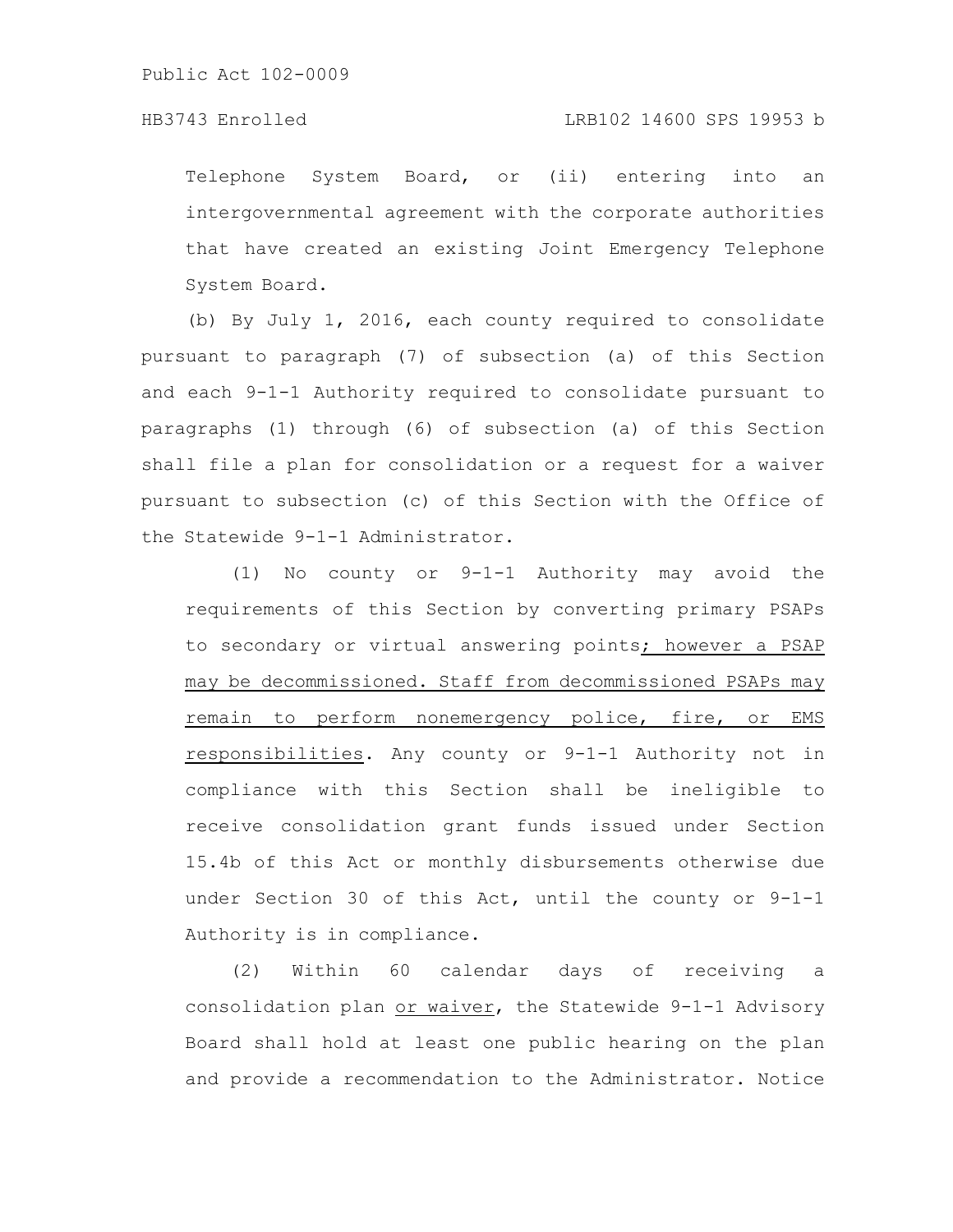of the hearing shall be provided to the respective entity to which the plan applies.

(3) Within 90 calendar days of receiving a consolidation plan, the Administrator shall approve the plan or waiver, approve the plan as modified, or grant a waiver pursuant to subsection (c) of this Section. In making his or her decision, the Administrator shall consider any recommendation from the Statewide 9-1-1 Advisory Board regarding the plan. If the Administrator does not follow the recommendation of the Board, the Administrator shall provide a written explanation for the deviation in his or her decision.

(4) The deadlines provided in this subsection may be extended upon agreement between the Administrator and entity which submitted the plan.

(c) A waiver from a consolidation required under subsection (a) of this Section may be granted if the Administrator finds that the consolidation will result in a substantial threat to public safety, is economically unreasonable, or is technically infeasible.

(d) Any decision of the Administrator under this Section shall be deemed a final administrative decision and shall be subject to judicial review under the Administrative Review Law.

(Source: P.A. 99-6, eff. 1-1-16; 100-20, eff. 7-1-17.)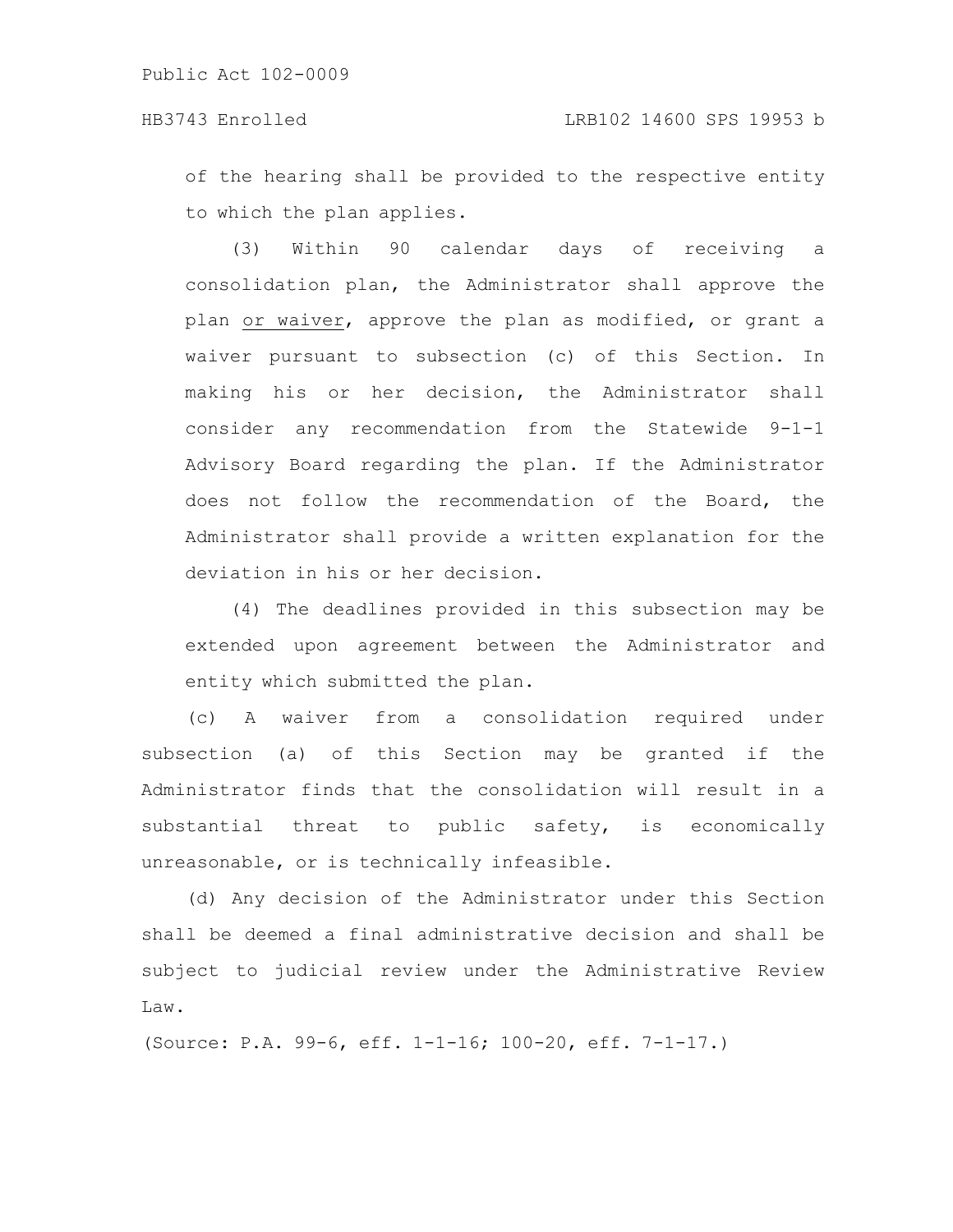```
(50 ILCS 750/15.6)
```
(Section scheduled to be repealed on December 31, 2021) Sec. 15.6. Enhanced 9-1-1 service; business service.

(a) After June 30, 2000, or within 18 months after enhanced 9-1-1 service becomes available, any entity that installs or operates a private business switch service and provides telecommunications facilities or services to businesses shall assure that the system is connected to the public switched network in a manner that calls to 9-1-1 result in automatic number and location identification. For buildings having their own street address and containing workspace of 40,000 square feet or less, location identification shall include the building's street address. For buildings having their own street address and containing workspace of more than 40,000 square feet, location identification shall include the building's street address and one distinct location identification per 40,000 square feet of workspace. Separate buildings containing workspace of 40,000 square feet or less having a common public street address shall have a distinct location identification for each building in addition to the street address.

(b) Exemptions. Buildings containing workspace of more than 40,000 square feet are exempt from the multiple location identification requirements of subsection (a) if the building maintains, at all times, alternative and adequate means of signaling and responding to emergencies. Those means shall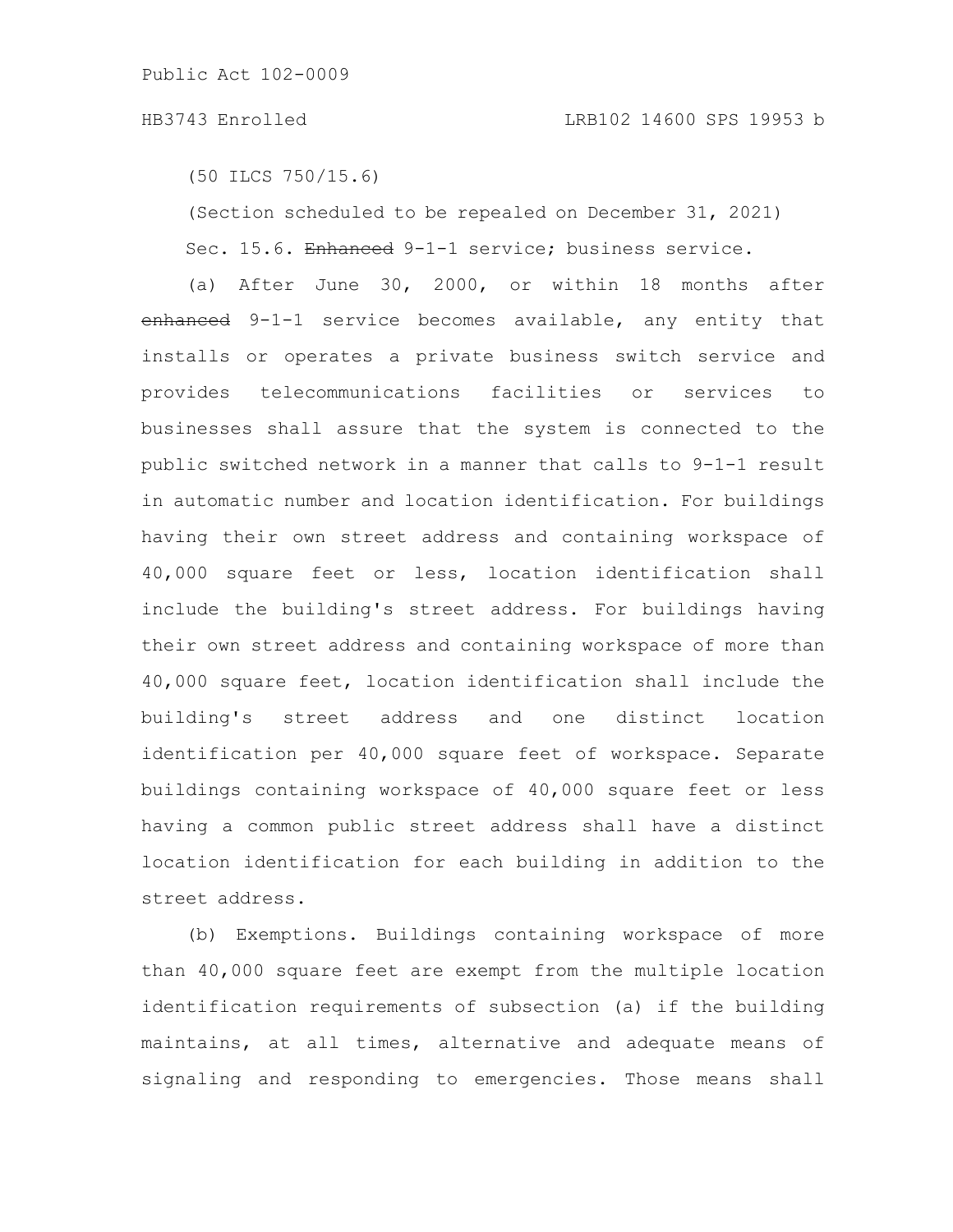# HB3743 Enrolled LRB102 14600 SPS 19953 b

include, but not be limited to, a telephone system that provides the physical location of 9-1-1 calls coming from within the building. Health care facilities are presumed to meet the requirements of this paragraph if the facilities are staffed with medical or nursing personnel 24 hours per day and if an alternative means of providing information about the source of an emergency call exists. Buildings under this exemption must provide 9-1-1 service that provides the building's street address.

Buildings containing workspace of more than 40,000 square feet are exempt from subsection (a) if the building maintains, at all times, alternative and adequate means of signaling and responding to emergencies, including a telephone system that provides the location of a 9-1-1 call coming from within the building, and the building is serviced by its own medical, fire and security personnel. Buildings under this exemption are subject to emergency phone system certification by the Administrator.

Buildings in communities not serviced by enhanced 9-1-1 service are exempt from subsection (a).

Correctional institutions and facilities, as defined in subsection (d) of Section 3-1-2 of the Unified Code of Corrections, are exempt from subsection (a).

(c) This Act does not apply to any PBX telephone extension that uses radio transmissions to convey electrical signals directly between the telephone extension and the serving PBX.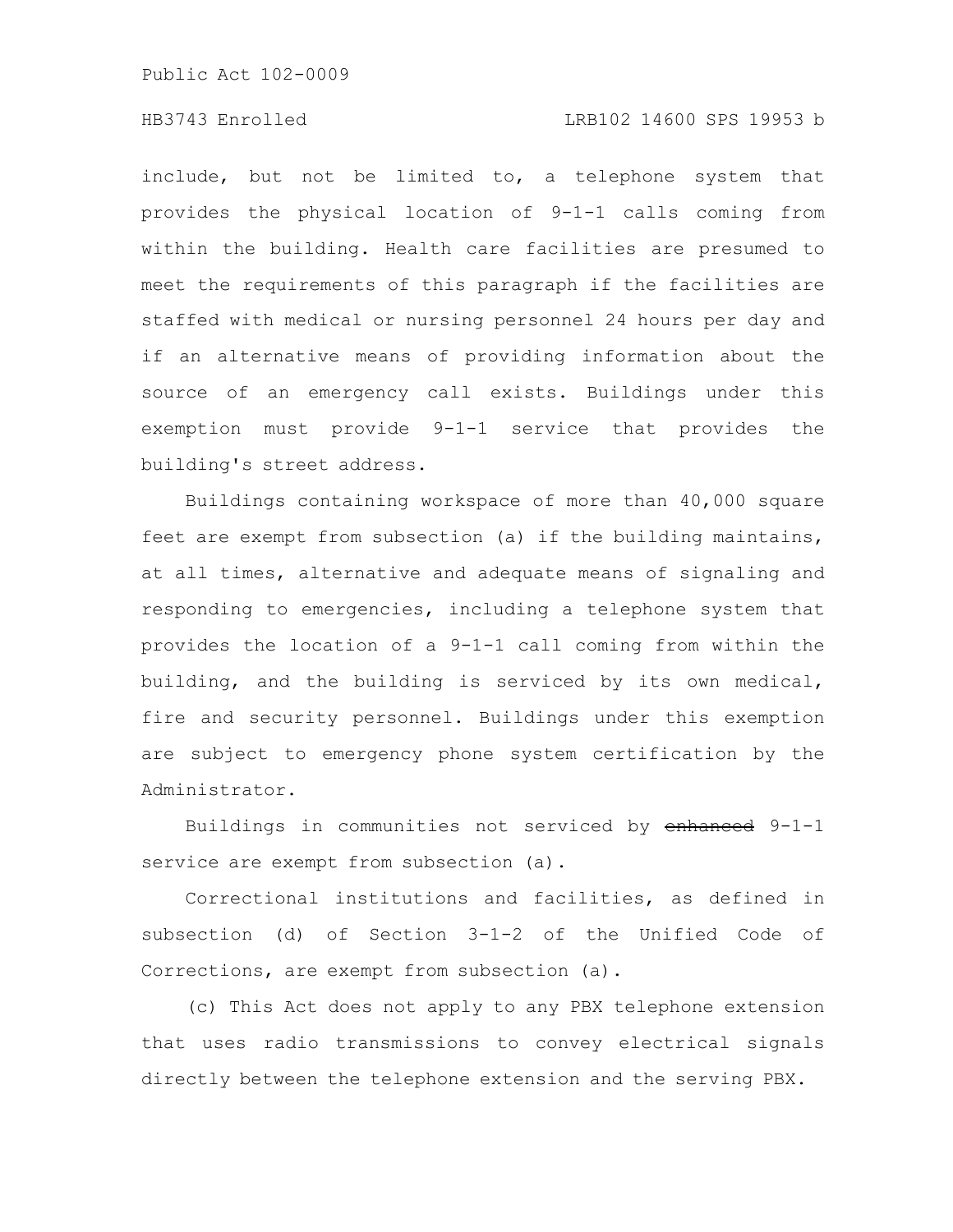# HB3743 Enrolled LRB102 14600 SPS 19953 b

(d) An entity that violates this Section is guilty of a business offense and shall be fined not less than \$1,000 and not more than \$5,000.

(e) Nothing in this Section shall be construed to preclude the Attorney General on behalf of the Department or on his or her own initiative, or any other interested person, from seeking judicial relief, by mandamus, injunction, or otherwise, to compel compliance with this Section.

(f) The Department may promulgate rules for the administration of this Section.

(Source: P.A. 99-6, eff. 1-1-16; 100-20, eff. 7-1-17.)

(50 ILCS 750/15.6a)

(Section scheduled to be repealed on December 31, 2021) Sec. 15.6a. Wireless emergency 9-1-1 service.

(a) The digits "9-1-1" shall be the designated emergency telephone number within the wireless system.

(b) The Department may set non-discriminatory and uniform technical and operational standards consistent with the rules of the Federal Communications Commission for directing calls to authorized public safety answering points. These standards shall not in any way prescribe the technology or manner a wireless carrier shall use to deliver wireless 9-1-1 or wireless E9-1-1 calls, and these standards shall not exceed the requirements set by the Federal Communications Commission; however, standards for directing calls to the authorized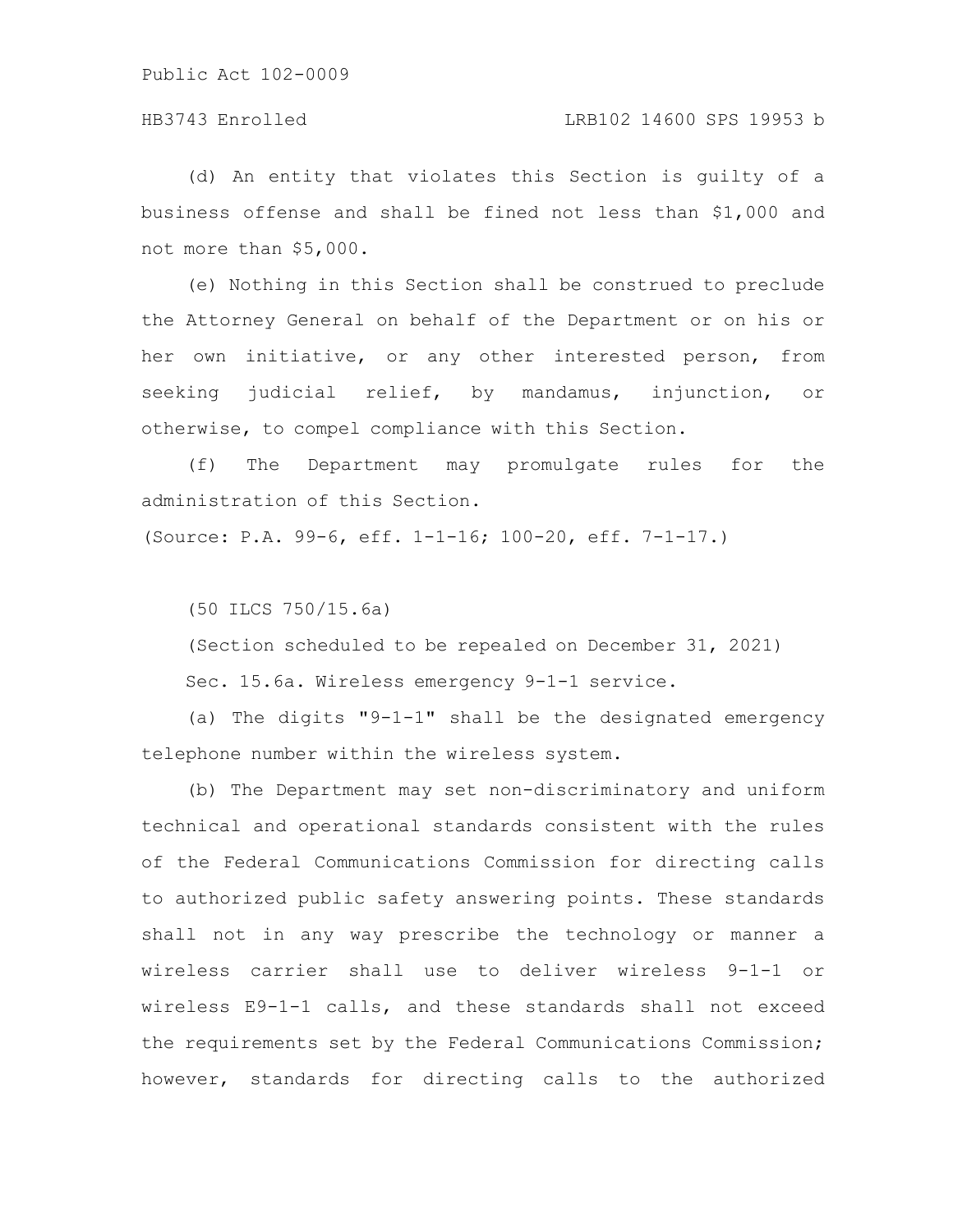public safety answering point shall be included. The authority given to the Department in this Section is limited to setting standards as set forth herein and does not constitute authority to regulate wireless carriers.

(c) For the purpose of providing wireless 9-1-1 emergency services, an emergency telephone system board  $\theta$ r, in the absence of an emergency telephone system board, a qualified governmental entity, may declare its intention for one or more of its public safety answering points to serve as a primary wireless 9-1-1 public safety answering point for its jurisdiction by notifying the Administrator in writing within 6 months after receiving its authority to operate a 9-1-1 system under this Act. In addition, 2 or more emergency telephone system boards or qualified governmental entities may, by virtue of an intergovernmental agreement, provide wireless 9-1-1 service. Until the jurisdiction comes into compliance with Section 15.4a of this Act, the Department of State Police shall be the primary wireless 9-1-1 public safety answering point for any jurisdiction that did not provide notice to the Illinois Commerce Commission and the Department prior to January 1, 2016.

(d) The Administrator, upon a request from a qualified governmental entity or an emergency telephone system board and with the advice and recommendation of the Statewide 9-1-1 Advisory Board, may grant authority to the emergency telephone system board or a qualified governmental entity to provide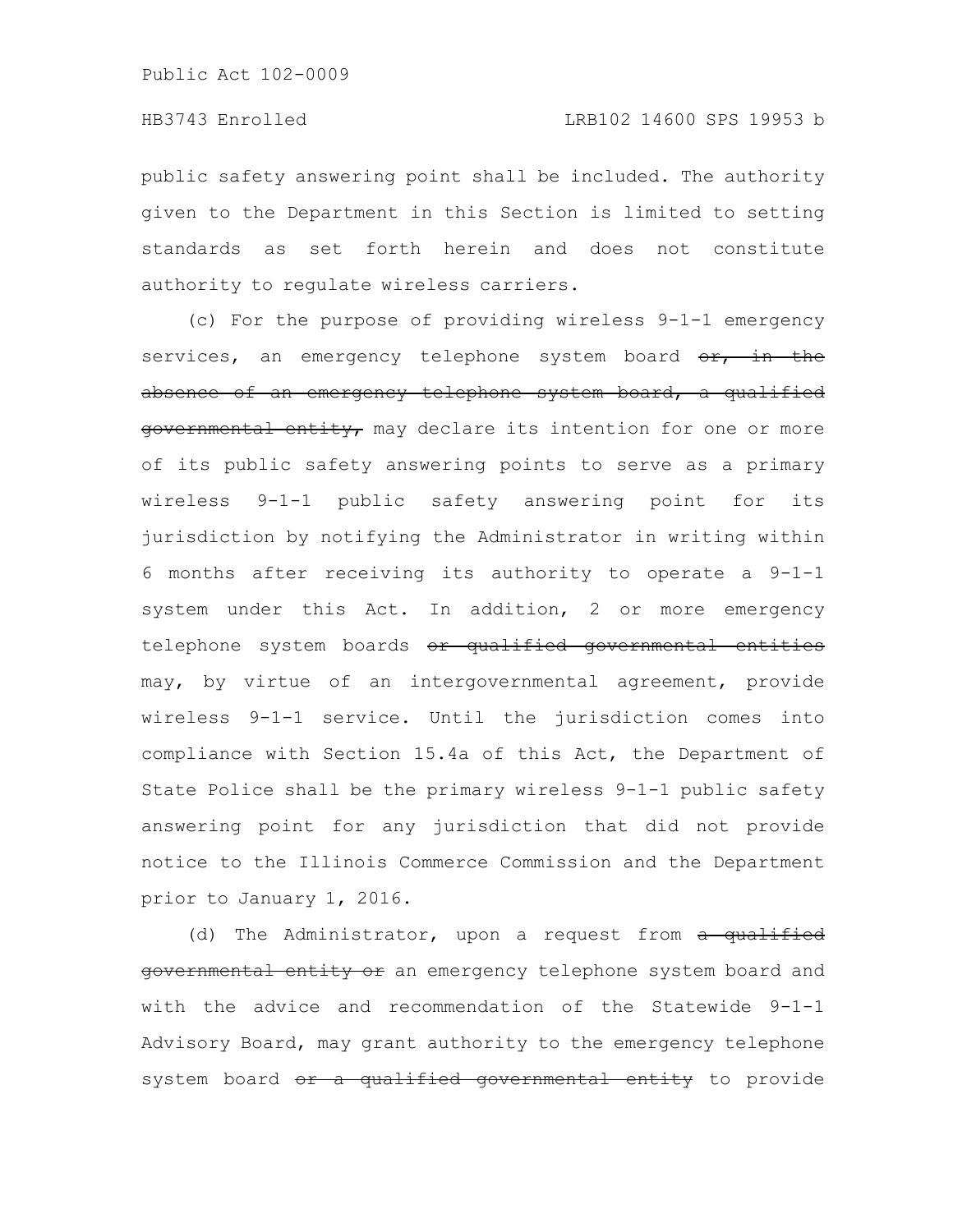# HB3743 Enrolled LRB102 14600 SPS 19953 b

wireless 9-1-1 service in areas for which the Department has accepted wireless 9-1-1 responsibility. The Administrator shall maintain a current list of all 9-1-1 systems and qualified governmental entities providing wireless 9-1-1 service under this Act.

(Source: P.A. 99-6, eff. 1-1-16; 100-20, eff. 7-1-17.)

(50 ILCS 750/15.6b)

(Section scheduled to be repealed on December 31, 2021) Sec. 15.6b. Next Generation 9-1-1 service.

(a) The Administrator, with the advice and recommendation of the Statewide 9-1-1 Advisory Board, shall develop and implement a plan for a statewide Next Generation 9-1-1 network. The Next Generation 9-1-1 network must be an Internet protocol-based platform that at a minimum provides:

(1) improved 9-1-1 call delivery;

(2) enhanced interoperability;

(3) increased ease of communication between 9-1-1 service providers, allowing immediate transfer of 9-1-1 calls, caller information, photos, and other data statewide;

(4) a hosted solution with redundancy built in; and

(5) compliance with the most current NENA Standards  $\pm 3$ Solution 08-003.

(b) By July 1, 2016, the Administrator, with the advice and recommendation of the Statewide 9-1-1 Advisory Board,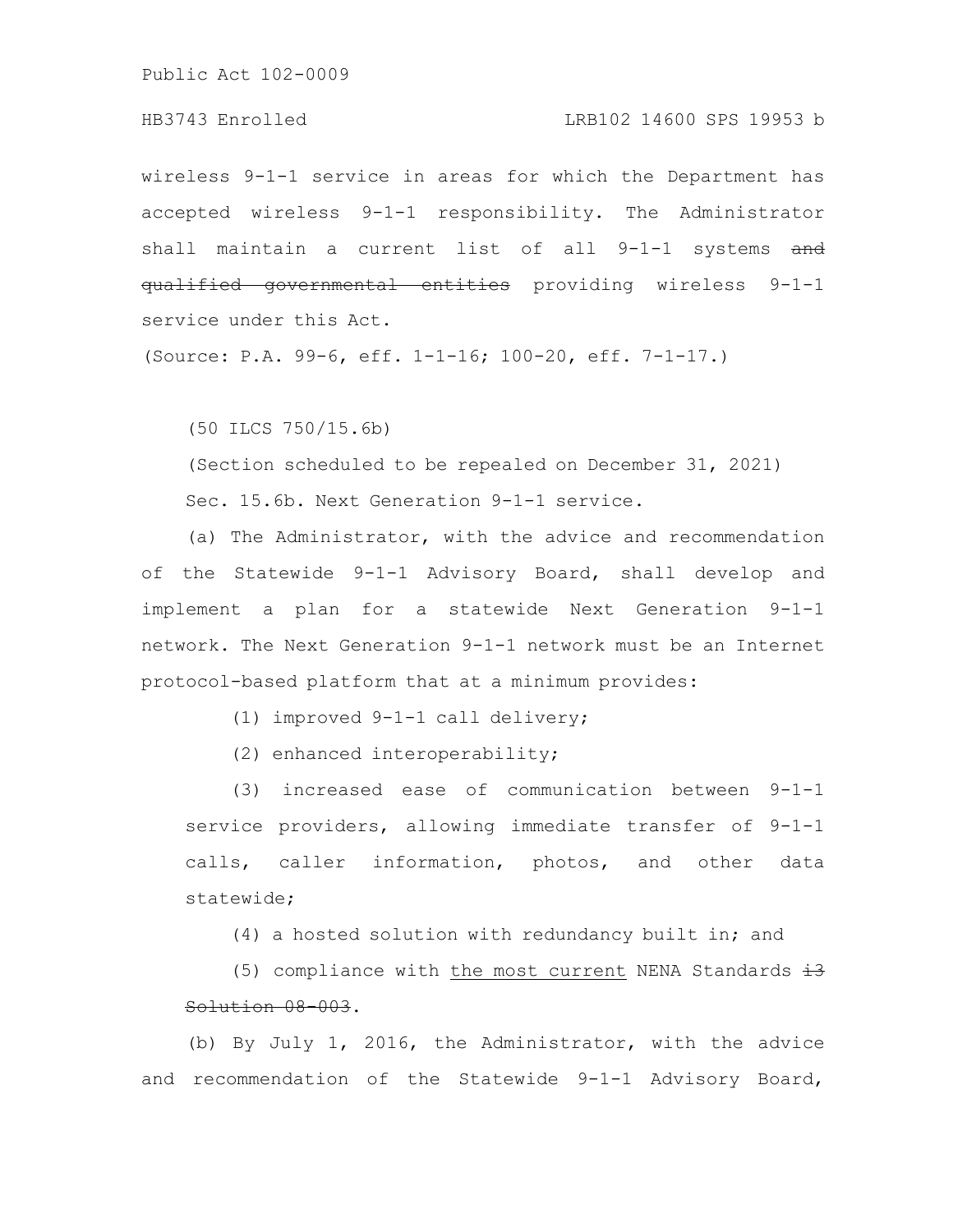shall design and issue a competitive request for a proposal to secure the services of a consultant to complete a feasibility study on the implementation of a statewide Next Generation 9-1-1 network in Illinois. By July 1, 2017, the consultant shall complete the feasibility study and make recommendations as to the appropriate procurement approach for developing a statewide Next Generation 9-1-1 network.

(c) Within 12 months of the final report from the consultant under subsection (b) of this Section, the Department shall procure and finalize a contract with a vendor certified under Section 13-900 of the Public Utilities Act to establish a statewide Next Generation 9-1-1 network. The Illinois State Police, in consultation with and subject to the approval of the Chief Procurement Officer, may procure a single contract or multiple contracts to implement the provisions of this Section. A contract or contracts under this subsection are not subject to the provisions of the Illinois Procurement Code, except for Sections 20-60, 20-65, 20-70, and 20-160 and Article 50 of that Code, provided that the Chief Procurement Officer may, in writing with justification, waive any certification required under Article 50 of the Illinois Procurement Code. This exemption is inoperative 2 years from the effective date of this Amendatory Act of the 102nd General Assembly. Within 18 months of securing the contract By July 1,  $2021$ , the vendor shall implement a Next Generation  $9-1-1$ network that allows 9-1-1 systems providing 9-1-1 service to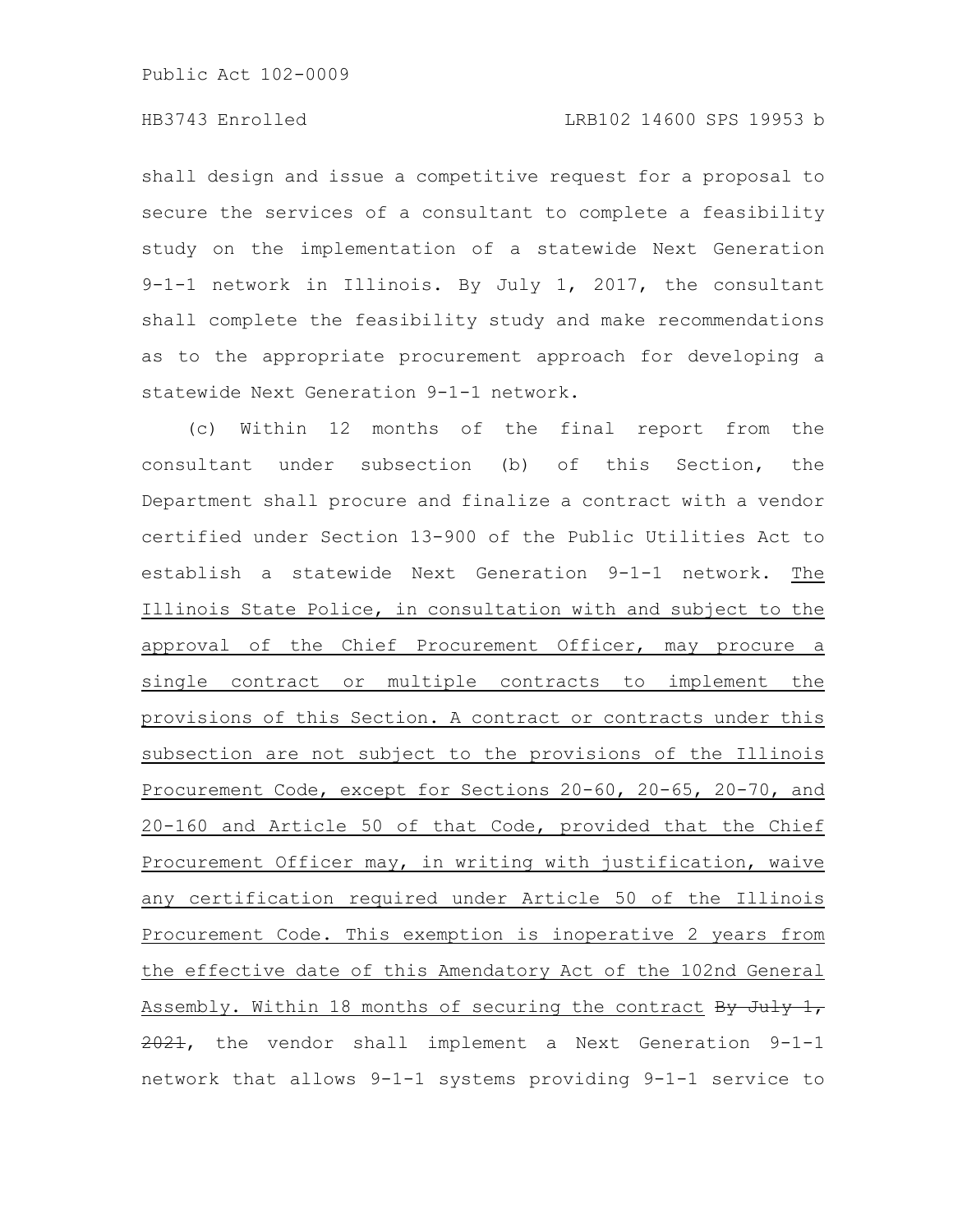# HB3743 Enrolled LRB102 14600 SPS 19953 b

Illinois residents to access the system utilizing their current infrastructure if it meets the standards adopted by the Department.

(Source: P.A. 100-20, eff. 7-1-17; 101-639, eff. 6-12-20.)

(50 ILCS 750/17.5)

(Section scheduled to be repealed on December 31, 2021)

Sec. 17.5. Statewide 9-1-1 Call Directory eall transfer, forward, or relay.

(a) The General Assembly finds the following:

(1) Some 9-1-1 systems throughout this State do not have a procedure in place to manually transfer, forward, or relay 9-1-1 calls originating within one 9-1-1 system's jurisdiction, but which should properly be answered and dispatched by another 9-1-1 system, to the appropriate 9-1-1 system for answering and dispatch of first responders.

(2) On January 1, 2016, the General Assembly gave oversight authority of 9-1-1 systems to the Department of State Police.

(3) Since that date, the Department of State Police has authorized individual 9-1-1 systems in counties and municipalities to implement and upgrade enhanced 9-1-1 systems throughout the State.

(b) The Department shall prepare a directory of all authorized 9-1-1 systems in the State. The directory shall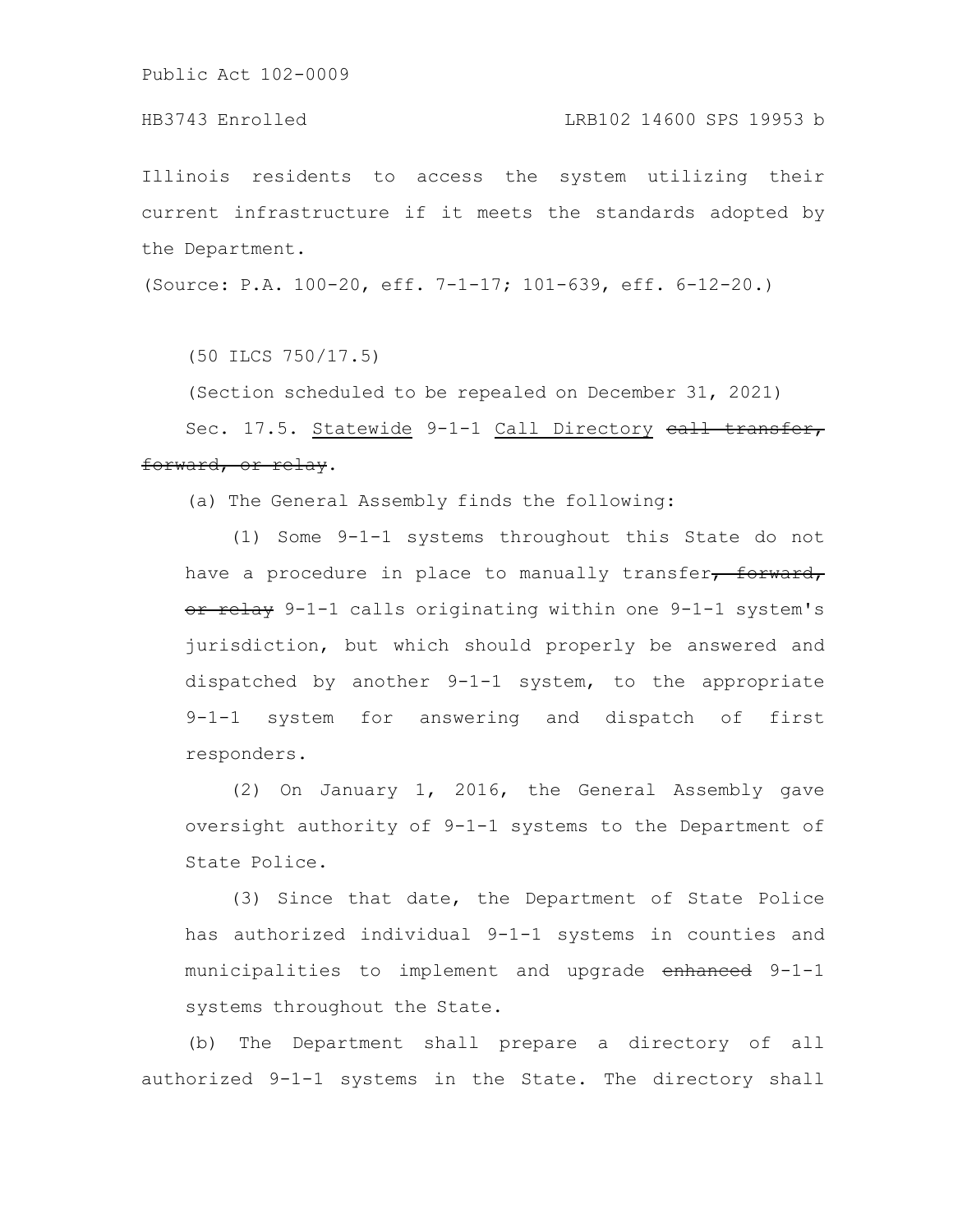include an emergency 24/7 10-digit telephone number for all primary public safety answering points located in each 9-1-1 system to which 9-1-1 calls from another jurisdiction can be transferred. This directory shall be made available to each 9-1-1 authority for its use in establishing standard operating procedures regarding calls outside its 9-1-1 jurisdiction.

(c) Each 9-1-1 system shall provide the Department with the following information:

(1) The name of the PSAP, a list of every participating agency, and the county the PSAP is in, including college and university public safety entities.

(2) The 24/7 10-digit emergency telephone number and email address for the dispatch agency to which 9-1-1 calls originating in another 9-1-1 jurisdiction can be transferred or by which the PSAP can be contacted via email to exchange information. The emergency telephone number must be a direct line that is not answered by an automated system but rather is answered by a person. Each 9-1-1 system shall provide the Department with any changes to the participating agencies and this number and email address immediately upon the change occurring. Each 9-1-1 system shall provide the PSAP information and  $\tau$  the 24/7 10-digit emergency telephone number and email address to the Manager of the Department's 9-1-1 Program within 30 days of the effective date of this amendatory Act of the 102nd 100th General Assembly.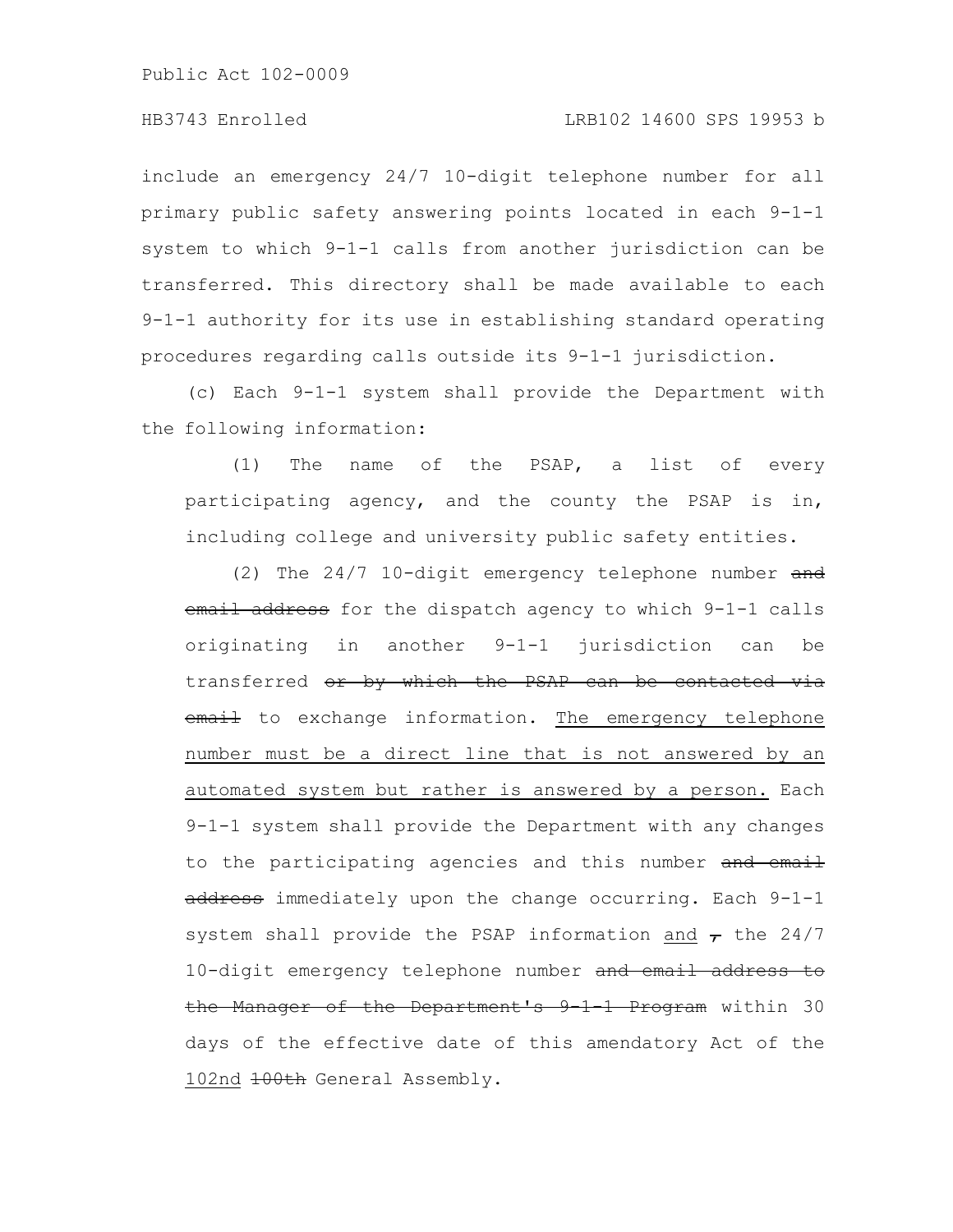# HB3743 Enrolled LRB102 14600 SPS 19953 b

(3) The standard operating procedure describing the manner in which the 9-1-1 system will transfer<del>, forward,</del> or relay 9-1-1 calls originating within its jurisdiction, but which should properly be answered and dispatched by another 9-1-1 system, to the appropriate 9-1-1 system. Each 9-1-1 system shall provide the standard operating procedures to the Manager of the Department's 9-1-1 Program within 180 days after the effective date of this amendatory Act of the 100th General Assembly.

(d) Unless exigent circumstances dictate otherwise, each 9-1-1 system's public safety telecommunicators shall be responsible for remaining on the line with the caller when a 9-1-1 call originates within its jurisdiction to ensure the 9-1-1 call is transferred to the appropriate authorized entity for answer and dispatch until a public safety telecommunicator is on the line and confirms jurisdiction for the call. (Source: P.A. 100-20, eff. 7-1-17.)

(50 ILCS 750/19)

(Section scheduled to be repealed on December 31, 2021)

Sec. 19. Statewide 9-1-1 Advisory Board.

(a) Beginning July 1, 2015, there is created the Statewide 9-1-1 Advisory Board within the Department of State Police. The Board shall consist of the following 11 voting members:

(1) The Director of the State Police, or his or her designee, who shall serve as chairman.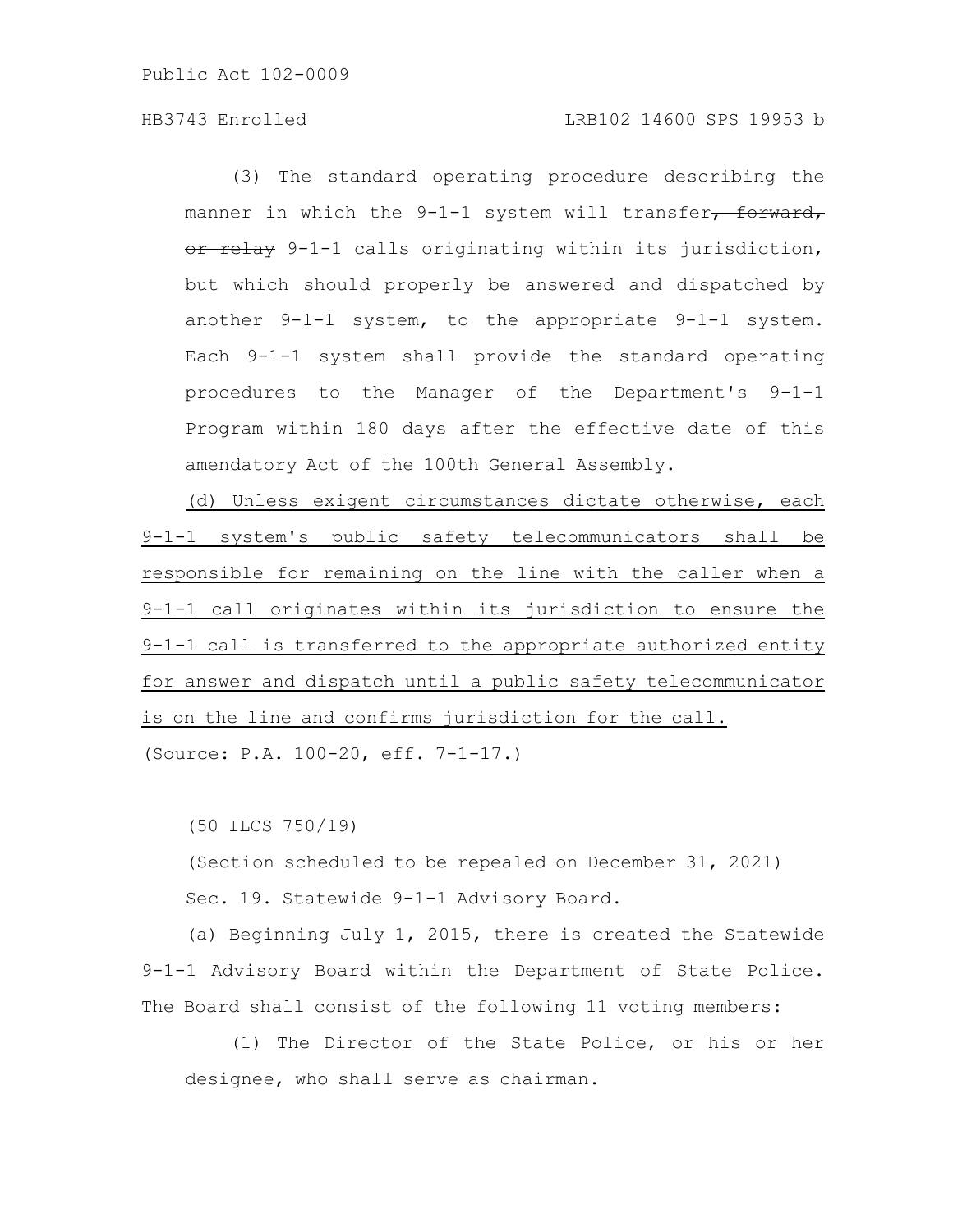(2) The Executive Director of the Commission, or his or her designee.

(3) Nine members appointed by the Governor as follows:

(A) one member representing the Illinois chapter of the National Emergency Number Association, or his or her designee;

(B) one member representing the Illinois chapter of the Association of Public-Safety Communications Officials, or his or her designee;

(C) one member representing a county 9-1-1 system from a county with a population of less than 37,000 50,000;

(C-5) one member representing a county 9-1-1 system from a county with a population between 37,000 and 100,000;

(D) one member representing a county 9-1-1 system from a county with a population between 100,001 50,000 and 250,000;

(E) one member representing a county 9-1-1 system from a county with a population of more than 250,000;

(F) one member representing a municipal or intergovernmental cooperative 9-1-1 system, excluding any single municipality over 500,000 municipality with a population of less than 500,000 in a county with a population in excess of 2,000,000;

(G) one member representing the Illinois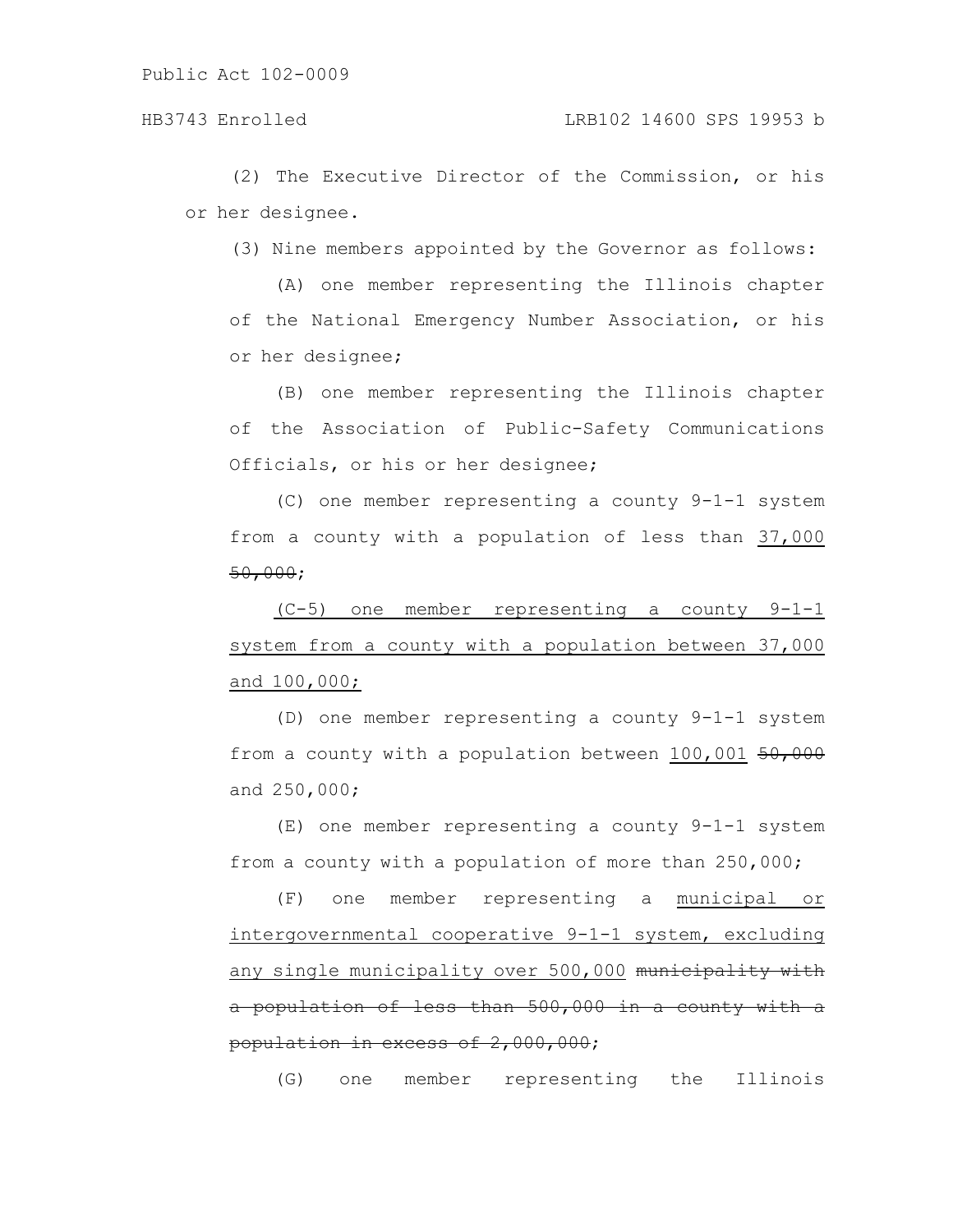Association of Chiefs of Police;

(H) one member representing the Illinois Sheriffs' Association; and

(I) one member representing the Illinois Fire Chiefs Association.

The Governor shall appoint the following non-voting members: (i) one member representing an incumbent local exchange 9-1-1 system provider; (ii) one member representing a non-incumbent local exchange 9-1-1 system provider; (iii) one member representing a large wireless carrier; (iv) one member representing an incumbent local exchange carrier; (v) one member representing the Illinois Broadband and Telecommunications Association; (vi) one member representing the Illinois Broadband and Cable Television and Communication Association of Illinois; and (vii) one member representing the Illinois State Ambulance Association. The Speaker of the House of Representatives, the Minority Leader of the House of Representatives, the President of the Senate, and the Minority Leader of the Senate may each appoint a member of the General Assembly to temporarily serve as a non-voting member of the Board during the 12 months prior to the repeal date of this Act to discuss legislative initiatives of the Board.

(b) The Governor shall make initial appointments to the Statewide 9-1-1 Advisory Board by August 31, 2015. Six of the voting members appointed by the Governor shall serve an initial term of 2 years, and the remaining voting members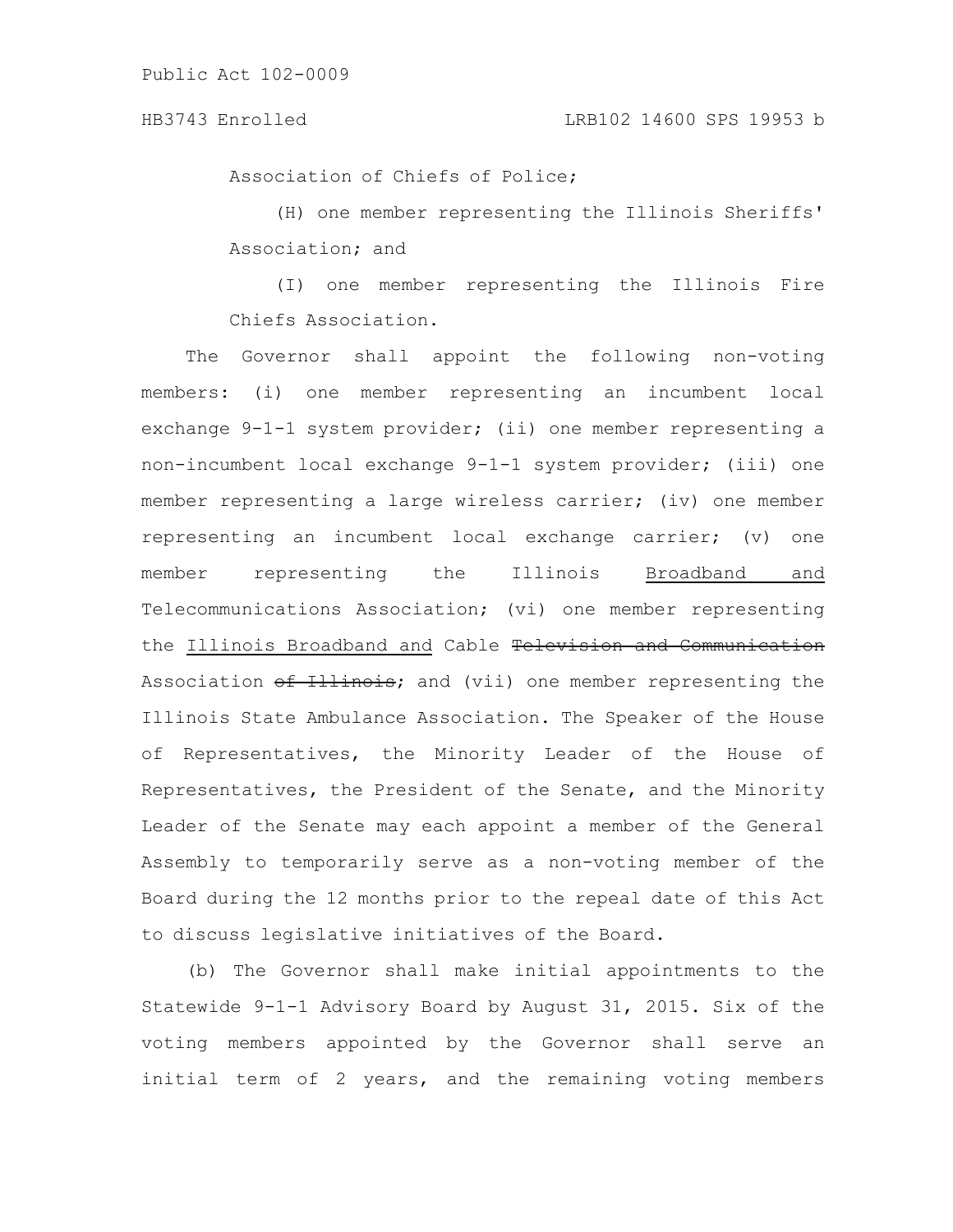# HB3743 Enrolled LRB102 14600 SPS 19953 b

appointed by the Governor shall serve an initial term of 3 years. Thereafter, each appointment by the Governor shall be for a term of 3 years. Non-voting members shall serve for a term of 3 years. Vacancies shall be filled in the same manner as the original appointment. Persons appointed to fill a vacancy shall serve for the balance of the unexpired term.

Members of the Statewide 9-1-1 Advisory Board shall serve without compensation.

(c) The 9-1-1 Services Advisory Board, as constituted on June 1, 2015 without the legislative members, shall serve in the role of the Statewide 9-1-1 Advisory Board until all appointments of voting members have been made by the Governor under subsection (a) of this Section.

(d) The Statewide 9-1-1 Advisory Board shall:

(1) advise the Department of State Police and the Statewide 9-1-1 Administrator on the oversight of 9-1-1 systems and the development and implementation of a uniform statewide 9-1-1 system;

(2) make recommendations to the Governor and the General Assembly regarding improvements to 9-1-1 services throughout the State; and

(3) exercise all other powers and duties provided in this Act.

(e) The Statewide 9-1-1 Advisory Board shall submit to the General Assembly a report by March 1 of each year providing an update on the transition to a statewide 9-1-1 system and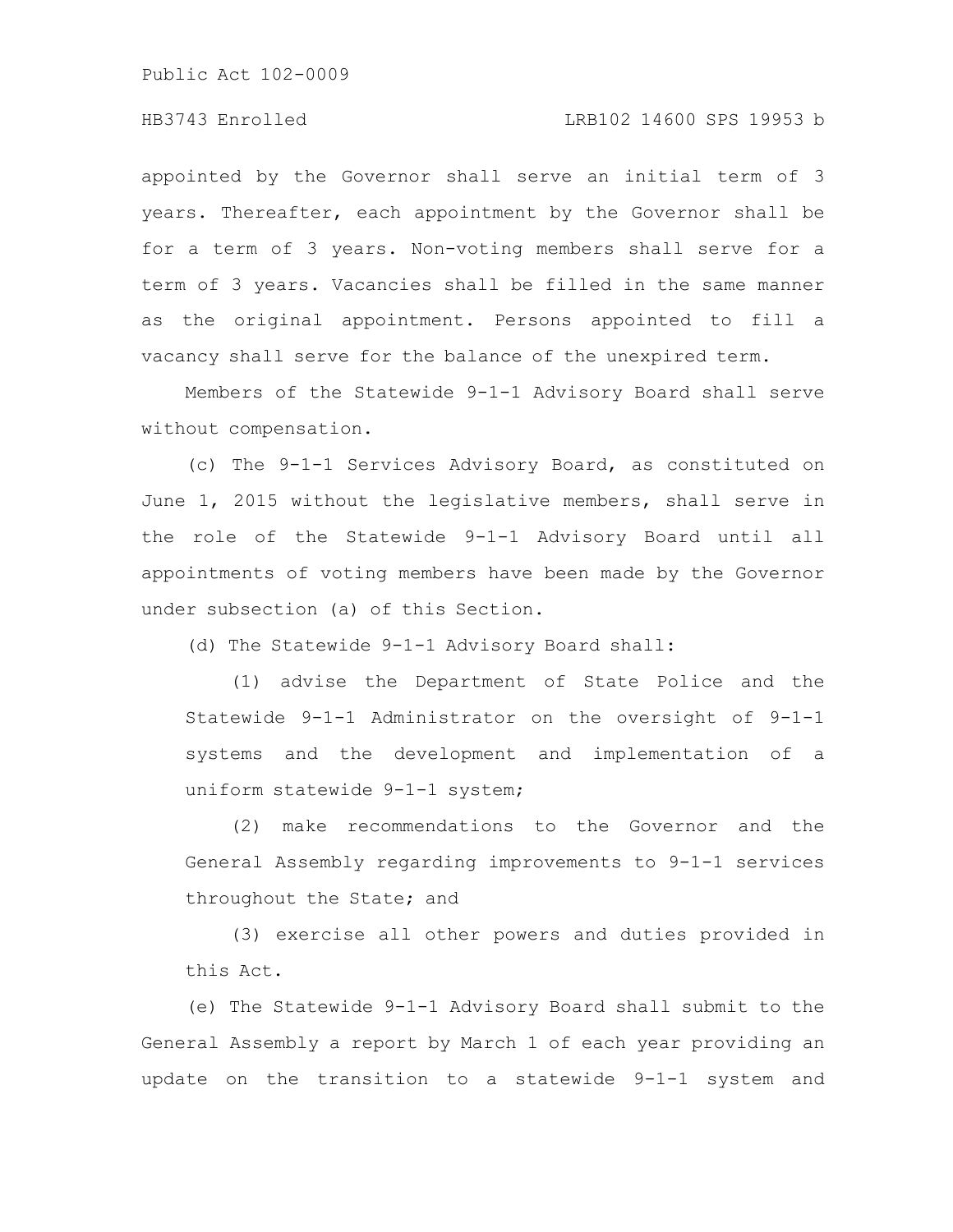#### HB3743 Enrolled LRB102 14600 SPS 19953 b

recommending any legislative action.

(f) The Department of State Police shall provide administrative support to the Statewide 9-1-1 Advisory Board. (Source: P.A. 99-6, eff. 6-29-15; 100-20, eff. 7-1-17.)

(50 ILCS 750/20)

(Section scheduled to be repealed on December 31, 2021) Sec. 20. Statewide surcharge.

(a) On and after January 1, 2016, and except with respect to those customers who are subject to surcharges as provided in Sections 15.3 and 15.3a of this Act, a monthly surcharge shall be imposed on all customers of telecommunications carriers and wireless carriers as follows:

(1) Each telecommunications carrier shall impose a monthly surcharge per network connection; provided, however, the monthly surcharge shall not apply to a network connection provided for use with pay telephone services. Where multiple voice grade communications channels are connected between the subscriber's premises and a public switched network through private branch exchange (PBX), Centrex centrex type service, or other multiple voice grade communication channels facility, there shall be imposed 5 such surcharges per network connection for both regular service and advanced service provisioned trunk lines. Until December 31, 2017, the surcharge shall be \$0.87 per network connection and on and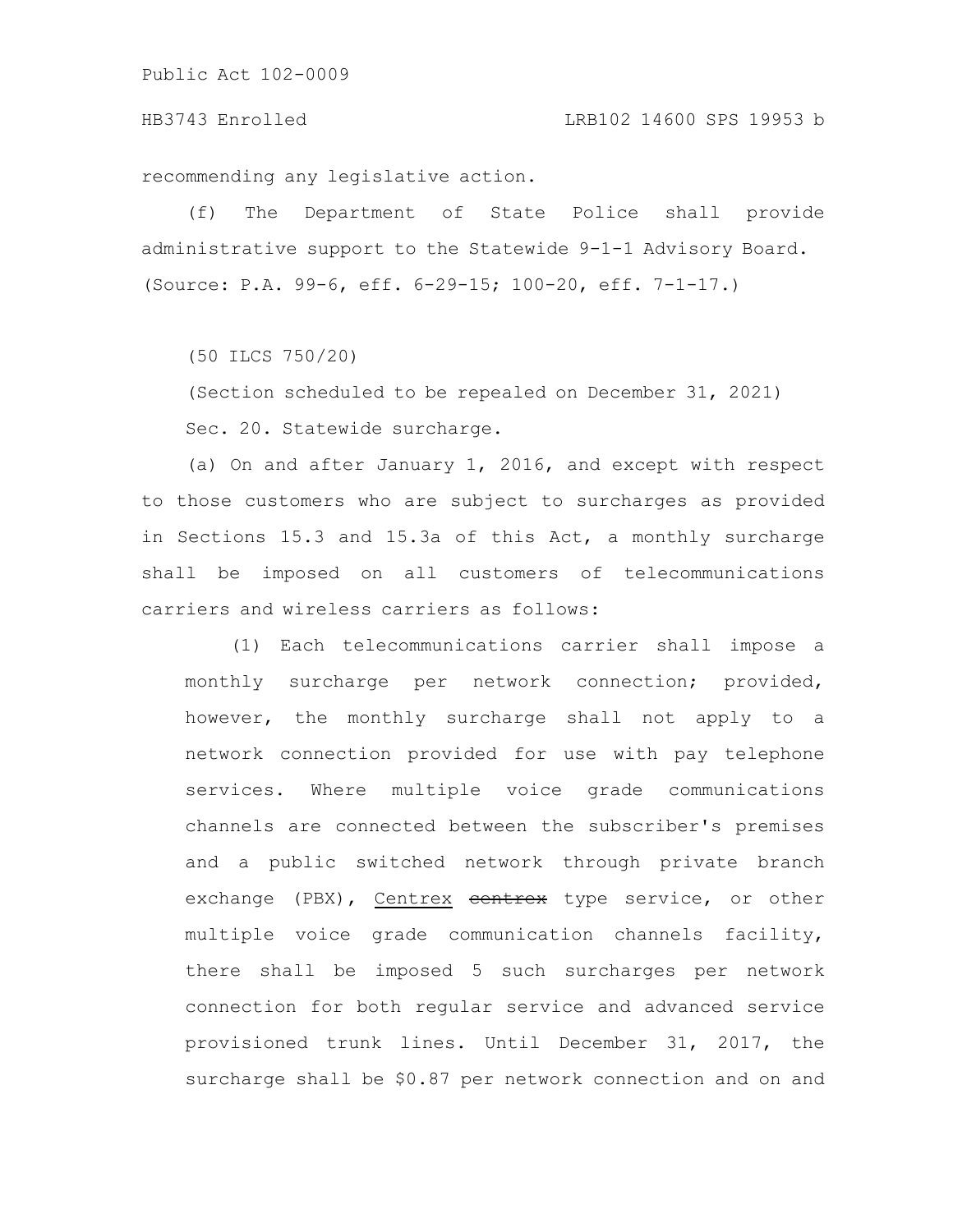after January 1, 2018, the surcharge shall be \$1.50 per network connection.

(2) Each wireless carrier shall impose and collect a monthly surcharge per CMRS connection that either has a telephone number within an area code assigned to Illinois by the North American Numbering Plan Administrator or has a billing address in this State. Until December 31, 2017, the surcharge shall be \$0.87 per connection and on and after January 1, 2018, the surcharge shall be \$1.50 per connection.

(b) State and local taxes shall not apply to the surcharges imposed under this Section.

(c) The surcharges imposed by this Section shall be stated as a separately stated item on subscriber bills.

(d) The telecommunications carrier collecting the surcharge may deduct and retain 1.74% an amount not to exceed  $\frac{38}{30}$  of the gross amount of surcharge collected to reimburse the telecommunications carrier for the expense of accounting and collecting the surcharge. On and after July 1, 2022, the wireless carrier collecting a surcharge under this Section may deduct and retain 1.74% an amount not to exceed 3% of the gross amount of the surcharge collected to reimburse the wireless carrier for the expense of accounting and collecting the surcharge.

(d-5) Notwithstanding the provisions of subsection (d) of this Section, an amount not greater than 2.5% may be deducted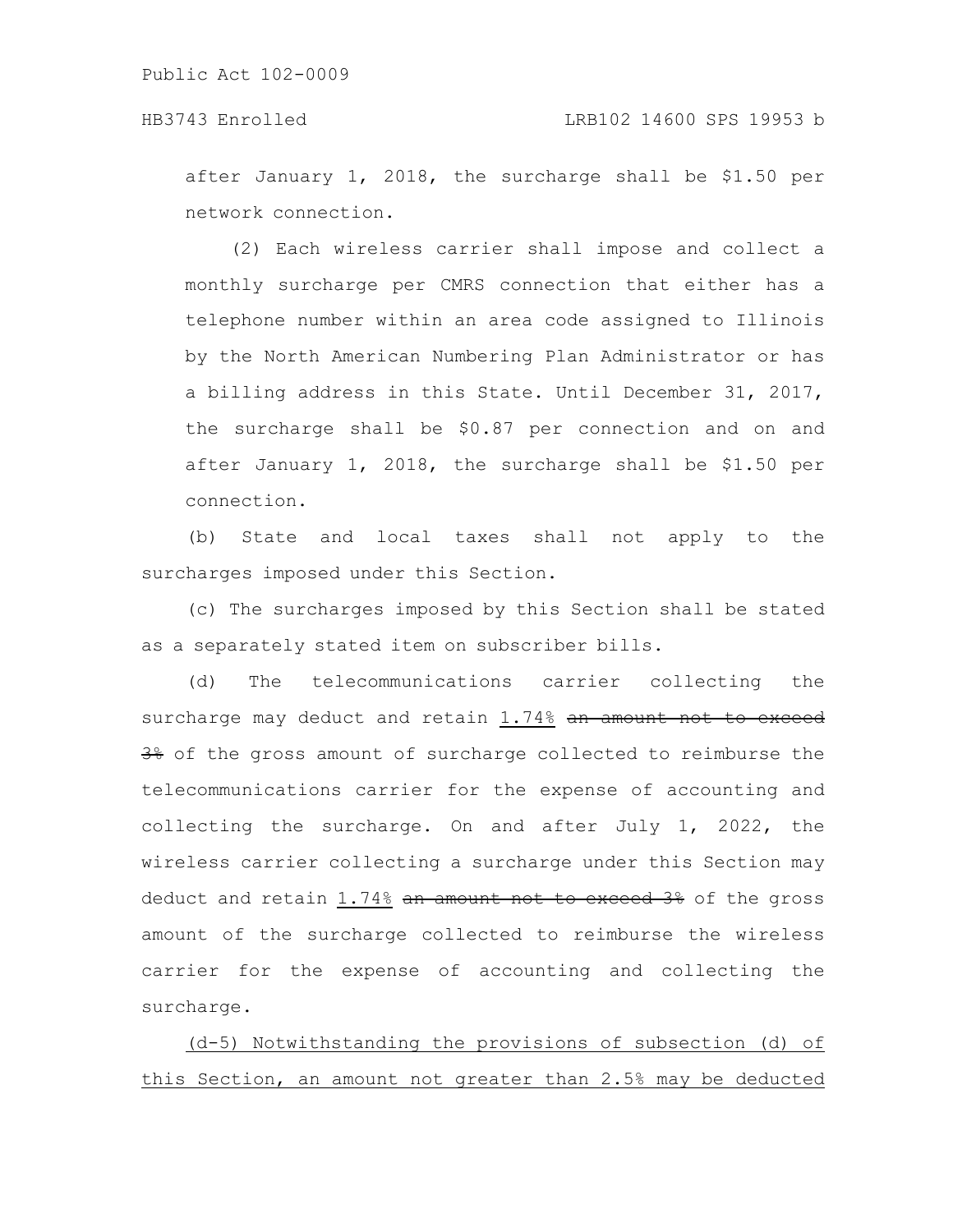and retained if the telecommunications or wireless carrier can support through documentation, expenses that exceed the 1.74% allowed. The documentation shall be submitted to the Illinois State Police and input obtained from the Statewide 9-1-1 Advisory Board prior to approval of the deduction.

(e) Surcharges imposed under this Section shall be collected by the carriers and shall be remitted to the Department, either by check or electronic funds transfer, by the end of the next calendar month after the calendar month in which it was collected for deposit into the Statewide 9-1-1 Fund. Carriers are not required to remit surcharge moneys that are billed to subscribers but not yet collected.

The first remittance by wireless carriers shall include the number of subscribers by zip code, and the 9-digit zip code if currently being used or later implemented by the carrier, that shall be the means by which the Department shall determine distributions from the Statewide 9-1-1 Fund. This information shall be updated at least once each year. Any carrier that fails to provide the zip code information required under this subsection (e) shall be subject to the penalty set forth in subsection (g) of this Section.

(f) If, within 8 calendar days after it is due under subsection (e) of this Section, a carrier does not remit the surcharge or any portion thereof required under this Section, then the surcharge or portion thereof shall be deemed delinquent until paid in full, and the Department may impose a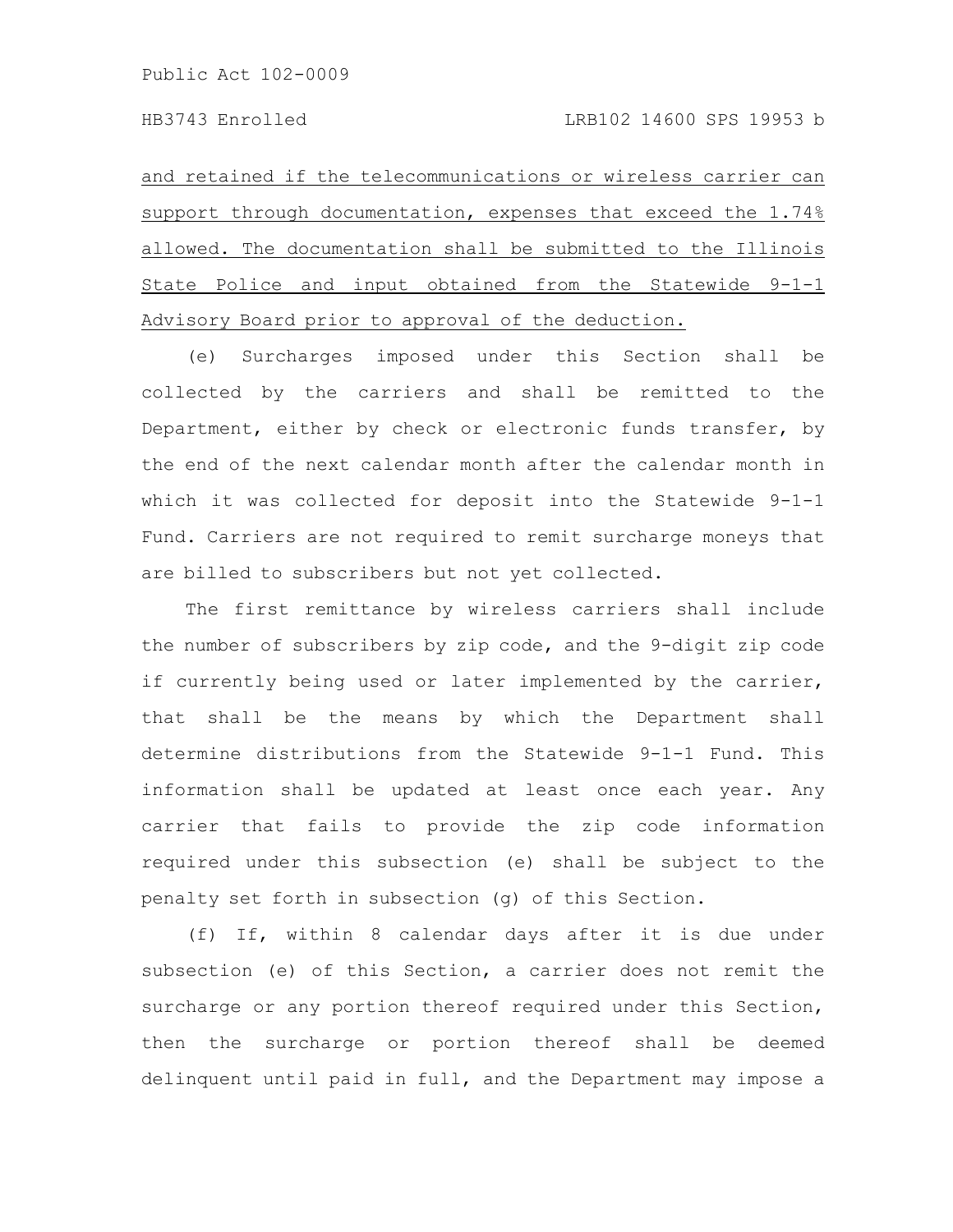HB3743 Enrolled LRB102 14600 SPS 19953 b

penalty against the carrier in an amount equal to the greater of:

(1) \$25 for each month or portion of a month from the time an amount becomes delinquent until the amount is paid in full; or

(2) an amount equal to the product of 1% and the sum of all delinquent amounts for each month or portion of a month that the delinquent amounts remain unpaid.

A penalty imposed in accordance with this subsection (f) for a portion of a month during which the carrier pays the delinquent amount in full shall be prorated for each day of that month that the delinquent amount was paid in full. Any penalty imposed under this subsection (f) is in addition to the amount of the delinquency and is in addition to any other penalty imposed under this Section.

(g) If, within 8 calendar days after it is due, a wireless carrier does not provide the number of subscribers by zip code as required under subsection (e) of this Section, then the report is deemed delinquent and the Department may impose a penalty against the carrier in an amount equal to the greater of:

(1) \$25 for each month or portion of a month that the report is delinquent; or

(2) an amount equal to the product of \$0.01 and the number of subscribers served by the carrier for each month or portion of a month that the delinquent report is not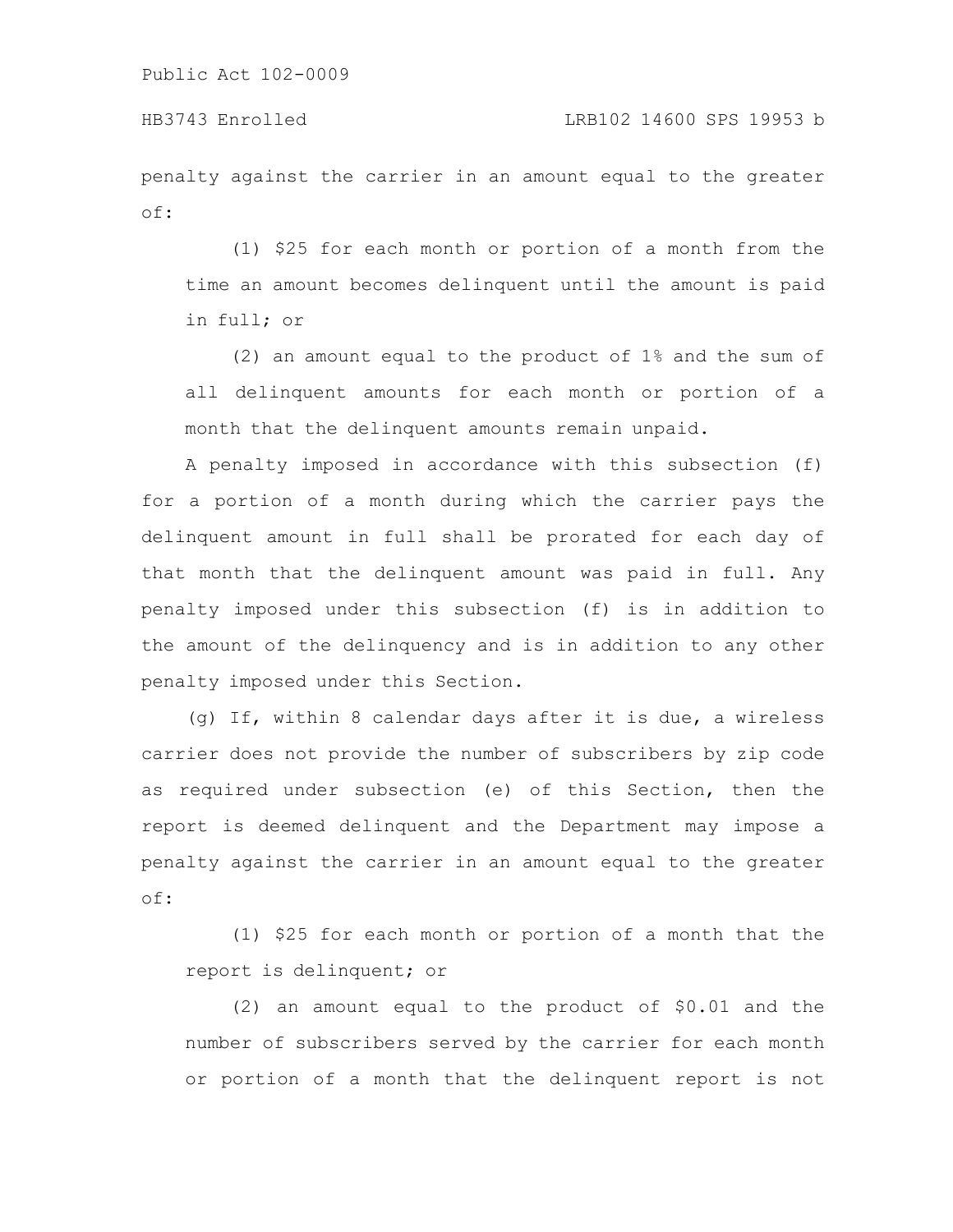# HB3743 Enrolled LRB102 14600 SPS 19953 b

provided.

A penalty imposed in accordance with this subsection (g) for a portion of a month during which the carrier provides the number of subscribers by zip code as required under subsection (e) of this Section shall be prorated for each day of that month during which the carrier had not provided the number of subscribers by zip code as required under subsection (e) of this Section. Any penalty imposed under this subsection (g) is in addition to any other penalty imposed under this Section.

(h) A penalty imposed and collected in accordance with subsection (f) or (g) of this Section shall be deposited into the Statewide 9-1-1 Fund for distribution according to Section 30 of this Act.

(i) The Department may enforce the collection of any delinquent amount and any penalty due and unpaid under this Section by legal action or in any other manner by which the collection of debts due the State of Illinois may be enforced under the laws of this State. The Department may excuse the payment of any penalty imposed under this Section if the Administrator determines that the enforcement of this penalty is unjust.

(j) Notwithstanding any provision of law to the contrary, nothing shall impair the right of wireless carriers to recover compliance costs for all emergency communications services that are not reimbursed out of the Wireless Carrier Reimbursement Fund directly from their wireless subscribers by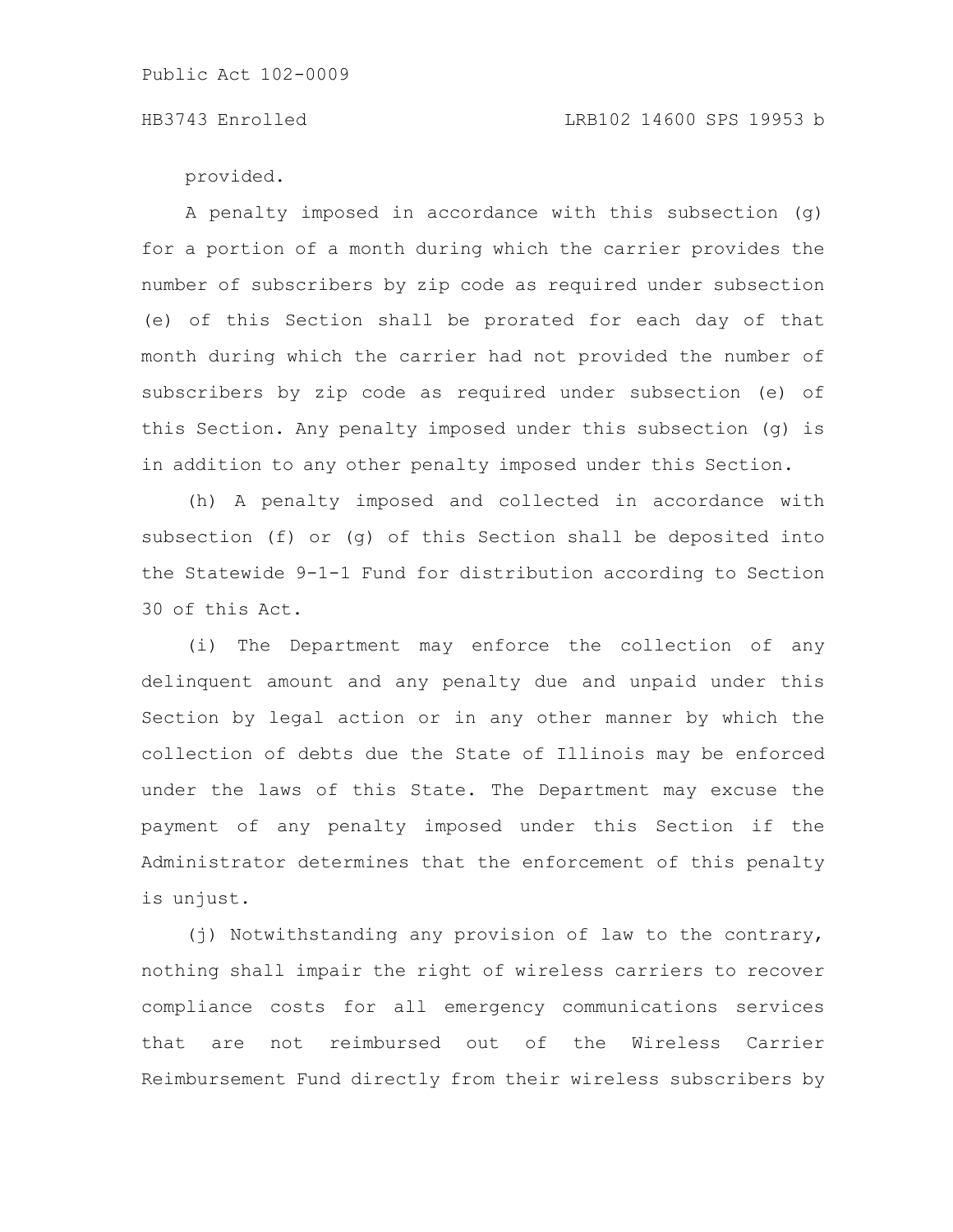# HB3743 Enrolled LRB102 14600 SPS 19953 b

line-item charges on the wireless subscriber's bill. Those compliance costs include all costs incurred by wireless carriers in complying with local, State, and federal regulatory or legislative mandates that require the transmission and receipt of emergency communications to and from the general public, including, but not limited to,  $E9-1-1.$ 

(Source: P.A. 99-6, eff. 1-1-16; 100-20, eff. 7-1-17.)

(50 ILCS 750/30)

(Section scheduled to be repealed on December 31, 2021) Sec. 30. Statewide 9-1-1 Fund; surcharge disbursement.

(a) A special fund in the State treasury known as the Wireless Service Emergency Fund shall be renamed the Statewide 9-1-1 Fund. Any appropriations made from the Wireless Service Emergency Fund shall be payable from the Statewide 9-1-1 Fund. The Fund shall consist of the following:

(1) 9-1-1 wireless surcharges assessed under the Wireless Emergency Telephone Safety Act.

(2) 9-1-1 surcharges assessed under Section 20 of this Act.

(3) Prepaid wireless 9-1-1 surcharges assessed under Section 15 of the Prepaid Wireless 9-1-1 Surcharge Act.

(4) Any appropriations, grants, or gifts made to the Fund.

(5) Any income from interest, premiums, gains, or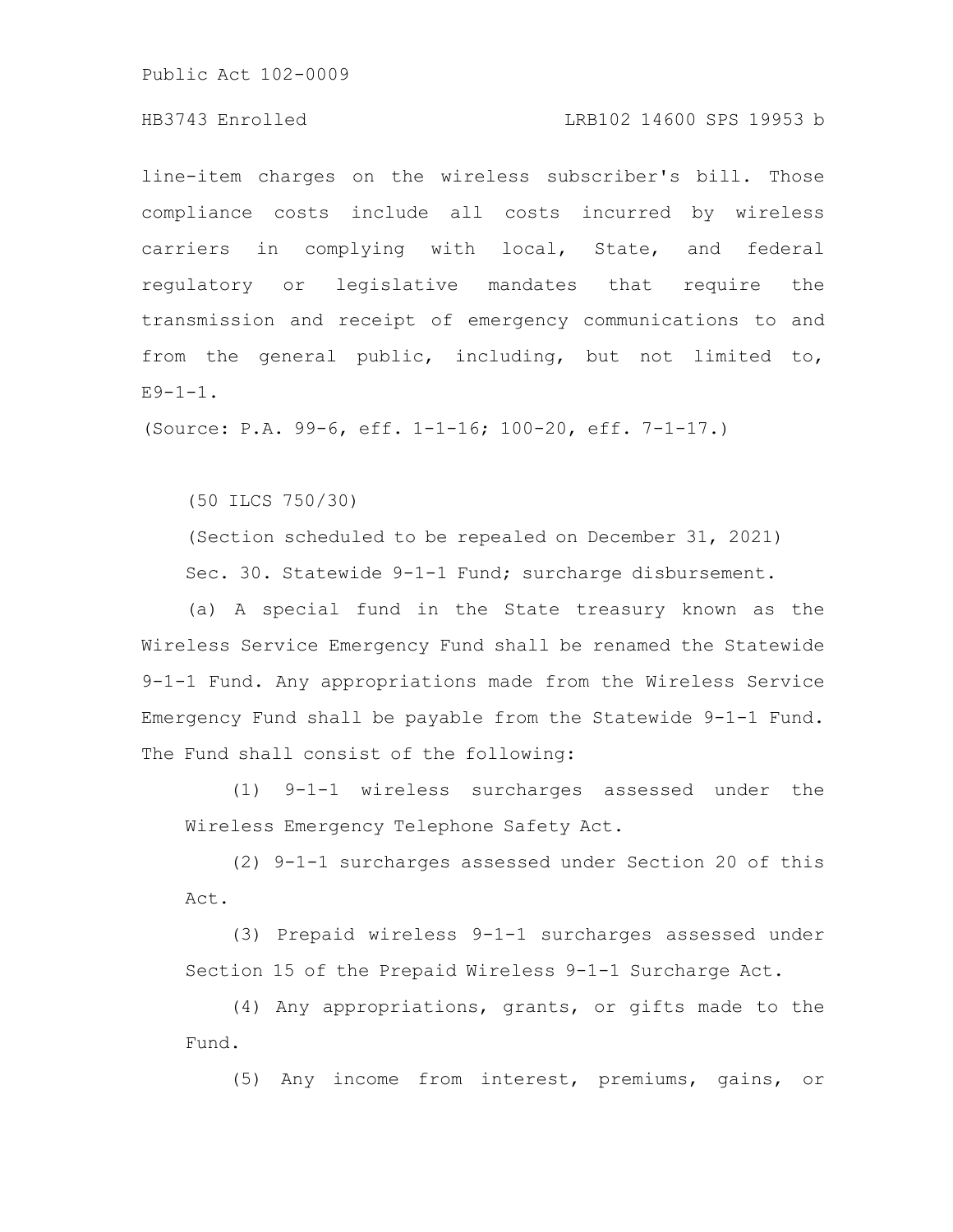#### HB3743 Enrolled LRB102 14600 SPS 19953 b

other earnings on moneys in the Fund.

(6) Money from any other source that is deposited in or transferred to the Fund.

(b) Subject to appropriation and availability of funds, the Department shall distribute the 9-1-1 surcharges monthly as follows:

(1) From each surcharge collected and remitted under Section 20 of this Act:

(A) \$0.013 shall be distributed monthly in equal amounts to each County Emergency Telephone System Board or qualified governmental entity in counties with a population under 100,000 according to the most recent census data which is authorized to serve as a primary wireless 9-1-1 public safety answering point for the county and to provide wireless 9-1-1 service as prescribed by subsection (b) of Section 15.6a of this Act, and which does provide such service.

(B) \$0.033 shall be transferred by the Comptroller at the direction of the Department to the Wireless Carrier Reimbursement Fund until June 30, 2017; from July 1, 2017 through June 30, 2018, \$0.026 shall be transferred; from July 1, 2018 through June 30, 2019, \$0.020 shall be transferred; from July 1, 2019, through June 30, 2020, \$0.013 shall be transferred; from July 1, 2020 through June 30, 2021, \$0.007 will be transferred; and after June 30, 2021, no transfer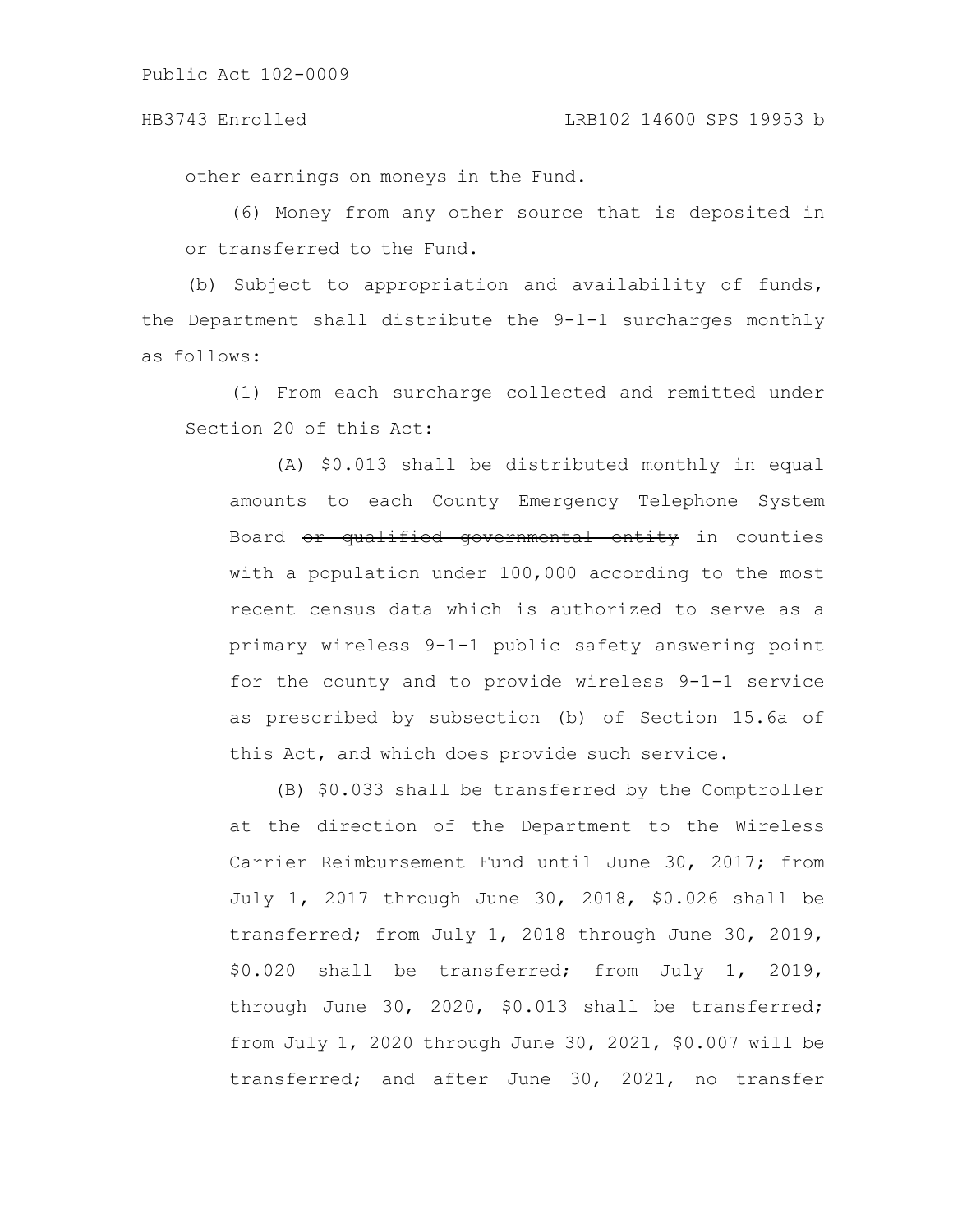shall be made to the Wireless Carrier Reimbursement Fund.

(C) Until December 31, 2017, \$0.007 and on and after January 1, 2018, \$0.017 shall be used to cover the Department's administrative costs.

(D) Beginning January 1, 2018, until June 30, 2020, \$0.12, and on and after July 1, 2020, \$0.04 shall be used to make monthly proportional grants to the appropriate 9-1-1 Authority currently taking wireless 9-1-1 based upon the United States Postal Zip Code of the billing addresses of subscribers wireless carriers.

 $(E)$  Until June 30, 2023  $2021$ , \$0.05 shall be used by the Department for grants for NG9-1-1 expenses, with priority given to 9-1-1 Authorities that provide 9-1-1 service within the territory of a Large Electing Provider as defined in Section 13-406.1 of the Public Utilities Act.

(F) On and after July 1, 2020, \$0.13 shall be used for the implementation of and continuing expenses for the Statewide NG9-1-1 system.

(2) After disbursements under paragraph (1) of this subsection (b), all remaining funds in the Statewide 9-1-1 Fund shall be disbursed in the following priority order:

(A) The Fund shall pay monthly to:

(i) the 9-1-1 Authorities that imposed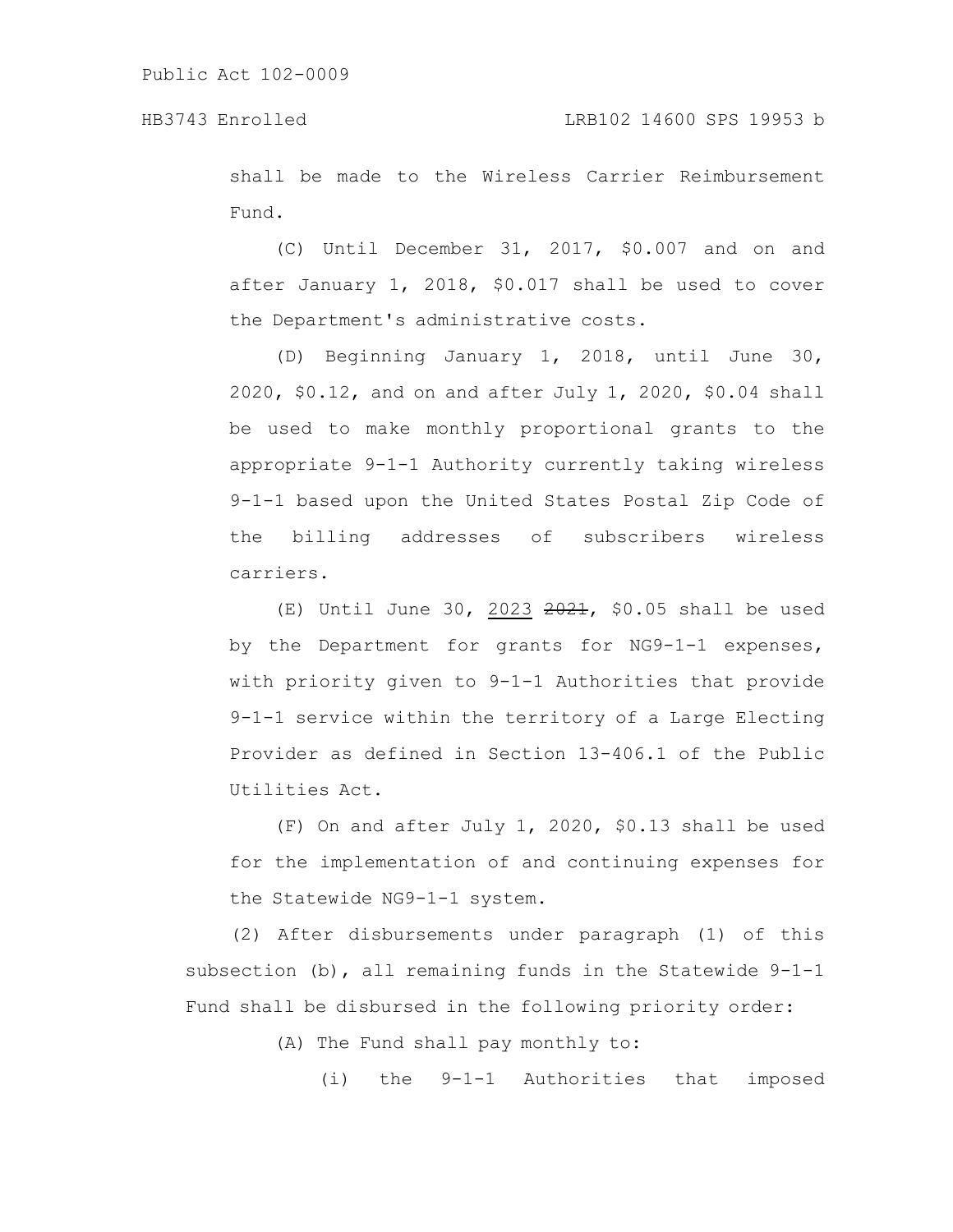surcharges under Section 15.3 of this Act and were required to report to the Illinois Commerce Commission under Section 27 of the Wireless Emergency Telephone Safety Act on October 1, 2014, except a 9-1-1 Authority in a municipality with a population in excess of 500,000, an amount equal to the average monthly wireline and VoIP surcharge revenue attributable to the most recent 12-month period reported to the Department under that Section for the October 1, 2014 filing, subject to the power of the Department to investigate the amount reported and adjust the number by order under Article X of the Public Utilities Act, so that the monthly amount paid under this item accurately reflects one-twelfth of the aggregate wireline and VoIP surcharge revenue properly attributable to the most recent 12-month period reported to the Commission; or

(ii) county qualified governmental entities that did not impose a surcharge under Section 15.3 as of December 31, 2015, and counties that did not impose a surcharge as of June 30, 2015, an amount equivalent to their population multiplied by .37 multiplied by the rate of \$0.69; counties that are not county qualified governmental entities and that did not impose a surcharge as of December 31,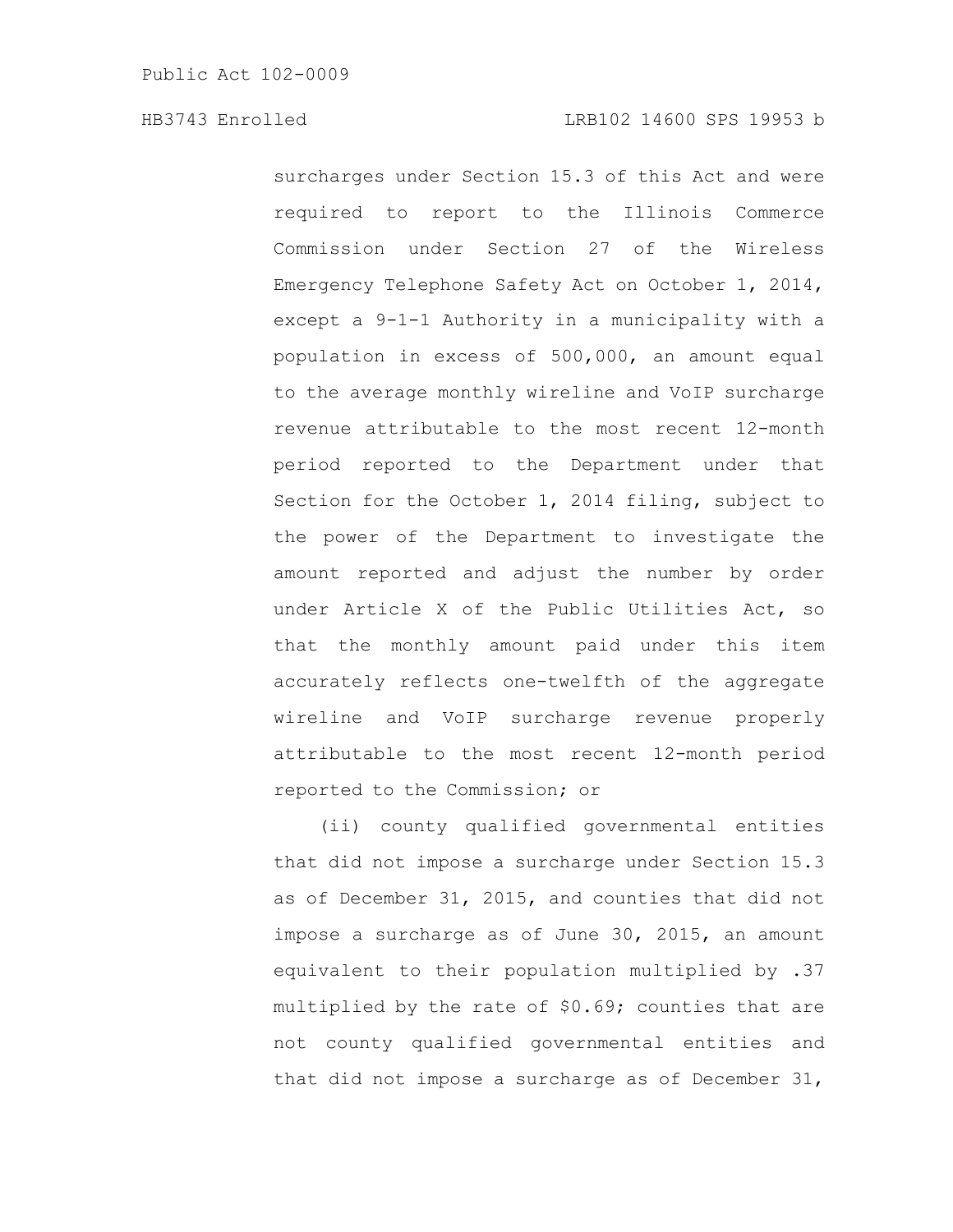2015, shall not begin to receive the payment provided for in this subsection until E9-1-1 and wireless E9-1-1 services are provided within their counties; or

(iii) counties without 9-1-1 service that had a surcharge in place by December 31, 2015, an amount equivalent to their population multiplied by .37 multiplied by their surcharge rate as established by the referendum.

(B) All 9-1-1 network costs for systems outside of municipalities with a population of at least 500,000 shall be paid by the Department directly to the vendors.

(C) All expenses incurred by the Administrator and the Statewide 9-1-1 Advisory Board and costs associated with procurement under Section 15.6b including requests for information and requests for proposals.

(D) Funds may be held in reserve by the Statewide 9-1-1 Advisory Board and disbursed by the Department for grants under Section 15.4b of this Act and for NG9-1-1 expenses up to \$12.5 million per year in State fiscal years 2016 and 2017; up to \$20 million in State fiscal year 2018; up to \$20.9 million in State fiscal year 2019; up to \$15.3 million in State fiscal year 2020; up to \$16.2 million in State fiscal year 2021; up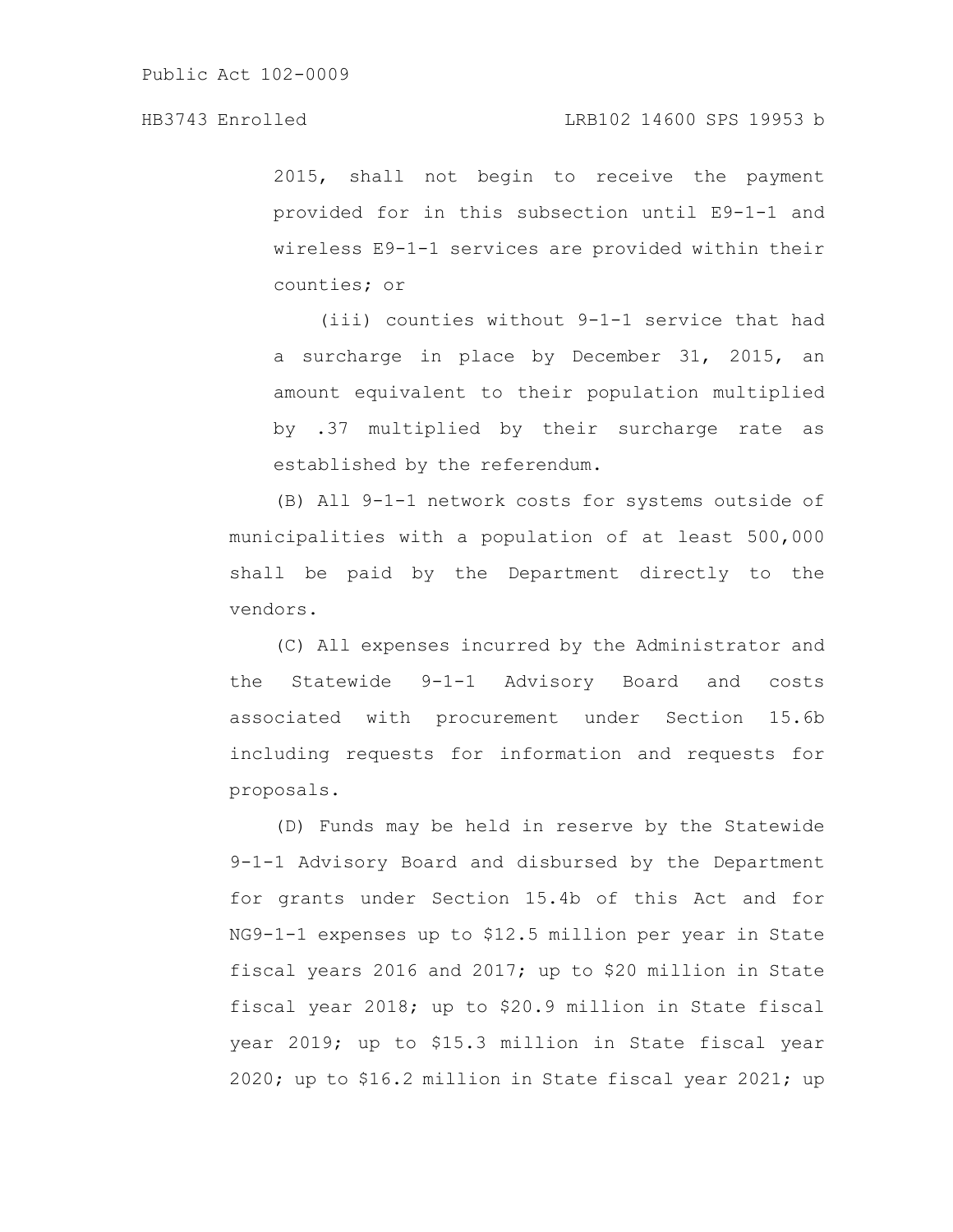to \$23.1 million in State fiscal year 2022; and up to \$17.0 million per year for State fiscal year 2023 and each year thereafter. The amount held in reserve in State fiscal years 2021, 2022, and 2023 2018 and 2019 shall not be less than \$6.5 million. Disbursements under this subparagraph (D) shall be prioritized as follows: (i) consolidation grants prioritized under subsection (a) of Section 15.4b of this Act; (ii) NG9-1-1 expenses; and (iii) consolidation grants under Section 15.4b of this Act for consolidation expenses incurred between January 1, 2010, and January 1, 2016.

(E) All remaining funds per remit month shall be used to make monthly proportional grants to the appropriate 9-1-1 Authority currently taking wireless 9-1-1 based upon the United States Postal Zip Code of the billing addresses of subscribers of wireless carriers.

(c) The moneys deposited into the Statewide 9-1-1 Fund under this Section shall not be subject to administrative charges or chargebacks unless otherwise authorized by this Act.

(d) Whenever two or more 9-1-1 Authorities consolidate, the resulting Joint Emergency Telephone System Board shall be entitled to the monthly payments that had theretofore been made to each consolidating 9-1-1 Authority. Any reserves held by any consolidating 9-1-1 Authority shall be transferred to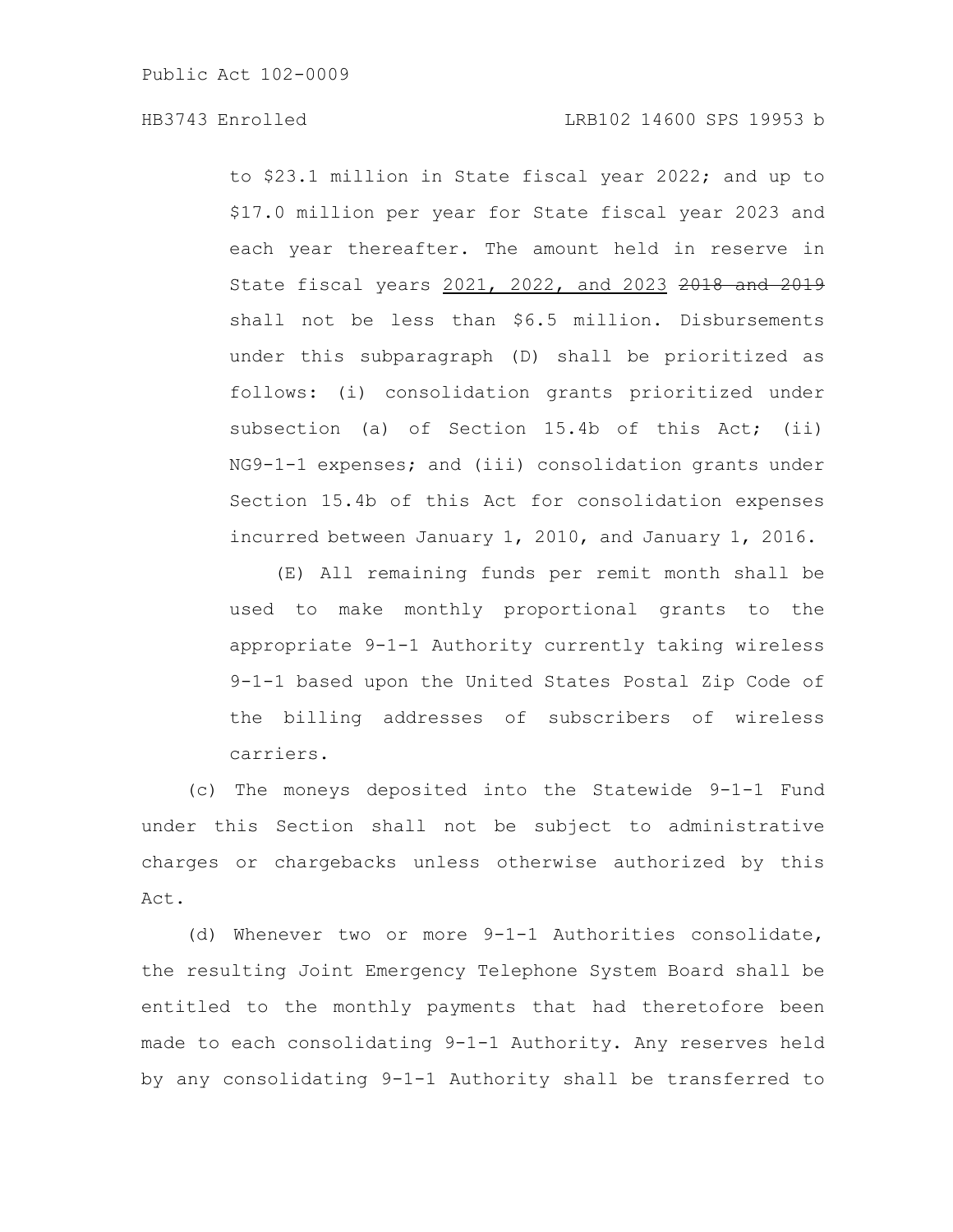### HB3743 Enrolled LRB102 14600 SPS 19953 b

the resulting Joint Emergency Telephone System Board. Whenever a county that has no 9-1-1 service as of January 1, 2016 enters into an agreement to consolidate to create or join a Joint Emergency Telephone System Board, the Joint Emergency Telephone System Board shall be entitled to the monthly payments that would have otherwise been paid to the county if it had provided 9-1-1 service.

(Source: P.A. 100-20, eff. 7-1-17; 101-639, eff. 6-12-20.)

(50 ILCS 750/40)

(Section scheduled to be repealed on December 31, 2021) Sec. 40. Financial reports.

(a) The Department shall create uniform accounting procedures, with such modification as may be required to give effect to statutory provisions applicable only to municipalities with a population in excess of 500,000, that any emergency telephone system board, qualified governmental entity, or unit of local government receiving surcharge money pursuant to Section 15.3, 15.3a, or 30 of this Act must follow.

(b) By January 31, 2018, and every January 31 thereafter, each emergency telephone system board, qualified governmental entity, or unit of local government receiving surcharge money pursuant to Section 15.3, 15.3a, or 30 shall report to the Department audited financial statements showing total revenue and expenditures for the period beginning with the end of the period covered by the last submitted report through the end of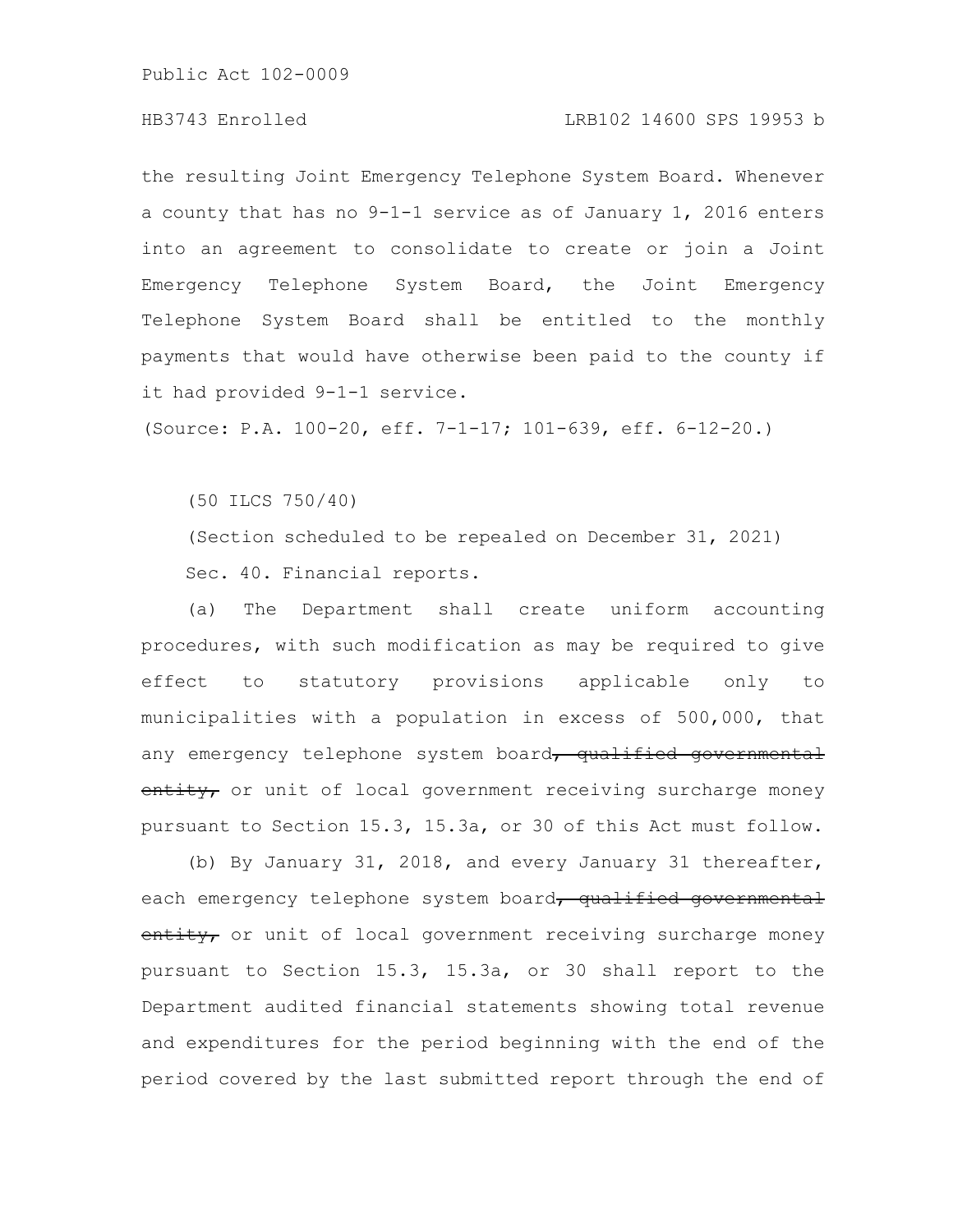the previous calendar year in a form and manner as prescribed by the Department. Such financial information shall include:

(1) a detailed summary of revenue from all sources including, but not limited to, local, State, federal, and private revenues, and any other funds received;

(2) all expenditures made during the reporting period from distributions under this Act;

(3) call data and statistics, when available, from the reporting period, as specified by the Department and collected in accordance with any reporting method established or required by the Department;

(4) all costs associated with dispatching appropriate public safety agencies to respond to 9-1-1 calls received by the PSAP; and

(5) all funding sources and amounts of funding used for costs described in paragraph (4) of this subsection  $(b)$ .

The emergency telephone system board, qualified governmental entity, or unit of local government is responsible for any costs associated with auditing such financial statements. The Department shall post the audited financial statements on the Department's website.

(c) Along with its audited financial statement, each emergency telephone system board, qualified governmental entity, or unit of local government receiving a grant under Section 15.4b of this Act shall include a report of the amount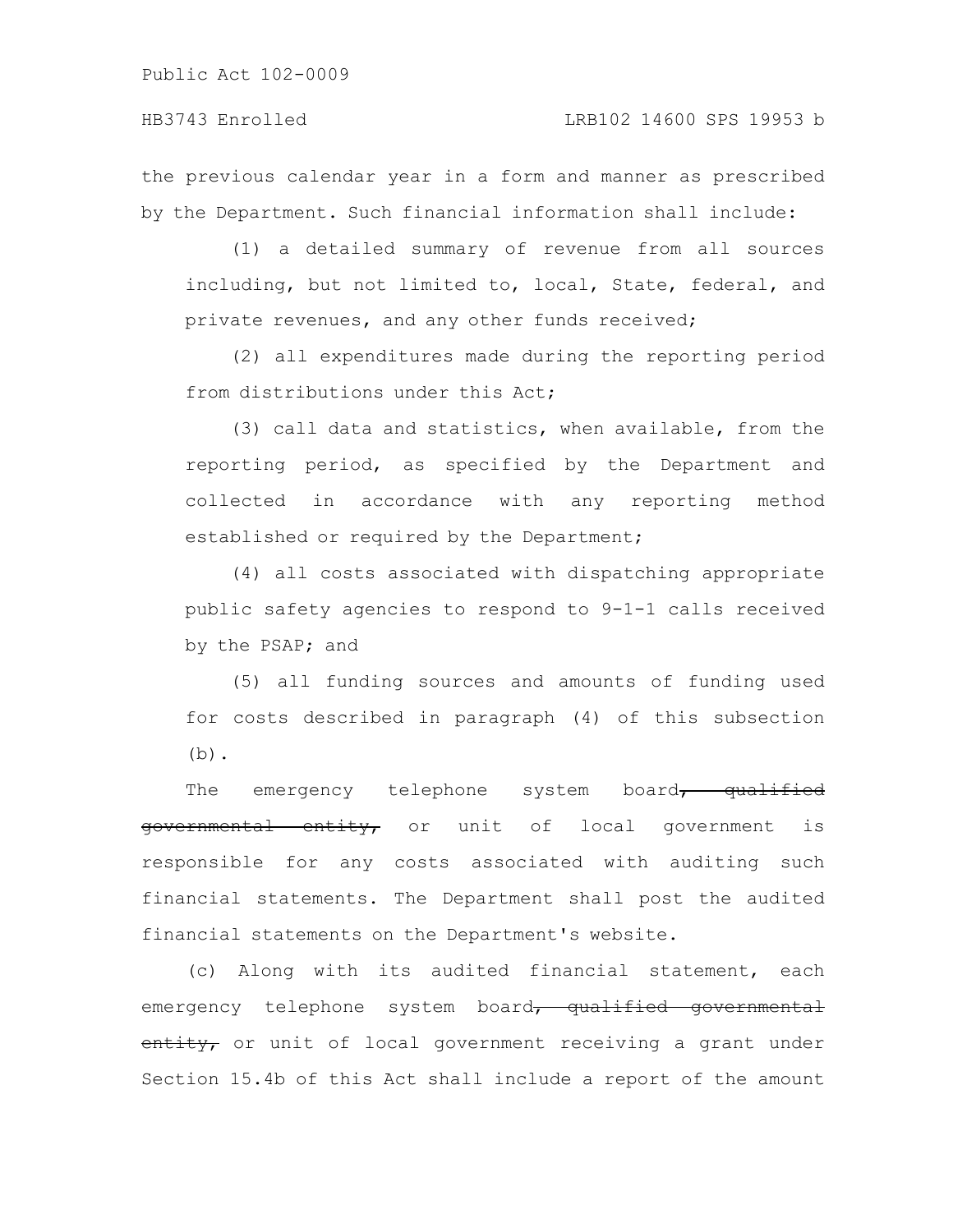of grant moneys received and how the grant moneys were used. In case of a conflict between this requirement and the Grant Accountability and Transparency Act, or with the rules of the Governor's Office of Management and Budget adopted thereunder, that Act and those rules shall control.

(d) If an emergency telephone system board or qualified governmental entity that receives funds from the Statewide 9-1-1 Fund fails to file the 9-1-1 system financial reports as required under this Section, the Department shall suspend and withhold monthly disbursements otherwise due to the emergency telephone system board or qualified governmental entity under Section 30 of this Act until the report is filed.

Any monthly disbursements that have been withheld for 12 months or more shall be forfeited by the emergency telephone system board or qualified governmental entity and shall be distributed proportionally by the Department to compliant emergency telephone system boards and qualified governmental entities that receive funds from the Statewide 9-1-1 Fund.

Any emergency telephone system board or qualified governmental entity not in compliance with this Section shall be ineligible to receive any consolidation grant or infrastructure grant issued under this Act.

(e) The Department may adopt emergency rules necessary to implement the provisions of this Section.

(f) Any findings or decisions of the Department under this Section shall be deemed a final administrative decision and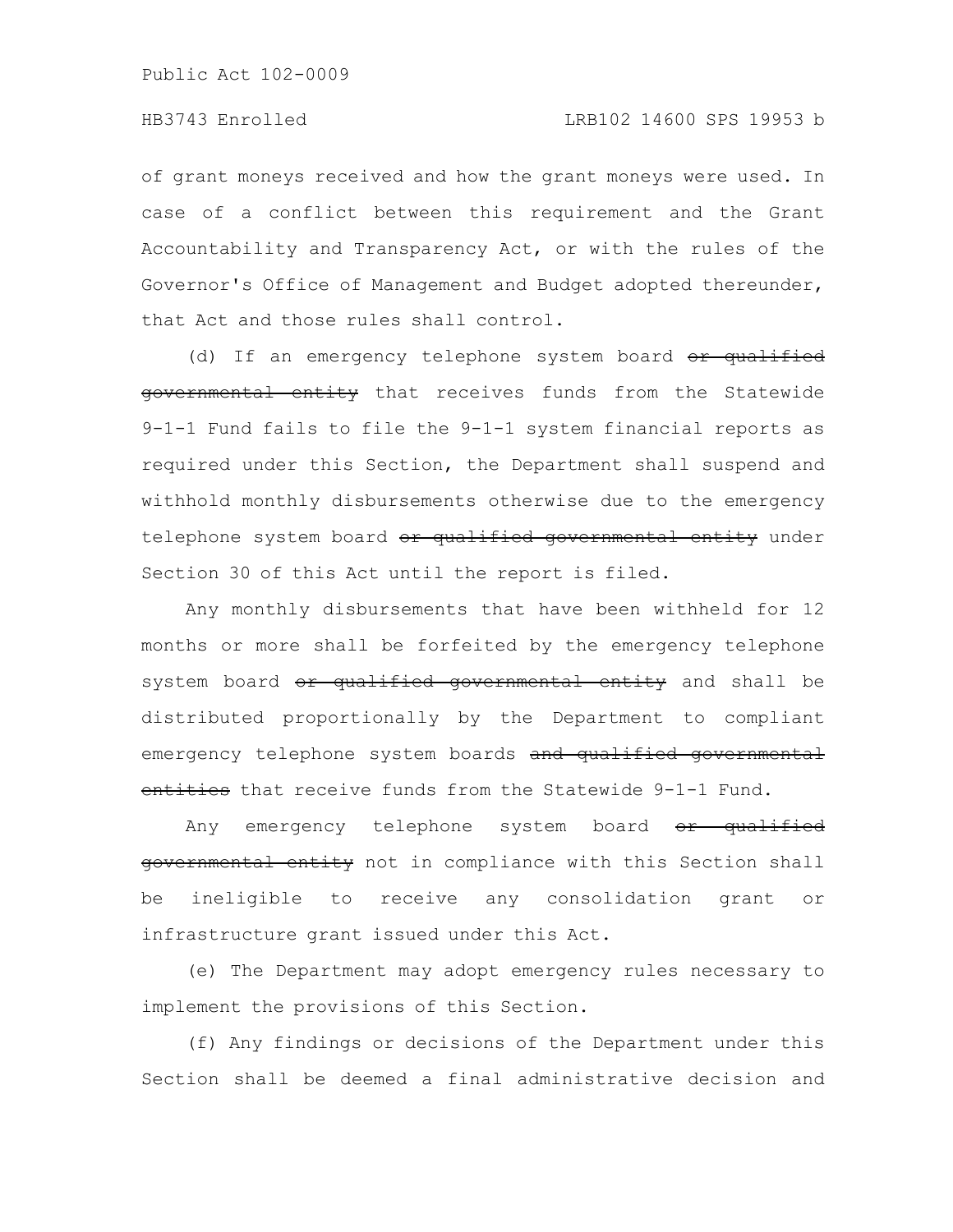HB3743 Enrolled LRB102 14600 SPS 19953 b

shall be subject to judicial review under the Administrative Review Law.

(g) Beginning October 1, 2017, the Department shall provide a quarterly report to the Statewide 9-1-1 Advisory Board of its expenditures from the Statewide 9-1-1 Fund for the prior fiscal quarter.

(Source: P.A. 99-6, eff. 1-1-16; 100-20, eff. 7-1-17.)

(50 ILCS 750/99)

(Section scheduled to be repealed on December 31, 2021)

Sec. 99. Repealer. This Act is repealed on December 31, 2023 2021.

(Source: P.A. 100-20, eff. 7-1-17; 101-639, eff. 6-12-20.)

(50 ILCS 750/9 rep.)

- (50 ILCS 750/13 rep.)
- (50 ILCS 750/17 rep.)

Section 15. The Emergency Telephone System Act is amended by repealing Sections 9, 13, and 17.

Section 20. The Prepaid Wireless 9-1-1 Surcharge Act is amended by changing Section 15 as follows:

(50 ILCS 753/15) Sec. 15. Prepaid wireless 9-1-1 surcharge. (a) Until September 30, 2015, there is hereby imposed on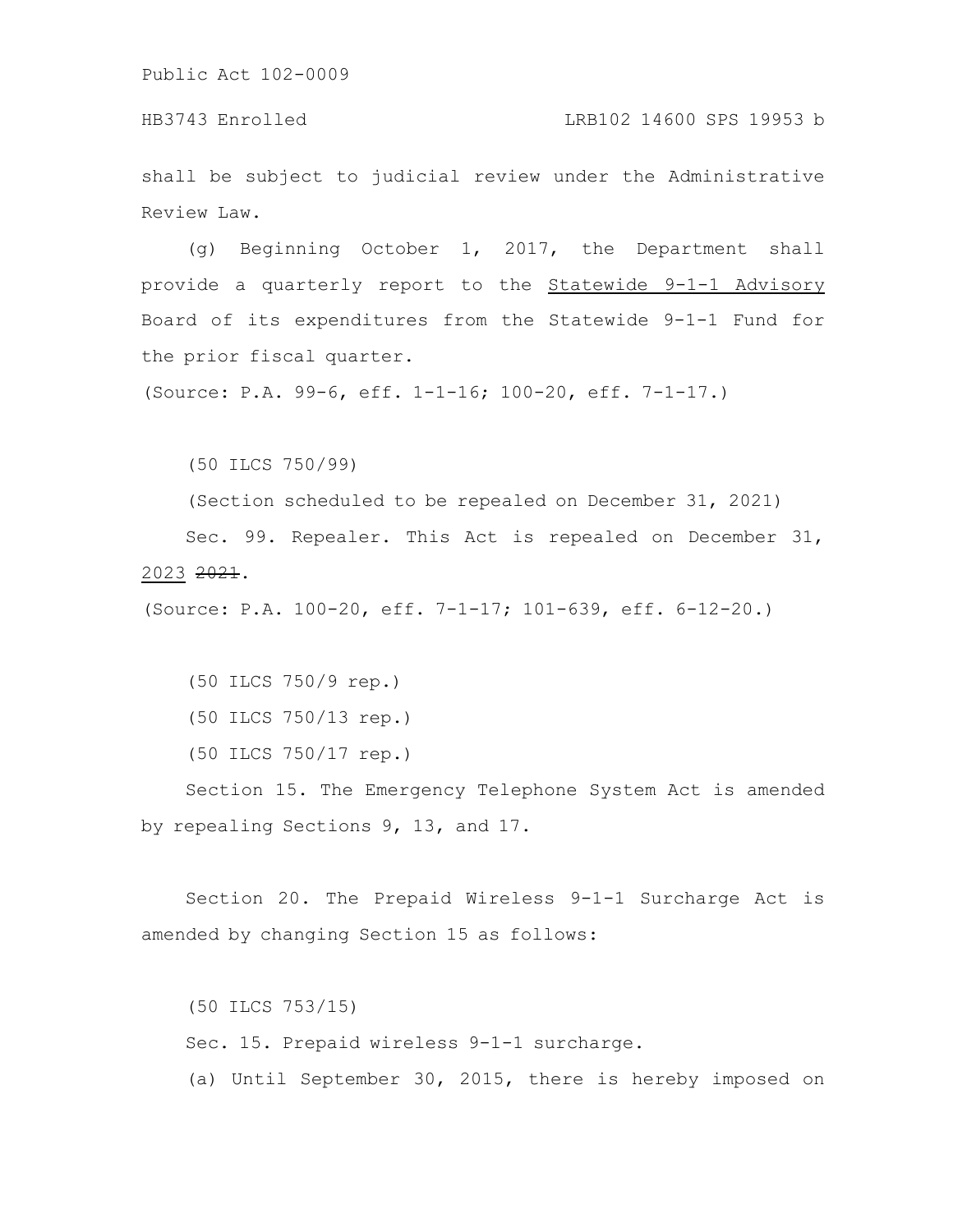## HB3743 Enrolled LRB102 14600 SPS 19953 b

consumers a prepaid wireless 9-1-1 surcharge of 1.5% per retail transaction. Beginning October 1, 2015, the prepaid wireless 9-1-1 surcharge shall be 3% per retail transaction. The surcharge authorized by this subsection (a) does not apply in a home rule municipality having a population in excess of 500,000.

(a-5) On or after the effective date of this amendatory Act of the 98th General Assembly and until December 31, 2023 2020, a home rule municipality having a population in excess of 500,000 on the effective date of this amendatory Act may impose a prepaid wireless 9-1-1 surcharge not to exceed 9% per retail transaction sourced to that jurisdiction and collected and remitted in accordance with the provisions of subsection (b-5) of this Section. On or after January 1, 2021, a home rule municipality having a population in excess of 500,000 on the effective date of this Act may only impose a prepaid wireless 9-1-1 surcharge not to exceed 7% per retail transaction sourced to that jurisdiction and collected and remitted in accordance with the provisions of subsection (b 5).

(b) The prepaid wireless 9-1-1 surcharge shall be collected by the seller from the consumer with respect to each retail transaction occurring in this State and shall be remitted to the Department by the seller as provided in this Act. The amount of the prepaid wireless 9-1-1 surcharge shall be separately stated as a distinct item apart from the charge for the prepaid wireless telecommunications service on an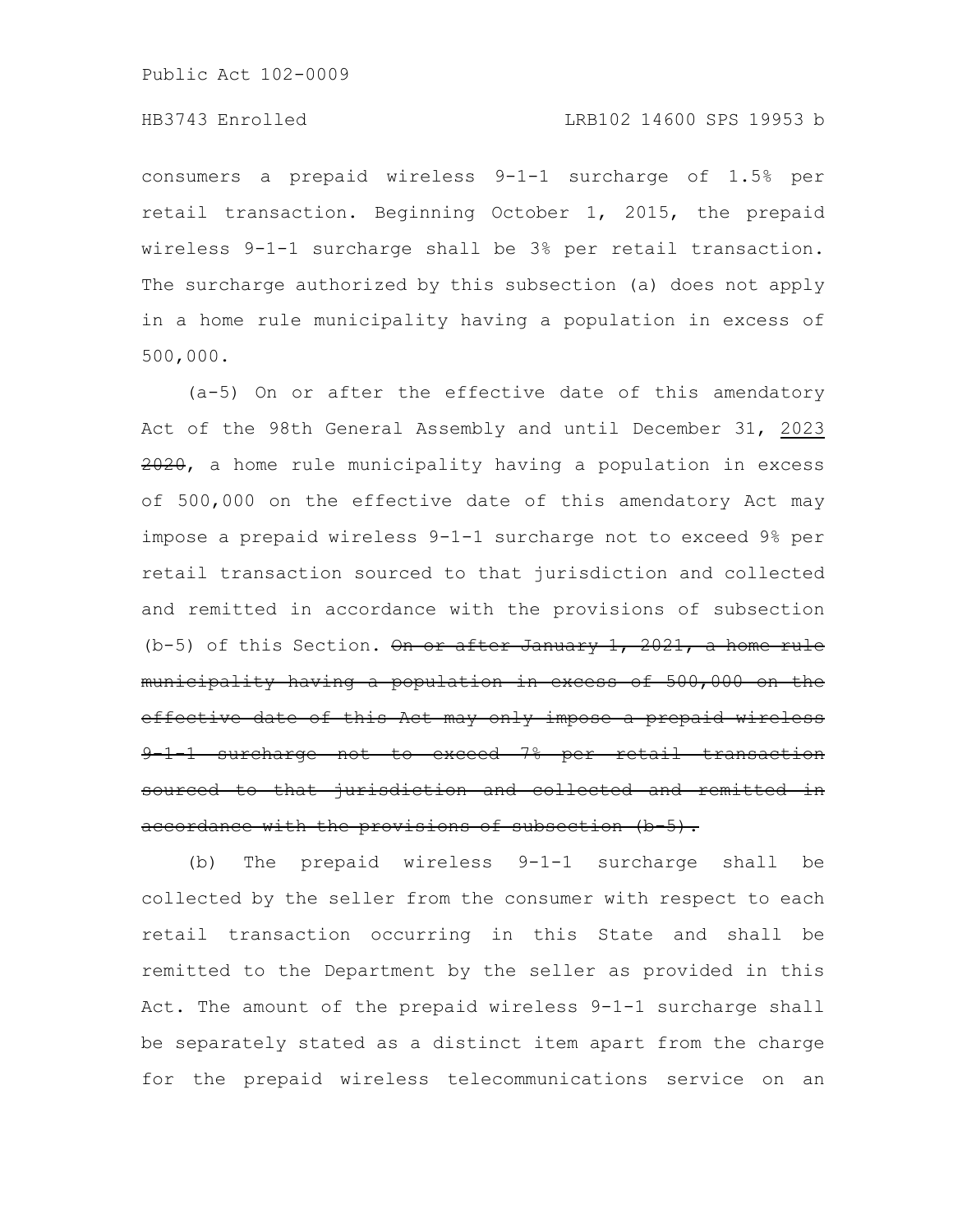# HB3743 Enrolled LRB102 14600 SPS 19953 b

invoice, receipt, or other similar document that is provided to the consumer by the seller or shall be otherwise disclosed to the consumer. If the seller does not separately state the surcharge as a distinct item to the consumer as provided in this Section, then the seller shall maintain books and records as required by this Act which clearly identify the amount of the 9-1-1 surcharge for retail transactions.

For purposes of this subsection (b), a retail transaction occurs in this State if (i) the retail transaction is made in person by a consumer at the seller's business location and the business is located within the State; (ii) the seller is a provider and sells prepaid wireless telecommunications service to a consumer located in Illinois; (iii) the retail transaction is treated as occurring in this State for purposes of the Retailers' Occupation Tax Act; or (iv) a seller that is included within the definition of a "retailer maintaining a place of business in this State" under Section 2 of the Use Tax Act makes a sale of prepaid wireless telecommunications service to a consumer located in Illinois. In the case of a retail transaction which does not occur in person at a seller's business location, if a consumer uses a credit card to purchase prepaid wireless telecommunications service on-line or over the telephone, and no product is shipped to the consumer, the transaction occurs in this State if the billing address for the consumer's credit card is in this State.

(b-5) The prepaid wireless 9-1-1 surcharge imposed under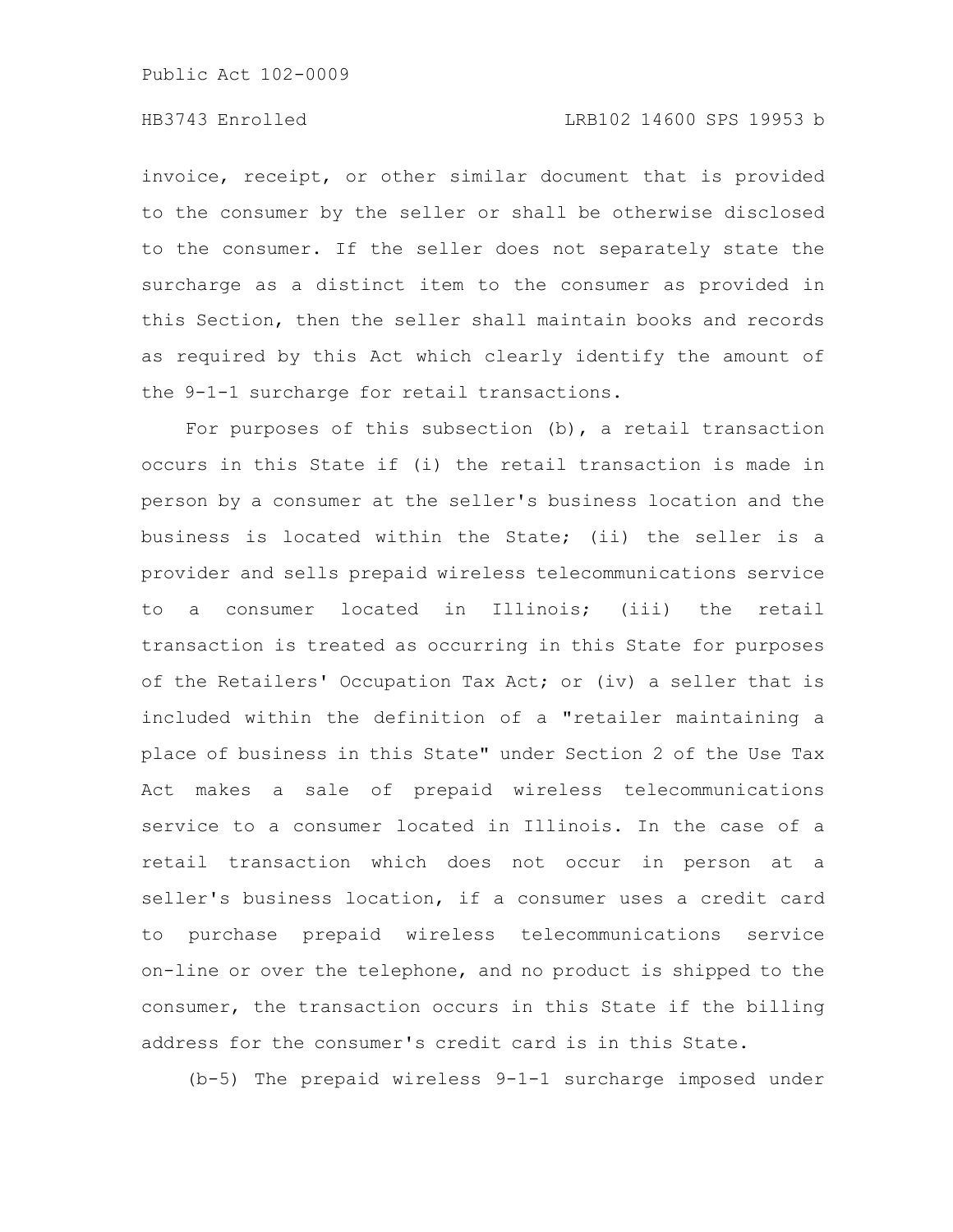## HB3743 Enrolled LRB102 14600 SPS 19953 b

subsection (a-5) of this Section shall be collected by the seller from the consumer with respect to each retail transaction occurring in the municipality imposing the surcharge. The amount of the prepaid wireless 9-1-1 surcharge shall be separately stated on an invoice, receipt, or other similar document that is provided to the consumer by the seller or shall be otherwise disclosed to the consumer. If the seller does not separately state the surcharge as a distinct item to the consumer as provided in this Section, then the seller shall maintain books and records as required by this Act which clearly identify the amount of the 9-1-1 surcharge for retail transactions.

For purposes of this subsection (b-5), a retail transaction occurs in the municipality if (i) the retail transaction is made in person by a consumer at the seller's business location and the business is located within the municipality; (ii) the seller is a provider and sells prepaid wireless telecommunications service to a consumer located in the municipality; (iii) the retail transaction is treated as occurring in the municipality for purposes of the Retailers' Occupation Tax Act; or (iv) a seller that is included within the definition of a "retailer maintaining a place of business in this State" under Section 2 of the Use Tax Act makes a sale of prepaid wireless telecommunications service to a consumer located in the municipality. In the case of a retail transaction which does not occur in person at a seller's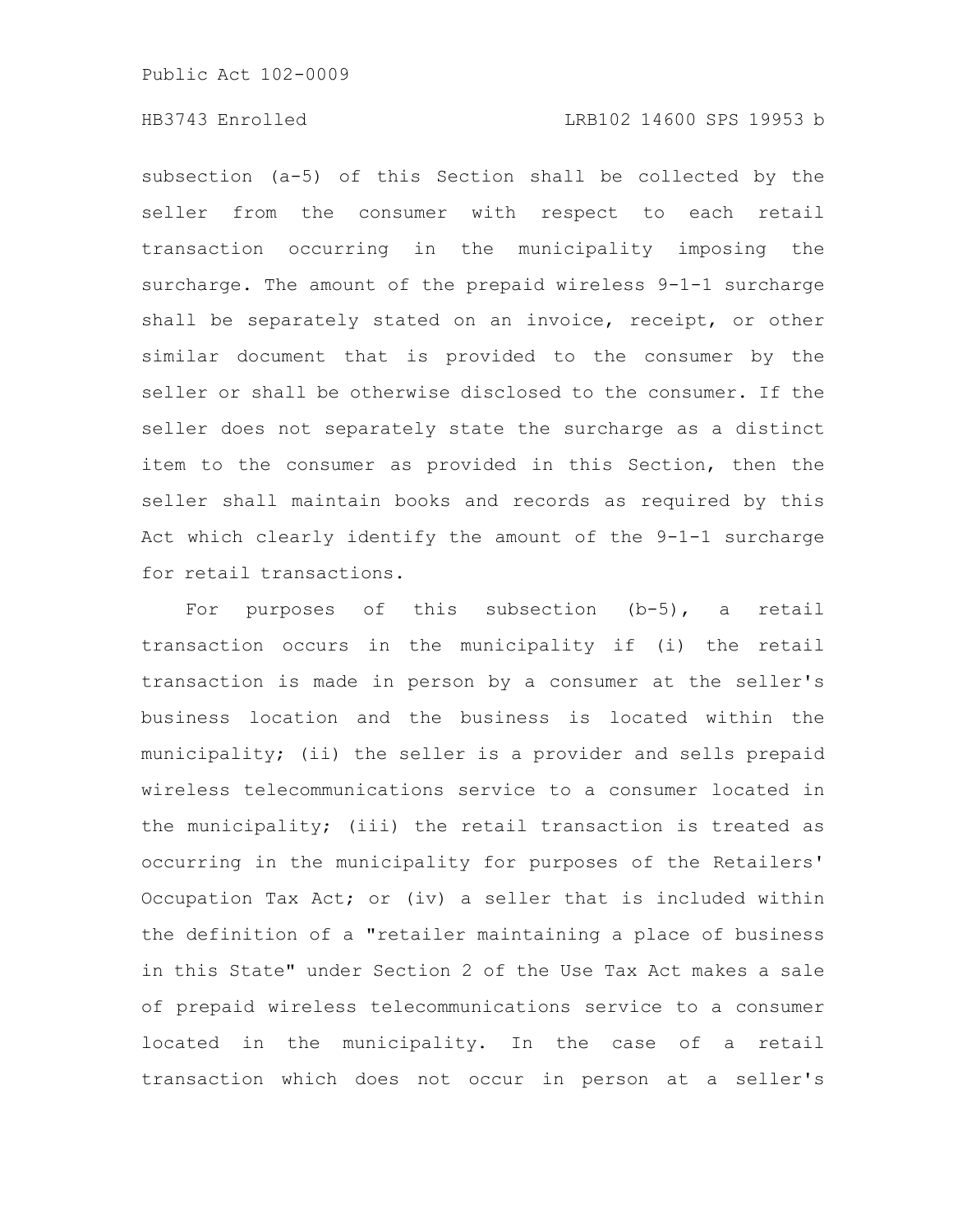## HB3743 Enrolled LRB102 14600 SPS 19953 b

business location, if a consumer uses a credit card to purchase prepaid wireless telecommunications service on-line or over the telephone, and no product is shipped to the consumer, the transaction occurs in the municipality if the billing address for the consumer's credit card is in the municipality.

(c) The prepaid wireless 9-1-1 surcharge is imposed on the consumer and not on any provider. The seller shall be liable to remit all prepaid wireless 9-1-1 surcharges that the seller collects from consumers as provided in Section 20, including all such surcharges that the seller is deemed to collect where the amount of the surcharge has not been separately stated on an invoice, receipt, or other similar document provided to the consumer by the seller. The surcharge collected or deemed collected by a seller shall constitute a debt owed by the seller to this State, and any such surcharge actually collected shall be held in trust for the benefit of the Department.

For purposes of this subsection  $(c)$ , the surcharge shall not be imposed or collected from entities that have an active tax exemption identification number issued by the Department under Section 1g of the Retailers' Occupation Tax Act.

(d) The amount of the prepaid wireless 9-1-1 surcharge that is collected by a seller from a consumer, if such amount is separately stated on an invoice, receipt, or other similar document provided to the consumer by the seller, shall not be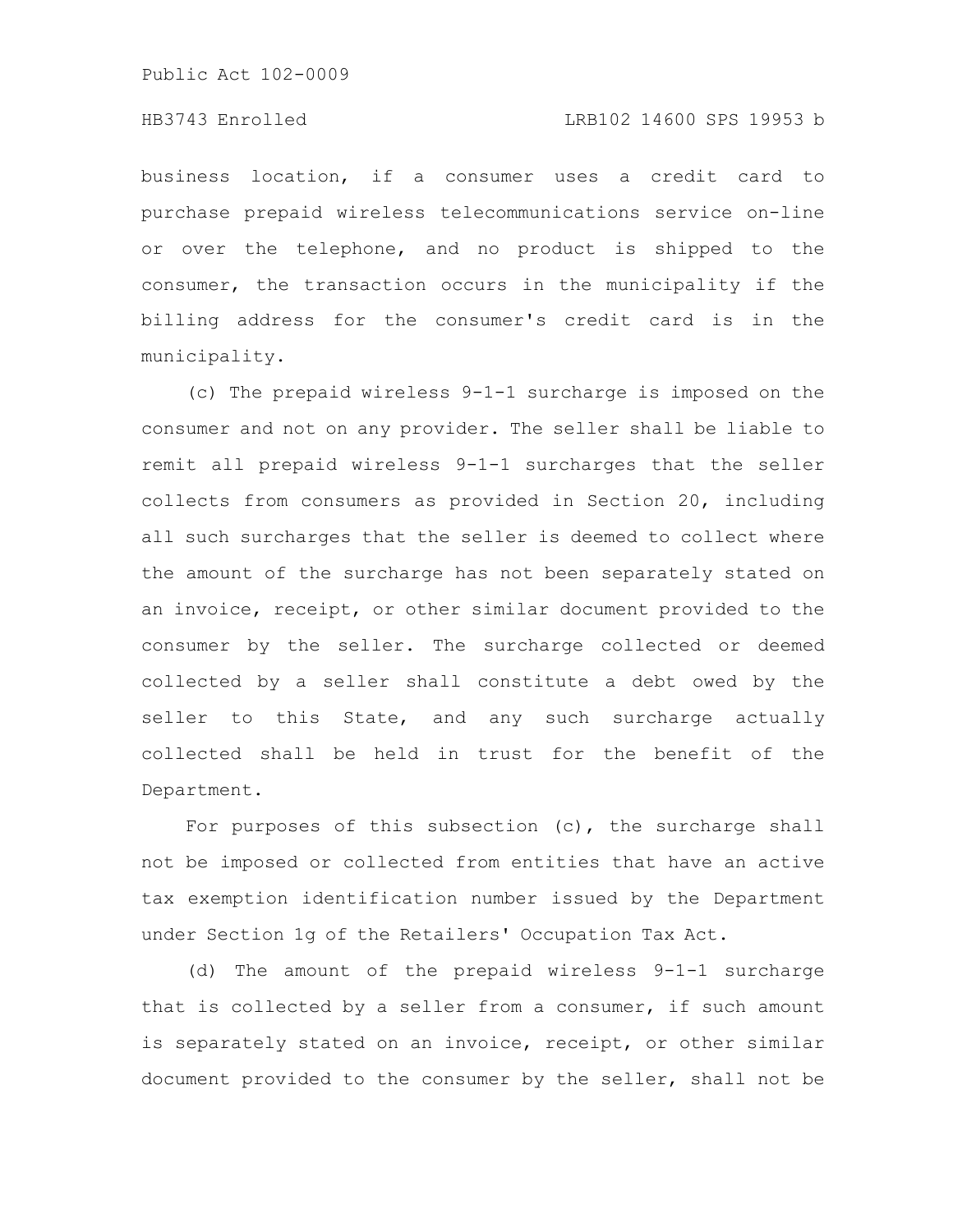### HB3743 Enrolled LRB102 14600 SPS 19953 b

included in the base for measuring any tax, fee, surcharge, or other charge that is imposed by this State, any political subdivision of this State, or any intergovernmental agency.

(e) (Blank).

(e-5) Any changes in the rate of the surcharge imposed by a municipality under the authority granted in subsection (a-5) of this Section shall be effective on the first day of the first calendar month to occur at least 60 days after the enactment of the change. The Department shall provide not less than 30 days' notice of the increase or reduction in the rate of such surcharge on the Department's website.

(f) When prepaid wireless telecommunications service is sold with one or more other products or services for a single, non-itemized price, then the percentage specified in subsection (a) or (a-5) of this Section 15 shall be applied to the entire non-itemized price unless the seller elects to apply the percentage to (i) the dollar amount of the prepaid wireless telecommunications service if that dollar amount is disclosed to the consumer or (ii) the portion of the price that is attributable to the prepaid wireless telecommunications service if the retailer can identify that portion by reasonable and verifiable standards from its books and records that are kept in the regular course of business for other purposes, including, but not limited to, books and records that are kept for non-tax purposes. However, if a minimal amount of prepaid wireless telecommunications service is sold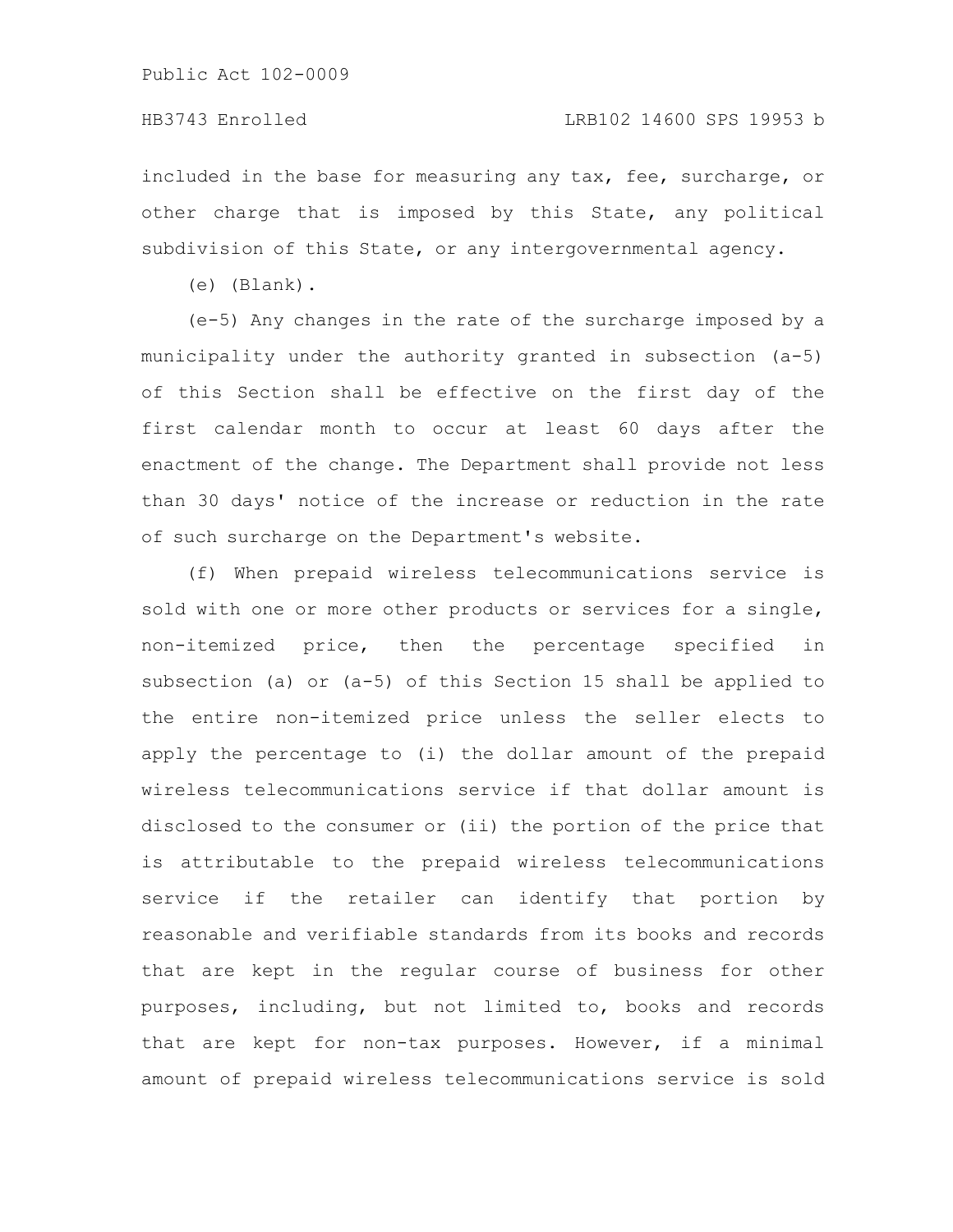## HB3743 Enrolled LRB102 14600 SPS 19953 b

with a prepaid wireless device for a single, non-itemized price, then the seller may elect not to apply the percentage specified in subsection (a) or (a-5) of this Section 15 to such transaction. For purposes of this subsection, an amount of service denominated as 10 minutes or less or \$5 or less is considered minimal.

(g) The prepaid wireless 9-1-1 surcharge imposed under subsections (a) and (a-5) of this Section is not imposed on the provider or the consumer for wireless Lifeline service where the consumer does not pay the provider for the service. Where the consumer purchases from the provider optional minutes, texts, or other services in addition to the federally funded Lifeline benefit, a consumer must pay the prepaid wireless 9-1-1 surcharge, and it must be collected by the seller according to subsection (b-5).

(Source: P.A. 99-6, eff. 6-29-15; 100-20, eff. 7-1-17.)

Section 25. The Small Wireless Facilities Deployment Act is amended by changing Sections 15 and 90 and by adding Section 45 as follows:

(50 ILCS 840/15) (was 50 ILCS 835/15) (Section scheduled to be repealed on June 1, 2021) Sec. 15. Regulation of small wireless facilities.

(a) This Section applies to activities of a wireless provider within or outside rights-of-way.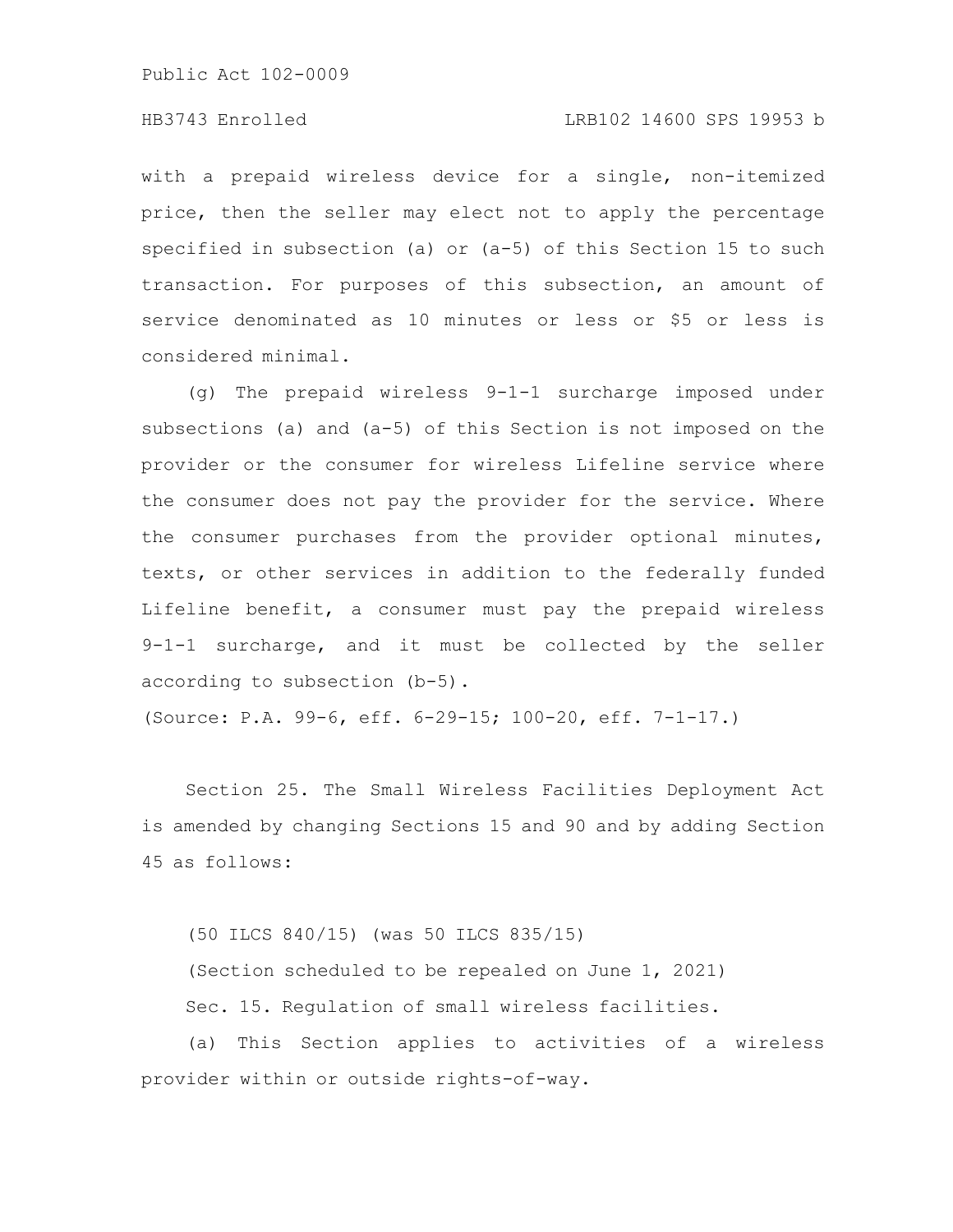(b) Except as provided in this Section, an authority may not prohibit, regulate, or charge for the collocation of small wireless facilities.

(c) Small wireless facilities shall be classified as permitted uses and subject to administrative review in conformance with this Act, except as provided in paragraph (5) of subsection (d) of this Section regarding height exceptions or variances, but not subject to zoning review or approval if they are collocated (i) in rights-of-way in any zone, or (ii) outside rights-of-way in property zoned exclusively for commercial or industrial use.

(d) An authority may require an applicant to obtain one or more permits to collocate a small wireless facility. An authority shall receive applications for, process, and issue permits subject to the following requirements:

(1) An authority may not directly or indirectly require an applicant to perform services unrelated to the collocation for which approval is sought, such as in-kind contributions to the authority, including reserving fiber, conduit, or utility pole space for the authority on the wireless provider's utility pole. An authority may reserve space on authority utility poles for future public safety uses or for the authority's electric utility uses, but a reservation of space may not preclude the collocation of a small wireless facility unless the authority reasonably determines that the authority utility pole cannot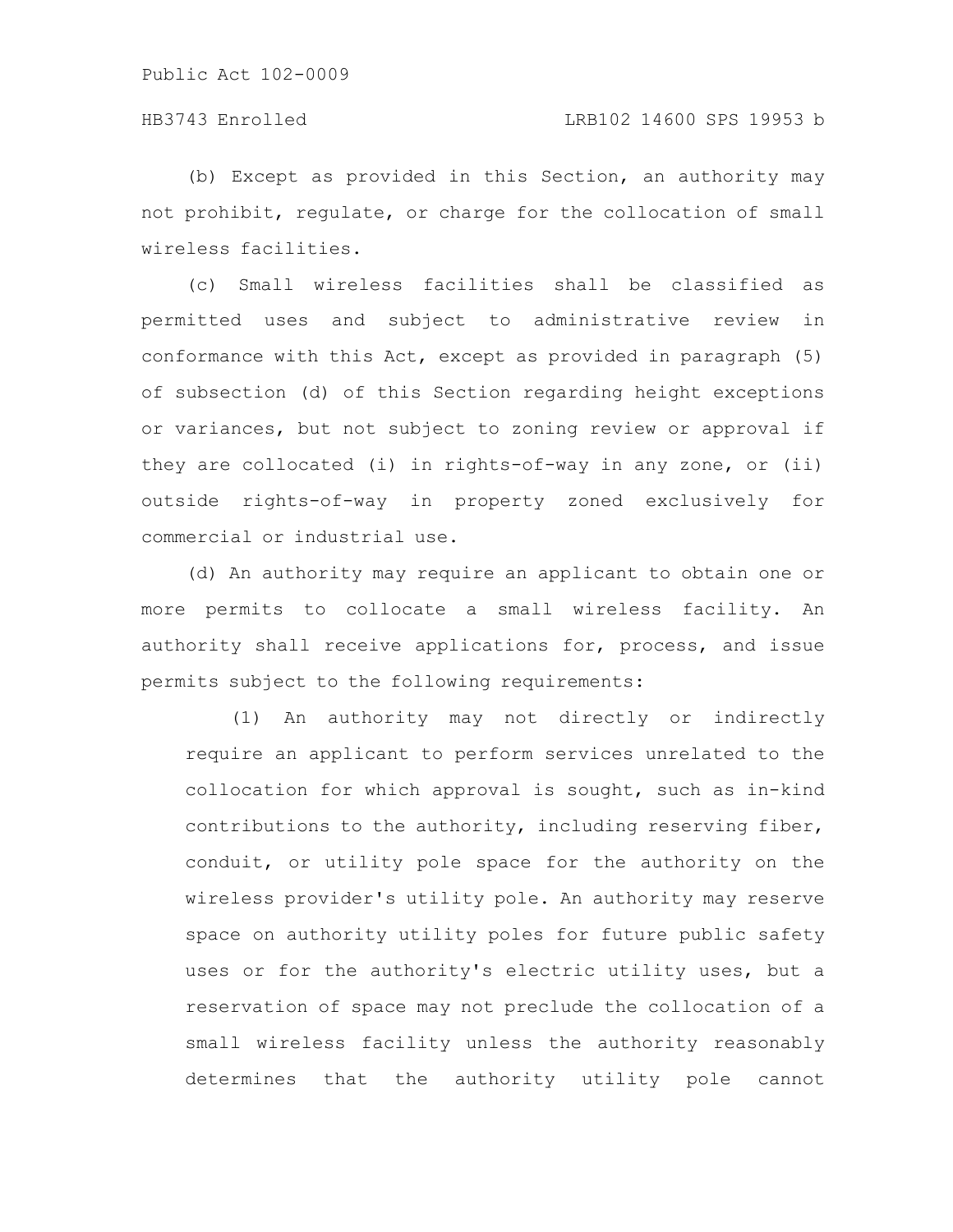accommodate both uses.

(2) An applicant shall not be required to provide more information to obtain a permit than the authority requires of a communications service provider that is not a wireless provider that requests to attach facilities to a structure; however, a wireless provider may be required to provide the following information when seeking a permit to collocate small wireless facilities on a utility pole or wireless support structure:

(A) site specific structural integrity and, for an authority utility pole, make-ready analysis prepared by a structural engineer, as that term is defined in Section 4 of the Structural Engineering Practice Act of 1989;

(B) the location where each proposed small wireless facility or utility pole would be installed and photographs of the location and its immediate surroundings depicting the utility poles or structures on which each proposed small wireless facility would be mounted or location where utility poles or structures would be installed;

(C) specifications and drawings prepared by a structural engineer, as that term is defined in Section 4 of the Structural Engineering Practice Act of 1989, for each proposed small wireless facility covered by the application as it is proposed to be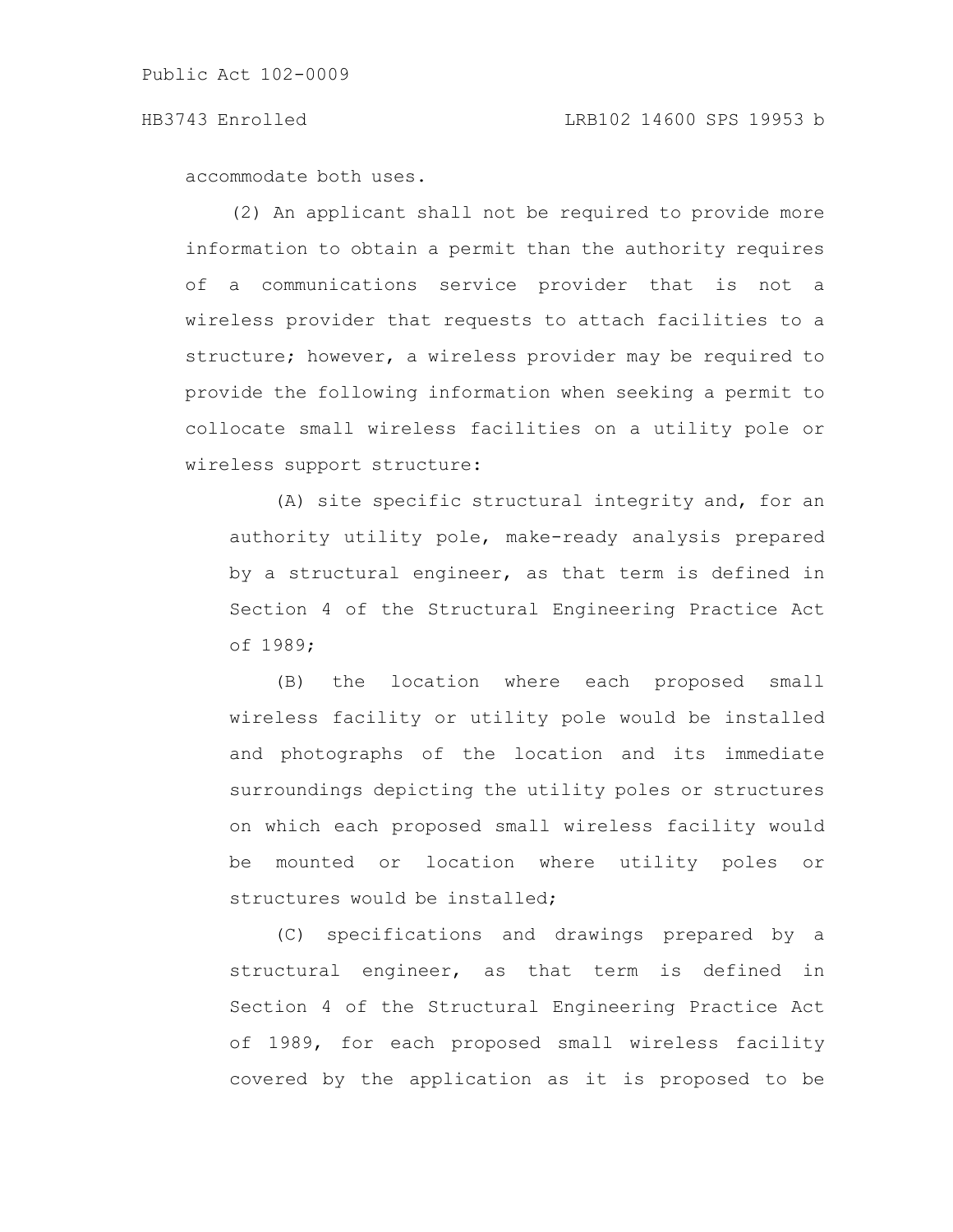installed;

(D) the equipment type and model numbers for the antennas and all other wireless equipment associated with the small wireless facility;

(E) a proposed schedule for the installation and completion of each small wireless facility covered by the application, if approved; and

(F) certification that the collocation complies with paragraph (6) to the best of the applicant's knowledge; and  $\div$ 

(G) the wireless provider's certification from a radio engineer that it operates the small wireless facility within all applicable FCC standards.

(3) Subject to paragraph (6), an authority may not require the placement of small wireless facilities on any specific utility pole, or category of utility poles, or require multiple antenna systems on a single utility pole; however, with respect to an application for the collocation of a small wireless facility associated with a new utility pole, an authority may propose that the small wireless facility be collocated on an existing utility pole or existing wireless support structure within 200 200 feet of the proposed collocation, which the applicant shall accept if it has the right to use the alternate structure on reasonable terms and conditions and the alternate location and structure does not impose technical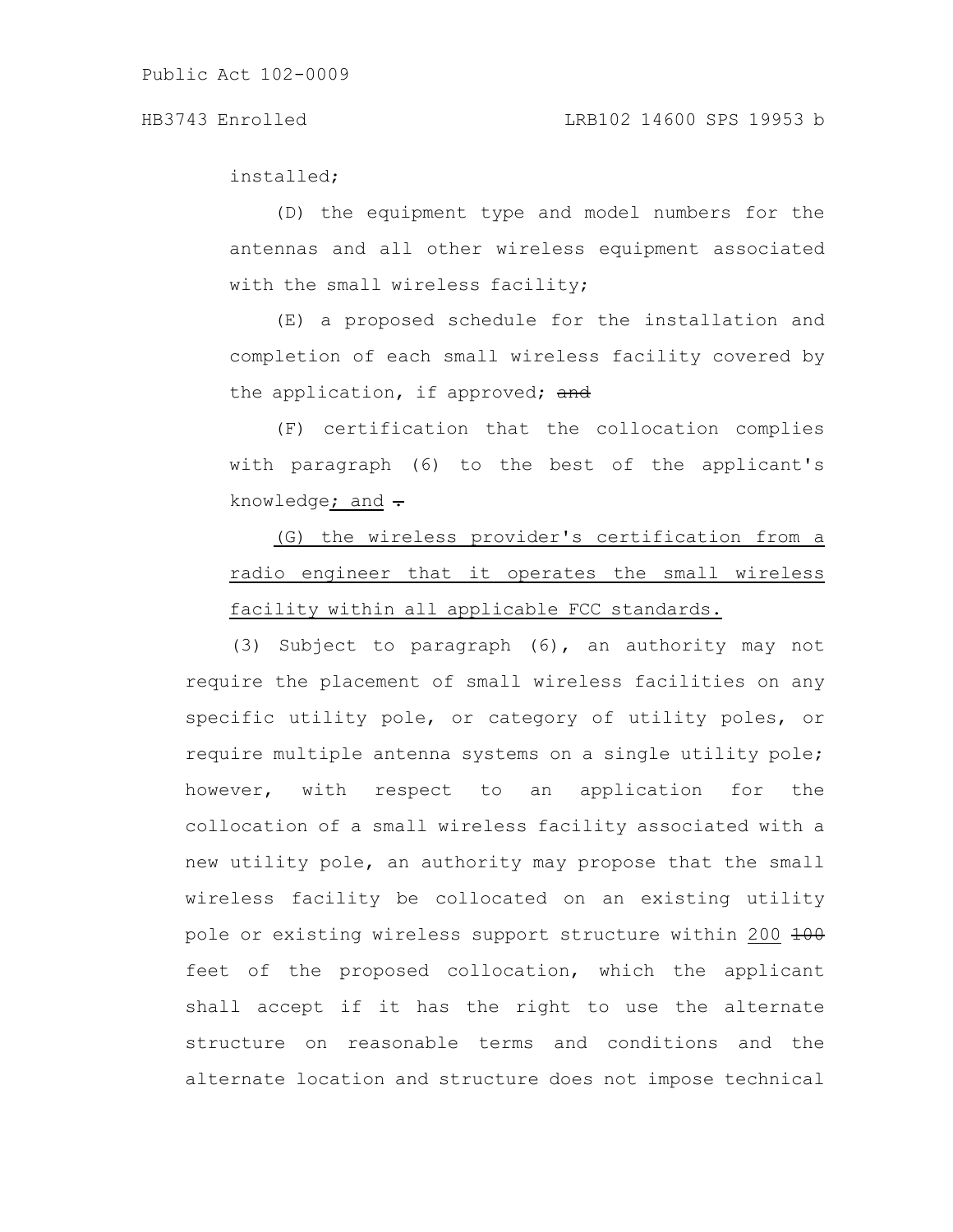limits or additional material costs as determined by the applicant. The authority may require the applicant to provide a written certification describing the property rights, technical limits or material cost reasons the alternate location does not satisfy the criteria in this paragraph (3).

(4) Subject to paragraph (6), an authority may not limit the placement of small wireless facilities mounted on a utility pole or a wireless support structure by minimum horizontal separation distances.

(5) An authority may limit the maximum height of a small wireless facility to 10 feet above the utility pole or wireless support structure on which the small wireless facility is collocated. Subject to any applicable waiver, zoning, or other process that addresses wireless provider requests for an exception or variance and does not prohibit granting of such exceptions or variances, the authority may limit the height of new or replacement utility poles or wireless support structures on which small wireless facilities are collocated to the higher of: (i) 10 feet in height above the tallest existing utility pole, other than a utility pole supporting only wireless facilities, that is in place on the date the application is submitted to the authority, that is located within 300 feet of the new or replacement utility pole or wireless support structure and that is in the same right-of-way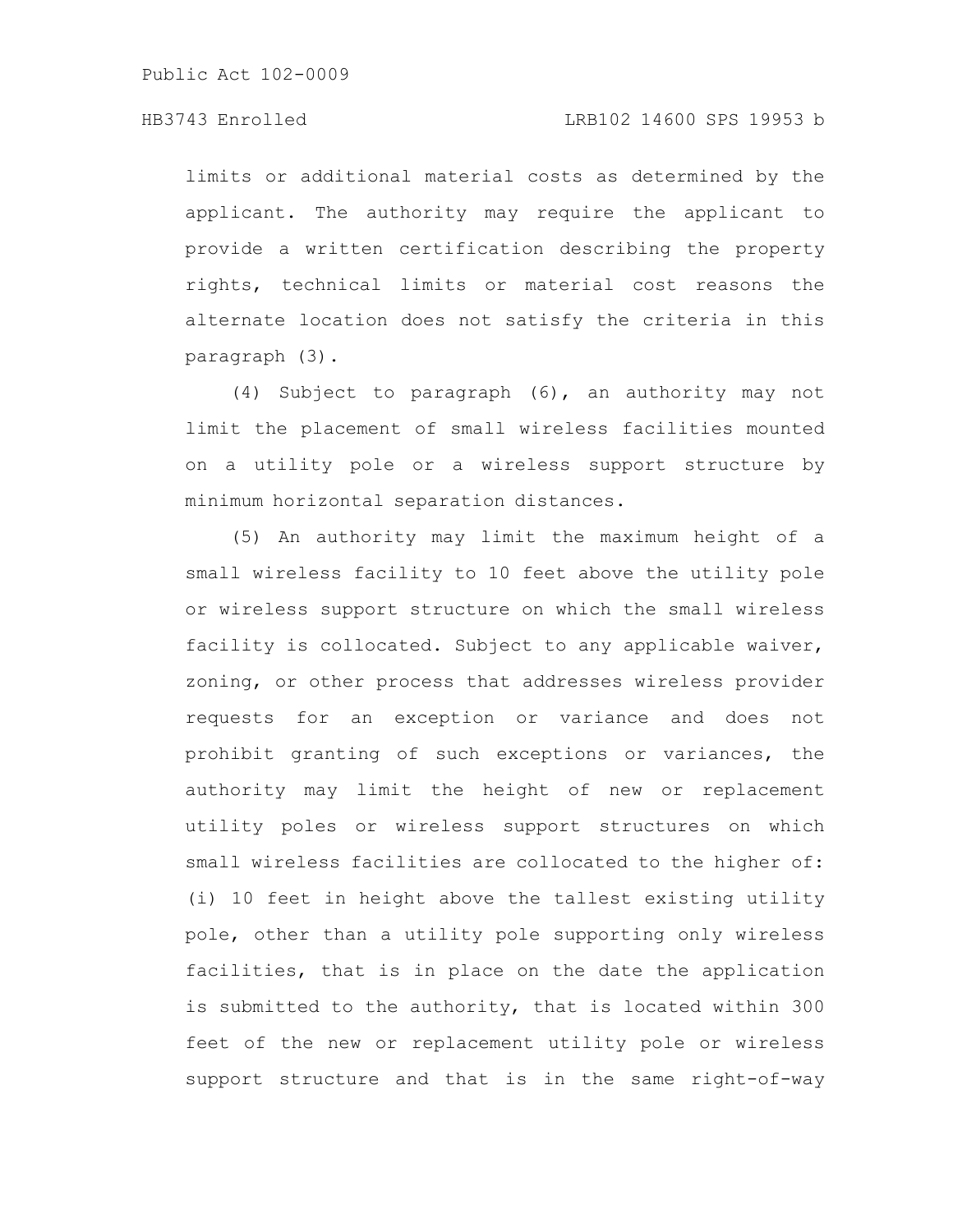## HB3743 Enrolled LRB102 14600 SPS 19953 b

within the jurisdictional boundary of the authority, provided the authority may designate which intersecting right-of-way within 300 feet of the proposed utility pole or wireless support structures shall control the height limitation for such facility; or (ii) 45 feet above ground level.

(6) An authority may require that:

(A) the wireless provider's operation of the small wireless facilities does not interfere with the frequencies used by a public safety agency for public safety communications; a wireless provider shall install small wireless facilities of the type and frequency that will not cause unacceptable interference with a public safety agency's communications equipment; unacceptable interference will be determined by and measured in accordance with industry standards and the FCC's regulations addressing unacceptable interference to public safety spectrum or any other spectrum licensed by a public safety agency; if a small wireless facility causes such interference, and the wireless provider has been given written notice of the interference by the public safety agency, the wireless provider, at its own expense, shall take all reasonable steps necessary to correct and eliminate the interference, including, but not limited to, powering down the small wireless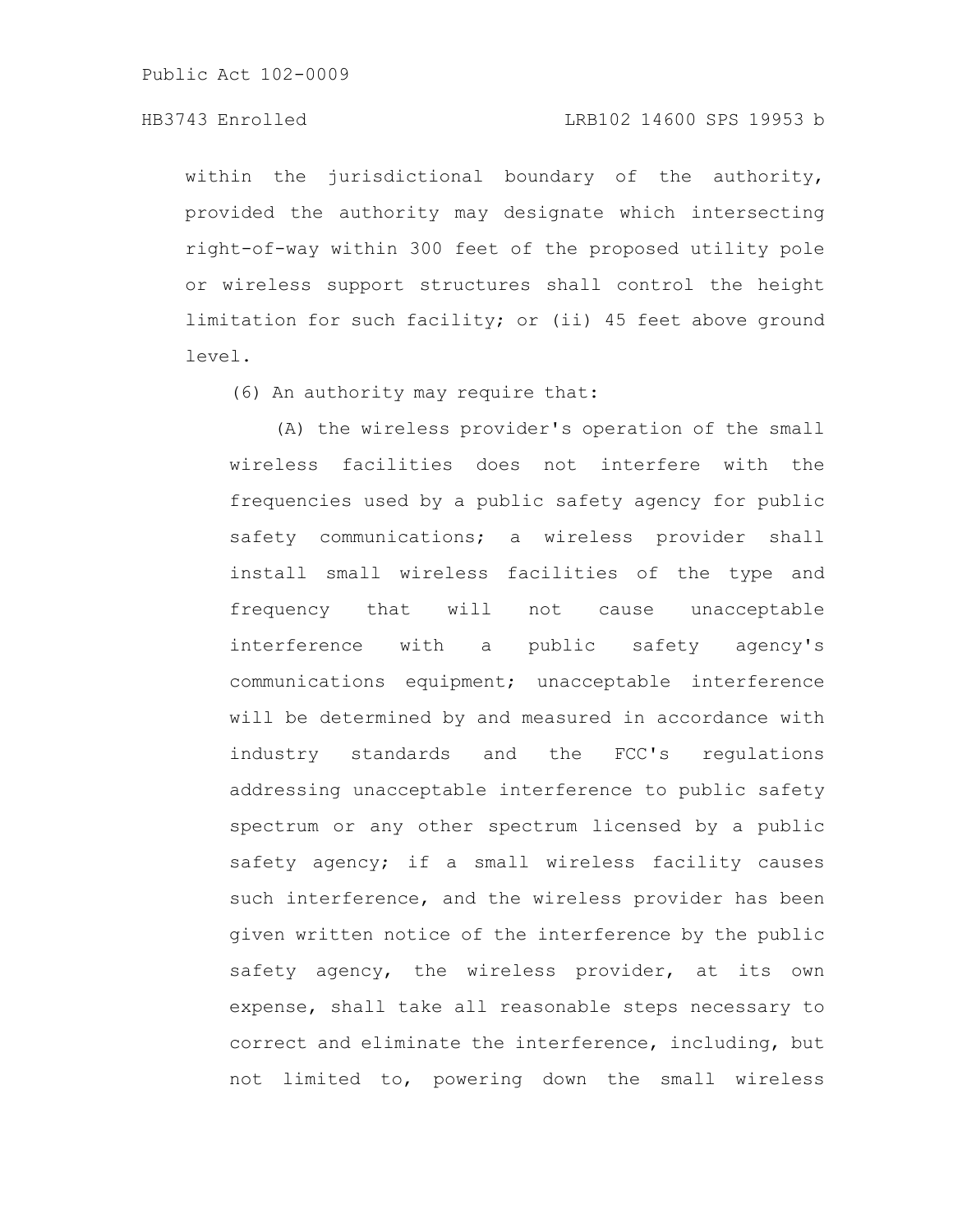# HB3743 Enrolled LRB102 14600 SPS 19953 b

facility and later powering up the small wireless facility for intermittent testing, if necessary; the authority may terminate a permit for a small wireless facility based on such interference if the wireless provider is not making a good faith effort to remedy the problem in a manner consistent with the abatement and resolution procedures for interference with public safety spectrum established by the FCC including 47 CFR 22.970 through 47 CFR 22.973 and 47 CFR 90.672 through 47 CFR 90.675;

(B) the wireless provider comply with requirements that are imposed by a contract between an authority and a private property owner that concern design or construction standards applicable to utility poles and ground-mounted equipment located in the right-of-way;

(C) the wireless provider comply with applicable spacing requirements in applicable codes and ordinances concerning the location of ground-mounted equipment located in the right-of-way if the requirements include a waiver, zoning, or other process that addresses wireless provider requests for exception or variance and do not prohibit granting of such exceptions or variances;

(D) the wireless provider comply with local code provisions or regulations concerning undergrounding requirements that prohibit the installation of new or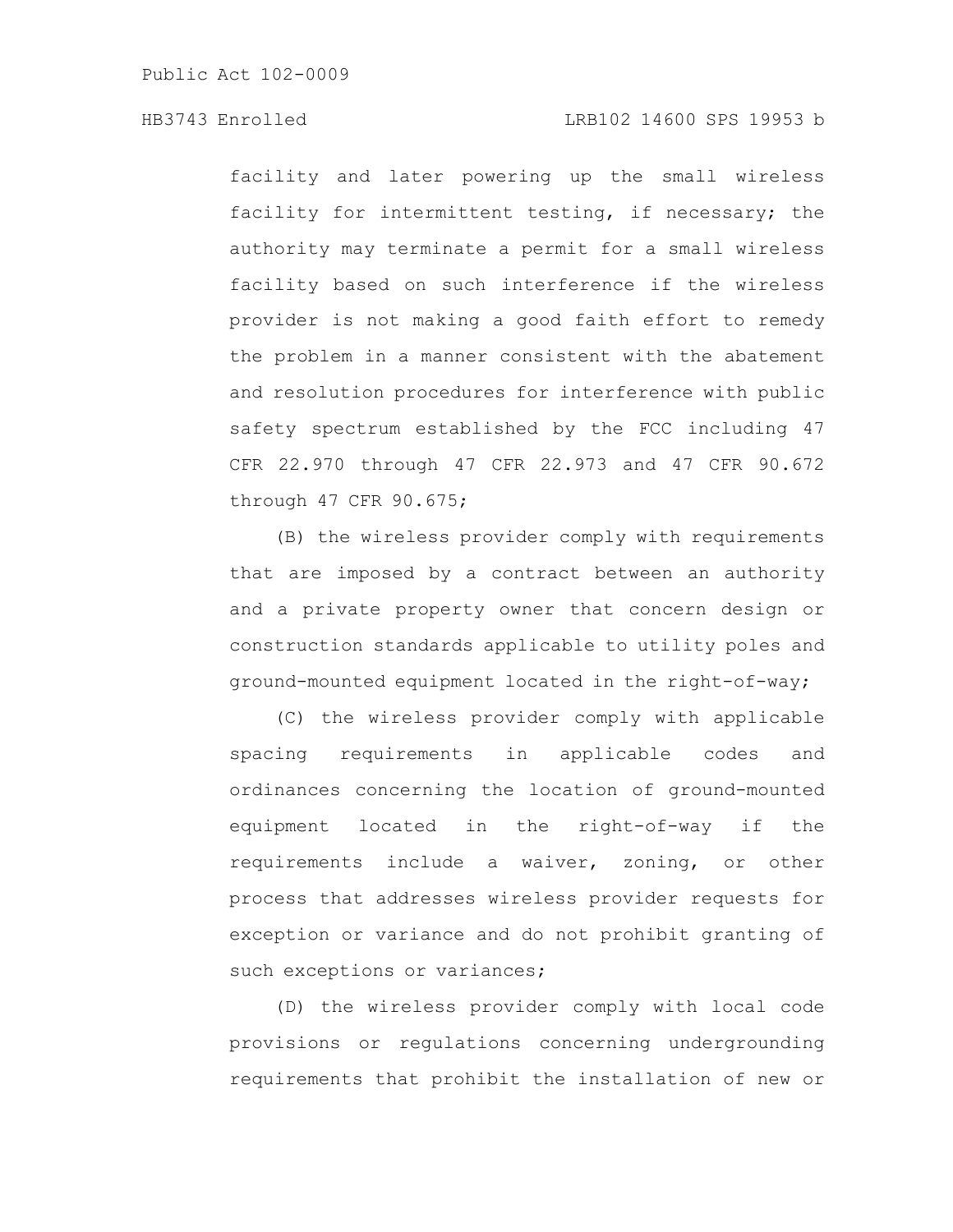the modification of existing utility poles in a right-of-way without prior approval if the requirements include a waiver, zoning, or other process that addresses requests to install such new utility poles or modify such existing utility poles and do not prohibit the replacement of utility poles;

(E) the wireless provider comply with generally applicable standards that are consistent with this Act and adopted by an authority for construction and public safety in the rights-of-way, including, but not limited to, reasonable and nondiscriminatory wiring and cabling requirements, grounding requirements, utility pole extension requirements, acoustic regulations, and signage limitations; and shall comply with reasonable and nondiscriminatory requirements that are consistent with this Act and adopted by an authority regulating the location, size, surface area and height of small wireless facilities, or the abandonment and removal of small wireless facilities;

(F) the wireless provider not collocate small wireless facilities on authority utility poles that are part of an electric distribution or transmission system within the communication worker safety zone of the pole or the electric supply zone of the pole; however, the antenna and support equipment of the small wireless facility may be located in the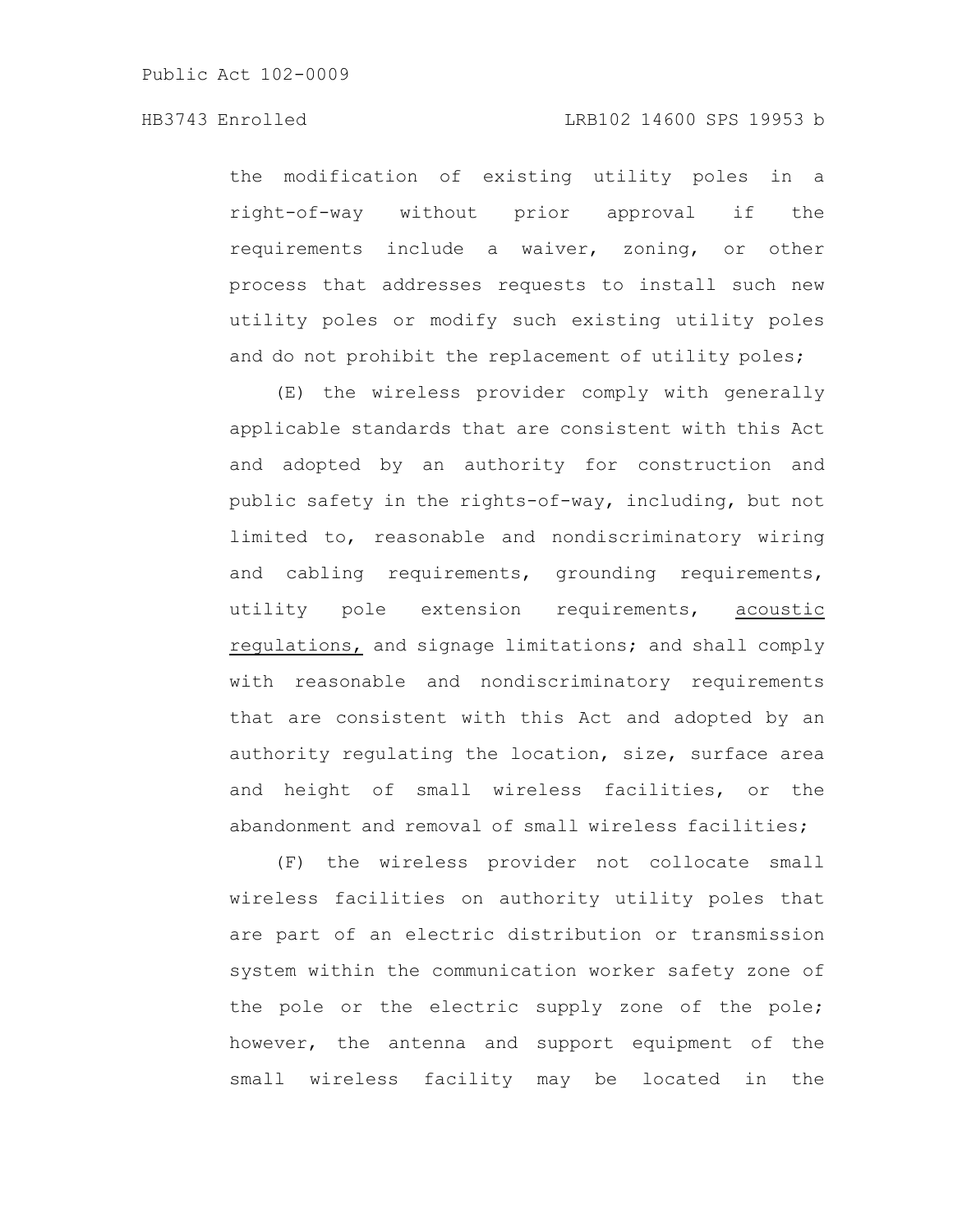communications space on the authority utility pole and on the top of the pole, if not otherwise unavailable, if the wireless provider complies with applicable codes for work involving the top of the pole; for purposes of this subparagraph (F), the terms "communications space", "communication worker safety zone", and "electric supply zone" have the meanings given to those terms in the National Electric Safety Code as published by the Institute of Electrical and Electronics Engineers;

(G) the wireless provider comply with the applicable codes and local code provisions or regulations that concern public safety;

(H) the wireless provider comply with written design standards that are generally applicable for decorative utility poles, or reasonable stealth, concealment, and aesthetic requirements that are identified by the authority in an ordinance, written policy adopted by the governing board of the authority, a comprehensive plan, or other written design plan that applies to other occupiers of the rights-of-way, including on a historic landmark or in a historic district; and

(I) subject to subsection (c) of this Section, and except for facilities excluded from evaluation for effects on historic properties under 47 CFR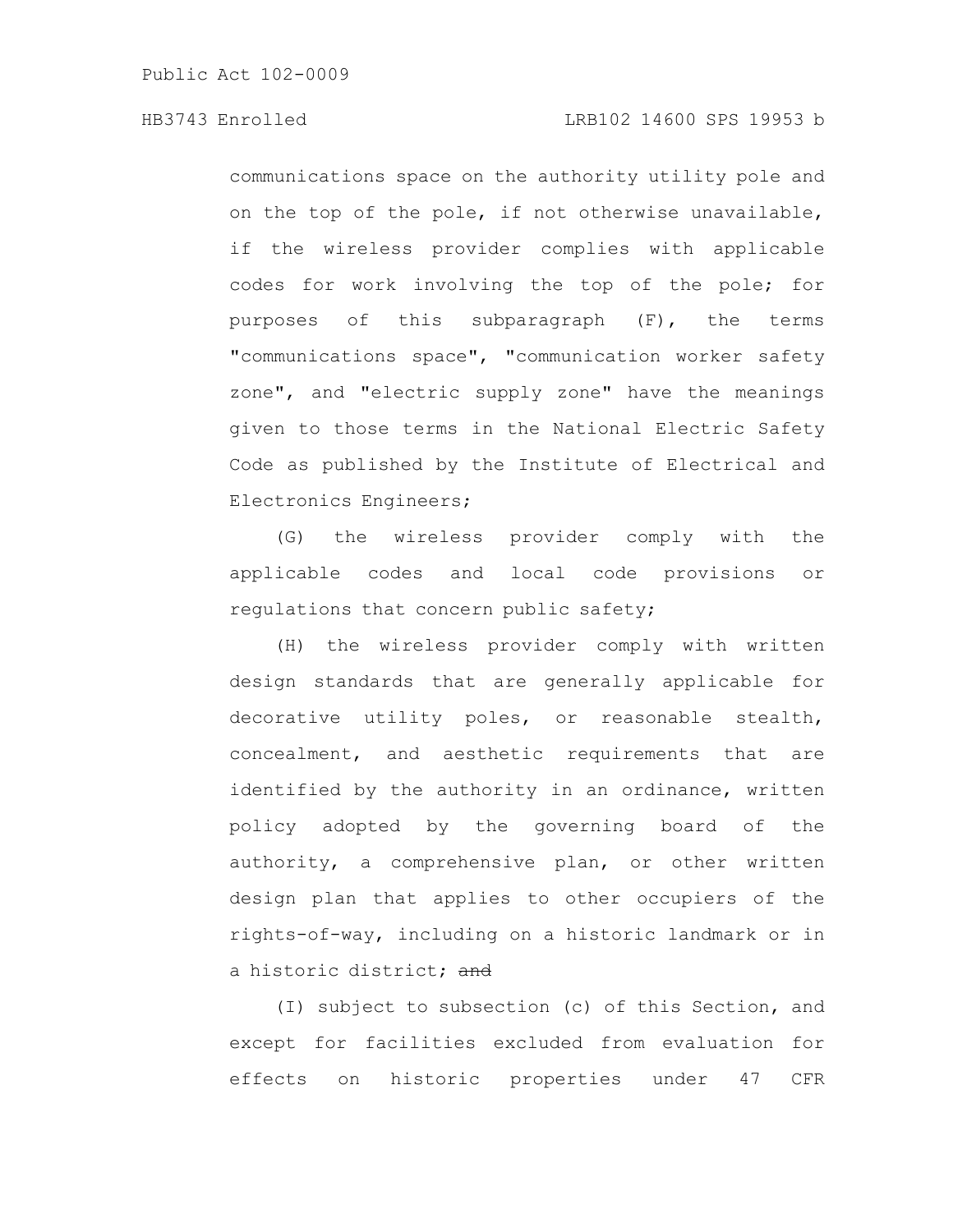1.1307(a)(4), reasonable, technically feasible and non-discriminatory design or concealment measures in a historic district or historic landmark; any such design or concealment measures, including restrictions on a specific category of poles, may not have the effect of prohibiting any provider's technology; such design and concealment measures shall not be considered a part of the small wireless facility for purposes of the size restrictions of a small wireless facility; this paragraph may not be construed to limit an authority's enforcement of historic preservation in conformance with the requirements adopted pursuant to the Illinois State Agency Historic Resources Preservation Act or the National Historic Preservation Act of 1966, 54 U.S.C. Section 300101 et seq., and the regulations adopted to implement those laws; and  $\div$ 

(J) When a wireless provider replaces or adds a new radio transceiver or antennas to an existing small wireless facility, certification by the wireless provider from a radio engineer that the continuing operation of the small wireless facility complies with all applicable FCC standards.

(7) Within 30 days after receiving an application, an authority must determine whether the application is complete and notify the applicant. If an application is incomplete, an authority must specifically identify the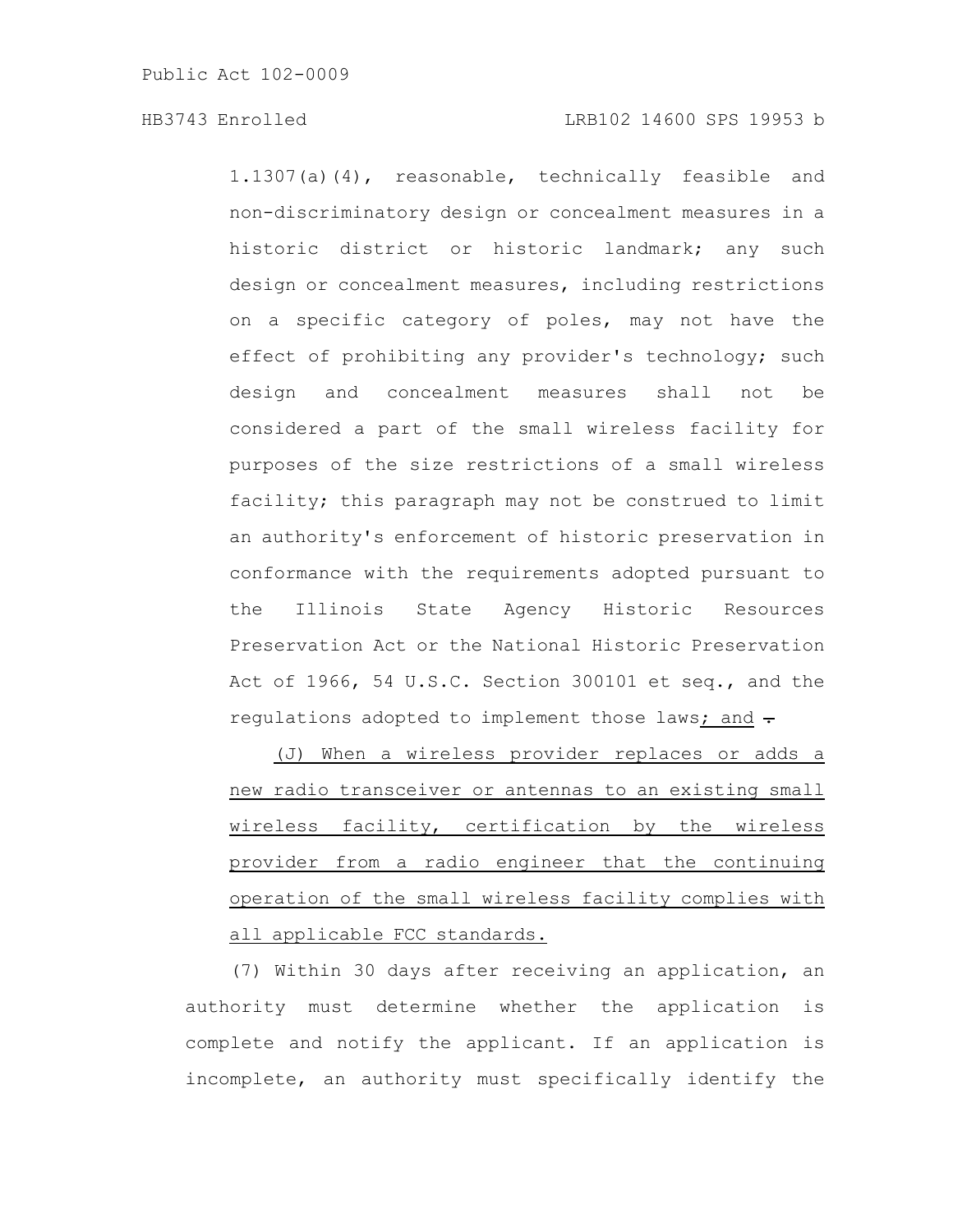# HB3743 Enrolled LRB102 14600 SPS 19953 b

missing information. An application shall be deemed complete if the authority fails to provide notification to the applicant within 30 days after when all documents, information, and fees specifically enumerated in the authority's permit application form are submitted by the applicant to the authority. Processing deadlines are tolled from the time the authority sends the notice of incompleteness to the time the applicant provides the missing information.

(8) An authority shall process applications as follows:

(A) an application to collocate a small wireless facility on an existing utility pole or wireless support structure shall be processed on a nondiscriminatory basis and deemed approved if the authority fails to approve or deny the application within 90 days; however, if an applicant intends to proceed with the permitted activity on a deemed approved basis, the applicant must notify the authority in writing of its intention to invoke the deemed approved remedy no sooner than 75 days after the submission of a completed application; the permit shall be deemed approved on the latter of the 90th day after submission of the complete application or the 10th day after the receipt of the deemed approved notice by the authority; the receipt of the deemed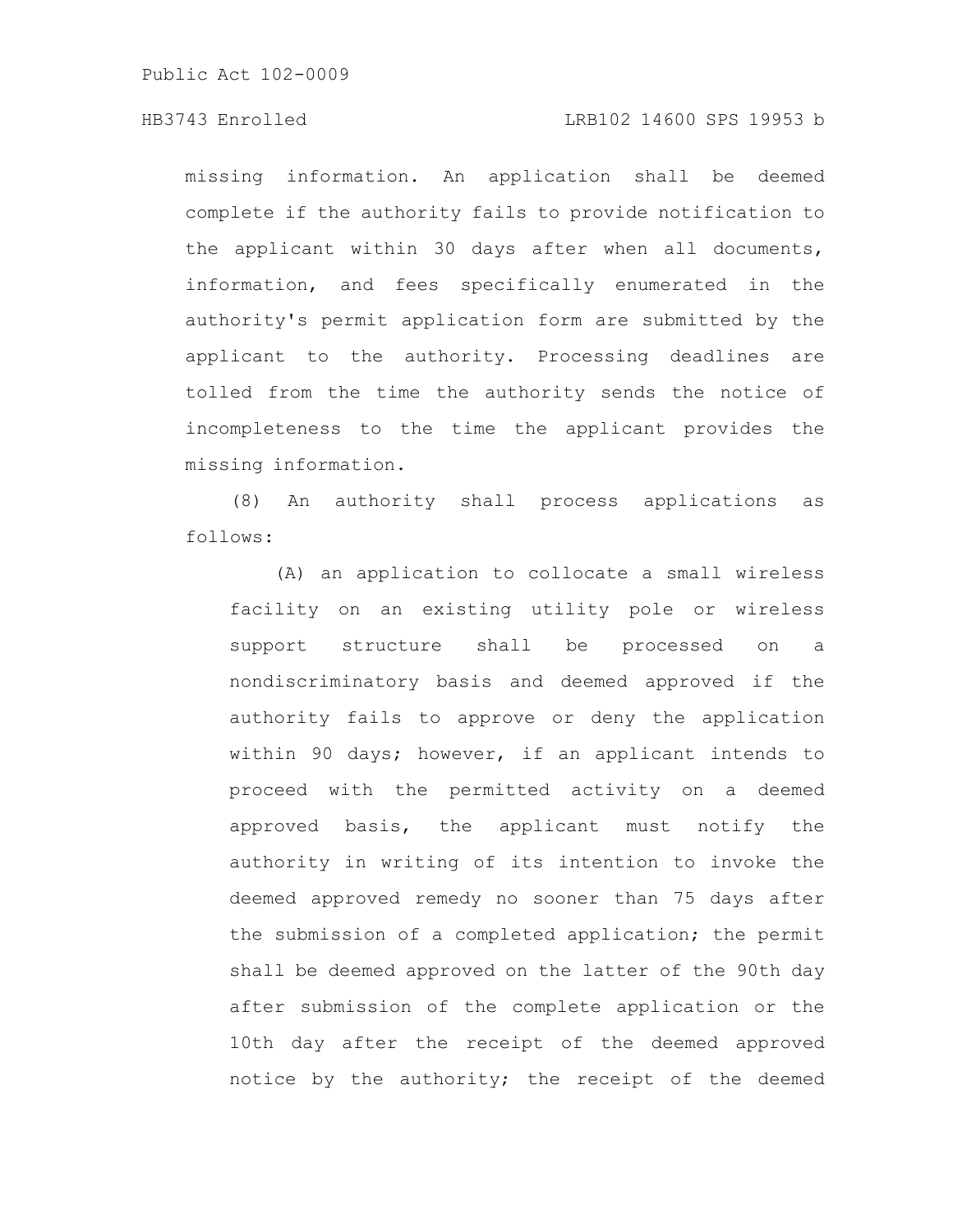approved notice shall not preclude the authority's denial of the permit request within the time limits as provided under this Act; and

(B) an application to collocate a small wireless facility that includes the installation of a new utility pole shall be processed on a nondiscriminatory basis and deemed approved if the authority fails to approve or deny the application within 120 days; however, if an applicant intends to proceed with the permitted activity on a deemed approved basis, the applicant must notify the authority in writing of its intention to invoke the deemed approved remedy no sooner than 105 days after the submission of a completed application; the permit shall be deemed approved on the latter of the 120th day after submission of the complete application or the 10th day after the receipt of the deemed approved notice by the authority; the receipt of the deemed approved notice shall not preclude the authority's denial of the permit request within the time limits as provided under this Act.

(9) An authority shall approve an application unless the application does not meet the requirements of this Act. If an authority determines that applicable codes, local code provisions or regulations that concern public safety, or the requirements of paragraph (6) require that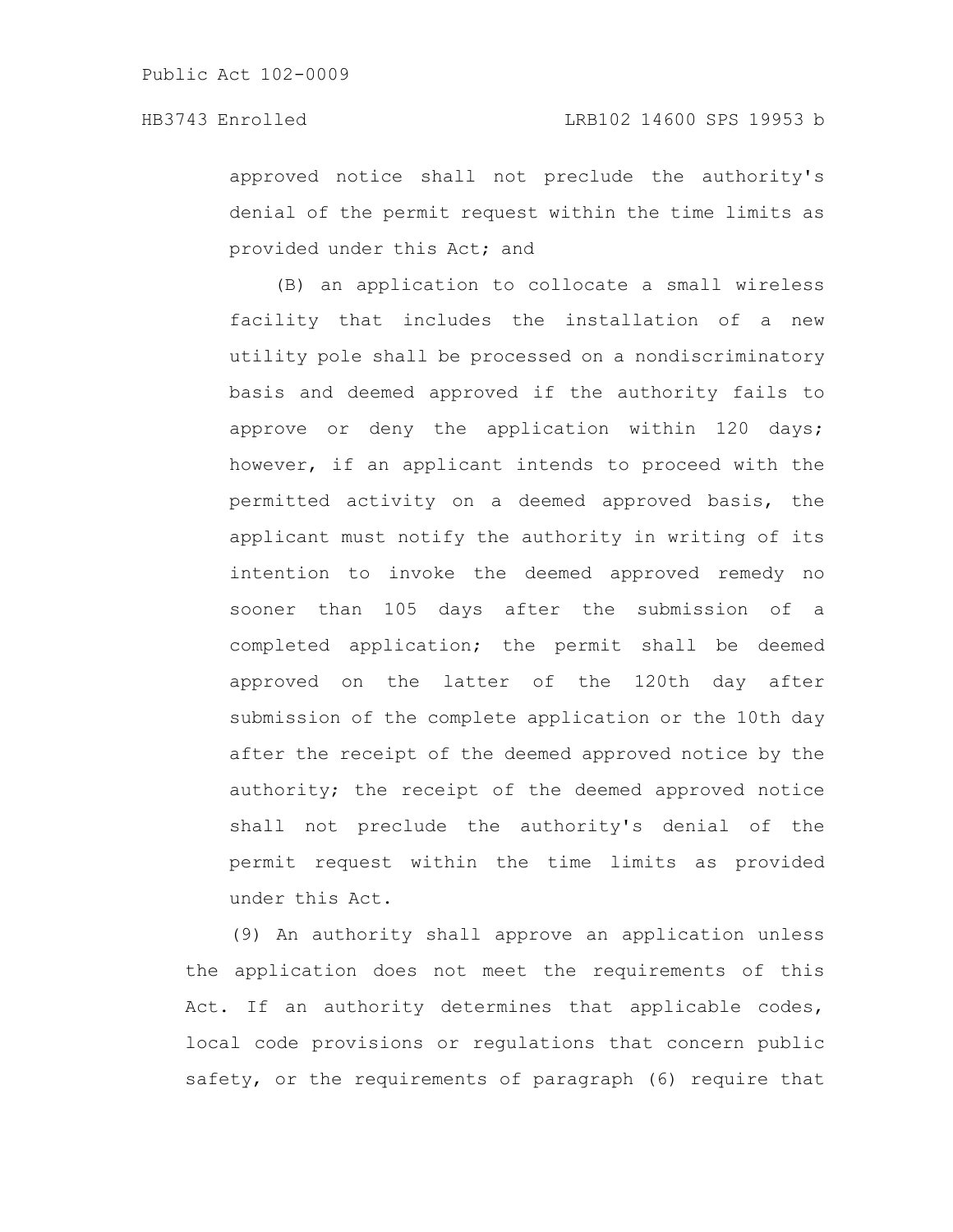the utility pole or wireless support structure be replaced before the requested collocation, approval may be conditioned on the replacement of the utility pole or wireless support structure at the cost of the provider. The authority must document the basis for a denial, including the specific code provisions or application conditions on which the denial was based, and send the documentation to the applicant on or before the day the authority denies an application. The applicant may cure the deficiencies identified by the authority and resubmit the revised application once within 30 days after notice of denial is sent to the applicant without paying an additional application fee. The authority shall approve or deny the revised application within 30 days after the applicant resubmits the application or it is deemed approved; however, the applicant must notify the authority in writing of its intention to proceed with the permitted activity on a deemed approved basis, which may be submitted with the resubmitted application. Any subsequent review shall be limited to the deficiencies cited in the denial. However, this revised application cure does not apply if the cure requires the review of a new location, new or different structure to be collocated upon, new antennas, or other wireless equipment associated with the small wireless facility.

(10) The time period for applications may be further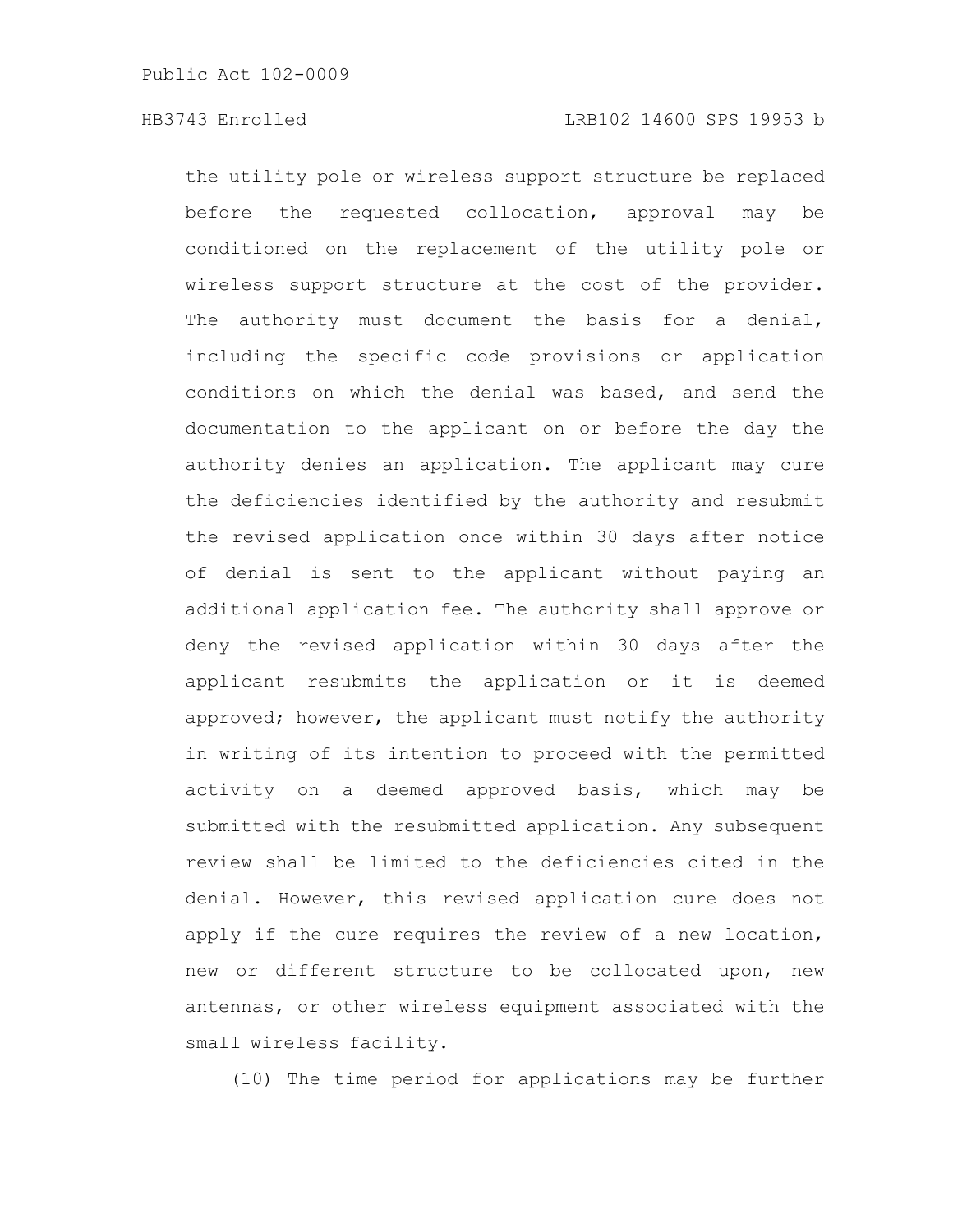tolled by:

(A) the express agreement in writing by both the applicant and the authority; or

(B) a local, State, or federal disaster declaration or similar emergency that causes the delay.

(11) An applicant seeking to collocate small wireless facilities within the jurisdiction of a single authority shall be allowed, at the applicant's discretion, to file a consolidated application and receive a single permit for the collocation of up to 25 small wireless facilities if the collocations each involve substantially the same type of small wireless facility and substantially the same type of structure. If an application includes multiple small wireless facilities, the authority may remove small wireless facility collocations from the application and treat separately small wireless facility collocations for which incomplete information has been provided or that do not qualify for consolidated treatment or that are denied. The authority may issue separate permits for each collocation that is approved in a consolidated application.

(12) Collocation for which a permit is granted shall be completed within 180 days after issuance of the permit, unless the authority and the wireless provider agree to extend this period or a delay is caused by make-ready work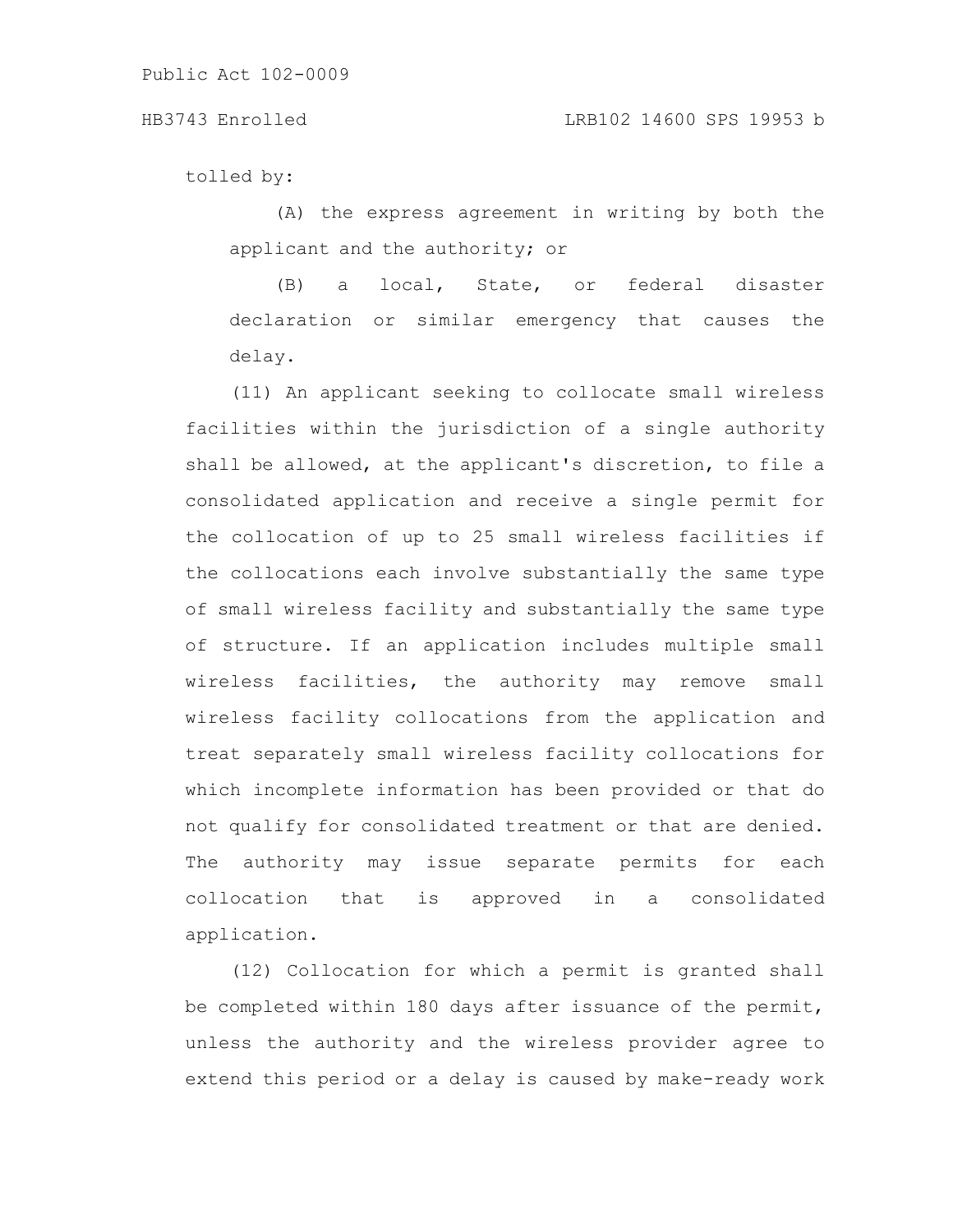for an authority utility pole or by the lack of commercial power or backhaul availability at the site, provided the wireless provider has made a timely request within 60 days after the issuance of the permit for commercial power or backhaul services, and the additional time to complete installation does not exceed 360 days after issuance of the permit. Otherwise, the permit shall be void unless the authority grants an extension in writing to the applicant.

(13) The duration of a permit shall be for a period of not less than 5 years, and the permit shall be renewed for equivalent durations unless the authority makes a finding that the small wireless facilities or the new or modified utility pole do not comply with the applicable codes or local code provisions or regulations in paragraphs (6) and (9). If this Act is repealed as provided in Section 90, renewals of permits shall be subject to the applicable authority code provisions or regulations in effect at the time of renewal.

(14) An authority may not prohibit, either expressly or de facto, the (i) filing, receiving, or processing applications, or (ii) issuing of permits or other approvals, if any, for the collocation of small wireless facilities unless there has been a local, State, or federal disaster declaration or similar emergency that causes the delay.

(15) Applicants shall submit applications, supporting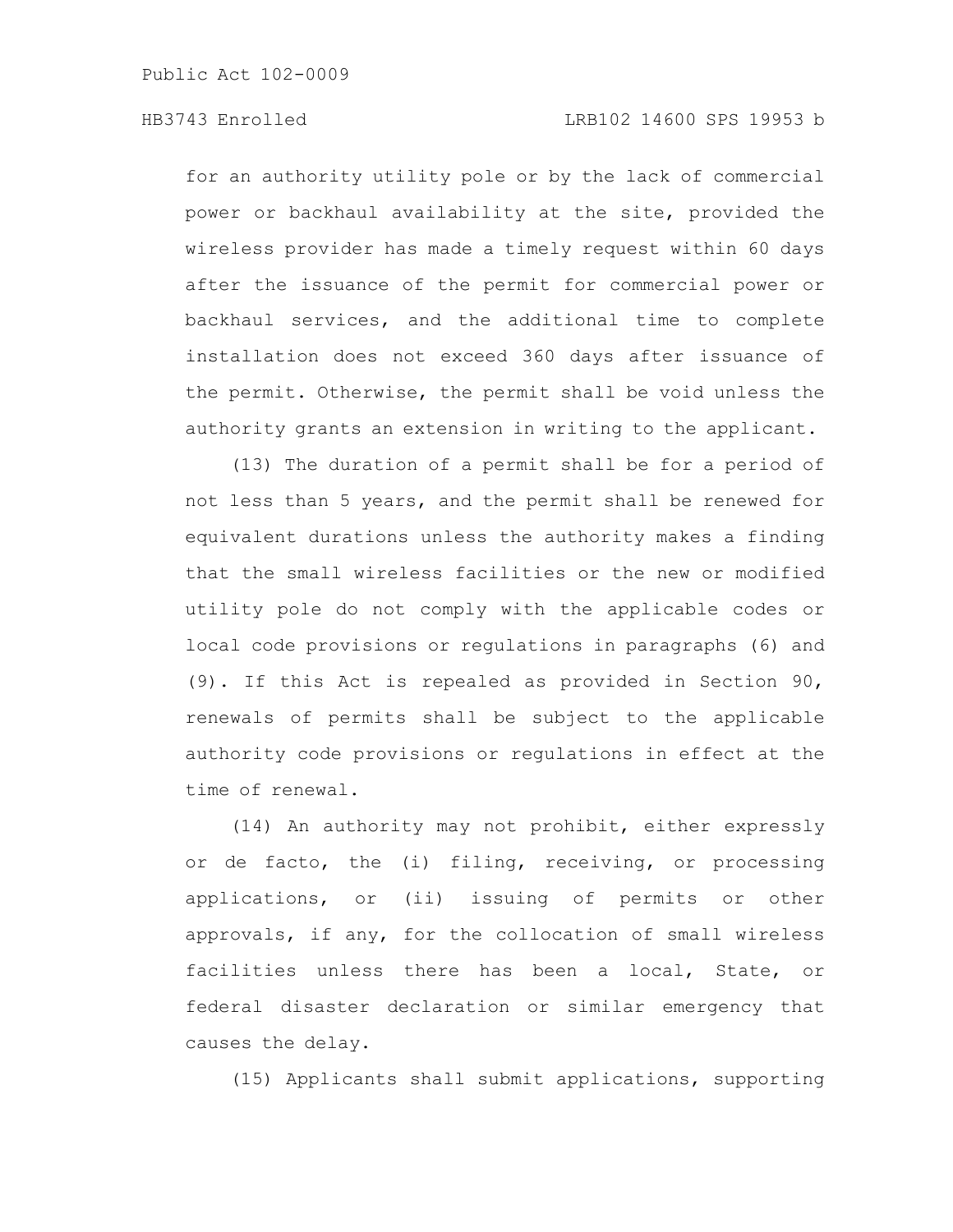## HB3743 Enrolled LRB102 14600 SPS 19953 b

information, and notices by personal delivery or as otherwise required by the authority. An authority may require that permits, supporting information, and notices be submitted by personal delivery at the authority's designated place of business, by regular mail postmarked on the date due, or by any other commonly used means, including electronic mail, as required by the authority.

(e) Application fees are subject to the following requirements:

(1) An authority may charge an application fee of up to \$650 for an application to collocate a single small wireless facility on an existing utility pole or wireless support structure and up to \$350 for each small wireless facility addressed in an application to collocate more than one small wireless facility on existing utility poles or wireless support structures.

(2) An authority may charge an application fee of \$1,000 for each small wireless facility addressed in an application that includes the installation of a new utility for such collocation.

(3) Notwithstanding any contrary provision of State law or local ordinance, applications pursuant to this Section must be accompanied by the required application fee.

(4) Within 2 months after the effective date of this Act, an authority shall make available application fees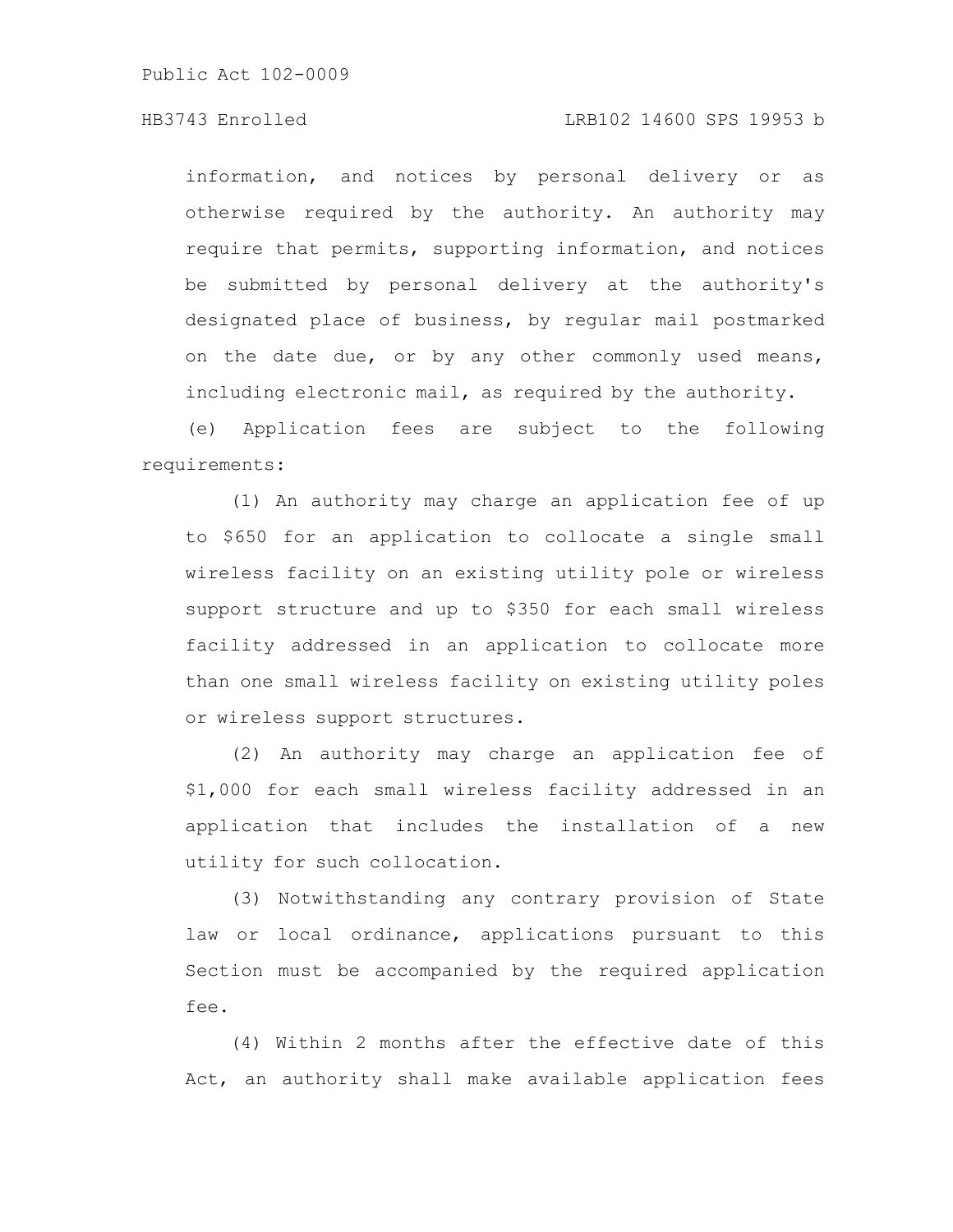consistent with this subsection, through ordinance, or in a written schedule of permit fees adopted by the authority.

(f) An authority shall not require an application, approval, or permit, or require any fees or other charges, from a communications service provider authorized to occupy the rights-of-way, for: (i) routine maintenance; (ii) the replacement of wireless facilities with wireless facilities that are substantially similar, the same size, or smaller if the wireless provider notifies the authority at least 10 days prior to the planned replacement and includes equipment specifications for the replacement of equipment consistent with the requirements of subparagraph (D) of paragraph (2) of subsection (d) of this Section; or (iii) the installation, placement, maintenance, operation, or replacement of micro wireless facilities that are suspended on cables that are strung between existing utility poles in compliance with applicable safety codes. However, an authority may require a permit to work within rights-of-way for activities that affect traffic patterns or require lane closures.

(g) Nothing in this Act authorizes a person to collocate small wireless facilities on: (1) property owned by a private party or property owned or controlled by a unit of local government that is not located within rights-of-way, subject to subsection (j) of this Section, or a privately owned utility pole or wireless support structure without the consent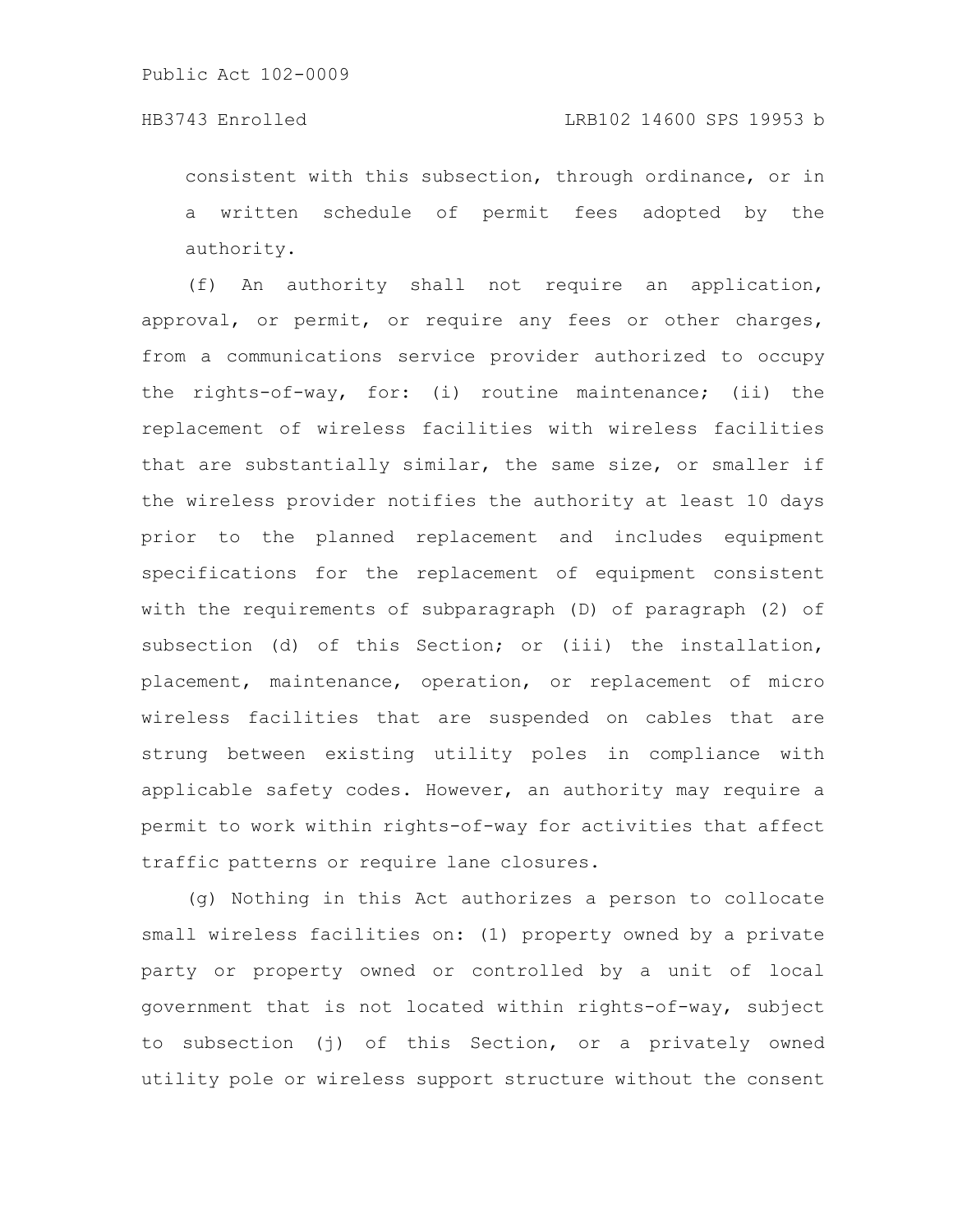of the property owner; (2) property owned, leased, or controlled by a park district, forest preserve district, or conservation district for public park, recreation, or conservation purposes without the consent of the affected district, excluding the placement of facilities on rights-of-way located in an affected district that are under the jurisdiction and control of a different unit of local government as provided by the Illinois Highway Code; or (3) property owned by a rail carrier registered under Section 18c-7201 of the Illinois Vehicle Code, Metra Commuter Rail or any other public commuter rail service, or an electric utility as defined in Section 16-102 of the Public Utilities Act, without the consent of the rail carrier, public commuter rail service, or electric utility. The provisions of this Act do not apply to an electric or gas public utility or such utility's wireless facilities if the facilities are being used, developed, and maintained consistent with the provisions of subsection (i) of Section 16-108.5 of the Public Utilities Act.

For the purposes of this subsection, "public utility" has the meaning given to that term in Section 3-105 of the Public Utilities Act. Nothing in this Act shall be construed to relieve any person from any requirement (1) to obtain a franchise or a State-issued authorization to offer cable service or video service or (2) to obtain any required permission to install, place, maintain, or operate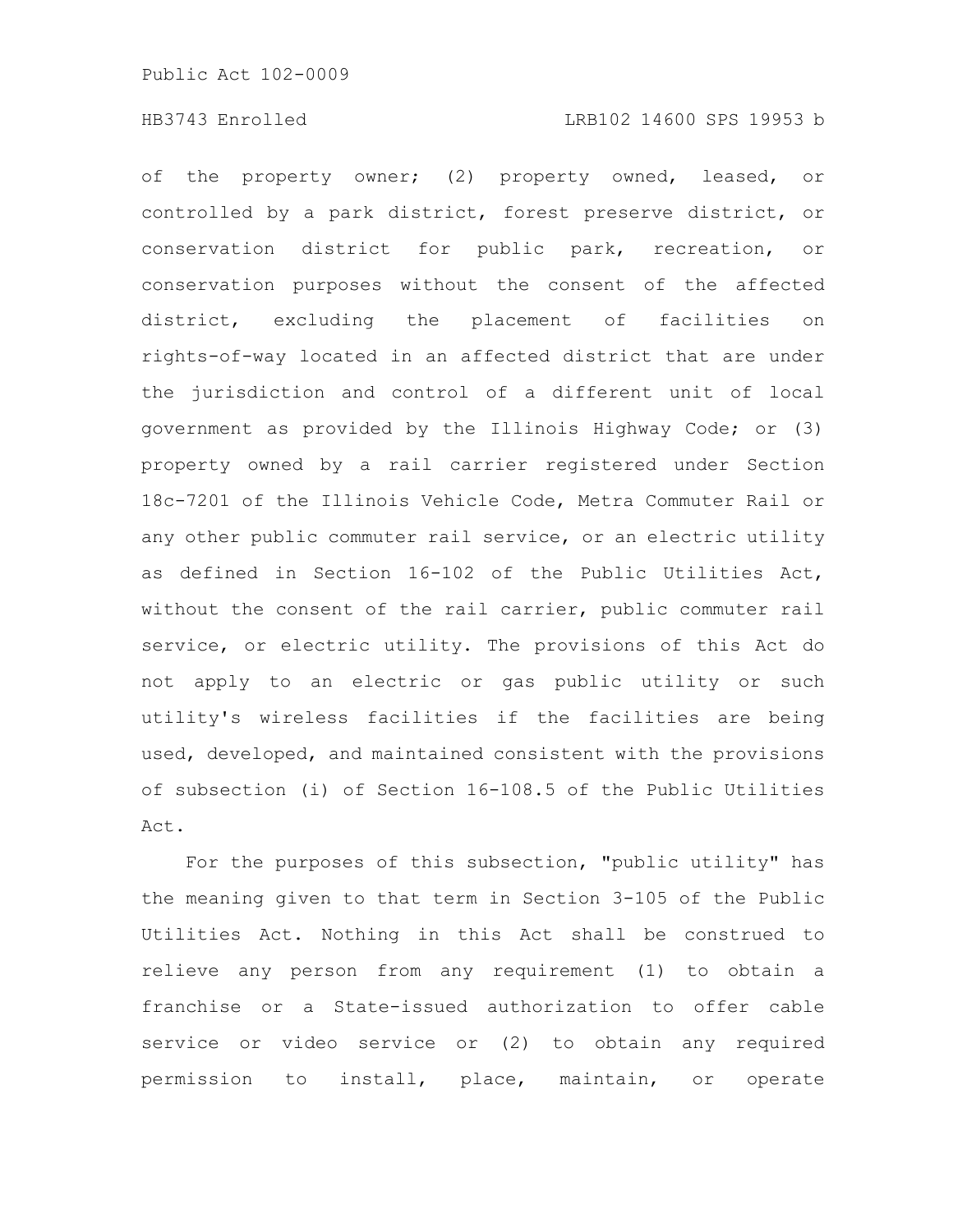communications facilities, other than small wireless facilities subject to this Act.

(h) Agreements between authorities and wireless providers that relate to the collocation of small wireless facilities in the right-of-way, including the collocation of small wireless facilities on authority utility poles, that are in effect on the effective date of this Act remain in effect for all small wireless facilities collocated on the authority's utility poles pursuant to applications submitted to the authority before the effective date of this Act, subject to applicable termination provisions. Such agreements entered into after the effective date of the Act shall comply with the Act.

(i) An authority shall allow the collocation of small wireless facilities on authority utility poles subject to the following:

(1) An authority may not enter into an exclusive arrangement with any person for the right to attach small wireless facilities to authority utility poles.

(2) The rates and fees for collocations on authority utility poles shall be nondiscriminatory regardless of the services provided by the collocating person.

(3) An authority may charge an annual recurring rate to collocate a small wireless facility on an authority utility pole located in a right-of-way that equals (i) \$200 per year or (ii) the actual, direct, and reasonable costs related to the wireless provider's use of space on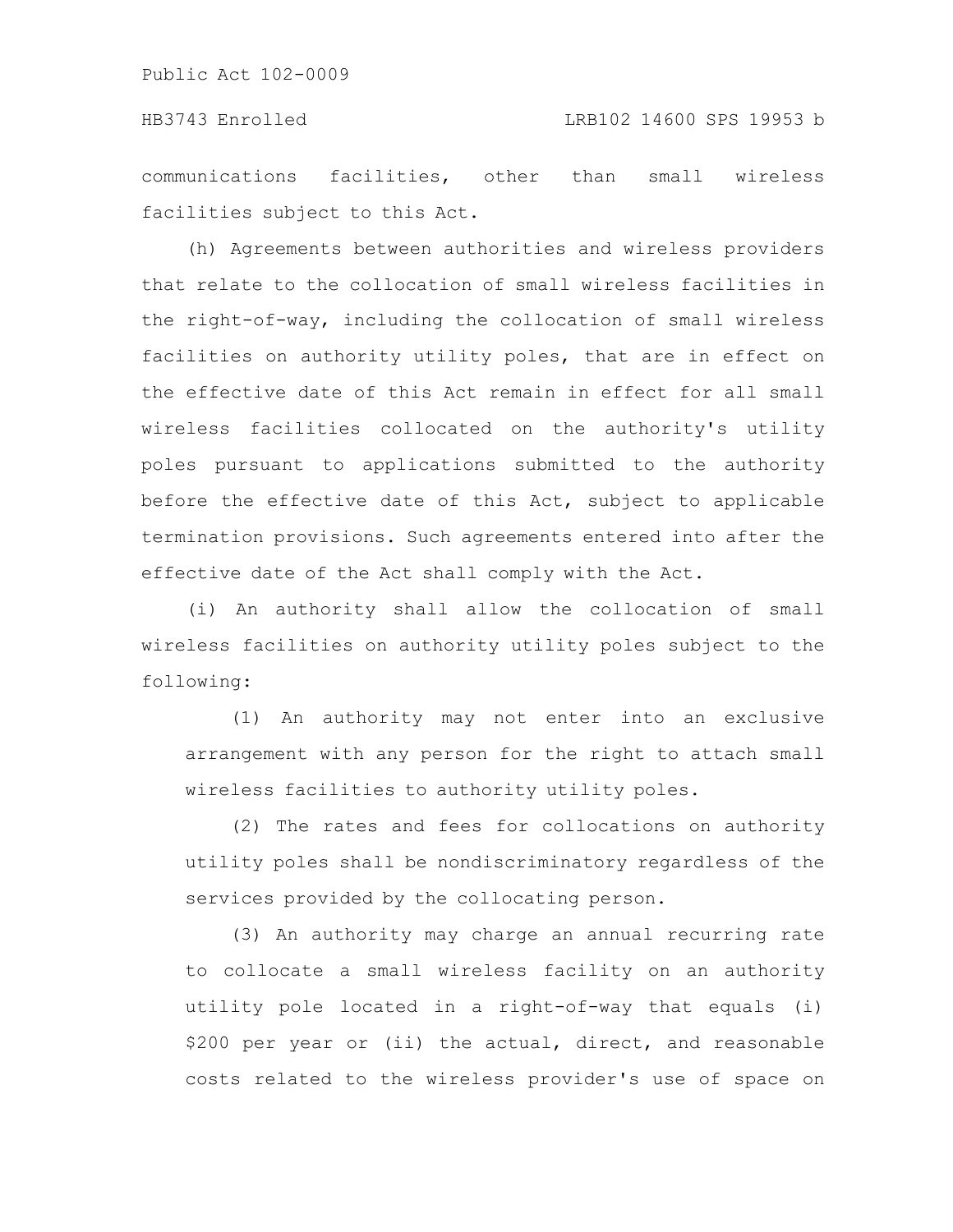the authority utility pole. Rates for collocation on authority utility poles located outside of a right-of-way are not subject to these limitations. In any controversy concerning the appropriateness of a cost-based rate for an authority utility pole located within a right-of-way, the authority shall have the burden of proving that the rate does not exceed the actual, direct, and reasonable costs for the applicant's proposed use of the authority utility pole. Nothing in this paragraph (3) prohibits a wireless provider and an authority from mutually agreeing to an annual recurring rate of less than \$200 to collocate a small wireless facility on an authority utility pole.

(4) Authorities or other persons owning or controlling authority utility poles within the right-of-way shall offer rates, fees, and other terms that comply with subparagraphs (A) through (E) of this paragraph (4). Within 2 months after the effective date of this Act, an authority or a person owning or controlling authority utility poles shall make available, through ordinance or an authority utility pole attachment agreement, license or other agreement that makes available to wireless providers, the rates, fees, and terms for the collocation of small wireless facilities on authority utility poles that comply with this Act and with subparagraphs (A) through (E) of this paragraph (4). In the absence of such an ordinance or agreement that complies with this Act, and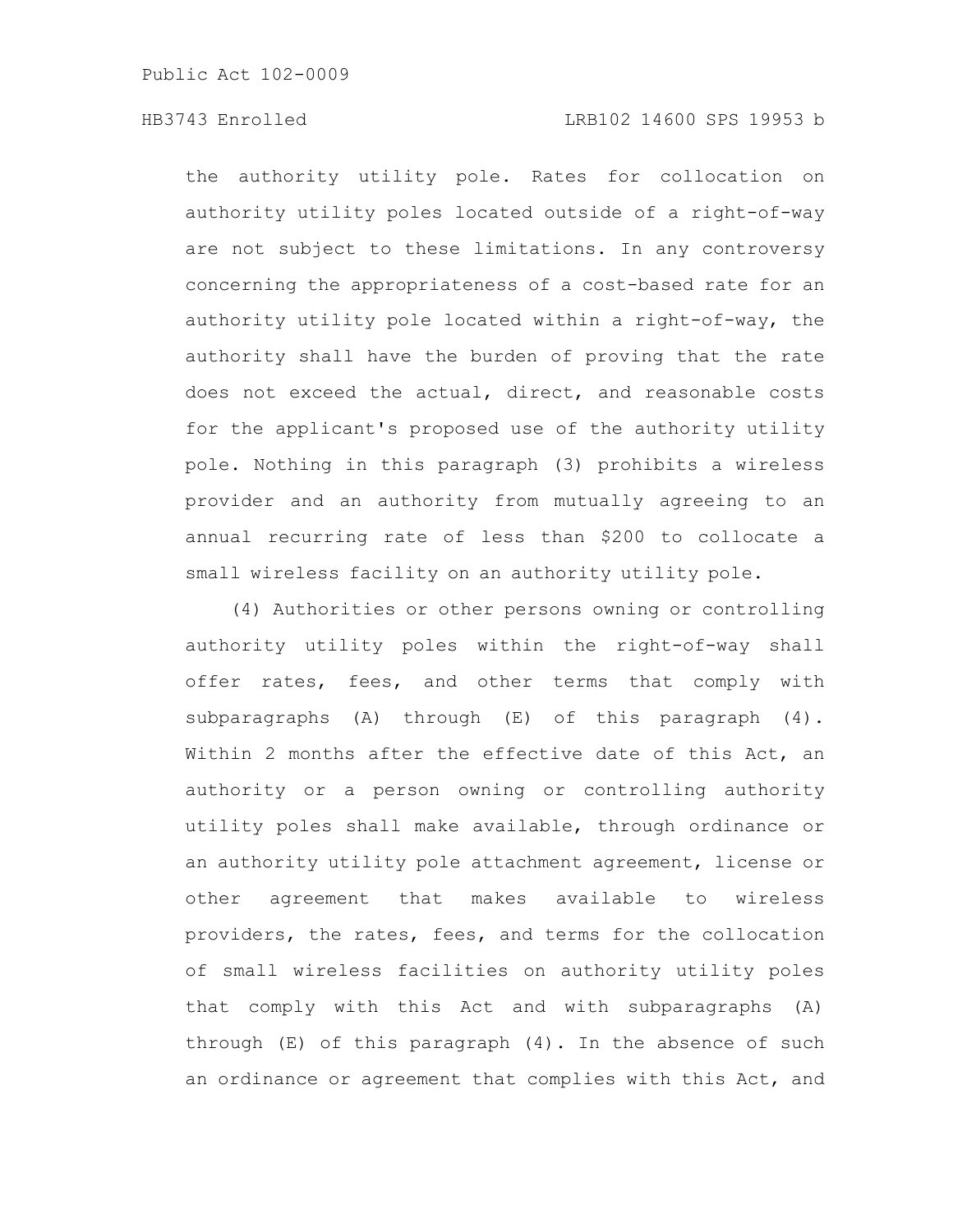until such a compliant ordinance or agreement is adopted, wireless providers may collocate small wireless facilities and install utility poles under the requirements of this Act.

(A) The rates, fees, and terms must be nondiscriminatory, competitively neutral, and commercially reasonable, and may address, among other requirements, the requirements in subparagraphs (A) through (I) of paragraph (6) of subsection (d) of this Section; subsections (e), (i), and (k) of this Section; Section 30; and Section 35, and must comply with this Act.

(B) For authority utility poles that support aerial facilities used to provide communications services or electric service, wireless providers shall comply with the process for make-ready work under 47 U.S.C. 224 and its implementing regulations, and the authority shall follow a substantially similar process for make-ready work except to the extent that the timing requirements are otherwise addressed in this Act. The good-faith estimate of the person owning or controlling the authority utility pole for any make-ready work necessary to enable the pole to support the requested collocation shall include authority utility pole replacement, if necessary.

(C) For authority utility poles that do not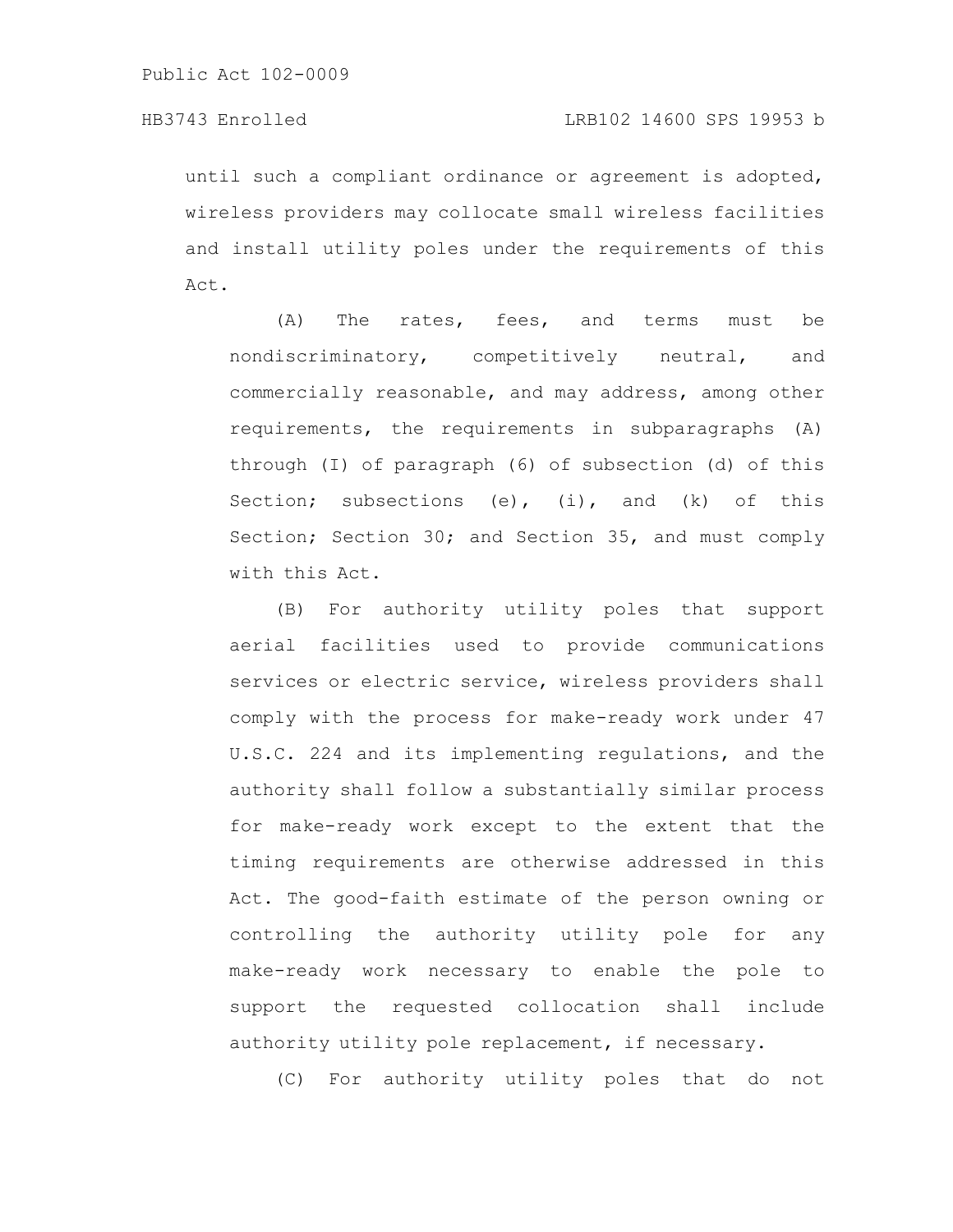support aerial facilities used to provide communications services or electric service, the authority shall provide a good-faith estimate for any make-ready work necessary to enable the authority utility pole to support the requested collocation, including pole replacement, if necessary, within 90 days after receipt of a complete application. Make-ready work, including any authority utility pole replacement, shall be completed within 60 days of written acceptance of the good-faith estimate by the applicant at the wireless provider's sole cost and expense. Alternatively, if the authority determines that applicable codes or public safety regulations require the authority utility pole to be replaced to support the requested collocation, the authority may require the wireless provider to replace the authority utility pole at the wireless provider's sole cost and expense.

(D) The authority shall not require more make-ready work than required to meet applicable codes or industry standards. Make-ready work may include work needed to accommodate additional public safety communications needs that are identified in a documented and approved plan for the deployment of public safety equipment as specified in paragraph (1) of subsection (d) of this Section and included in an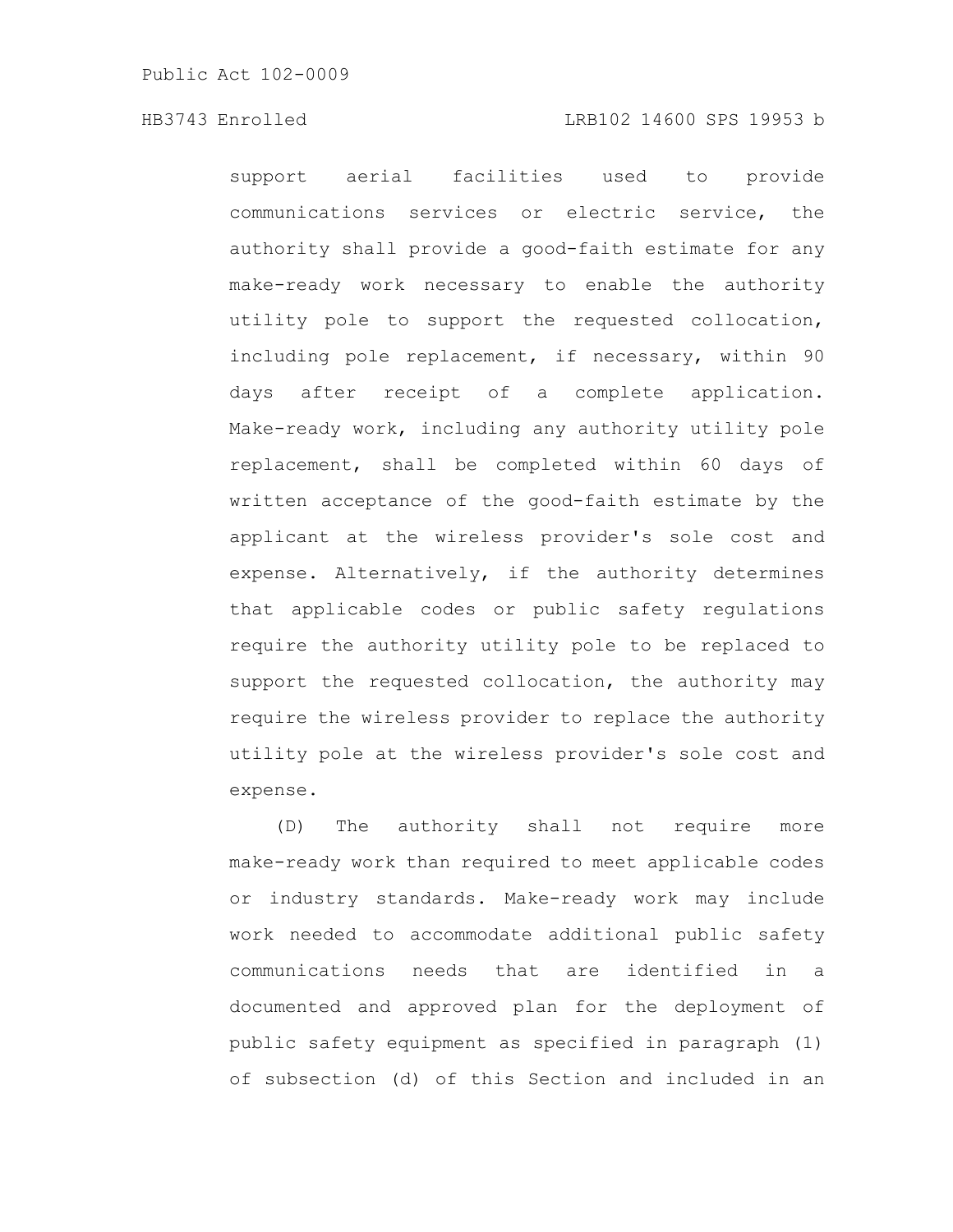existing or preliminary authority or public service agency budget for attachment within one year of the application. Fees for make-ready work, including any authority utility pole replacement, shall not exceed actual costs or the amount charged to communications service providers for similar work and shall not include any consultants' fees or expenses for authority utility poles that do not support aerial facilities used to provide communications services or electric service. Make-ready work, including any pole replacement, shall be completed within 60 days of written acceptance of the good-faith estimate by the wireless provider, at its sole cost and expense.

(E) A wireless provider that has an existing agreement with the authority on the effective date of the Act may accept the rates, fees, and terms that an authority makes available under this Act for the collocation of small wireless facilities or the installation of new utility poles for the collocation of small wireless facilities that are the subject of an application submitted 2 or more years after the effective date of the Act as provided in this paragraph (4) by notifying the authority that it opts to accept such rates, fees, and terms. The existing agreement remains in effect, subject to applicable termination provisions, for the small wireless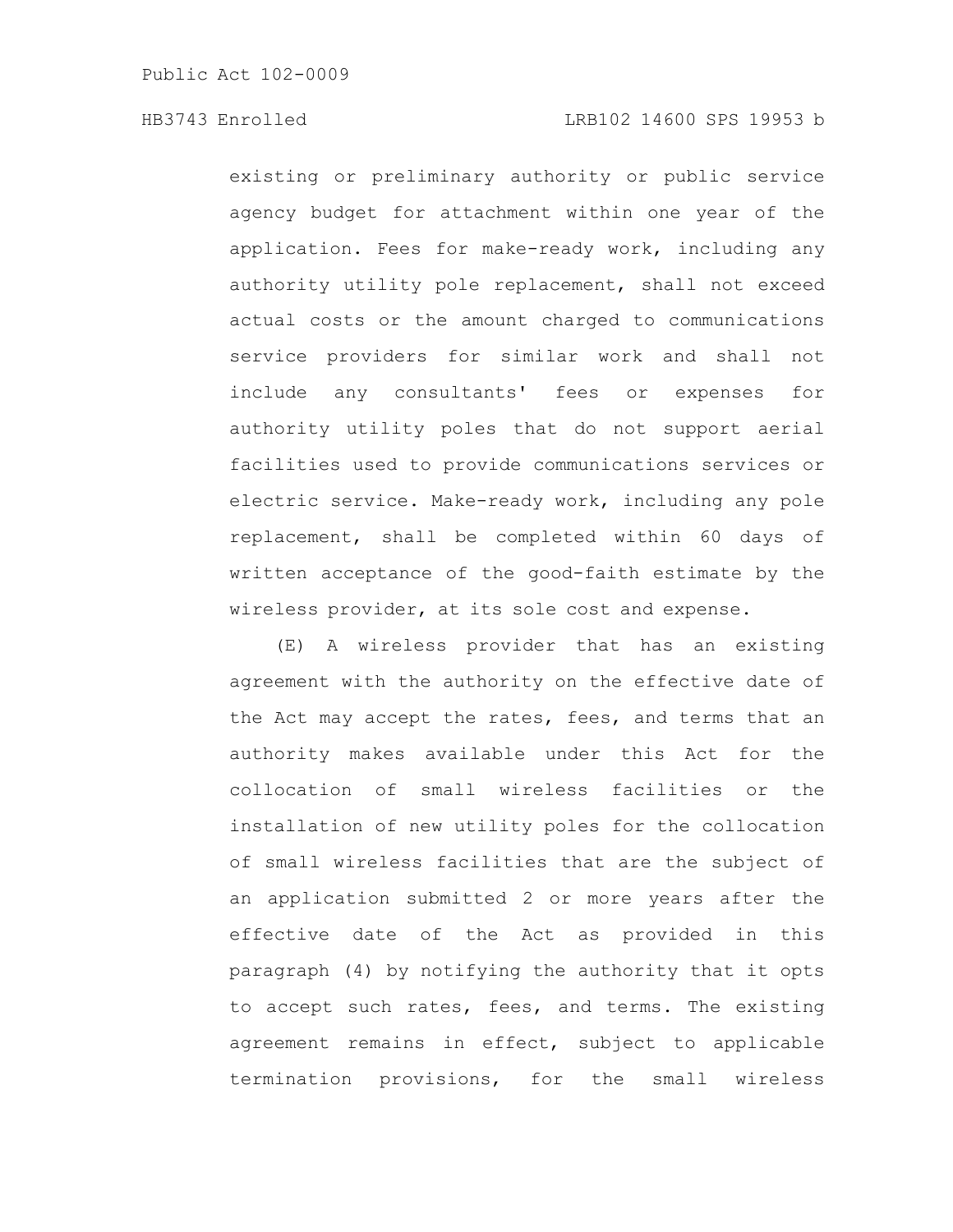facilities the wireless provider has collocated on the authority's utility poles pursuant to applications submitted to the authority before the wireless provider provides such notice and exercises its option under this subparagraph.

(j) An authority shall authorize the collocation of small wireless facilities on utility poles owned or controlled by the authority that are not located within rights-of-way to the same extent the authority currently permits access to utility poles for other commercial projects or uses. The collocations shall be subject to reasonable and nondiscriminatory rates, fees, and terms as provided in an agreement between the authority and the wireless provider.

(k) Nothing in this Section precludes an authority from adopting reasonable rules with respect to the removal of abandoned small wireless facilities. A small wireless facility that is not operated for a continuous period of 12 months shall be considered abandoned and the owner of the facility must remove the small wireless facility within 90 days after receipt of written notice from the authority notifying the owner of the abandonment. The notice shall be sent by certified or registered mail, return receipt requested, by the authority to the owner at the last known address of the owner. If the small wireless facility is not removed within 90 days of such notice, the authority may remove or cause the removal of the such facility pursuant to the terms of its pole attachment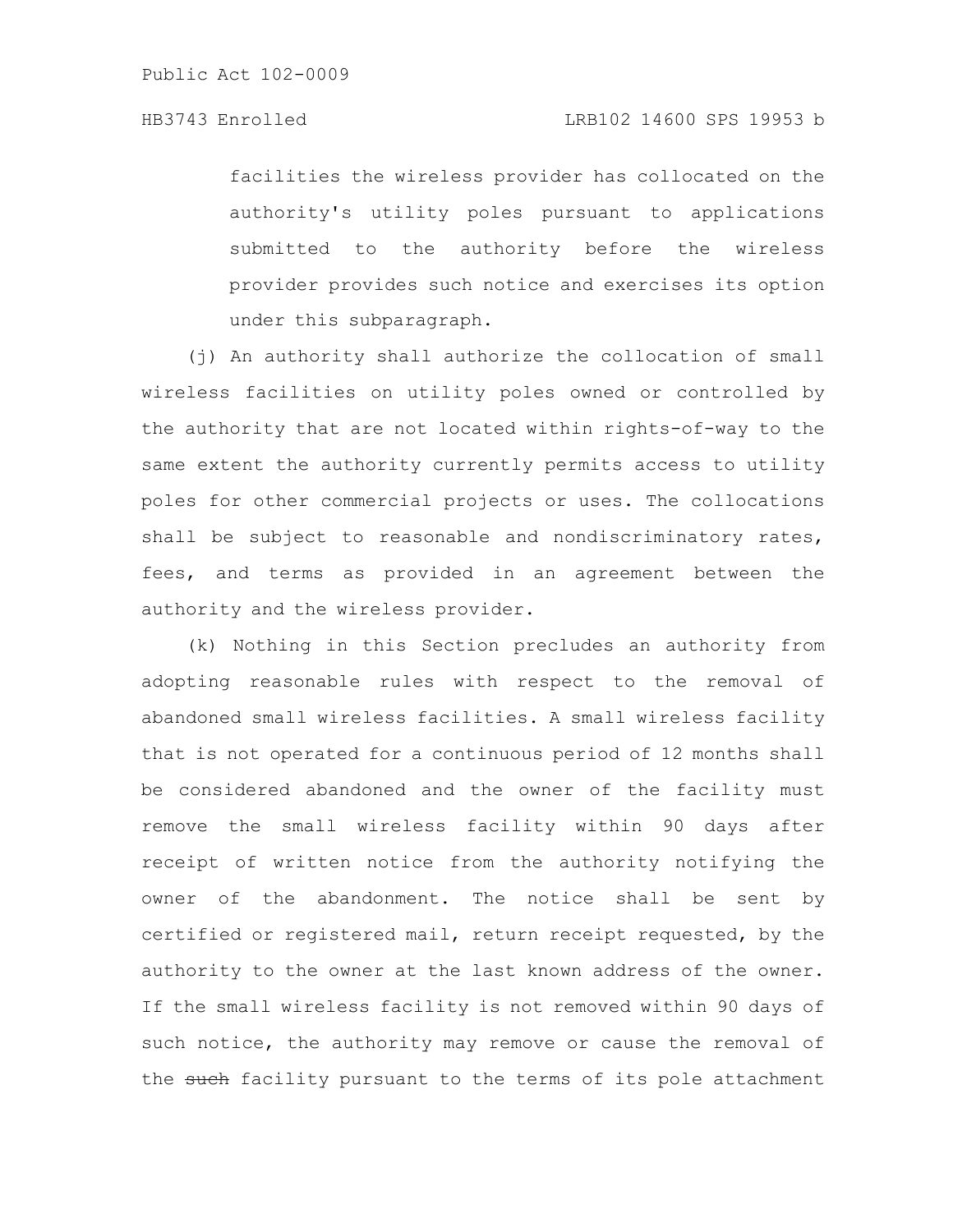## HB3743 Enrolled LRB102 14600 SPS 19953 b

agreement for authority utility poles or through whatever actions are provided for abatement of nuisances or by other law for removal and cost recovery. An authority may require a wireless provider to provide written notice to the authority if it sells or transfers small wireless facilities subject to this Act within the jurisdictional boundary of the authority. Such notice shall include the name and contact information of the new wireless provider.

(l) Nothing in this Section requires an authority to install or maintain any specific utility pole or to continue to install or maintain utility poles in any location if the authority makes a non-discriminatory decision to eliminate above-ground utility poles of a particular type generally, such as electric utility poles, in all or a significant portion of its geographic jurisdiction. For authority utility poles with collocated small wireless facilities in place when an authority makes a decision to eliminate above-ground utility poles of a particular type generally, the authority shall either (i) continue to maintain the authority utility pole or install and maintain a reasonable alternative utility pole or wireless support structure for the collocation of the small wireless facility, or (ii) offer to sell the utility pole to the wireless provider at a reasonable cost or allow the wireless provider to install its own utility pole so it can maintain service from that location.

(Source: P.A. 100-585, eff. 6-1-18.)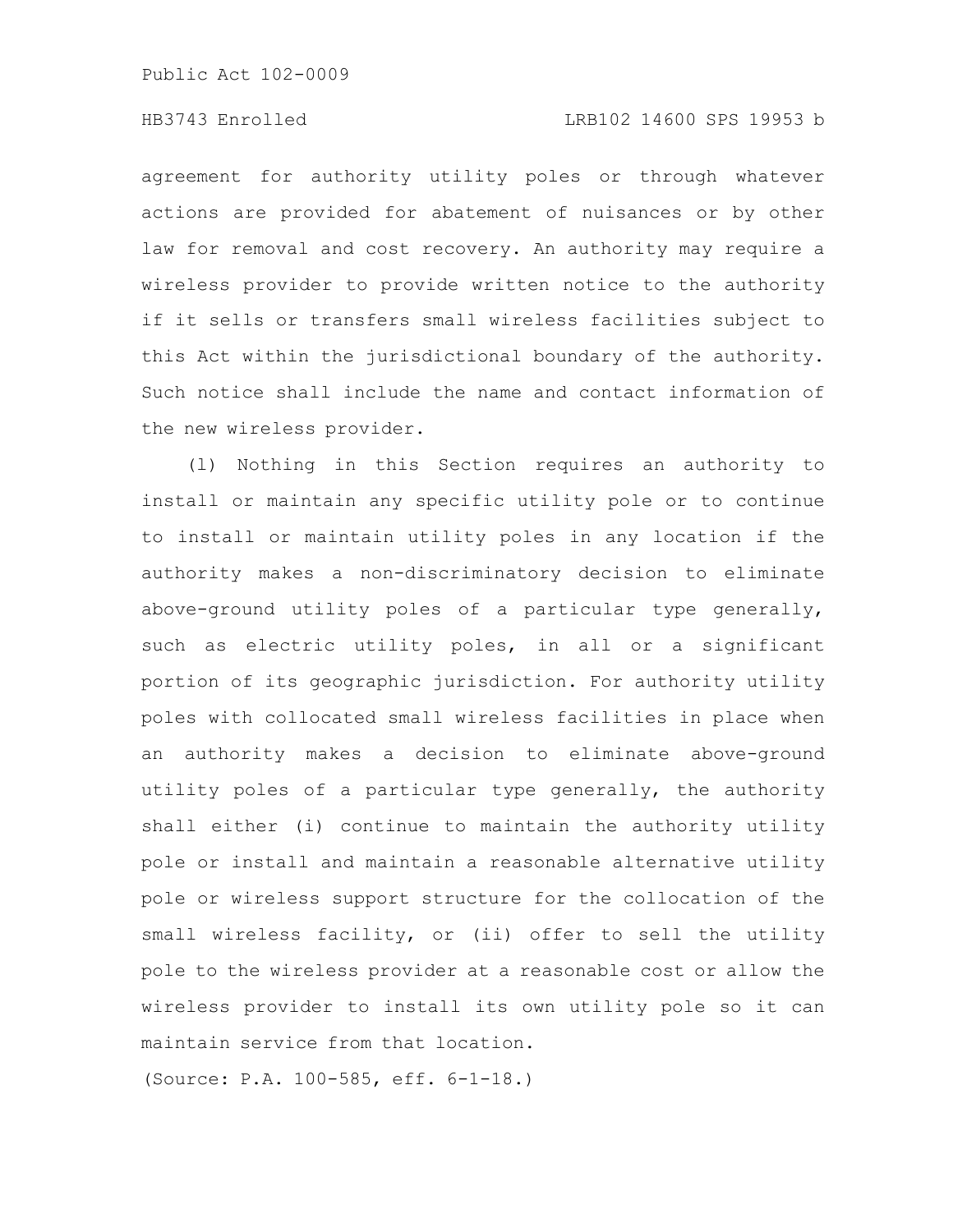(50 ILCS 840/45 new)

Sec. 45. Continuation of Act; validation.

(a) The General Assembly finds and declares that this amendatory Act of the 102nd General Assembly manifests the intention of the General Assembly to extend the repeal of this Act and have this Act continue in effect until December 31, 2024.

(b) This Section shall be deemed to have been in continuous effect since June 1, 2021 and it shall continue to be in effect henceforward until it is otherwise lawfully repealed. All previously enacted amendments to this Act taking effect on or after June 1, 2021, are hereby validated. All actions taken in reliance on or under this Act by any person or entity are hereby validated.

(c) In order to ensure the continuing effectiveness of this Act, it is set forth in full and reenacted by this amendatory Act of the 102nd General Assembly. Striking and underscoring are used only to show changes being made to the base text. This reenactment is intended as a continuation of this Act. It is not intended to supersede any amendment to this Act that is enacted by the 102nd General Assembly.

(50 ILCS 840/90) (was 50 ILCS 835/90) (Section scheduled to be repealed on June 1, 2021) Sec. 90. Repeal. This Act is repealed on December 31, 2024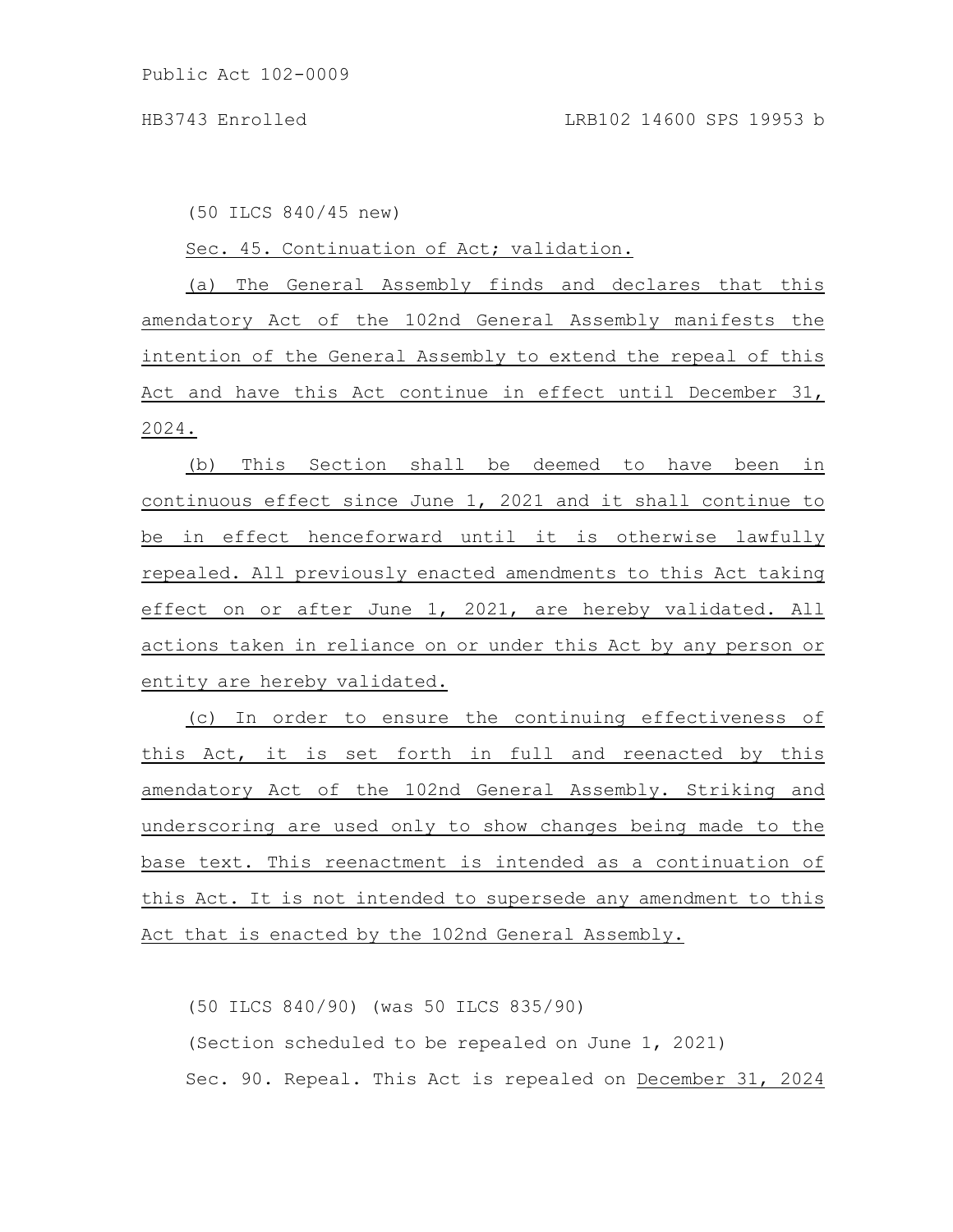HB3743 Enrolled LRB102 14600 SPS 19953 b

June 1, 2021.

(Source: P.A. 100-585, eff. 6-1-18.)

Section 30. The Illinois Municipal Code is amended by adding Section 11-80-24 as follows:

(65 ILCS 5/11-80-24 new)

Sec. 11-80-24. Collocation of small wireless facilities.

(a) A municipality may propose that a small wireless facility be collocated on an existing utility pole within 200 feet of the wireless providers proposed location within its public rights-of-way under paragraph (3) of subsection (d) of Section 15 of the Small Wireless Facilities Deployment Act and the entity owning the utility pole shall provide access for that purpose.

(b) Any fee charged for the use of a utility pole under this Section shall be at the lowest rate charged by the entity owning the utility pole for other wireless providers and shall not exceed the entity's actual costs.

(c) Nothing in this Section alters anything in Section 15 of the Small Wireless Facilities Deployment Act.

Section 35. The Public Utilities Act is amended by changing Sections 13-406, 13-1200, 21-401, and 21-1601 as follows: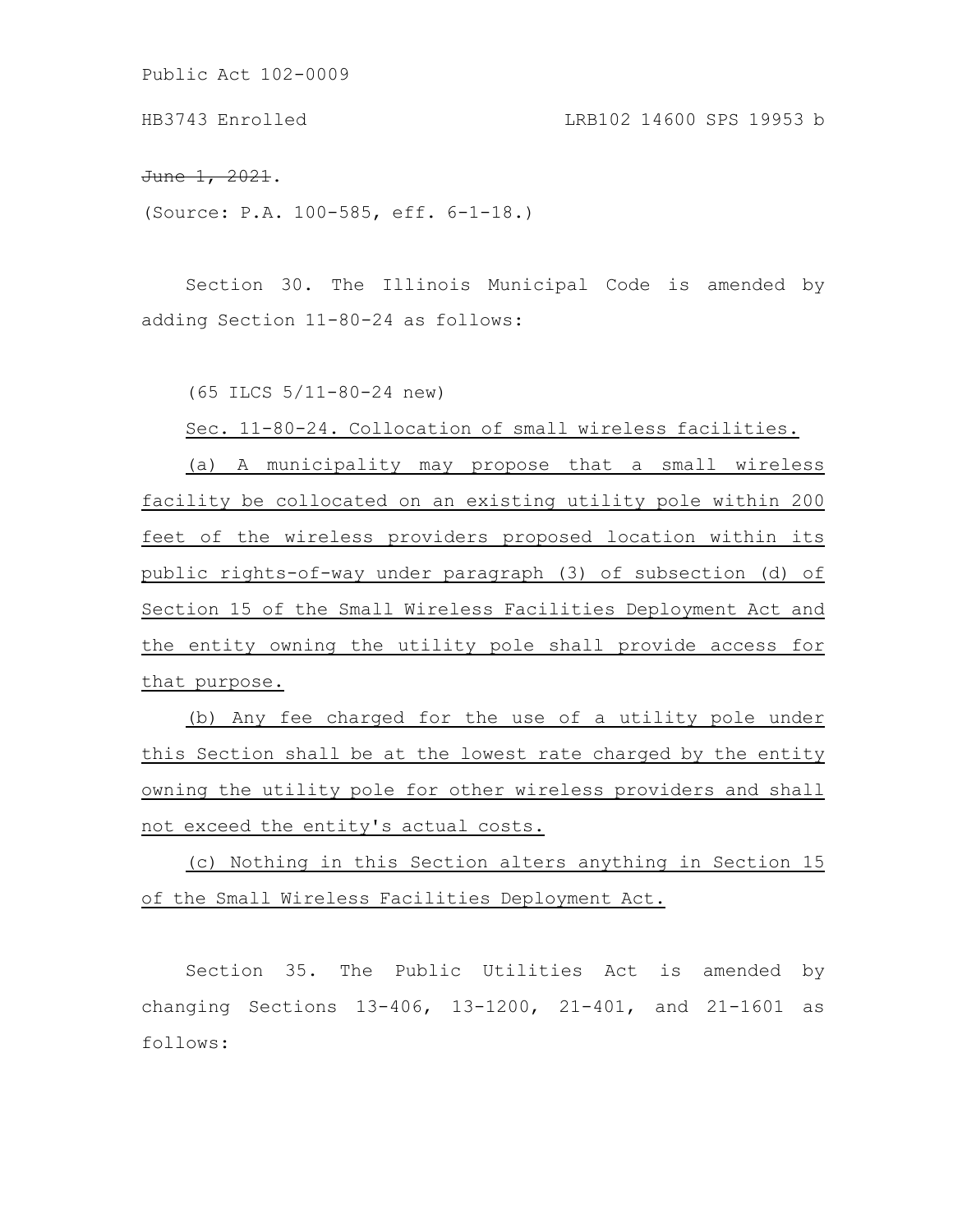## HB3743 Enrolled LRB102 14600 SPS 19953 b

(220 ILCS 5/13-406) (from Ch. 111 2/3, par. 13-406)

(Section scheduled to be repealed on December 31, 2021)

Sec. 13-406. Abandonment of service.

(a) No telecommunications carrier offering or providing noncompetitive telecommunications service pursuant to a valid Certificate of Service Authority or certificate of public convenience and necessity shall discontinue or abandon such service once initiated until and unless it shall demonstrate, and the Commission finds, after notice and hearing, that such discontinuance or abandonment will not deprive customers of any necessary or essential telecommunications service or access thereto and is not otherwise contrary to the public interest. No telecommunications carrier offering or providing competitive telecommunications service shall completely discontinue or abandon such service to an identifiable class or group of customers once initiated except upon 60 days' days notice to the Commission and affected customers. The Commission may, upon its own motion or upon complaint, investigate the proposed discontinuance or abandonment of a competitive telecommunications service and may, after notice and hearing, prohibit such proposed discontinuance or abandonment if the Commission finds that it would be contrary to the public interest. If the Commission does not provide notice of a hearing within 60 calendar days after the notification or holds a hearing and fails to find that the proposed discontinuation or abandonment would be contrary to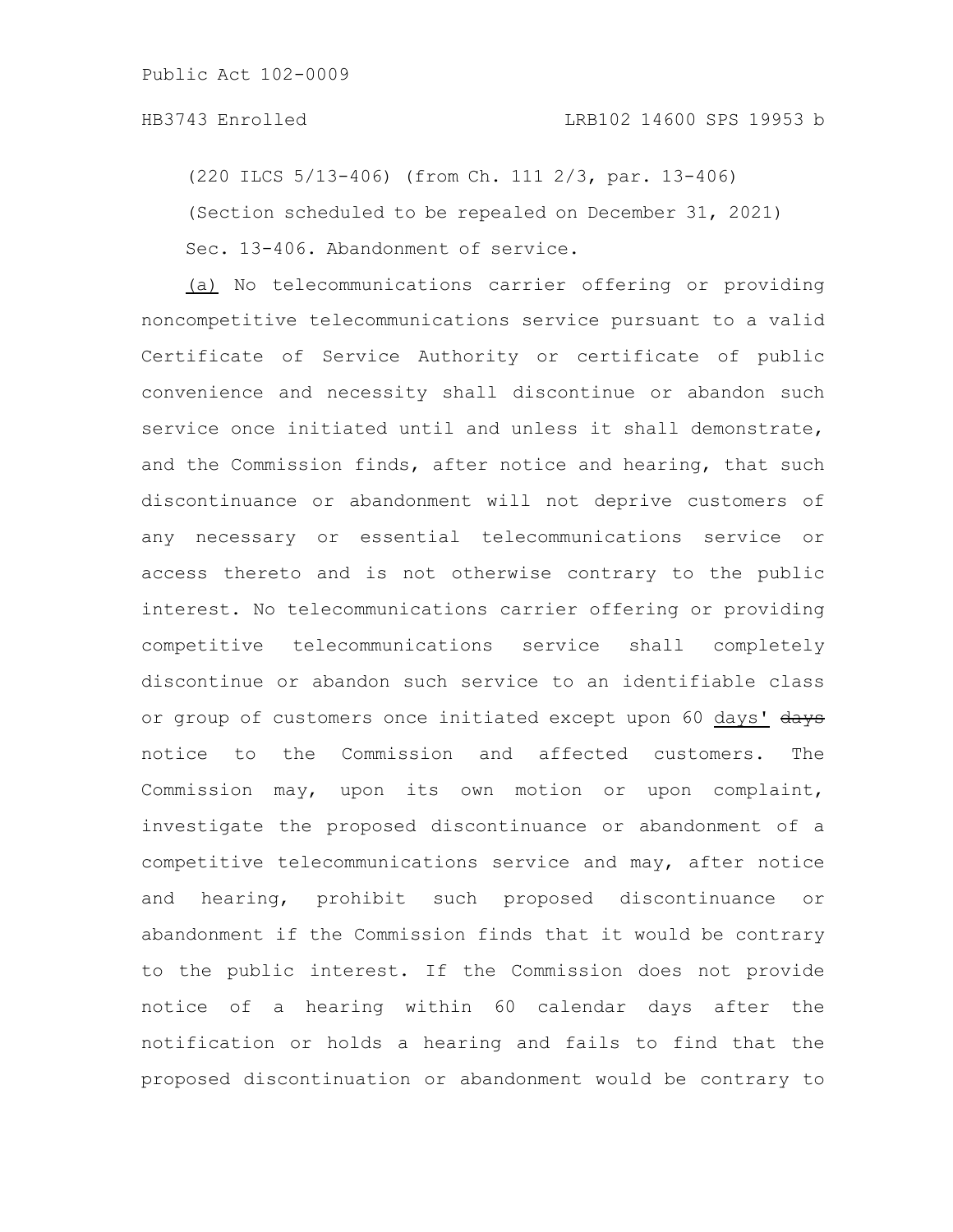the public interest, the provider may discontinue or abandon such service after providing at least 30 days' days notice to affected customers. This Section does not apply to a Large Electing Provider proceeding under Section 13-406.1.

(b) A Small Electing Provider may choose to cease offering or providing a telecommunications service pursuant to either this Section or Section 13-406.1 of this Act in the same manner as a Large Electing Provider. A Small Electing Provider that elects to cease offering or providing a telecommunications service pursuant to Section 13-406.1 shall be subject to all of the provisions that apply to a Large Electing Provider under Section 13-406.1. In this subsection (b), "Small Electing Provider" means an incumbent local exchange carrier, as defined in Section 13-202.5 of this Act, that is an Electing Provider, as defined in Section 13-506.2 of this Act, and that, together with all of its incumbent local exchange carrier affiliates offering telecommunications services within the State of Illinois, has fewer than 40,000 subscriber access lines as of January 1, 2020.

(Source: P.A. 100-20, eff. 7-1-17.)

(220 ILCS 5/13-1200)

(Section scheduled to be repealed on December 31, 2021) Sec. 13-1200. Repealer. This Article is repealed December 31, 2026 2021.

(Source: P.A. 100-20, eff. 7-1-17; 101-639, eff. 6-12-20.)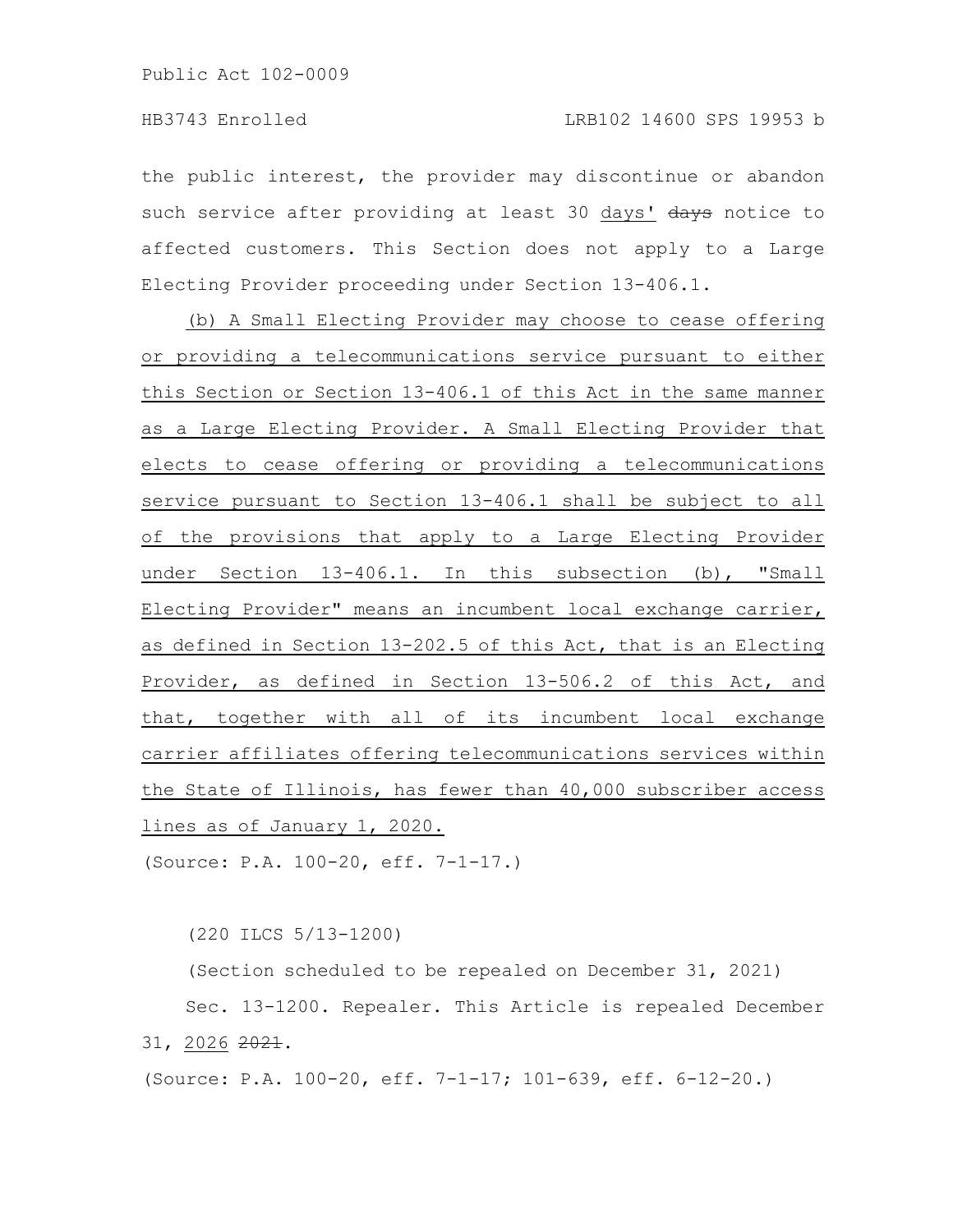(220 ILCS 5/21-401)

(Section scheduled to be repealed on December 31, 2021) Sec. 21-401. Applications.

(a)(1) A person or entity seeking to provide cable service or video service pursuant to this Article shall not use the public rights-of-way for the installation or construction of facilities for the provision of cable service or video service or offer cable service or video service until it has obtained a State-issued authorization to offer or provide cable or video service under this Section, except as provided for in item (2) of this subsection (a). All cable or video providers offering or providing service in this State shall have authorization pursuant to either (i) the Cable and Video Competition Law of 2007 (220 ILCS 5/21-100 et seq.); (ii) Section 11-42-11 of the Illinois Municipal Code (65 ILCS 5/11-42-11); or (iii) Section 5-1095 of the Counties Code (55 ILCS 5/5-1095).

(2) Nothing in this Section shall prohibit a local unit of government from granting a permit to a person or entity for the use of the public rights-of-way to install or construct facilities to provide cable service or video service, at its sole discretion. No unit of local government shall be liable for denial or delay of a permit prior to the issuance of a State-issued authorization.

(b) The application to the Commission for State-issued authorization shall contain a completed affidavit submitted by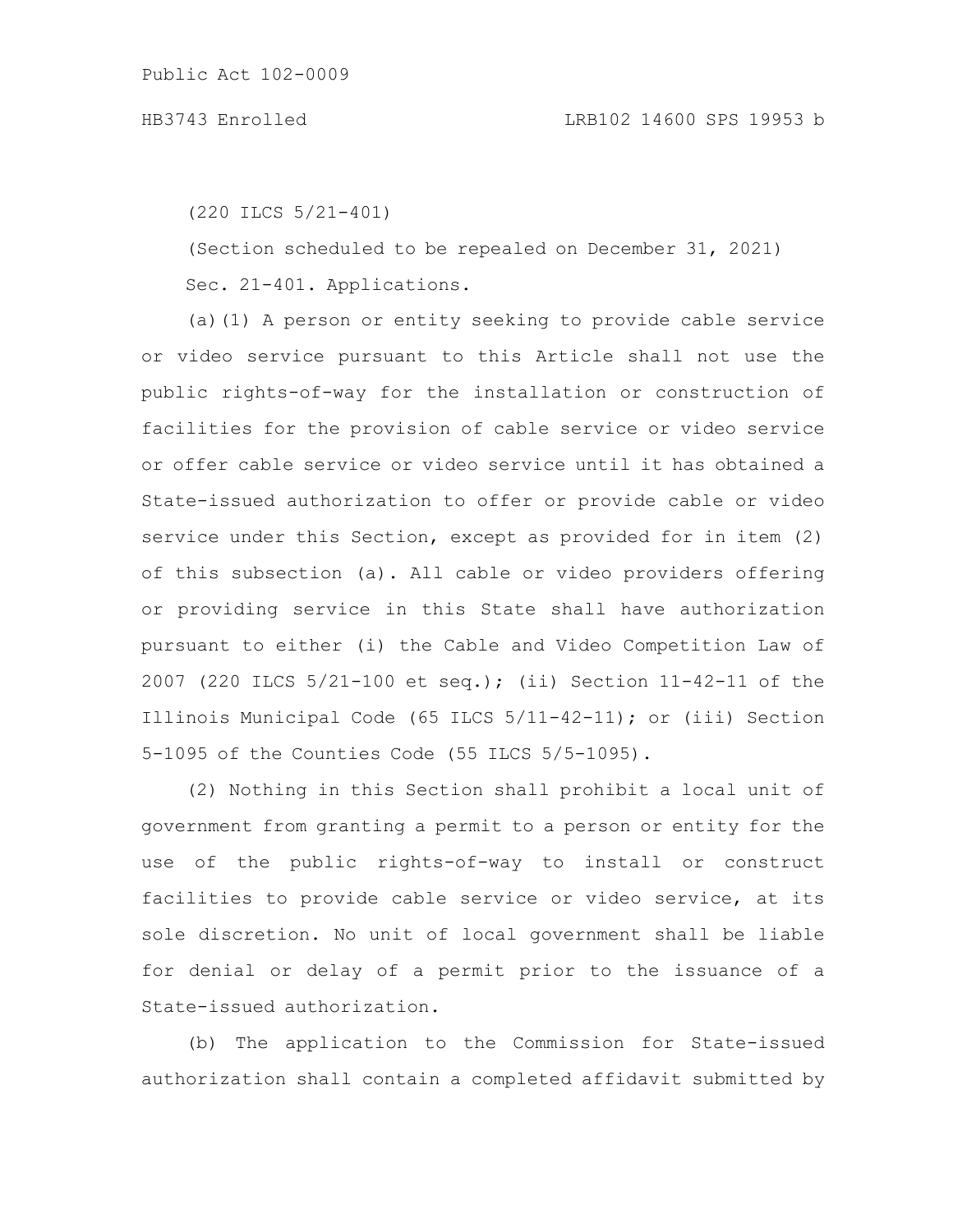the applicant and signed by an officer or general partner of the applicant affirming all of the following:

(1) That the applicant has filed or will timely file with the Federal Communications Commission all forms required by that agency in advance of offering cable service or video service in this State.

(2) That the applicant agrees to comply with all applicable federal and State statutes and regulations.

(3) That the applicant agrees to comply with all applicable local unit of government regulations.

(4) An exact description of the cable service or video service area where the cable service or video service will be offered during the term of the State-issued authorization. The service area shall be identified in terms of either (i) exchanges, as that term is defined in Section 13-206 of this Act; (ii) a collection of United States Census Bureau Block numbers (13 digit); (iii) if the area is smaller than the areas identified in either (i) or (ii), by geographic information system digital boundaries meeting or exceeding national map accuracy standards; or (iv) local unit of government. The description shall include the number of low-income households within the service area or footprint. If an applicant is an incumbent cable operator, the incumbent cable operator and any successor-in-interest shall be obligated to provide access to cable services or video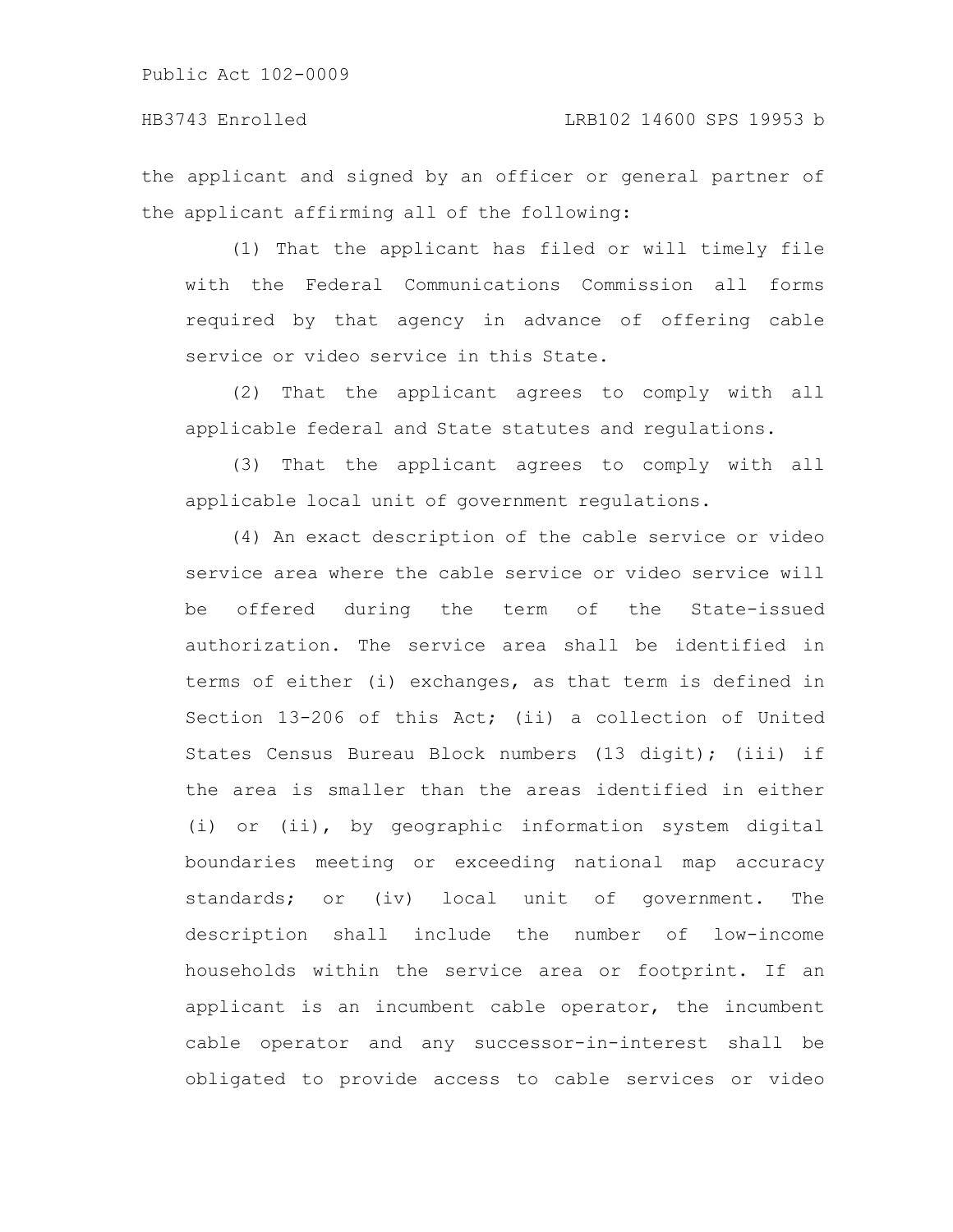services within any local units of government at the same levels required by the local franchising authorities for the local unit of government on June 30, 2007 (the effective date of Public Act 95-9), and its application shall provide a description of an area no smaller than the service areas contained in its franchise or franchises within the jurisdiction of the local unit of government in which it seeks to offer cable or video service.

(5) The location and telephone number of the applicant's principal place of business within this State and the names of the applicant's principal executive officers who are responsible for communications concerning the application and the services to be offered pursuant to the application, the applicant's legal name, and any name or names under which the applicant does or will provide cable services or video services in this State.

(6) A certification that the applicant has concurrently delivered a copy of the application to all local units of government that include all or any part of the service area identified in item (4) of this subsection (b) within such local unit of government's jurisdictional boundaries.

(7) The expected date that cable service or video service will be initially offered in the area identified in item (4) of this subsection (b). In the event that a holder does not offer cable services or video services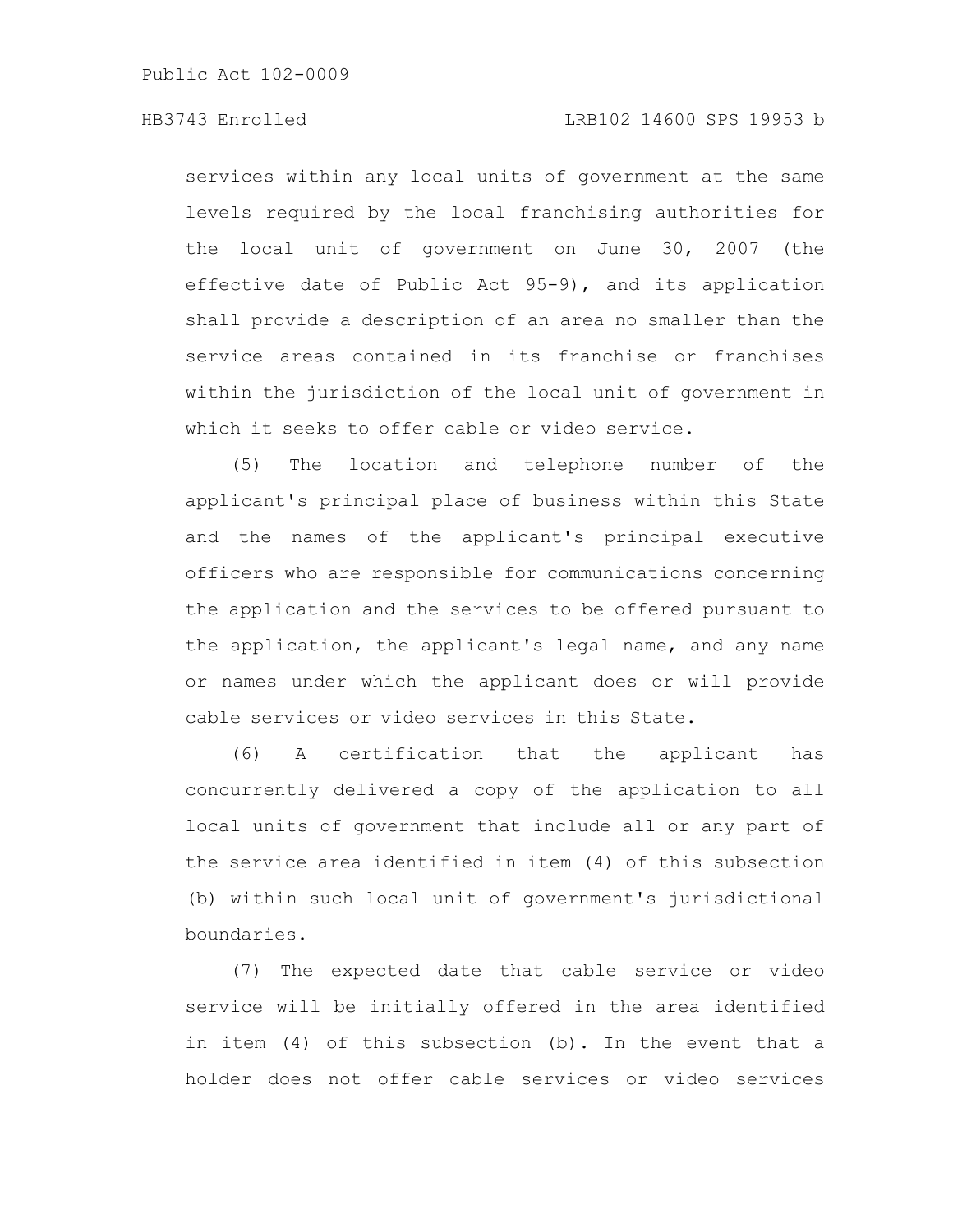within 3 months after the expected date, it shall amend its application and update the expected date service will be offered and explain the delay in offering cable services or video services.

(8) For any entity that received State-issued authorization prior to this amendatory Act of the 98th General Assembly as a cable operator and that intends to proceed as a cable operator under this Article, the entity shall file a written affidavit with the Commission and shall serve a copy of the affidavit with any local units of government affected by the authorization within 30 days after the effective date of this amendatory Act of the 98th General Assembly stating that the holder will be providing cable service under the State-issued authorization.

The application shall include adequate assurance that the applicant possesses the financial, managerial, legal, and technical qualifications necessary to construct and operate the proposed system, to promptly repair any damage to the public right-of-way caused by the applicant, and to pay the cost of removal of its facilities. To accomplish these requirements, the applicant may, at the time the applicant seeks to use the public rights-of-way in that jurisdiction, be required by the State of Illinois or later be required by the local unit of government, or both, to post a bond, produce a certificate of insurance, or otherwise demonstrate its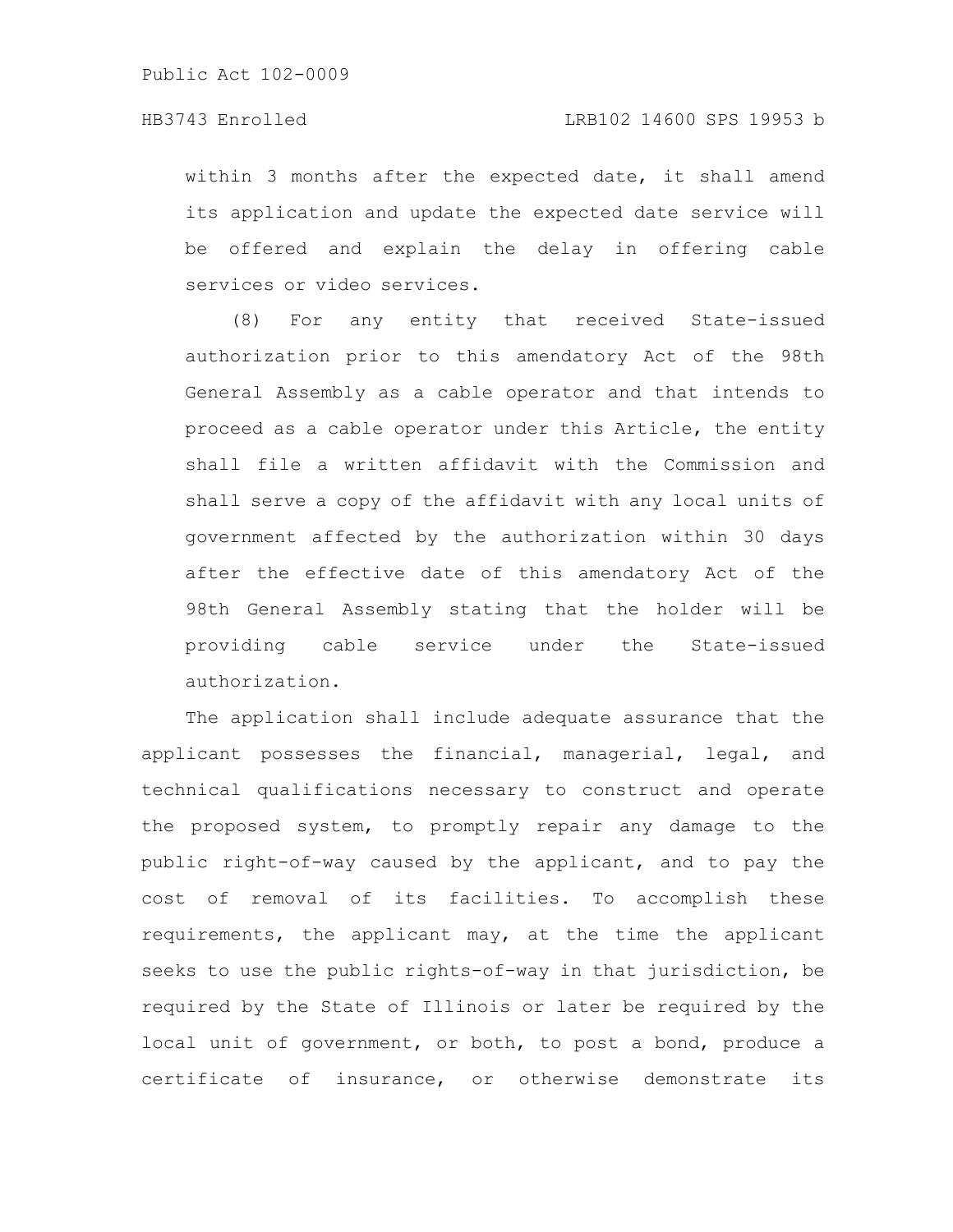financial responsibility.

The application shall include the applicant's general standards related to customer service required by Section 22-501 of this Act, which shall include, but not be limited to, installation, disconnection, service and repair obligations; appointment hours; employee ID requirements; customer service telephone numbers and hours; procedures for billing, charges, deposits, refunds, and credits; procedures for termination of service; notice of deletion of programming service and changes related to transmission of programming or changes or increases in rates; use and availability of parental control or lock-out devices; complaint procedures and procedures for bill dispute resolution and a description of the rights and remedies available to consumers if the holder does not materially meet their customer service standards; and special services for customers with visual, hearing, or mobility disabilities.

(c)(1) The applicant may designate information that it submits in its application or subsequent reports as confidential or proprietary, provided that the applicant states the reasons the confidential designation is necessary. The Commission shall provide adequate protection for such information pursuant to Section 4-404 of this Act. If the Commission, a local unit of government, or any other party seeks public disclosure of information designated as confidential, the Commission shall consider the confidential designation in a proceeding under the Illinois Administrative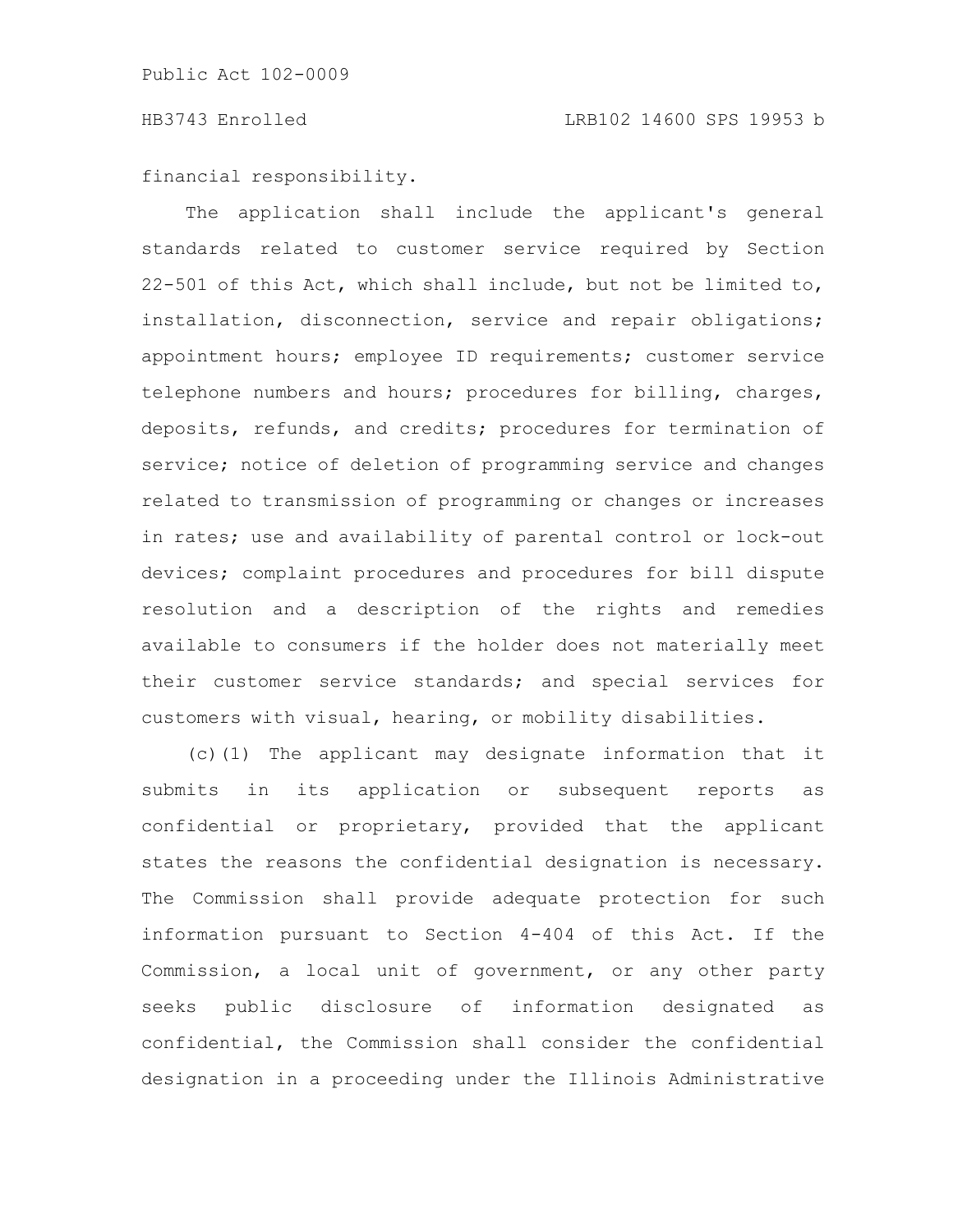Procedure Act, and the burden of proof to demonstrate that the designated information is confidential shall be upon the applicant. Designated information shall remain confidential pending the Commission's determination of whether the information is entitled to confidential treatment. Information designated as confidential shall be provided to local units of government for purposes of assessing compliance with this Article as permitted under a Protective Order issued by the Commission pursuant to the Commission's rules and to the Attorney General pursuant to Section 6.5 of the Attorney General Act (15 ILCS 205/6.5). Information designated as confidential under this Section or determined to be confidential upon Commission review shall only be disclosed pursuant to a valid and enforceable subpoena or court order or as required by the Freedom of Information Act. Nothing herein shall delay the application approval timeframes set forth in this Article.

(2) Information regarding the location of video services that have been or are being offered to the public and aggregate information included in the reports required by this Article shall not be designated or treated as confidential.

(d)(1) The Commission shall post all applications it receives under this Article on its web site within 5 business days.

(2) The Commission shall notify an applicant for a cable service or video service authorization whether the applicant's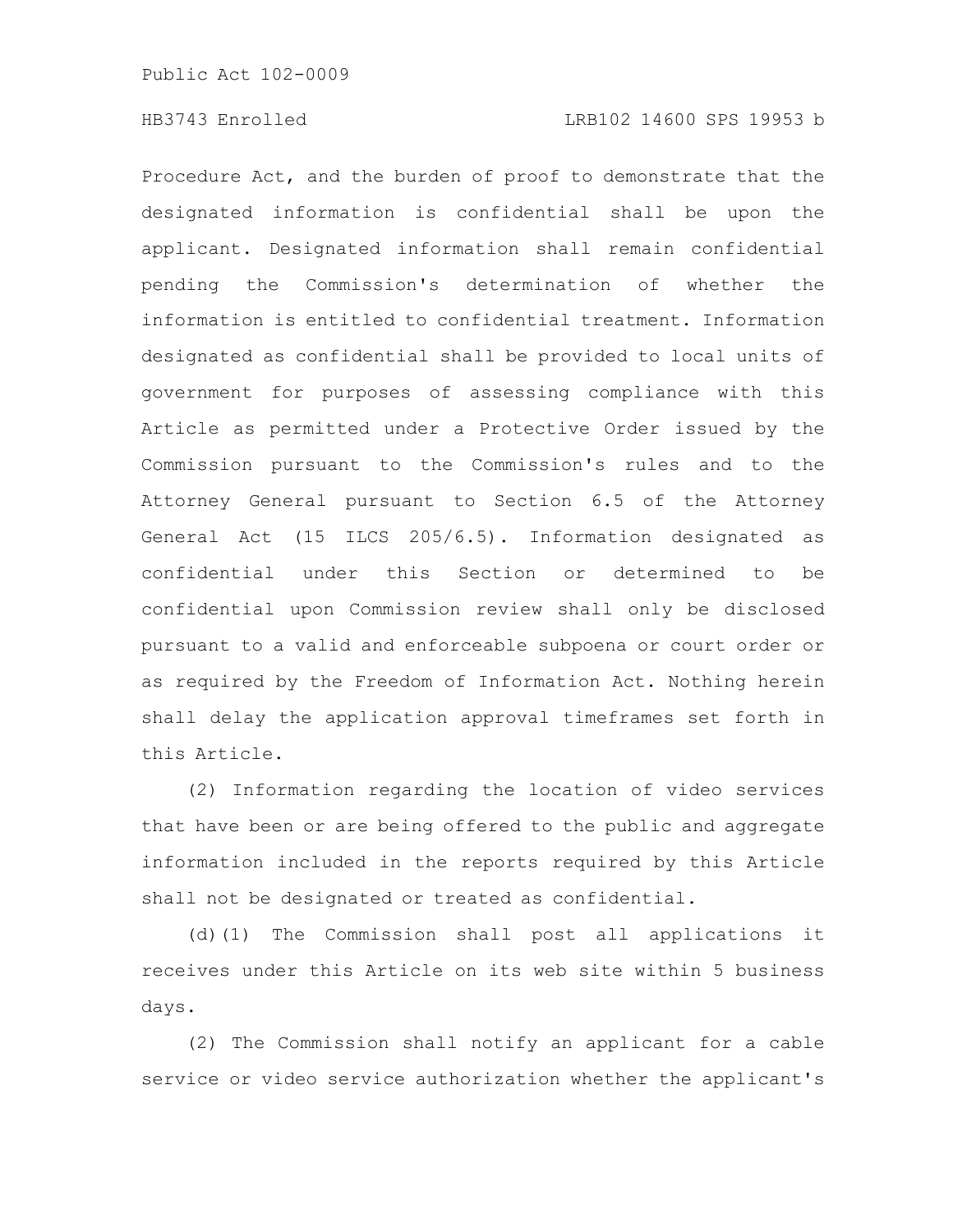# HB3743 Enrolled LRB102 14600 SPS 19953 b

application and affidavit are complete on or before the 15th business day after the applicant submits the application. If the application and affidavit are not complete, the Commission shall state in its notice all of the reasons the application or affidavit are incomplete, and the applicant shall resubmit a complete application. The Commission shall have 30 days after submission by the applicant of a complete application and affidavit to issue the service authorization. If the Commission does not notify the applicant regarding the completeness of the application and affidavit or issue the service authorization within the time periods required under this subsection, the application and affidavit shall be considered complete and the service authorization issued upon the expiration of the 30th day.

(e) Any authorization issued by the Commission will expire on December 31, 2029 2024 and shall contain or include all of the following:

(1) A grant of authority, including an authorization issued prior to this amendatory Act of the 98th General Assembly, to provide cable service or video service in the service area footprint as requested in the application, subject to the provisions of this Article in existence on the date the grant of authority was issued, and any modifications to this Article enacted at any time prior to the date in Section 21-1601 of this Act, and to the laws of the State and the ordinances, rules, and regulations of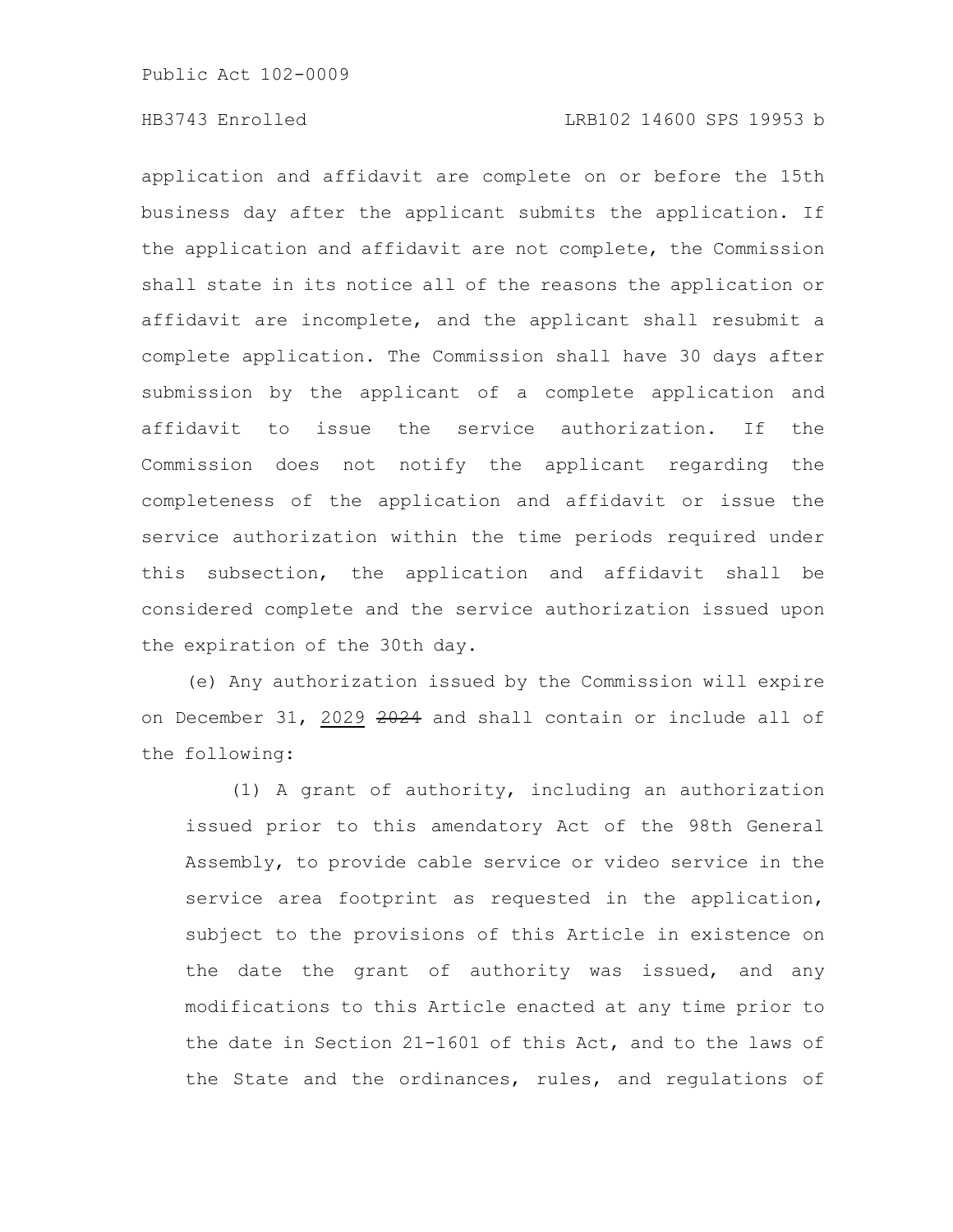the local units of government.

(2) A grant of authority to use, occupy, and construct facilities in the public rights-of-way for the delivery of cable service or video service in the service area footprint, subject to the laws, ordinances, rules, or regulations of this State and local units of governments.

(3) A statement that the grant of authority is subject to lawful operation of the cable service or video service by the applicant, its affiliated entities, or its successors-in-interest.

(e-5) The Commission shall notify a local unit of government within 3 business days of the grant of any authorization within a service area footprint if that authorization includes any part of the local unit of government's jurisdictional boundaries and state whether the holder will be providing video service or cable service under the authorization.

(f) The authorization issued pursuant to this Section by the Commission may be transferred to any successor-in-interest to the applicant to which it is initially granted without further Commission action if the successor-in-interest (i) submits an application and the information required by subsection (b) of this Section for the successor-in-interest and (ii) is not in violation of this Article or of any federal, State, or local law, ordinance, rule, or regulation. A successor-in-interest shall file its application and notice of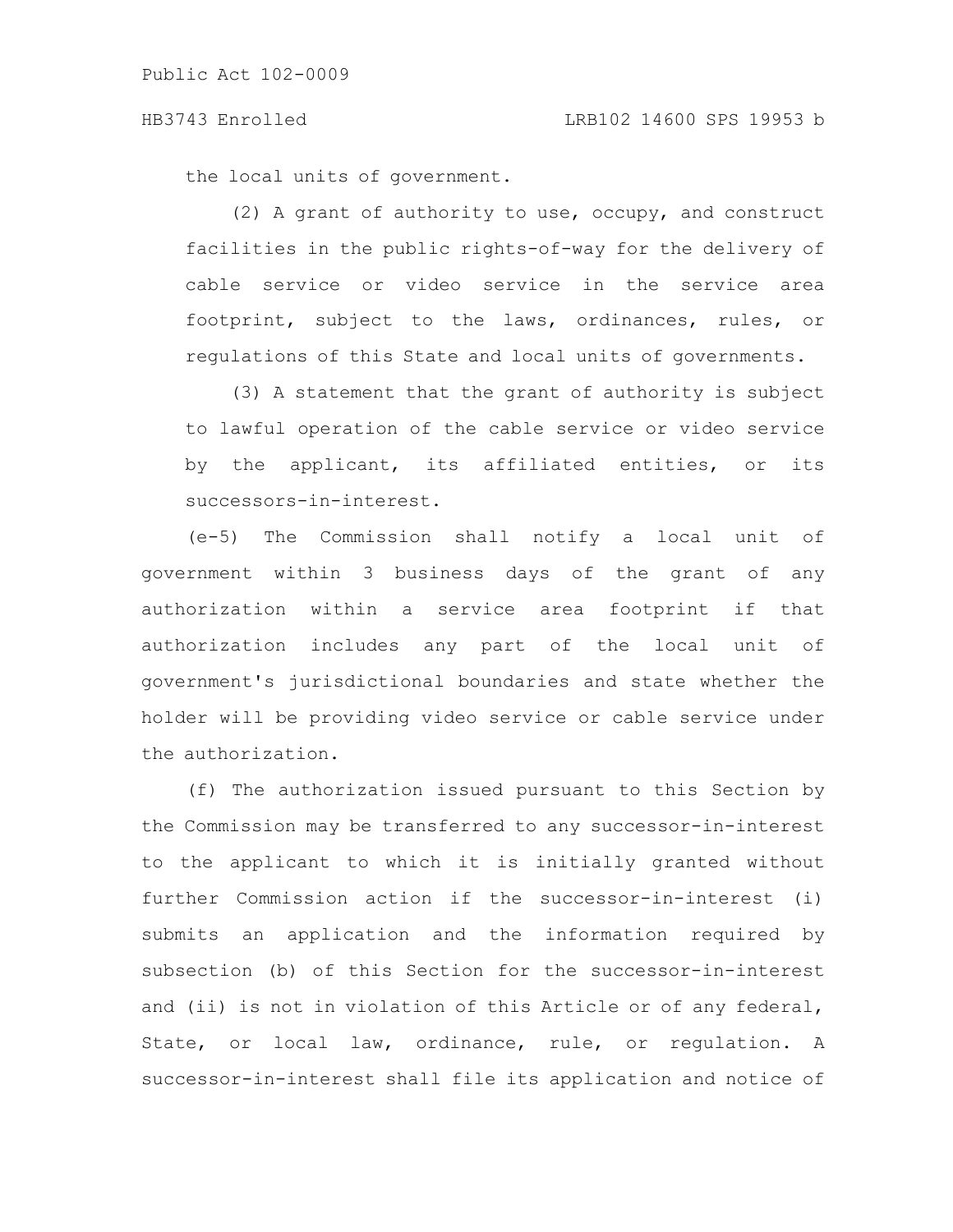transfer with the Commission and the relevant local units of government no less than 15 business days prior to the completion of the transfer. The Commission is not required or authorized to act upon the notice of transfer; however, the transfer is not effective until the Commission approves the successor-in-interest's application. A local unit of government or the Attorney General may seek to bar a transfer of ownership by filing suit in a court of competent jurisdiction predicated on the existence of a material and continuing breach of this Article by the holder, a pattern of noncompliance with customer service standards by the potential successor-in-interest, or the insolvency of the potential successor-in-interest. If a transfer is made when there are violations of this Article or of any federal, State, or local law, ordinance, rule, or regulation, the successor-in-interest shall be subject to 3 times the penalties provided for in this Article.

(g) The authorization issued pursuant to this Section by the Commission may be terminated, or its cable service or video service area footprint may be modified, by the cable service provider or video service provider by submitting notice to the Commission and to the relevant local unit of government containing a description of the change on the same terms as the initial description pursuant to item (4) of subsection (b) of this Section. The Commission is not required or authorized to act upon that notice. It shall be a violation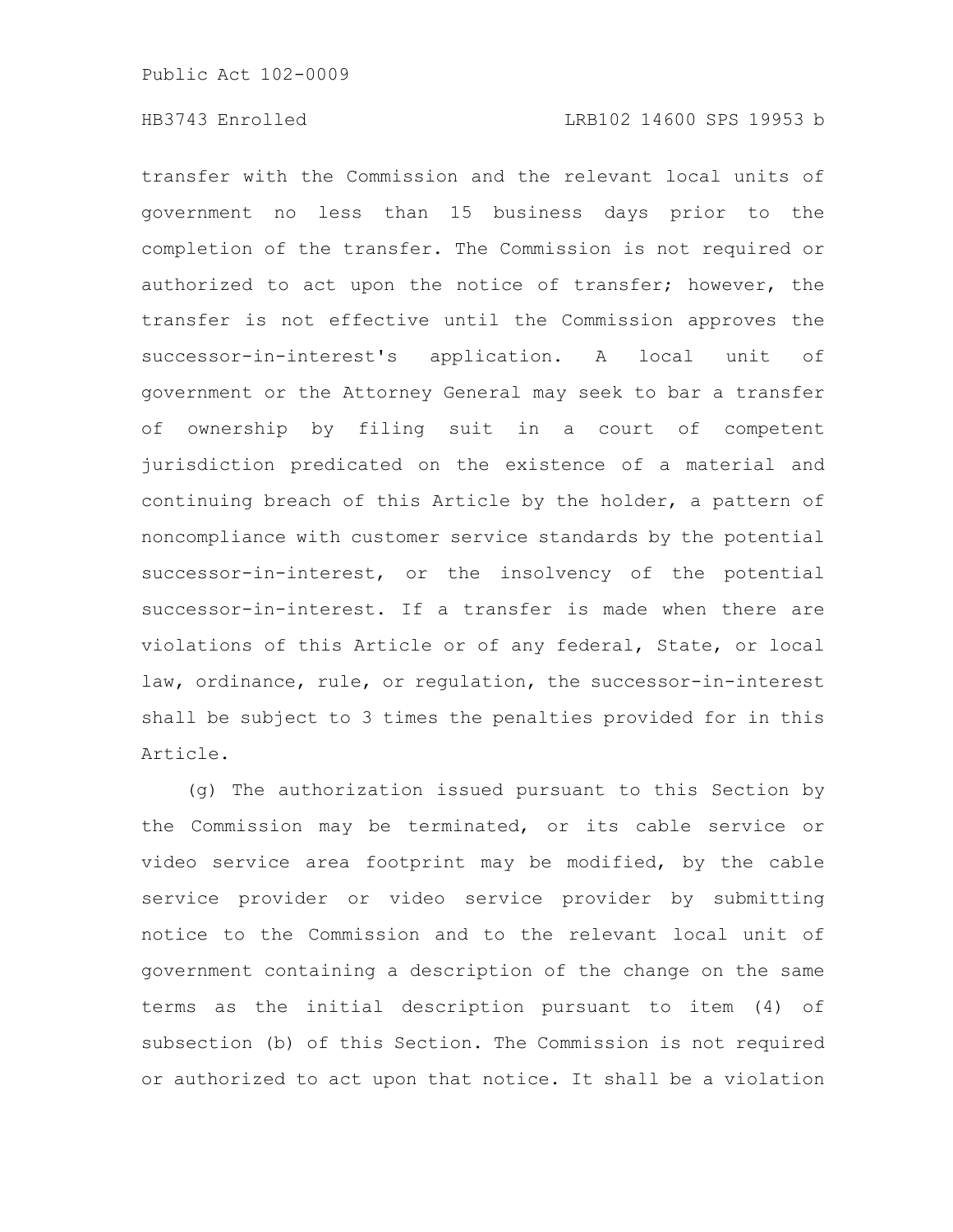# HB3743 Enrolled LRB102 14600 SPS 19953 b

of this Article for a holder to discriminate against potential residential subscribers because of the race or income of the residents in the local area in which the group resides by terminating or modifying its cable service or video service area footprint. It shall be a violation of this Article for a holder to terminate or modify its cable service or video service area footprint if it leaves an area with no cable service or video service from any provider.

(h) The Commission's authority to administer this Article is limited to the powers and duties explicitly provided under this Article. Its authority under this Article does not include or limit the powers and duties that the Commission has under the other Articles of this Act, the Illinois Administrative Procedure Act, or any other law or regulation to conduct proceedings, other than as provided in subsection (c), or has to promulgate rules or regulations. The Commission shall not have the authority to limit or expand the obligations and requirements provided in this Section or to regulate or control a person or entity to the extent that person or entity is providing cable service or video service, except as provided in this Article.

(Source: P.A. 100-20, eff. 7-1-17; 101-639, eff. 6-12-20.)

(220 ILCS 5/21-1601)

Sec. 21-1601. Repealer. Sections 21-101 through 21-1501 of this Article are repealed December 31, 2026 2021.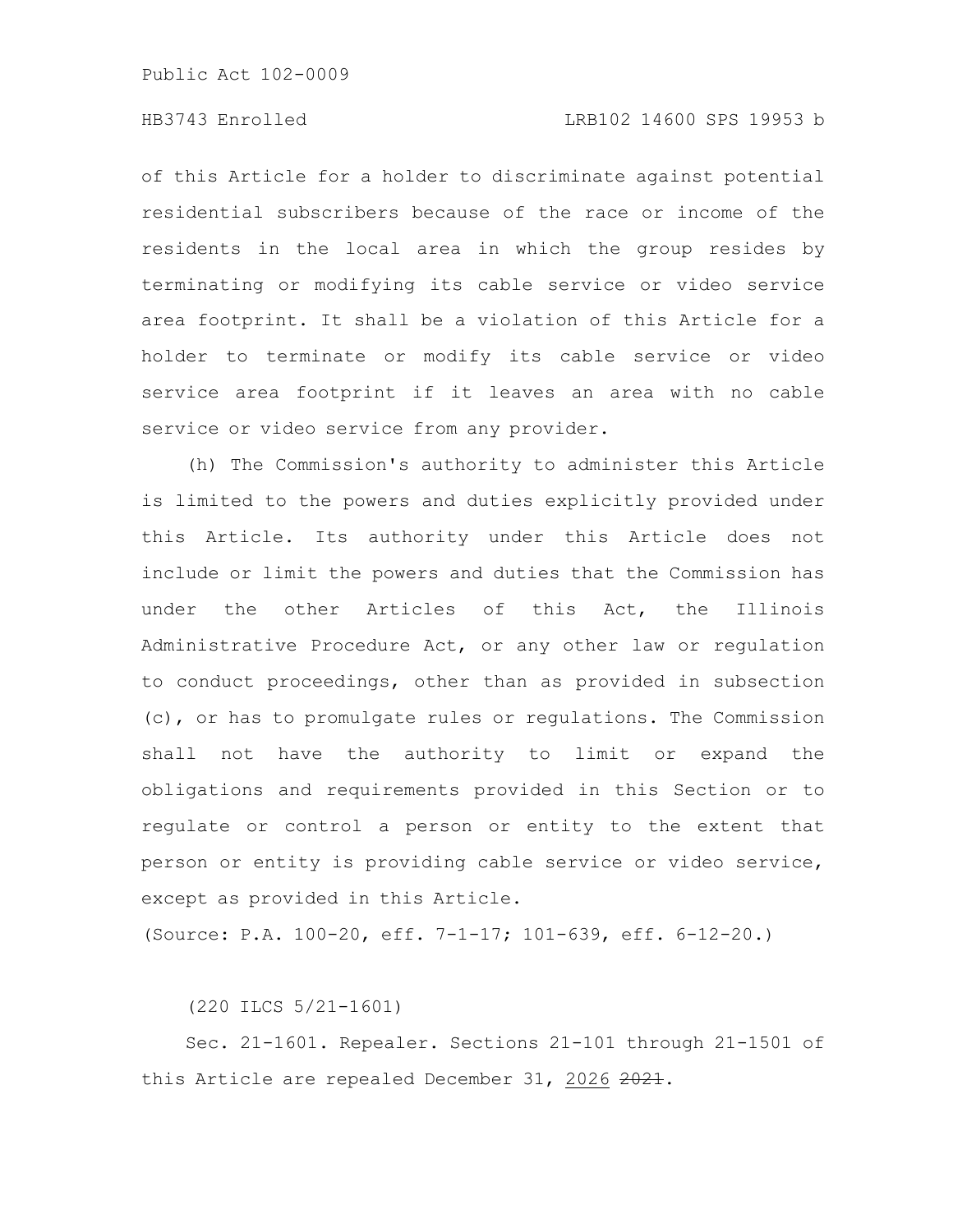HB3743 Enrolled LRB102 14600 SPS 19953 b

(Source: P.A. 100-20, eff. 7-1-17; 101-639, eff. 6-12-20.)

Section 40. The Prevailing Wage Act is amended by changing Section 2 and by adding Section 2.1 as follows:

(820 ILCS 130/2) (from Ch. 48, par. 39s-2)

Sec. 2. This Act applies to the wages of laborers, mechanics and other workers employed in any public works, as hereinafter defined, by any public body and to anyone under contracts for public works. This includes any maintenance, repair, assembly, or disassembly work performed on equipment whether owned, leased, or rented.

As used in this Act, unless the context indicates otherwise:

"Public works" means all fixed works constructed or demolished by any public body, or paid for wholly or in part out of public funds. "Public works" as defined herein includes all projects financed in whole or in part with bonds, grants, loans, or other funds made available by or through the State or any of its political subdivisions, including but not limited to: bonds issued under the Industrial Project Revenue Bond Act (Article 11, Division 74 of the Illinois Municipal Code), the Industrial Building Revenue Bond Act, the Illinois Finance Authority Act, the Illinois Sports Facilities Authority Act, or the Build Illinois Bond Act; loans or other funds made available pursuant to the Build Illinois Act; loans or other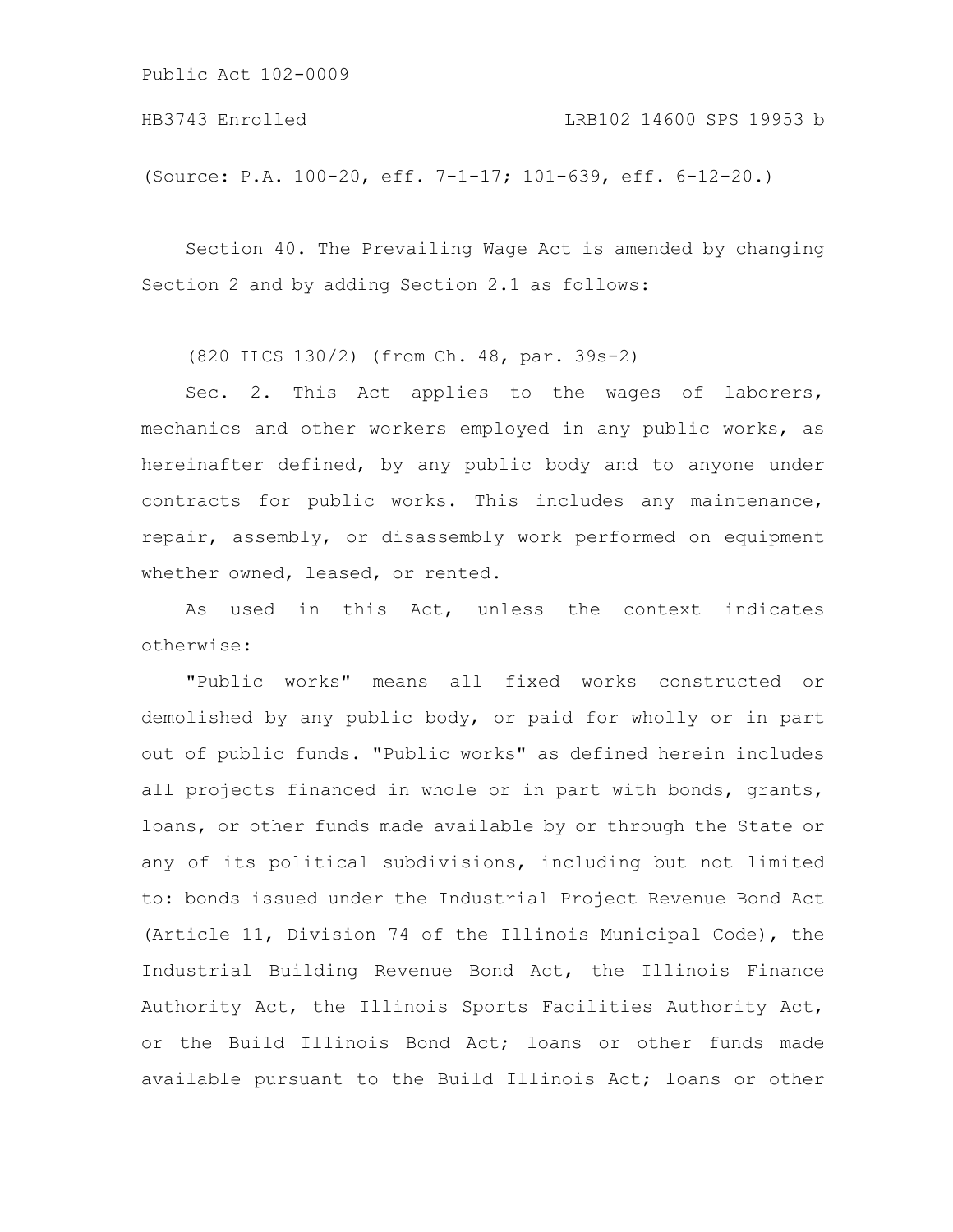funds made available pursuant to the Riverfront Development Fund under Section 10-15 of the River Edge Redevelopment Zone Act; or funds from the Fund for Illinois' Future under Section 6z-47 of the State Finance Act, funds for school construction under Section 5 of the General Obligation Bond Act, funds authorized under Section 3 of the School Construction Bond Act, funds for school infrastructure under Section 6z-45 of the State Finance Act, and funds for transportation purposes under Section 4 of the General Obligation Bond Act. "Public works" also includes (i) all projects financed in whole or in part with funds from the Department of Commerce and Economic Opportunity under the Illinois Renewable Fuels Development Program Act for which there is no project labor agreement; (ii) all work performed pursuant to a public private agreement under the Public Private Agreements for the Illiana Expressway Act or the Public-Private Agreements for the South Suburban Airport Act; and (iii) all projects undertaken under a public-private agreement under the Public-Private Partnerships for Transportation Act. "Public works" also includes all projects at leased facility property used for airport purposes under Section 35 of the Local Government Facility Lease Act. "Public works" also includes the construction of a new wind power facility by a business designated as a High Impact Business under Section 5.5(a)(3)(E) of the Illinois Enterprise Zone Act. "Public works" does not include work done directly by any public utility company, whether or not done under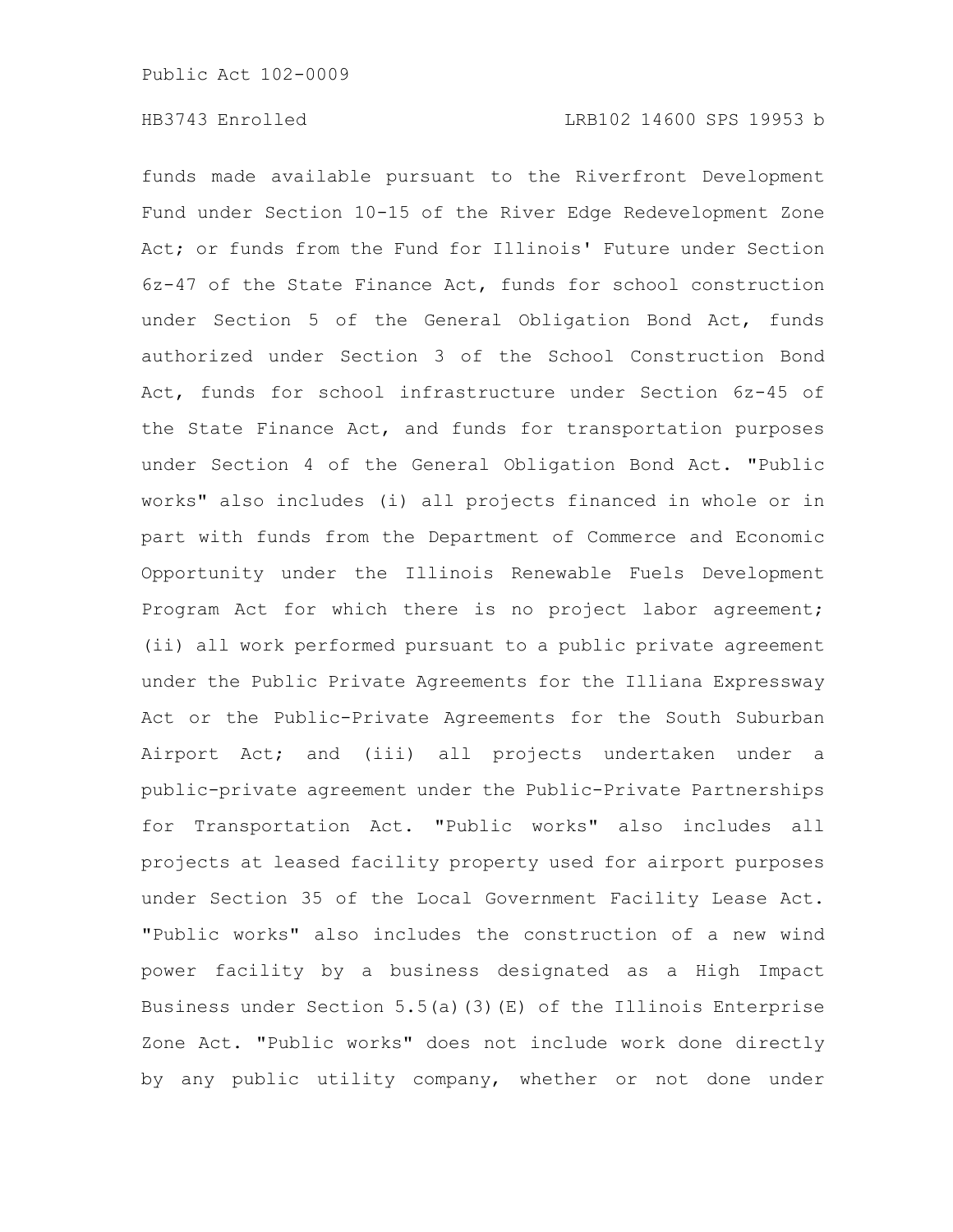public supervision or direction, or paid for wholly or in part out of public funds. "Public works" also includes construction projects performed by a third party contracted by any public utility, as described in subsection (a) of Section 2.1, in public rights-of-way, as defined in Section 21-201 of the Public Utilities Act, whether or not done under public supervision or direction, or paid for wholly or in part out of public funds. "Public works" also includes construction projects that exceed 15 aggregate miles of new fiber optic cable, performed by a third party contracted by any public utility, as described in subsection (b) of Section 2.1, in public rights-of-way, as defined in Section 21-201 of the Public Utilities Act, whether or not done under public supervision or direction, or paid for wholly or in part out of public funds. "Public works" also includes any corrective action performed pursuant to Title XVI of the Environmental Protection Act for which payment from the Underground Storage Tank Fund is requested. "Public works" does not include projects undertaken by the owner at an owner-occupied single-family residence or at an owner-occupied unit of a multi-family residence. "Public works" does not include work performed for soil and water conservation purposes on agricultural lands, whether or not done under public supervision or paid for wholly or in part out of public funds, done directly by an owner or person who has legal control of those lands.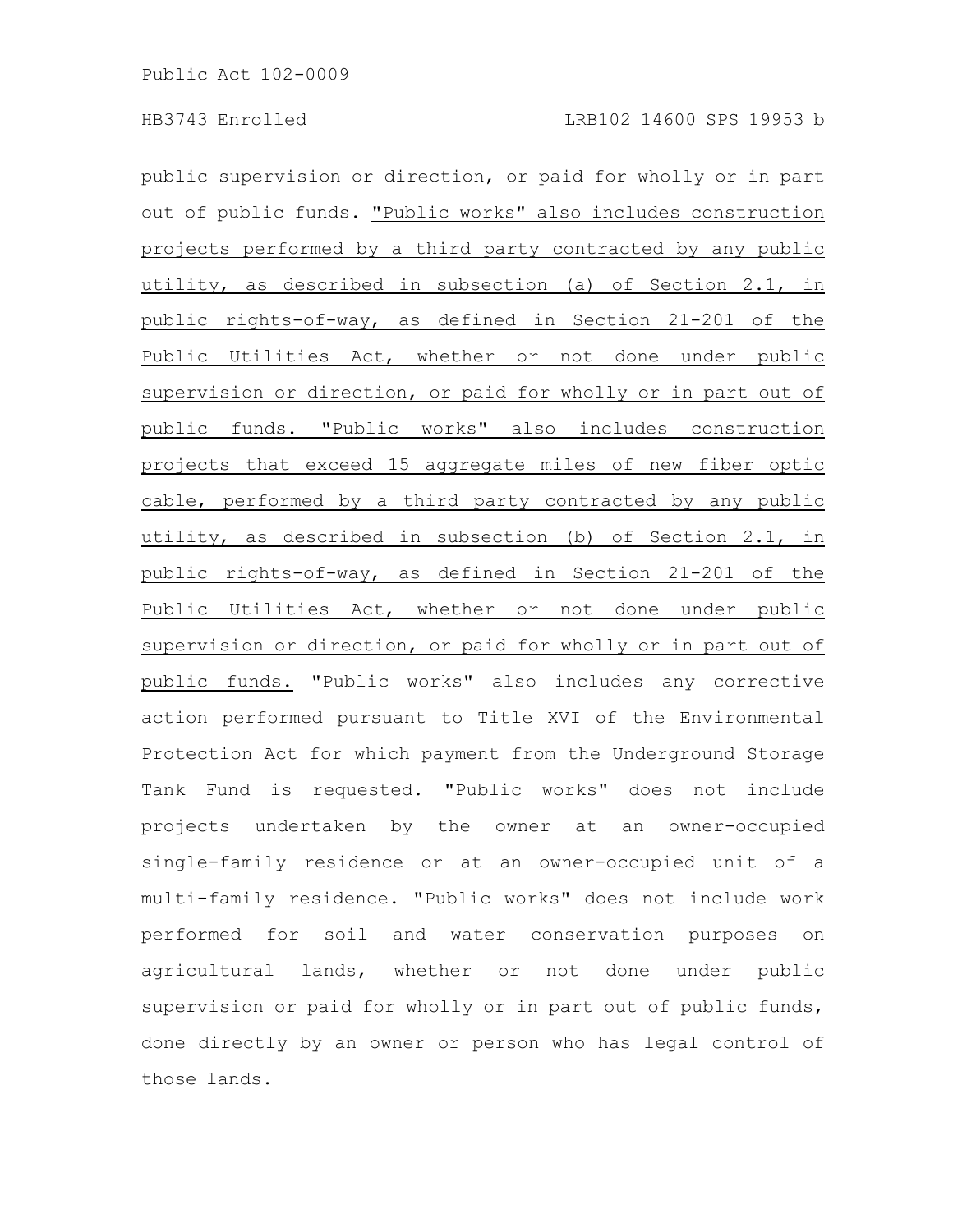"Construction" means all work on public works involving laborers, workers or mechanics. This includes any maintenance, repair, assembly, or disassembly work performed on equipment whether owned, leased, or rented.

"Locality" means the county where the physical work upon public works is performed, except (1) that if there is not available in the county a sufficient number of competent skilled laborers, workers and mechanics to construct the public works efficiently and properly, "locality" includes any other county nearest the one in which the work or construction is to be performed and from which such persons may be obtained in sufficient numbers to perform the work and (2) that, with respect to contracts for highway work with the Department of Transportation of this State, "locality" may at the discretion of the Secretary of the Department of Transportation be construed to include two or more adjacent counties from which workers may be accessible for work on such construction.

"Public body" means the State or any officer, board or commission of the State or any political subdivision or department thereof, or any institution supported in whole or in part by public funds, and includes every county, city, town, village, township, school district, irrigation, utility, reclamation improvement or other district and every other political subdivision, district or municipality of the state whether such political subdivision, municipality or district operates under a special charter or not.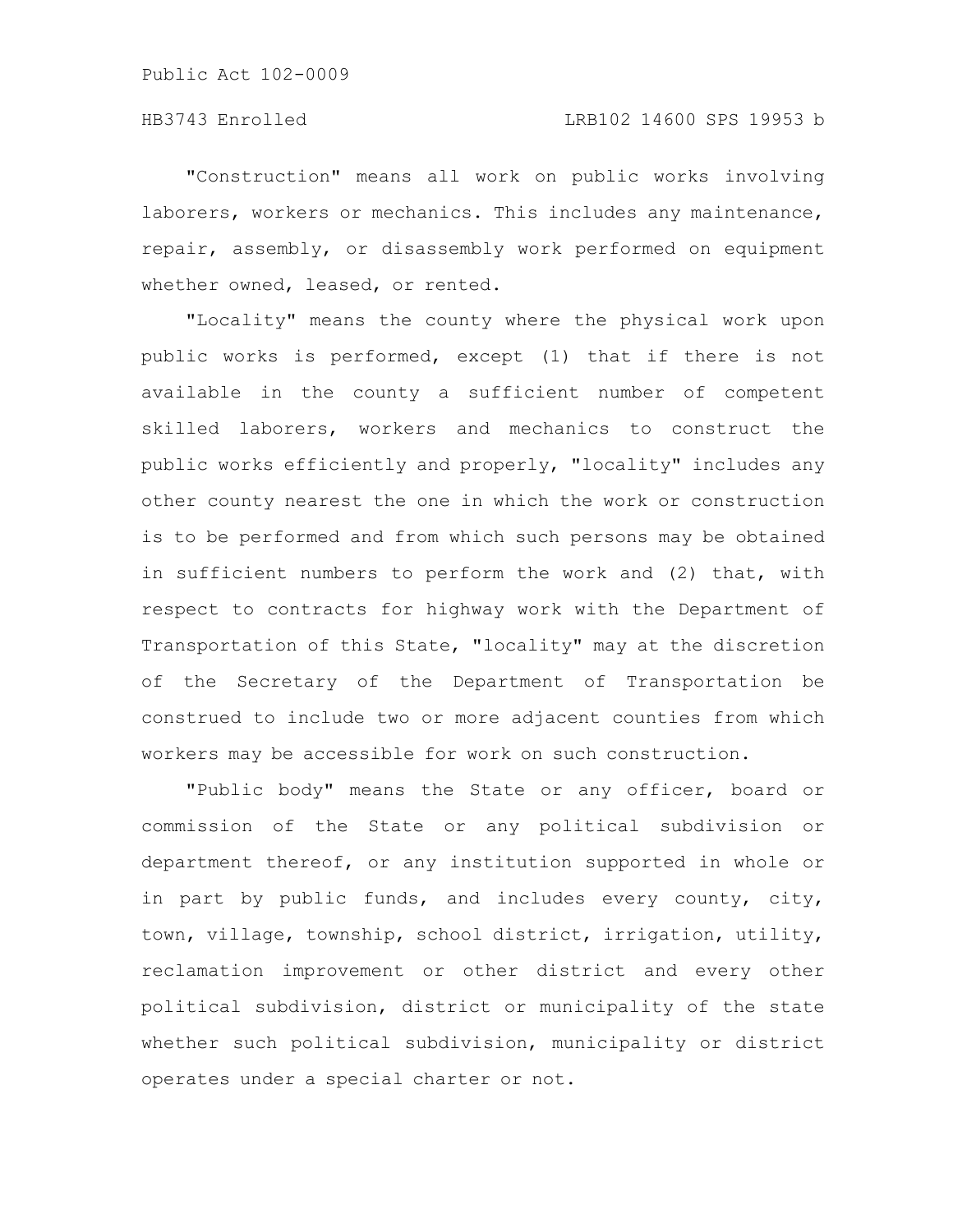# HB3743 Enrolled LRB102 14600 SPS 19953 b

"Labor organization" means an organization that is the exclusive representative of an employer's employees recognized or certified pursuant to the National Labor Relations Act.

The terms "general prevailing rate of hourly wages", "general prevailing rate of wages" or "prevailing rate of wages" when used in this Act mean the hourly cash wages plus annualized fringe benefits for training and apprenticeship programs approved by the U.S. Department of Labor, Bureau of Apprenticeship and Training, health and welfare, insurance, vacations and pensions paid generally, in the locality in which the work is being performed, to employees engaged in work of a similar character on public works.

(Source: P.A. 100-1177, eff. 6-1-19.)

(820 ILCS 130/2.1 new)

Sec. 2.1. Public utilities.

(a) For purposes of this Act, to the extent permitted by and consistent with federal law, "public utility" has the meaning given that term in Section 3-105 of the Public Utilities Act.

(b) For purposes of this Act, "public utility" also includes:

(1) telecommunications carriers, as defined in Section 13-202 of the Public Utilities Act, but not including incumbent local exchange carriers that serve fewer than 20,000 access lines;